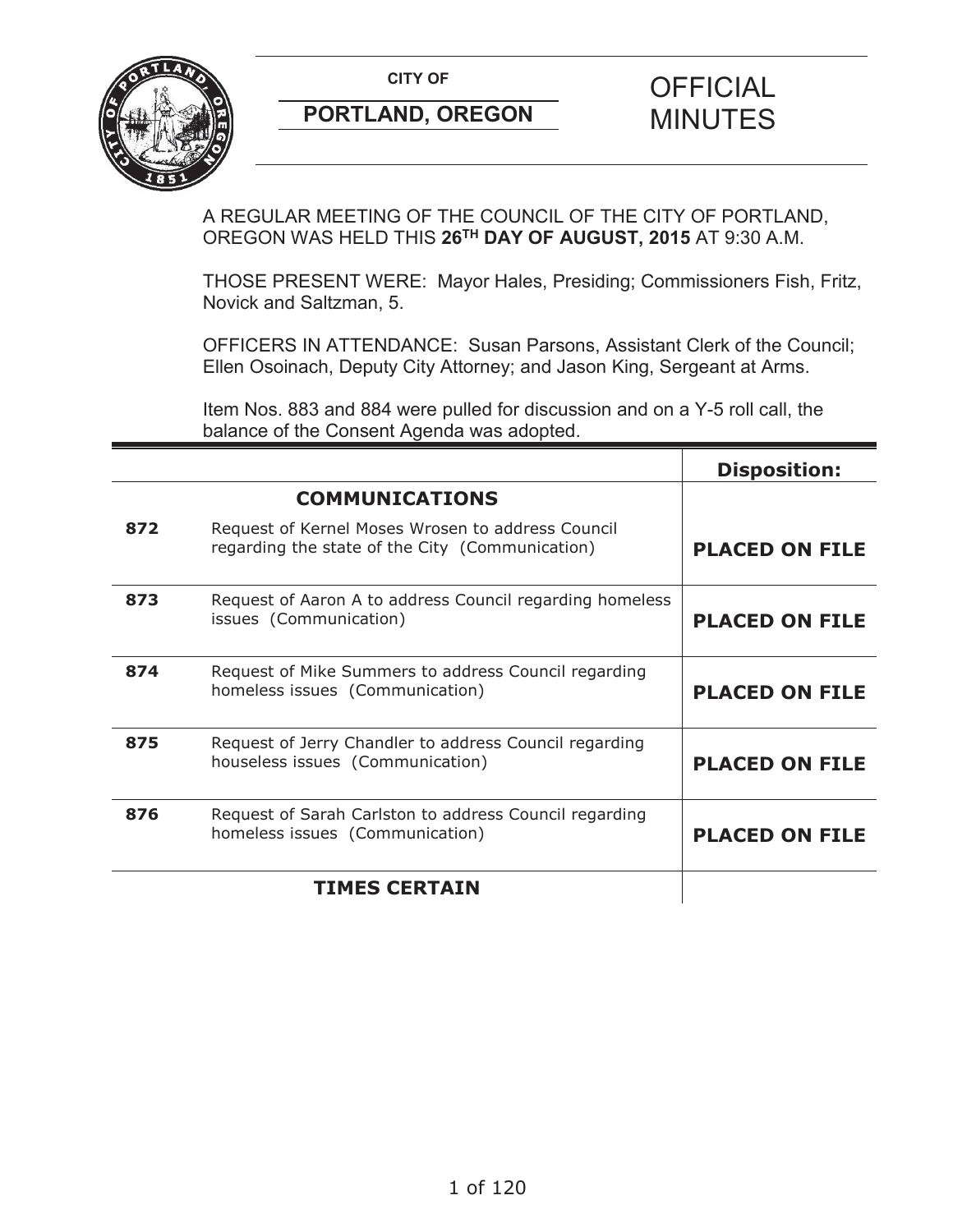| 877  | TIME CERTAIN: 9:45 AM - Accept Portland's<br>Neighborhood Greenways Assessment Report (Resolution<br>introduced by Commissioner Novick) 30 minutes<br>requested<br>Motion to accept the report: Moved by Fish and seconded<br>by Novick.<br>$(Y-5)$                                         | 37149                                                                |
|------|---------------------------------------------------------------------------------------------------------------------------------------------------------------------------------------------------------------------------------------------------------------------------------------------|----------------------------------------------------------------------|
|      | <b>CONSENT AGENDA - NO DISCUSSION</b>                                                                                                                                                                                                                                                       |                                                                      |
|      | <b>Mayor Charlie Hales</b>                                                                                                                                                                                                                                                                  |                                                                      |
|      | <b>Bureau of Planning &amp; Sustainability</b>                                                                                                                                                                                                                                              |                                                                      |
| 878  | Authorize a \$5,000 Intergovernmental Agreement with<br>Washington County for the administration of the Master<br>Recycler Program (Second Reading Agenda 842)<br>$(Y-5)$                                                                                                                   | 187301                                                               |
|      | <b>Bureau of Police</b>                                                                                                                                                                                                                                                                     |                                                                      |
| *879 | Amend an Intergovernmental Agreement with Multnomah<br>County District Attorney's Office to adjust reimbursement<br>revenue and renew term of Police Bureau overtime costs<br>on after-hours call-outs on child abuse investigations<br>(Ordinance; amend Contract No. 30001158)<br>$(Y-5)$ | 187302                                                               |
| *880 | Accept and appropriate a supplemental grant in the<br>amount of \$60,000 from the Oregon Department of<br>Justice and the Oregon High Intensity Drug Trafficking<br>Areas program for the purchase of a Chevy Tahoe for a<br>police canine unit (Ordinance)<br>$(Y-5)$                      | 187303                                                               |
| *881 | Authorize an Intergovernmental Agreement with the City<br>of Gresham for the use of Department of Justice, Office of<br>Justice Programs, Bureau of Justice Assistance FY 2015<br>Edward Byrne Memorial Justice Assistance Grant Program<br>funds (Ordinance)<br>$(Y-5)$                    | 187304                                                               |
| *882 | Authorize an Intergovernmental Agreement with<br>Multnomah County for the use of the U.S. Department of<br>Justice, Office of Justice Programs, Bureau of Justice<br>Assistance FY 2015 Edward Byrne Memorial Justice<br>Assistance Grant Program funds (Ordinance)<br>$(Y-5)$              | 187305                                                               |
|      | <b>City Attorney</b>                                                                                                                                                                                                                                                                        |                                                                      |
| 883  | Authorize the City Attorney to intervene on behalf of the<br>City of Portland in Oregon Public Utility Commission<br>Docket UM 1734 (Resolution)                                                                                                                                            | <b>CONTINUED TO</b><br><b>SEPTEMBER 2, 2015</b><br><b>AT 9:30 AM</b> |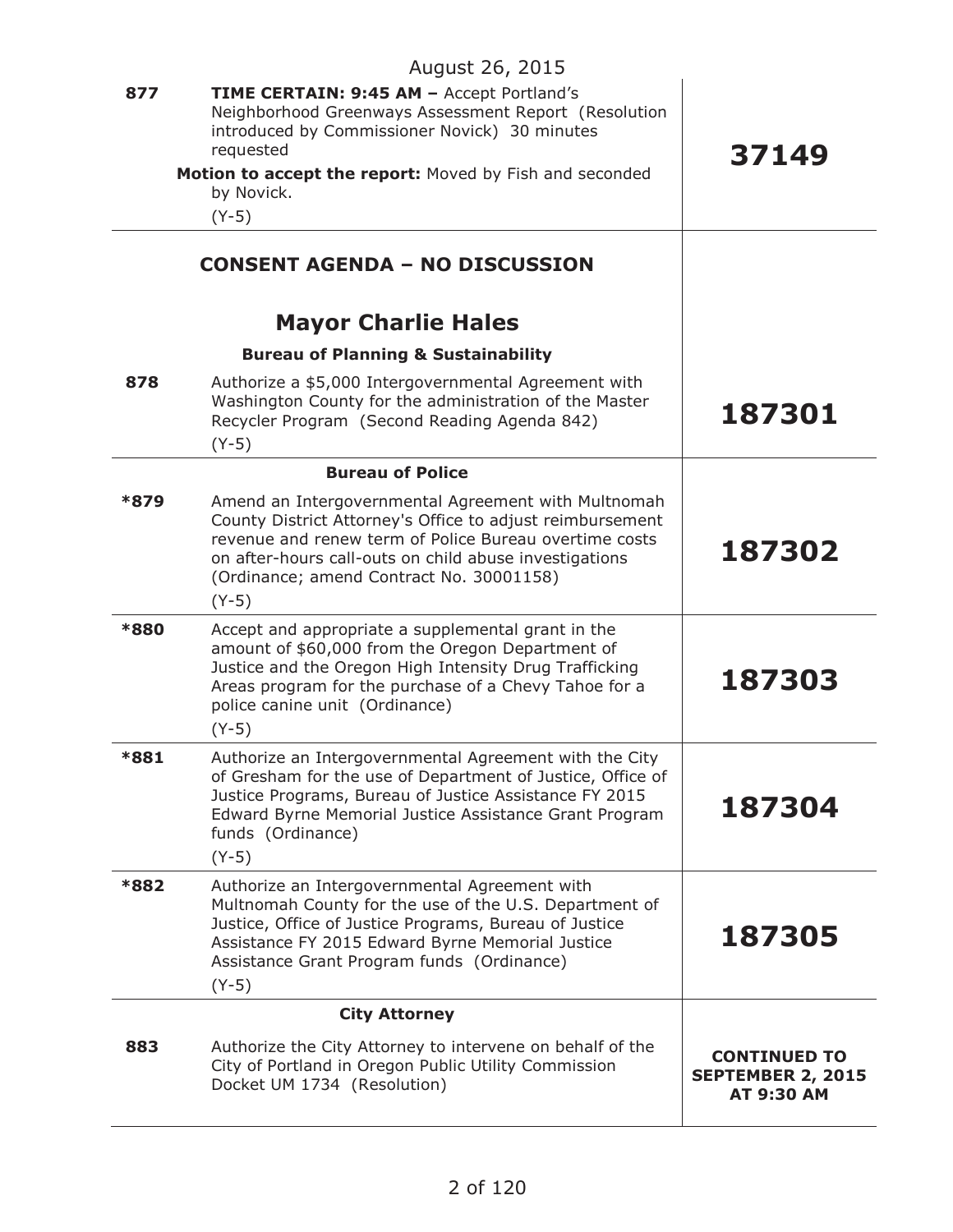| 884                             |                                                                                                                                                                                                                        |               |
|---------------------------------|------------------------------------------------------------------------------------------------------------------------------------------------------------------------------------------------------------------------|---------------|
| (Resolution)<br>$(Y-5)$         | Accept recommendation and reaffirm the City's<br>commitment to responsible, sustainable procurement by<br>considering the presence of conflict minerals when<br>purchasing cellular devices and radio subscriber units | 37150         |
| *885<br>$(Y-5)$                 | Pay claim of Melissa Finn in the sum of \$6,573 involving<br>the Parks Bureau (Ordinance)                                                                                                                              | 187306        |
|                                 | <b>Commissioner Dan Saltzman</b><br><b>Position No. 3</b>                                                                                                                                                              |               |
|                                 | <b>Portland Fire &amp; Rescue</b>                                                                                                                                                                                      |               |
| 886<br>No. 30004731)<br>$(Y-5)$ | Authorize contract with Burlington Water District for fire<br>prevention, suppression and emergency response services<br>for FY 2015-16 (Second Reading Agenda 850; Contract                                           | 187307        |
| 887<br>$(Y-5)$                  | Authorize an Intergovernmental Agreement with U.S.<br>Department of Agriculture Forest Service Mt. Hood<br>National Forest for mutual aid assistance (Second<br>Reading Agenda 851)                                    | 187308        |
|                                 | <b>Portland Housing Bureau</b>                                                                                                                                                                                         |               |
| 888<br>852)<br>$(Y-5)$          | Authorize a contract with Home Forward for \$254,476 for<br>delivery of short-term rent assistance funded by U.S.<br>Department of Housing and Urban Development<br>Emergency Solutions Grants (Second Reading Agenda  | 187309        |
|                                 |                                                                                                                                                                                                                        |               |
|                                 | <b>Commissioner Steve Novick</b>                                                                                                                                                                                       |               |
|                                 | <b>Position No. 4</b>                                                                                                                                                                                                  |               |
|                                 | <b>Bureau of Emergency Management</b>                                                                                                                                                                                  |               |
| *889<br>$(Y-5)$                 | Authorize application to Federal Emergency Management<br>Agency for a Pre-Disaster Mitigation grant in the amount<br>of \$500,000 for a residential seismic strengthening<br>program (Ordinance)                       | <b>187310</b> |
|                                 | <b>Bureau of Transportation</b>                                                                                                                                                                                        |               |
| *890<br>$(Y-5)$                 | Authorize Intergovernmental Agreement with the Oregon<br>Department of Transportation for the City to participate in<br>the Local Public Agency Certification Program (Ordinance)                                      | 187311        |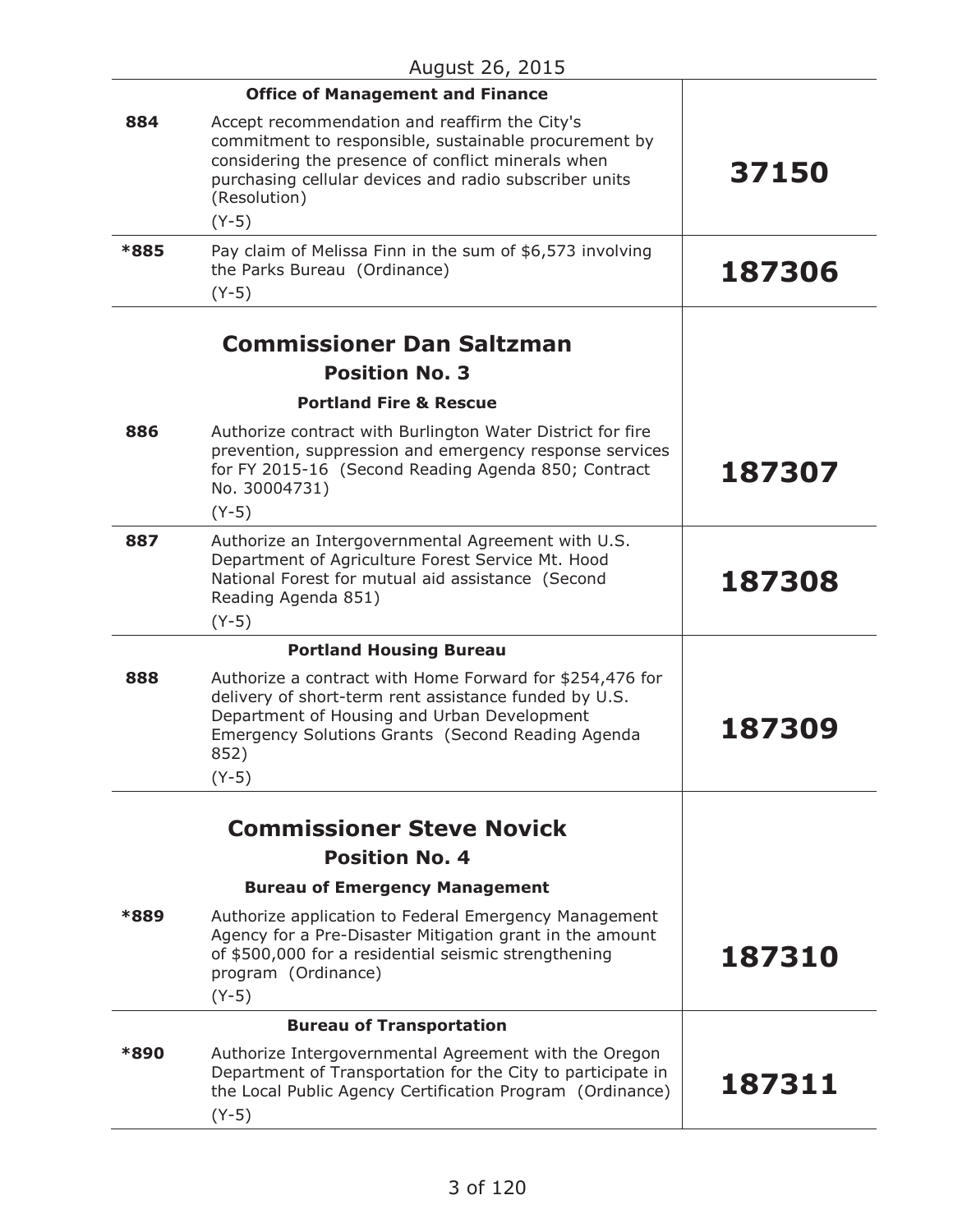| 891 | Authorize Intergovernmental Agreement with Oregon<br>Department of Transportation for Right of Way Services to<br>define roles and responsibilities regarding the use of real<br>property for construction of public improvements related<br>to the Red Electric Trail Project (Second Reading Agenda<br>857)<br>$(Y-5)$                     | 187312                                                                                     |
|-----|----------------------------------------------------------------------------------------------------------------------------------------------------------------------------------------------------------------------------------------------------------------------------------------------------------------------------------------------|--------------------------------------------------------------------------------------------|
| 892 | Amend Intergovernmental Agreement with Oregon<br>Department of Transportation for the Red Electric Trail<br>Project to reflect the current project limits, schedule and<br>updated processes under the Local Agency Certification<br>Program (Second Reading Agenda 858; amend Contract<br>No. 30002431)<br>$(Y-5)$                          | 187313                                                                                     |
|     | <b>Commissioner Amanda Fritz</b>                                                                                                                                                                                                                                                                                                             |                                                                                            |
|     | <b>Position No. 1</b>                                                                                                                                                                                                                                                                                                                        |                                                                                            |
|     | <b>Portland Parks &amp; Recreation</b>                                                                                                                                                                                                                                                                                                       |                                                                                            |
| 893 | Accept a grant from the Oregon Department of Education<br>and authorize a price agreement with Centennial School<br>District for the Afterschool At-Risk Meal and Snack<br>Program in the amount of \$30,000 (Second Reading<br>Agenda 859)<br>$(Y-5)$                                                                                       | 187314                                                                                     |
|     | <b>REGULAR AGENDA</b><br><b>Mayor Charlie Hales</b>                                                                                                                                                                                                                                                                                          |                                                                                            |
| 894 | Amend contract with Rosenbaum & Watson, LLP in the<br>amount of \$458,000 per year for a five year total not to<br>exceed amount of \$2,243,834 for the independent<br>Compliance Officer and Community Liaison for the<br>Department of Justice Settlement Agreement (Second<br>Reading Agenda 870; amend Contract No. 30004378)<br>$(Y-5)$ | 187315                                                                                     |
|     | <b>Office of Management and Finance</b>                                                                                                                                                                                                                                                                                                      |                                                                                            |
| 895 | Amend contract with Moore Iacofano Goltsman, Inc. to<br>increase contract amount by \$29,215 to provide additional<br>consultant services to include the Portland'5 Centers for<br>the Arts facilities in the City's ADA Title II Transition Plan<br>(Ordinance; amend Contract No. 30002636) 10 minutes<br>requested                        | <b>PASSED TO</b><br><b>SECOND READING</b><br><b>SEPTEMBER 2, 2015</b><br><b>AT 9:30 AM</b> |
|     | <b>Commissioner Dan Saltzman</b><br><b>Position No. 3</b>                                                                                                                                                                                                                                                                                    |                                                                                            |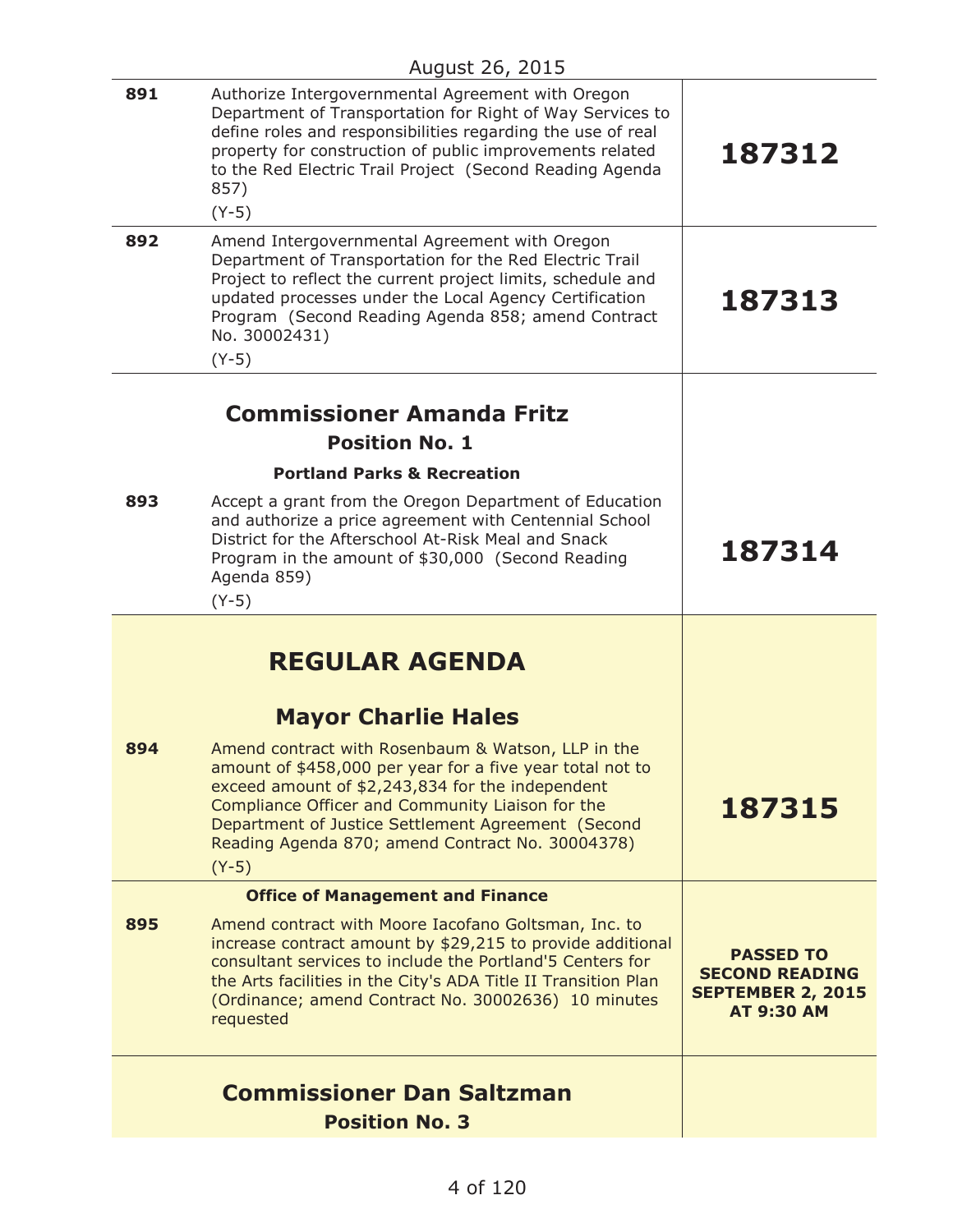|      | August 26, 2015                                                                                                                                                                                                                                                                                |                                                                      |
|------|------------------------------------------------------------------------------------------------------------------------------------------------------------------------------------------------------------------------------------------------------------------------------------------------|----------------------------------------------------------------------|
|      | <b>Portland Fire &amp; Rescue</b>                                                                                                                                                                                                                                                              |                                                                      |
| *896 | Accept a grant in the amount of \$95,239 from the Federal<br>Emergency Management Agency for the FY 2014 Fire<br>Prevention & Safety Grant (Ordinance)<br>$(Y-5)$                                                                                                                              | 187316                                                               |
|      | <b>Commissioner Steve Novick</b>                                                                                                                                                                                                                                                               |                                                                      |
|      | <b>Position No. 4</b>                                                                                                                                                                                                                                                                          |                                                                      |
|      | <b>Bureau of Transportation</b>                                                                                                                                                                                                                                                                |                                                                      |
| *897 | Authorize contract with Sergeant's Towing for Abandoned<br>Vehicle Towing and Storage (Ordinance) 20 minutes<br>requested                                                                                                                                                                      | <b>REFERRED TO</b><br><b>COMMISSIONER OF</b><br><b>PUBLIC SAFETY</b> |
|      | <b>Commissioner Amanda Fritz</b>                                                                                                                                                                                                                                                               |                                                                      |
|      | <b>Position No. 1</b>                                                                                                                                                                                                                                                                          |                                                                      |
|      | <b>Portland Parks &amp; Recreation</b>                                                                                                                                                                                                                                                         |                                                                      |
| *898 | Amend contract with Starfish Aquatics Institute, LLC, to<br>provide lifeguard certification and auditing services at<br>multiple Portland Parks and Recreation locations from the<br>original contract amount of \$100,000 to \$220,000<br>(Ordinance; amend Contract No. 30003581)<br>$(Y-5)$ | 187317                                                               |
|      |                                                                                                                                                                                                                                                                                                |                                                                      |
|      | <b>Commissioner Nick Fish</b>                                                                                                                                                                                                                                                                  |                                                                      |
|      | <b>Position No. 2</b>                                                                                                                                                                                                                                                                          |                                                                      |
|      | <b>Bureau of Environmental Services</b>                                                                                                                                                                                                                                                        |                                                                      |
| 899  | Authorize a contract with the lowest responsive bidder for<br>construction of the Sewer Level Remote Telemetry<br>Monitoring Demolition and Installation for \$512,700,<br>Project No. E10516 (Second Reading Agenda 867)<br>$(Y-5)$                                                           | 187318                                                               |
| 900  | Authorize a contract with the lowest responsive bidder for<br>construction of the Skidmore Pump Station Upgrade for an<br>estimated \$731,000 Project No. E10291 (Second Reading<br>Agenda 868)<br>$(Y-5)$                                                                                     | 187319                                                               |

At 11:48 a.m., Council recessed.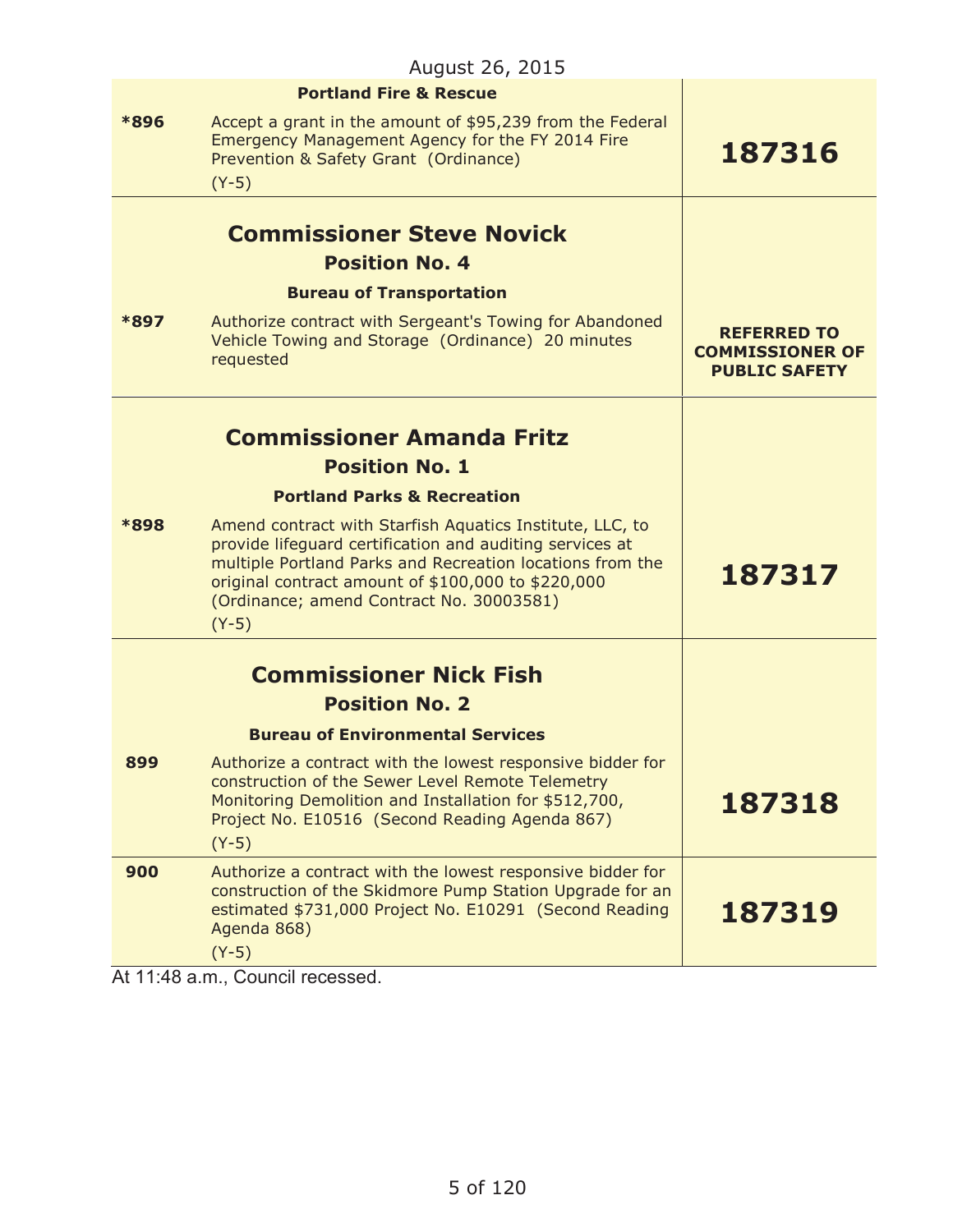A RECESSED MEETING OF THE COUNCIL OF THE CITY OF PORTLAND, OREGON WAS HELD THIS **26TH DAY OF AUGUST, 2015** AT 2:00 P.M.

THOSE PRESENT WERE: Mayor Hales, Presiding; Commissioners Fish, Fritz, Novick and Saltzman, 5.

OFFICERS IN ATTENDANCE: Susan Parsons, Acting Clerk of the Council; Judy Prosper, Deputy City Attorney; and John Paolazzi, Sergeant at Arms.

| 901 | <b>TIME CERTAIN: 2:00 PM - Accept the Private For-Hire</b><br>Transportation Innovation Task Force Recommendations<br>on Taxis and Transportation Network Companies final<br>report (Previous Agenda 871; Report introduced by<br>Commissioner Novick) 2 hours requested | <b>Disposition:</b><br><b>ACCEPTED</b> |
|-----|--------------------------------------------------------------------------------------------------------------------------------------------------------------------------------------------------------------------------------------------------------------------------|----------------------------------------|
|     | Motion to accept the report: Moved by Fish and<br>seconded by Saltzman.<br>$(Y-5)$                                                                                                                                                                                       |                                        |

At 5:04 p.m., Council recessed.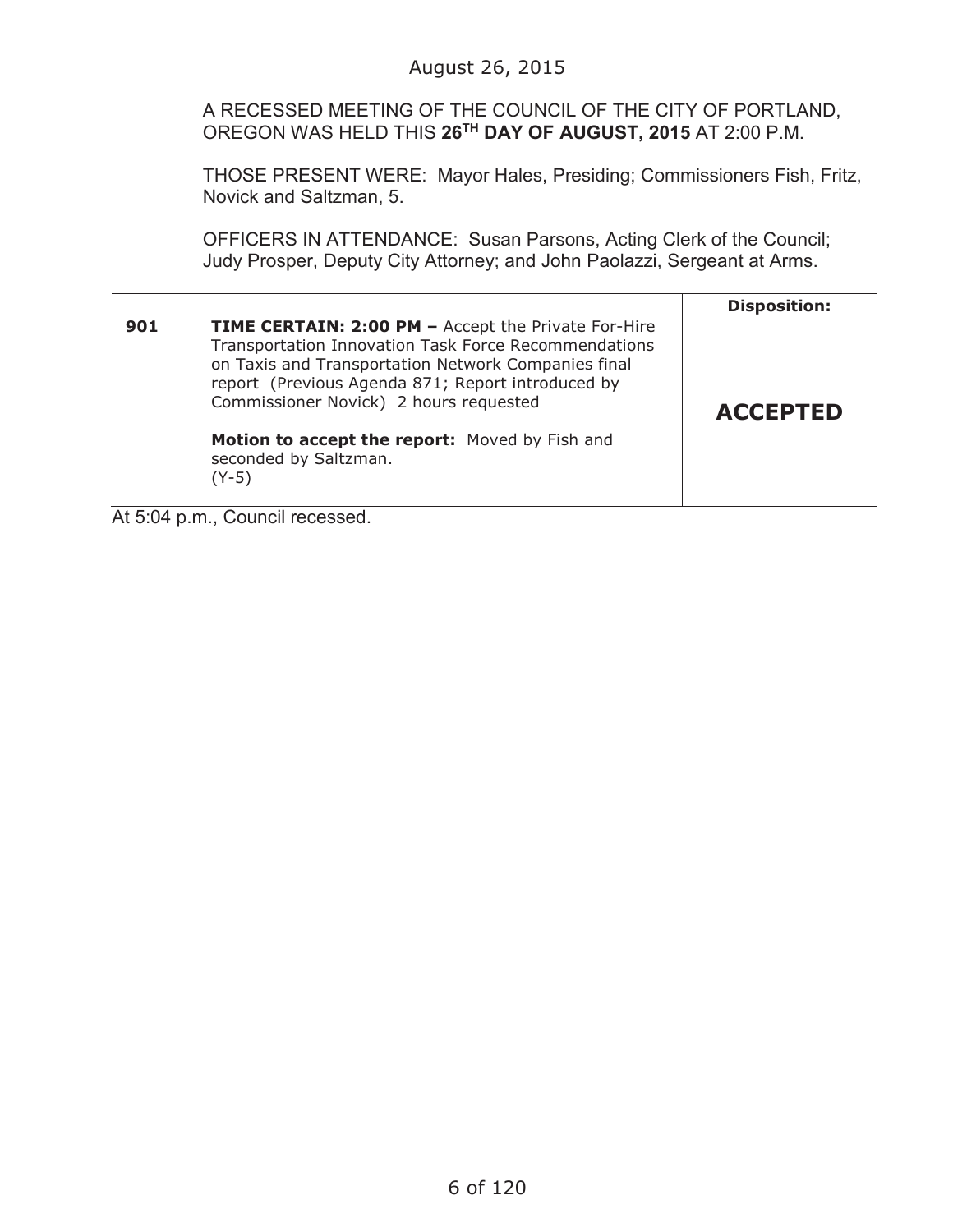# August 27, 2015

A RECESSED MEETING OF THE COUNCIL OF THE CITY OF PORTLAND, OREGON WAS HELD THIS **27TH DAY OF AUGUST, 2015** AT 2:00 P.M.

THOSE PRESENT WERE: Mayor Hales, Presiding; Commissioners Fish, Fritz and Saltzman, 4.

OFFICERS IN ATTENDANCE: Susan Parsons, Acting Clerk of the Council; Ian Leitheiser, Deputy City Attorney; and Jason King, Sergeant at Arms.

**902 TIME CERTAIN: 2:00 PM - Appeal of Paul Stanford** against Portland Parks & Recreation decision to deny a permit application to hold the Portland Hempstalk Festival at Waterfront Park in 2015 (Hearing introduced by Auditor Hull Caballero) 3 hours requested

**Motion to grant the appeal and overturn the Portland Parks & Recreation decision to deny the permit application to hold the Portland Hempstalk Festival at Waterfront Park in 2015:** Moved by Saltzman and seconded by Fish. (Y-3; N-1 Fritz)

**Disposition:**

**APPEAL GRANTED**

At 4:30 p.m., Council adjourned.

**MARY HULL CABALLERO** Auditor of the City of Portland

Susan Parcon

By Susan Parsons Acting Clerk of the Council

For a discussion of agenda items, please consult the following Closed Caption File.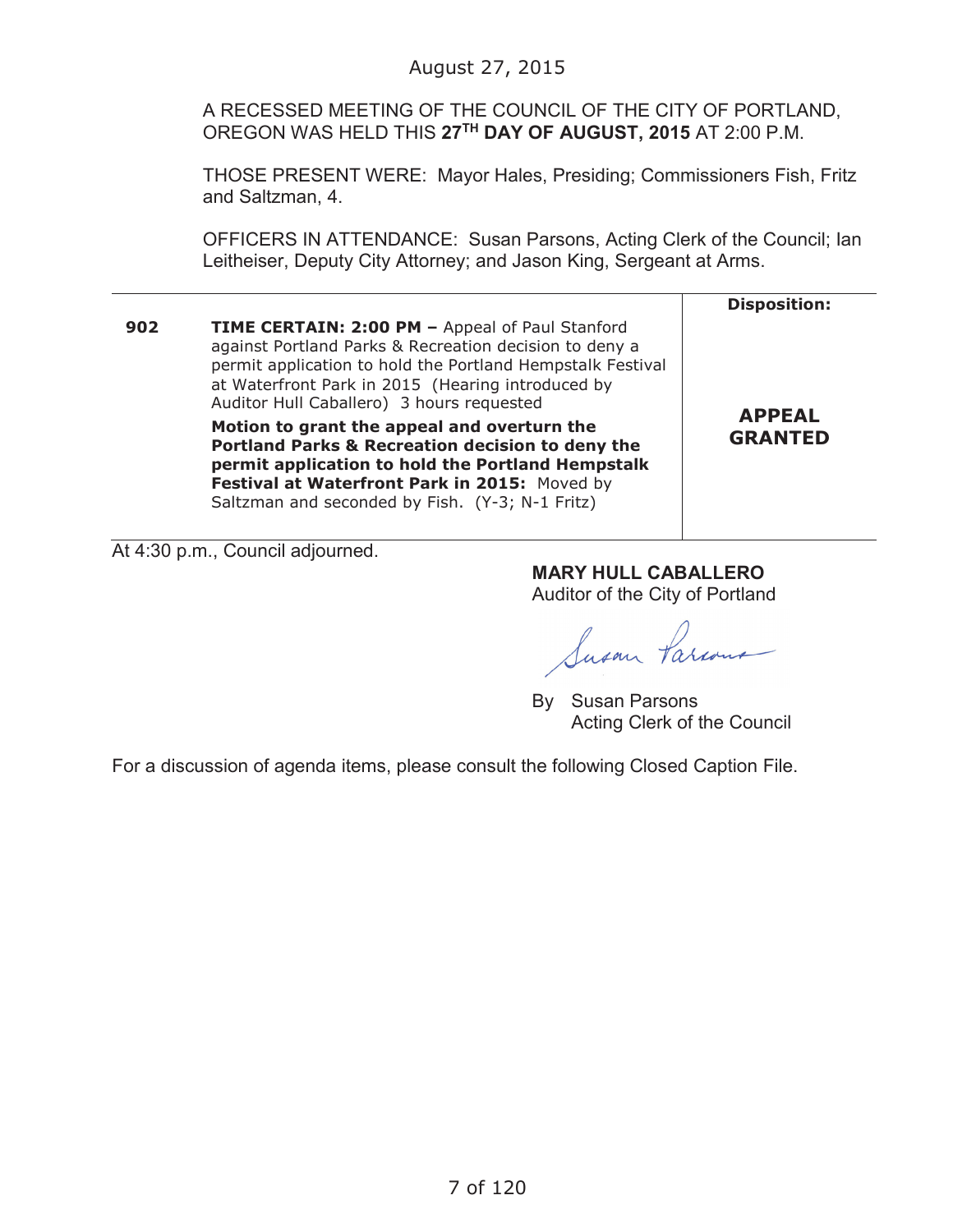#### August 26, 2015 **Closed Caption File of Portland City Council Meeting**

This file was produced through the closed captioning process for the televised City Council broadcast and should not be considered a verbatim transcript. Key: **\*\*\*\*\*** means unidentified speaker.

## **AUGUST 26, 2015 9:30 AM**

**Hales:** Good morning, everyone, and welcome to the August 26th meeting of the Portland City Council. Would you please call the roll?

**Saltzman:** Here. **Novick:** Here. **Fritz:** Here. **Fish:** Here. **Hales:** Here. **Hales:** Good morning, everyone. We have five citizens signed up for communications - we'll take those first -- and then we have our regular Council calendar this morning. I have two requests to take things off of the consent calendar. Are there any other requests to remove items from the consent calendar besides 883 and 884? OK. We'll see if there are any others before we vote, but those are the two I have now.

So, welcome, everyone. Again, we have five citizens signed up first for public communications. We'll take them in turn. They get three minutes each. We then have the regular agenda in front of us. If you're here to speak on one of those regular agenda items, just sign up on the signup sheet and Sue will call you when we get to those. We typically allow three minutes per person if the calendar is not crowded, and that looks like the situation today. So, if you're here to speak on one of those items, you need only give your name unless you are a registered lobbyist, in which case you need to disclose that because it's required under the City's code.

We typically maintain decorum -- in fact, we really try really hard to maintain decorum in this Council chambers, so if you agree with someone and want to indicate that, please don't applaud or shout but give them a thumbs up or wave of the hand. Likewise, if you feel compelled to object to somebody's point of view, give them a thumbs down or some other polite hand gesture, but we ask that we not make demonstrations in favor or against our fellow citizens' points of view in this room so that they can all be heard. With that, thank you for coming and let's take item 872.

#### **Item 872.**

#### **Hales:** Good morning.

**Kernel Moses Wrosen:** Good morning, Commissioners. I was here speaking to you a year ago in March, and I didn't know what I was going to say when I sat down. I ended up giving you all quite a tongue licking. That's not my intention today. I still don't exactly know what to say. I've spent a lot of time thinking about it, but I signed up to talk on the state of the city so I could speak about anything that I wanted to. That was after my friend Jose hosted a sleepover in front of City Hall because police were doing more sweeps on the homeless. I am sure that you're familiar with the situation.

I would have to say this the state of the city is peril, somewhat like our global situation. We're up against some limitations. There's been some talk about climate action. It's a little too late for that. We need to take more aggressive action than having a 2030 plan because 2030 is still 15 years away. And I don't know if you all drive cars around town, but you can tell the traffic has changed quite a bit around here in the last few years. There's a lot of lights you have to wait three or four times to get through.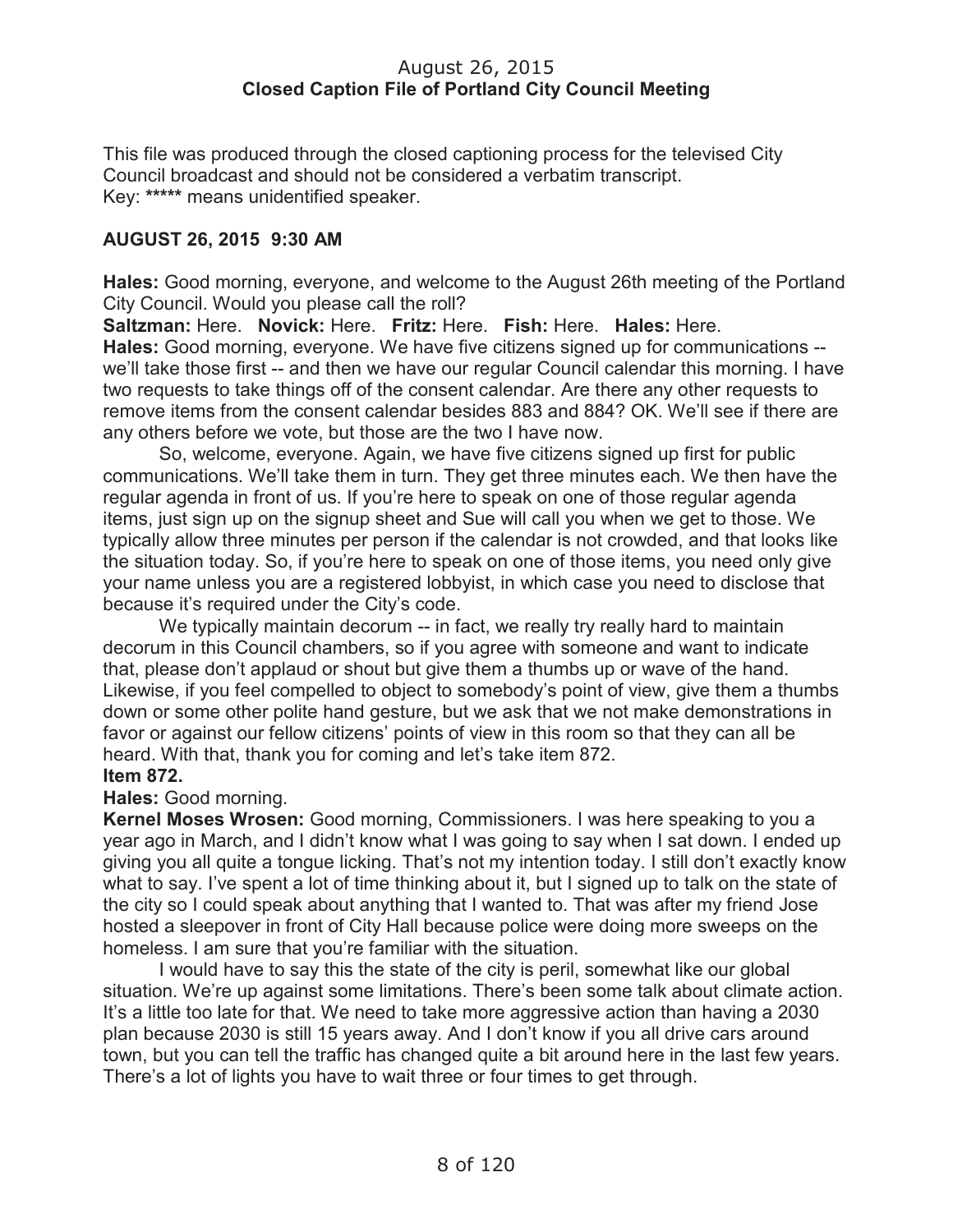I don't know where I want to go with this. I know that the blankets are still illegal. That just breaks my heart, you know. When I set up that prayer vigil, my intention in that and what I wanted from all of that was a change in the wording of the ordinance or the code that says that blankets are illegal. That doesn't mean you have to spend any money on programs, doesn't mean that you have to change your behavior, but it's a moral imperative that you make things like food, water, and sleep accessible to all citizens despite their economic condition.

Winter is coming, and people will be freezing again, being forced to use illegal blankets to keep themselves warm. All they have to do is change the wording of the statute, but that seems to be rather impossible. Anyway, the city is in peril. The homeless people can't seem to get a break. It's been years of action and testifying. You're going to give 200,000 later on to Home Forward. They may be an alright program but at the same time, it's still giving money to landowners. It's not changing people's situation, it's just putting it off for another little while. It's \$200,000 misspent, in my opinion.

Anyway, you could take action. There's a bunch of people here about bikes and the 2030 plan, they've got a lot of good ideas. You want to restore the faith of this community in y'all? Make a move. Take a chance. I know you got into this business to make a difference. I know you're real people, that you have feelings, that you're not hard0hearted and illogical, although that's the way it sure seems because -- I don't know what to say. I'm done talking. I'm over my time.

**Hales:** Thank you very much. Thanks for coming.

**Wrosen:** Thank you.

#### **Item 873.**

**Hales:** Good morning.

**Aaron A.:** Good morning. My name is Aaron, I'm with Right 2 Dream Too. **Hales:** Why don't you have a seat? We can hear you better if you're closer to that mic, thanks.

**Aaron A.:** Alright. I don't have a long speech or anything, a short one. I came to R2DToo in mid-December 2011 not knowing what to expect. There was four of us that wanted a place to sleep that night. They let us all four in that night. I remember it was very cold and rainy. I decided to become a member and give a helping hand. There has been many changes since that first night. They also give clothes, food, hygiene products, if they have them. They also have given referrals plus give domestic violence victims a safe place to stay so they can get their heads straight.

A person also can learn many skills there at R2DToo. They all learn how to do security where you can excel or not. You can also learn public speaking, such as I am doing now, consulting, computer work, and a few others I'm not really familiar with. And then back to the streets. Out there on the streets, I noticed you guys have a lot of mental health issues problems. Places like R2DToo will give a place to stay safe at night for up to 12 hours. I also think you guys need to do something with all these mental people and keep more R2DToos going on. That's my speech.

**Hales:** Thank you very much. Thank you for coming.

# **Item 874.**

**Hales:** Good morning.

**Mike Summers:** Good morning. I'm Mike Summers for the record. I stay at Right 2 Dream Too myself on 4th and Burnside. The line between the housed and houseless is very thin. Many people in Portland are on the razor's edge of housing stability. If they lose their job, unexpected medical bills, or a death in the family, these and many more things will result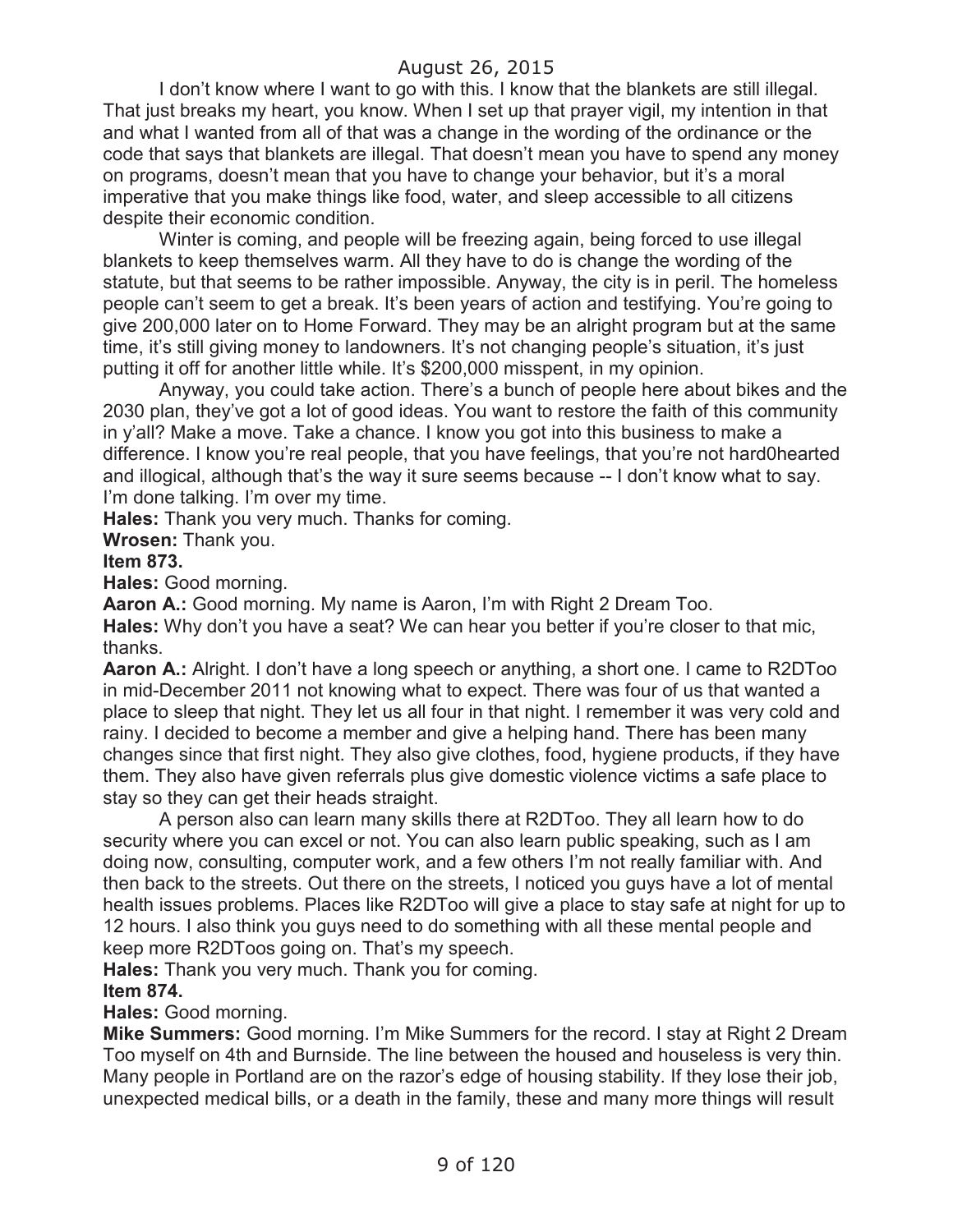in losing housing. The city is expected to grow at least 250,000 more people in the next 20 years. How will we provide for those people? And if we are not able to provide enough affordable housing for Portlanders now? Although the City has the power to change this story, with development happening citywide.

Right 2 Survive strongly supports all the anti-displacement measures that are added to the Comprehensive Plan by the Planning and Sustainability Commission. As part of an anti-displacement PDX, we work with your staff and Planning and Sustainability Commission to add 13 new proposals and strengthen 15 more. It is imperative that the City Council keep each and every one of these policies in the final comp plan.

An important new anti-displacement measure in the Comprehensive Plan is for the City to provide protections for renters in order to prevent them from being displaced from the housing and to ensure that they have a safe, healthy place to call home. We believe to live up to this commitment, the City Council can address the growing problem of no-cause evictions happening around Portland. Even though that's not a specific part of the comp plan, we believe that something can be done in that area now so that the City can have another tool in their anti-displacement toolbox.

A critical policy that was added to the comp plan says the City must adequately involve communities that could be adversely affected by planning and development decisions. This means that the houseless community will have a stronger voice, guiding how our city grows and develops with equity and inclusion is our ultimate goal.

As part of a strong and growing group of 30 organizations, we are counting on City Council to keep all of these important anti-displacement measures in the final comp plan. Right 2 Survive will continue to track the comp plan, working with a broad base of community allies. We will look forward to seeing you again as public discussion opens up about the comp plan. Thank you.

**Hales:** Great, thank you very much.

**Item 875.**

**Hales:** Mr. Chandler, are you here? Alright, we'll have to give him another day. **Item 876.**

**Hales:** Ms. Carlston, are you here? OK, same there then. Alright, then let's move onto the consent calendar. Again, we have these two items that have been requested to pull, 883 and 884. Any others? Let's take a vote, please, on the balance of the consent calendar. **Fish:** Mayor, who pulled 883?

**Hales:** It was actually requested by the City Attorney to carry it over to next week. **Fish:** OK.

#### **Roll on consent agenda.**

**Saltzman:** Aye. **Novick:** Aye. **Fritz:** Aye. **Fish:** Aye. **Hales:** Aye.

**Hales:** Let's deal with the two items that we pulled. The City Attorney has requested that 883 be carried over to next week, so without objection, I will do that and put it on next week's calendar. 884 -- Commissioner Fritz, I think that you wanted that pulled, is that right? Do you want to deal with it now?

**Fritz:** I was hoping to have a presentation by your staff. Are they coming to do that? **Hales:** Let's -- no, I think the short answer is no, so let's hold it for later. And I think that we're probably close enough to 877 that we could probably start, is that right, Commissioner Novick?

**Novick:** I believe so.

**Hales:** Let's take 887 then.

**Item 887.**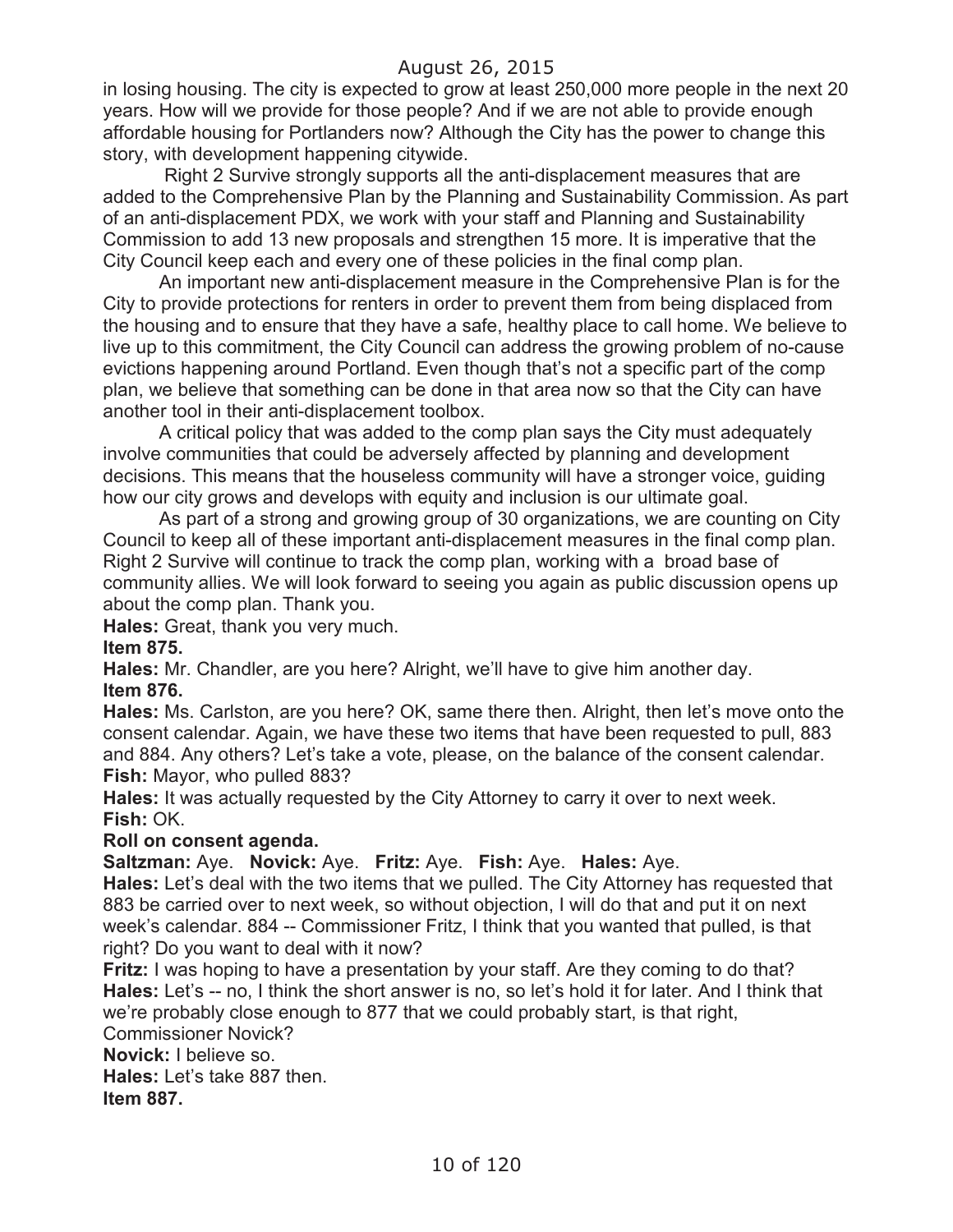**Hales:** Commissioner Novick.

**Novick:** Mayor and colleagues, we want this to be a city where lots of people feel comfortable bicycling because when people are bicycling, they're not using fossil fuels and contributing to global warming and because they're also healthier and not contributing to rising healthcare costs as much as people who are more sedentary.

There are some people, of course, who will bicycle whatever the conditions. They are daredevils, they don't care how many cars they are dealing with or how fast people are driving. There's a fair number of other people who would like to bicycle but they are concerned about their safety, so they will bicycle if conditions are conducive to that.

Recognizing this, years ago, we decided to establish greenways, stretches of street where the assumption was we will have low vehicle speeds and not that many vehicles and it will be especially conducive to bicycling and walking. And most of these greenways have worked extremely well.

We have discovered that there's some of our greenways where the vehicle speeds and vehicle counts have sort of crept up beyond where people are still comfortable bicycling and walking, and PBOT has concluded that our staff need better direction as to what to do when that happens. So, basically, this report and this resolution are about providing guidelines -- not hard and fast rules -- to our staff about what to do when you're dealing with a greenway where the speeds and the vehicle counts are higher than they should be and essentially empowering our staff to take steps which will vary depending on the street and which will be in consultation with everybody in the neighborhood to get those speeds down and those vehicle counts down. So, that is the idea behind this report and this resolution. I will now turn it over to Margi Bradway and Roger Geller and they can tell me if what I said was wrong. [laughter]

**Margi Bradway, Portland Bureau of Transportation:** Hi, good morning. That was a fabulous introduction, Commissioner Novick. Thank you. In fact, I think that you just did my first slide.

We're here to talk about neighborhood greenways. As Commissioner Novick just explained, it's a low-stress network primarily for biking and facilitating walking. I want to note that we were the first city in the nation to have a neighborhood greenway network. We started building our network over 30 years ago. We have people who come in from all over the nation who have copied our neighborhood greenway network. That's from St. Louis -- just was in town -- from Seattle to London. So, we have the benefit of being leaders in neighborhood greenways, as we do many things -- and biking.

One of the advantages or disadvantages of being a leader in neighborhood greenways is that we have a very mature system. When we put that system in place starting 30 years ago, we couldn't realize the amount of population, the amount of growth that occurred in Portland. How do you keep the neighborhood greenways operating? How do you maintain them as the city grows? So, a lot of this report is a data-driven approach to look at exactly what is happening on our neighborhood greenways.

I'm going to spend a bit of time talking -- again, just walking through what is a neighborhood greenway, just a quick touch on the policy support for these neighborhood greenways, and then I'm going to hand it over to Roger to dive into the data that we looked at. And then our recommendations both on performance guidelines and on policy moving forward.

Before I dive in too much, I also want to recognize Scott Cohen -- who's sitting in the front row -- who acts as our managing editor for the report and did a great job. So, thank you, Scott.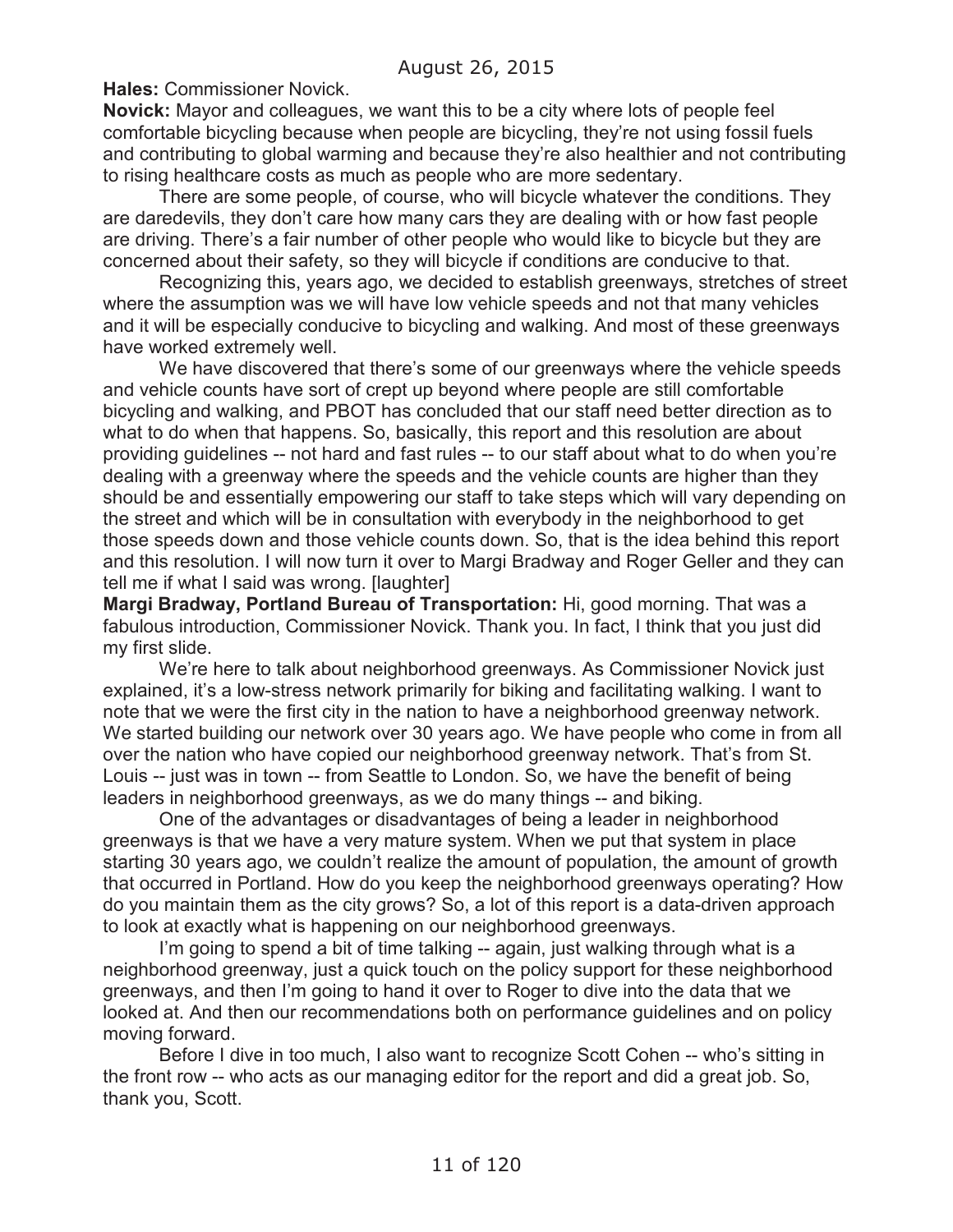I think that we've hit on this -- there are streets with few automobiles traveling slowly and prioritizing biking and walking.

So, why are the neighborhood greenways important? They are a foundational part of Portland's transportation system. They carry thousands of people every day - thousands of people on bikes. They create safe, comfortable places for people to walk and bike. And one thing about neighborhood greenways is they really provide connections between parks and schools. Not too many people know that the neighborhood greenway system also provides a huge part of our Safe Routes to School network, so we really focus on children when we're looking at expanding and building our network.

The neighborhood greenways also create a sense of place. Portland is known for its place-making. You've seen a presentation recently on intersection repair. A lot of those projects happen on neighborhood greenways. A lot of our green streets stormwater happen on neighborhood greenways. Most of our Sunday parkways events and Safe Routes to School events happen on neighborhood greenways. Again, these are safe streets that are good for place-making, good for holding events.

So, I think Commissioner Novick said it best -- that really, the goal of the neighborhood greenways is to create a place for people of all ages and all abilities to bike and walk. In particular, I think you may be familiar with the breakdown of the types of cyclists. This has been before you in the bicycle plan, but really we are aiming at the 60% interested and concerned and trying to provide a place for them to travel.

There's lots of policy support. I won't dive into each of these for neighborhood greenways, but the Portland Plan and the Comprehensive Plan are very clear that in order to meet our livability goals and our climate change goals, we need to aim for a 25% mode split for biking. The neighborhood greenways and biking in particular is also a key strategy as part of the Climate Action Plan. In the City's recent growth scenario's analysis, which is comparing kind of the future growth with our climate change goals of the recommendations in the Climate Action Plan, bicycle transportation is one that currently offers the most significant and measurable reductions in greenhouse gases. So, we find that neighborhood greenways is very important for achieving the climate stability as well.

Here's a look at the overall Portland bike network. We have 325 miles of bike network. Not all of those are what we consider low stress. Can we go to the next slide? This is a look at the low stress only, so the green in the middle is neighborhood greenways. The other low stress network -- parts of no stress network are trails or buffered bike lanes. So, you can see in the middle there that the neighborhood greenways really are in the heart of the city and provide a lot of connectivity to other low-stress corridors. Next slide.

Here's an actual map of the existing neighborhood greenways. You can see the dotted lines are the ones that are funded. These include the historical neighborhood greenway that started closer to the city. As we build out the network, we get farther out to the north, to the east, and to the south. Next slide.

So, what is the intent of the report? Well, as Commissioner Novick said, we've heard a lot of concerns about neighborhood greenways. We have heard a lot of concerns about Clinton Street in particular. We wanted to figure out what's working and what's not and take a data-driven approach, so we looked at all of the data in terms of speed, volumes, and ridership. We also looked at our existing policies. We wanted to create an understanding of the rule of the neighborhood greenway in the transportation system plan as well. So, again, as I said, we're going to offer our recommendations at the end of the slide show.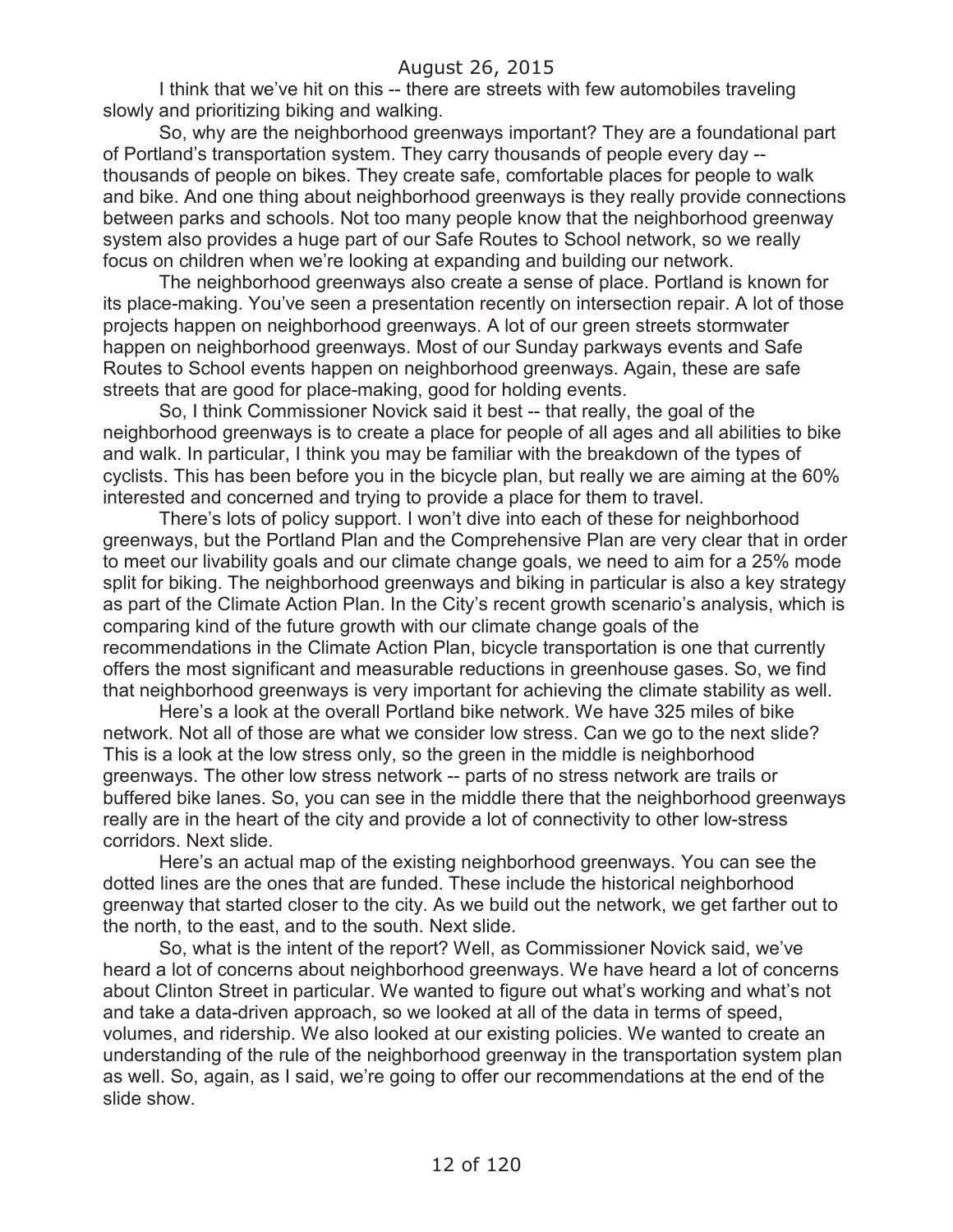At this point, I'm going to hand it off to our bicycle coordinator, Roger Geller, to talk about the data. The good news is, as Commissioner Novick said, many of our neighborhood greenways are working very well.

**Roger Geller, Portland Bureau of Transportation:** Thank you, Margi. Thank you, Mr. Mayor and Commissioners. As Margi mentioned, this has been a data-driven approach. We looked at 1500 data points to assess how our greenways are working. Generally, the news is good. They're working well in a lot of places, ridership is high on greenways in the parts of the city where ridership is high. This map shows the commute mode split by bike by census track -- the darker the higher. This is the circle is four miles from the Burnside Bridge, and it shows that about half of Portland commuters live in areas where the average bike mode split is 13%. We've seen 250% growth in the bicycle use in the city since 2000. Here, we superimposed greenway counts. Basically, in the areas of the city where bike use is high, use of the greenways is correspondingly high. The greenways there are the most heavily used tend to be in Southeast and Northeast Portland.

There's really three key factors that influence how well a greenway is operating. Automobile speeds are a big part of that. We found that more than half of our greenways are operating at 23 miles or less for cars, which is good, but about 4% are 30 miles or over, and then there's this mid-range. This is what happens when you look at 1500 data points. [laughter] You map them out. And so basically -- this is the greenway network - green is generally good on this map. Yellow is kind of in this nether area, and then once you start getting into orange, pink, and red, these are speeds generally considered to be too high for the effective operation of a greenway.

Generally, what we found was that Tillamook, Lincoln, Clinton, the Burnside corridor, Salmon, Taylor and the 40s's bikeway all had speeds that were generally too high. Mostly our older greenways. So, speeds of 25 miles an hour or greater on our greenways.

We also took a look at automobile volumes, and volumes are a key element for determining how comfortable a greenway is. We want both safety and comfort. Volumes, interestingly, are also a key factor for speed. We have the authority in the city of Portland to set low speed limits on our greenways as long as the traffic volumes are less than 2000. Once they get above 2000, we lose that ability to set a low and safe speed limit. So, most of our greenways have --

#### **Saltzman:** Is that 2000 per day?

**Geller:** 2000 automobiles per day, yes. So, almost three quarters of our greenways have fewer than 1000 cars on them -- again, in this slide, green is good, and about 85% of them are less than 1500. But we see some key stretches of our neighborhood greenways - especially on ones we consider especially important in our system -- that have much higher volumes, typically in Northwest and Southeast. But also as we're delving into more detailed data, we're also seeing spikes in automobile use during the a.m. and p.m. peaks as the cars are increasingly using some greenways as cut-through routes. And this just shows greenways where we have more than 1500 cars a day, all of these that are listed on the left. When you combine cars that have greenways with 1500 cars a day and speeds greater than 25 miles an hour, these are the ones that really pop out as problems.

This report includes some recommended performance guidelines, and what we're asking you to do today is to direct the Bureau of Transportation to incorporate these guidelines into our practice. The development of these guidelines really begins with best national practices. It's also influenced by our 30 years of experience as well as the fact that we're getting a lot of complaints from citizens that these greenways -- at certain levels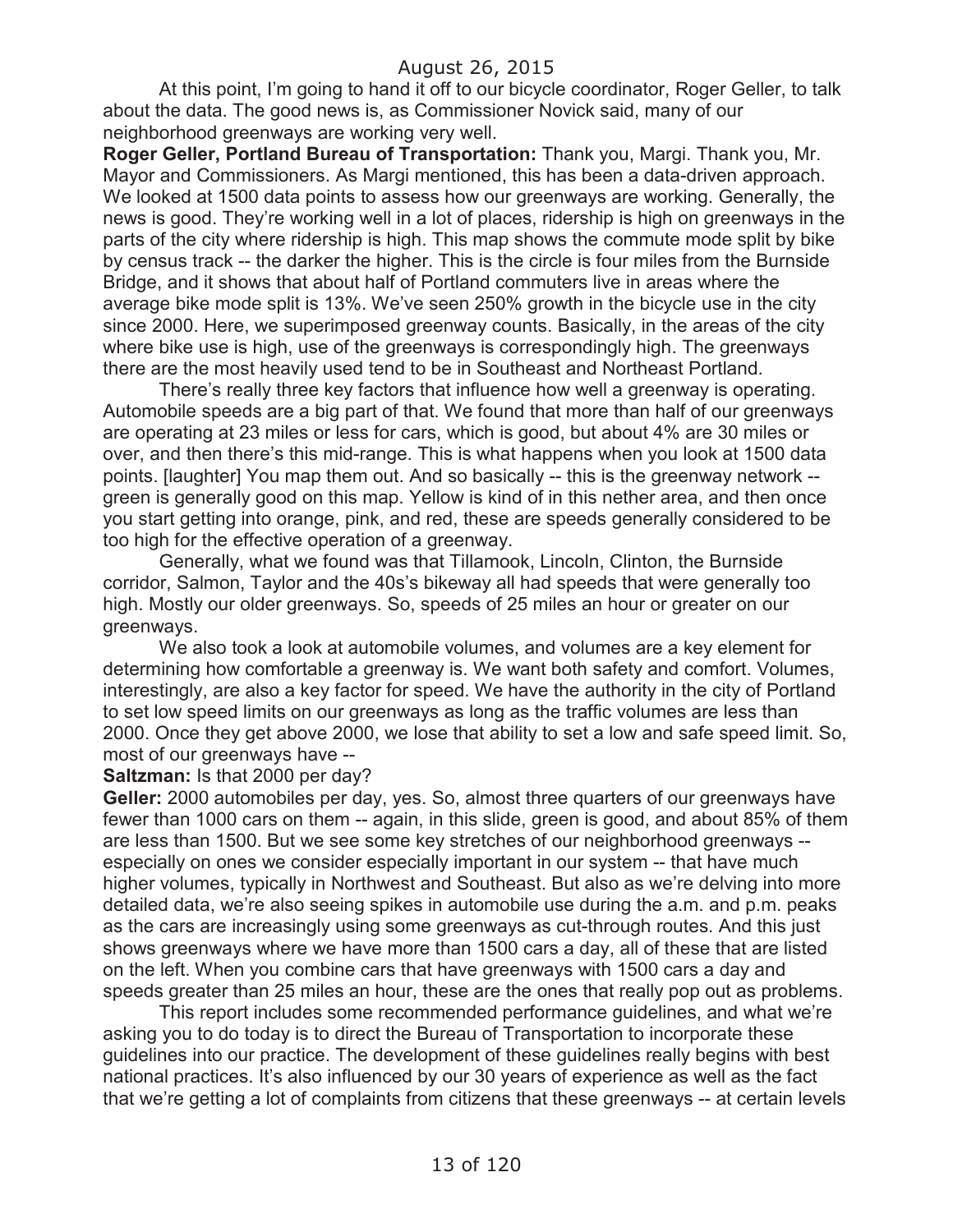of traffic, speed and volume are not working well. And so what we're recommending for vehicle speeds is a 20 miles per hour speed. This is really a safety measure. In a collision at 20 miles per hour, you're 90% likely to survive. If that increases even by 10 miles per hour, it's a 50-50 chance whether you would survive a collision.

We're also looking for automobile volumes of ideally 1000 cars a day with a maximum of 2000, and what this does is it really minimizes the exposure that people biking on the greenways have to closely-passing cars. The time that you're in the closest proximity to a car is somebody riding a bike is when they're passing you. At 1000 cars a day on a 10-minute ride on a greenway, you're going only get passed seven times. Once you jump that up to 3000, you're up to 23 times that you're being passed. What we're seeing on some of our greenways is that as the automobile volumes increase, people driving are getting a little frustrated, they're finding it difficult to pass, and then we're seeing unsafe passing behaviors. We don't have that documented in data, but we're hearing that anecdotally and observing it anecdotally ourselves on the streets. So, we want to really create few interactions between people biking and driving as possible and also prevent the kind of conditions that lead to unsafe behaviors.

Finally, the key for a greenway is crossing the busy streets, so we want to make sure that during the busiest times of the day, people have a minimum of 50 safe crossing opportunities per hour. Ideally, we'd like to have 100 safe crossing opportunities per hour, and how you do that depends on the condition of the roadway you're looking are to cross. And so that's what we're asking you to direct us to do. With that, I'll turn it back to Margi -- **Fish:** Roger -- or Commissioner Novick -- just a question. The resolution is titled, "Accept" the Portland Neighborhood Greenway Assessment Report." So we are used to accepting reports, but the resolved says accept it and the recommendations contained therein and then it directs PBOT to implement the recommendations. So, I'm just a little unclear about -- PBOT is asking us to direct them to do something, and I'm fine with that. But the report also is replete with references to the fact that PBOT doesn't have adequate resources to meet the challenges in front of it. So, are we in effect directing you to do something that is going to require you to change your budget or seek additional general fund dollars or change any priorities in the queue? Because it is more than accepting a report, you're asking us to direct you to do something. I'm not clear about how that relates to our budget process and our normal policy-making, and I just want to be clear about what we're directing you to do.

**Novick:** Commissioner, I'll take a stab at that. You're right, this is more than simply accepting a report. The specific language is "direct PBOT to engage communities in implementing the project recommendations contained in the report, incorporate the operational guidelines into traffic operation practices, and pursue recommended policy suggestions through the transportation system plan update." And I think that boils down to we will do what we can to implement these recommendations within the context of existing resources.

#### **Geller:** Two of the three cost nothing.

**Bradway:** Yeah, and I want to be -- we really tried very hard in this report to have it outcome-based. So, we're talking about streets that are not performing, but our guidelines today are outcome-based and they are guidelines, they're not engineering standards. So, what your recommendation by accepting it is kind of endorsing these guidelines. From that I think flows some type of prioritization for if and when funding is available. We will work on these streets that are not performing well, but there's nothing in the report that says that thou shall then work on these certain projects.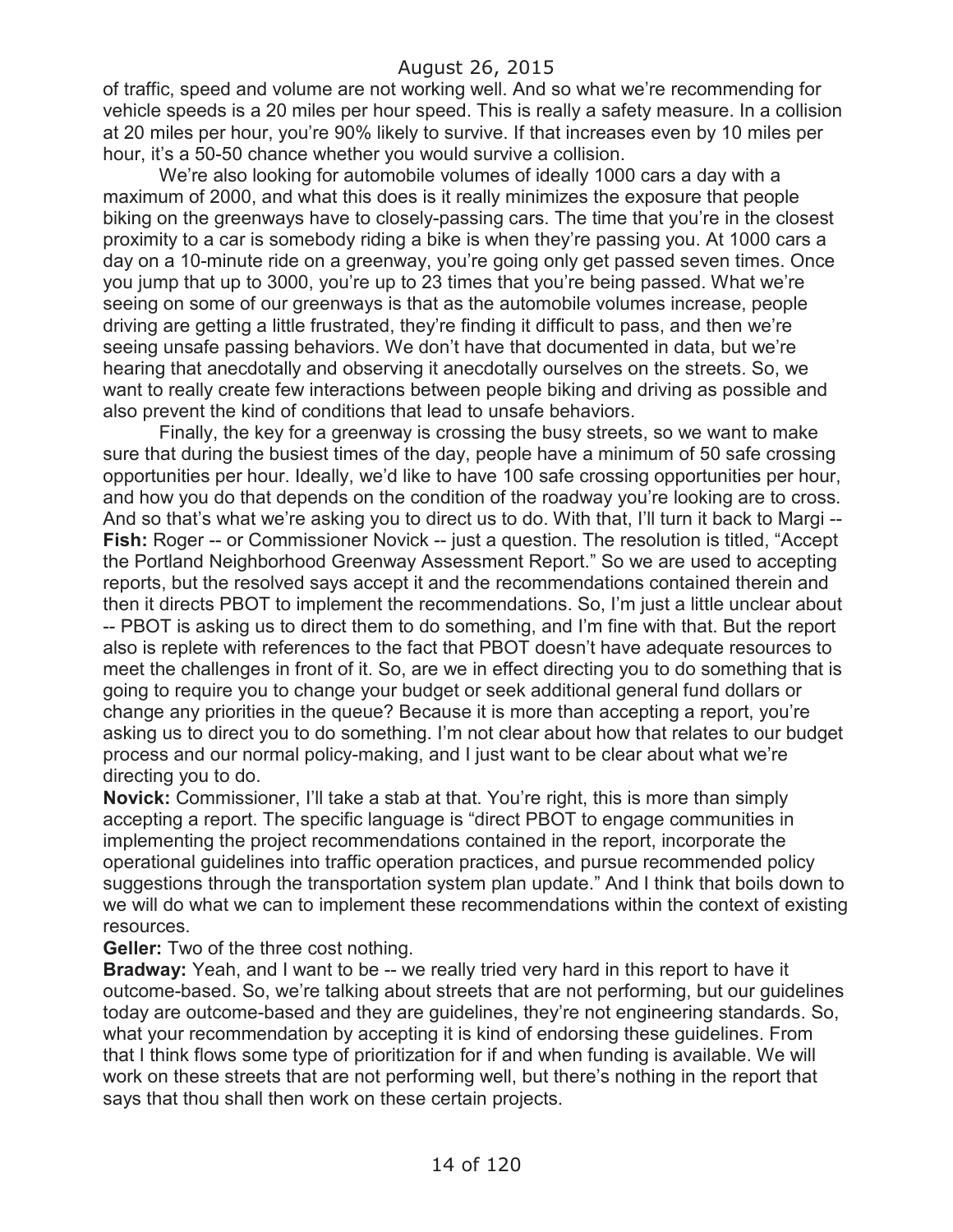**Fish:** We're setting the policy framework, and you are then going to prioritize the sequence, funding, and other things. So, we're not handcuffing you.

**Hales:** Well, actually, we're both going to do that. You do make project recommendations on page 22. And that's fine. I would expect that the Commissioner and the bureau to propose those projects in our capital planning process. Right?

### **Bradway:** Right.

**Hales:** And along with other projects coming from PBOT. So, I guess that I don't want us to be shy about that. The short answer to your question -- will this lead to expenditures? Yes. When those expenditures will happen depends on what the Council does each time that we do a budget. So, that's up to us.

**Bradway:** Yeah, and I --

**Fish:** Mayor, that's probably a distinction lost on most people in the public where it says we're going to implement the recommendations and they have a budget. I was thinking as I was thinking about your resolution of preparing a resolution that accepts a report on homelessness and sets the Council directive that we reduce it by 50%. That that would have a budget impact and I'm happy to bring that resolution, but I want to make sure that we set expectations, so we're -- when we accept reports, we set policy and we set priorities. How you implement it is your business within the framework of the existing resources.

### **Bradway: Exactly.**

**Hales:** Or additional resources as we approve them.

### **Bradway:** Correct.

**Hales:** In any case, I guess I'm not troubled by the fact that we have a bureau saying here are projects that we'd like to do or we plan to do, as soon as they are funded --

**Fish:** As long as we're separating the budget decision from the policy decisions, Mayor. You're free to recommend any expenditure requests, but I think we have to be clear with the public about what we're signing on for today. The recommendations are aspirational. The policy you're asking clear direction on.

**Hales:** Yeah, I think that's fair. I have a related question, which is you do have -- I get the policy recommendations, I see the project recommendations. How would -- given if the Council accepts this report and we've incorporated these recommendations -- how would these bike projects -- would these projects be prioritized over others? I mean, there are other bike projects beside greenway projects. There are separated bikeway projects, there are additional bike lanes, there are, you know, projects like the 20s and the 50s, so how do these -- do these change ranking based on the Council's acceptance of this report? **Bradway:** That's a great question, Mayor. For clarification on how PBOT's budget works, we have our capital improvement budget project. And typically, these greenways are considered operational improvements and they live in a bucket in the CIP called the active transportation bucket. They're the only flexible dollars, really, that PBOT has. Five years ago, that bucket was two million. And it's down to 400, and that's also the same bucket that we address Safe Routes to School and high crash corridors with. So there is a lot of need for this very small, relatively small, flexible bucket. So, when we think about priorities, going forward, we think about priorities within that small bucket of operational improvements that's separate and distinct from the capital project. I think that we have to do, I think -- looking at Roger -- we have to do both. We have to make travel a priority, corridors, and particularly those that need say buffered bike lanes on high-speed corridors. Those need to be a priority in certain places and it depends on the quadrant and that community. In other places, neighborhood greenways is going to be what we need to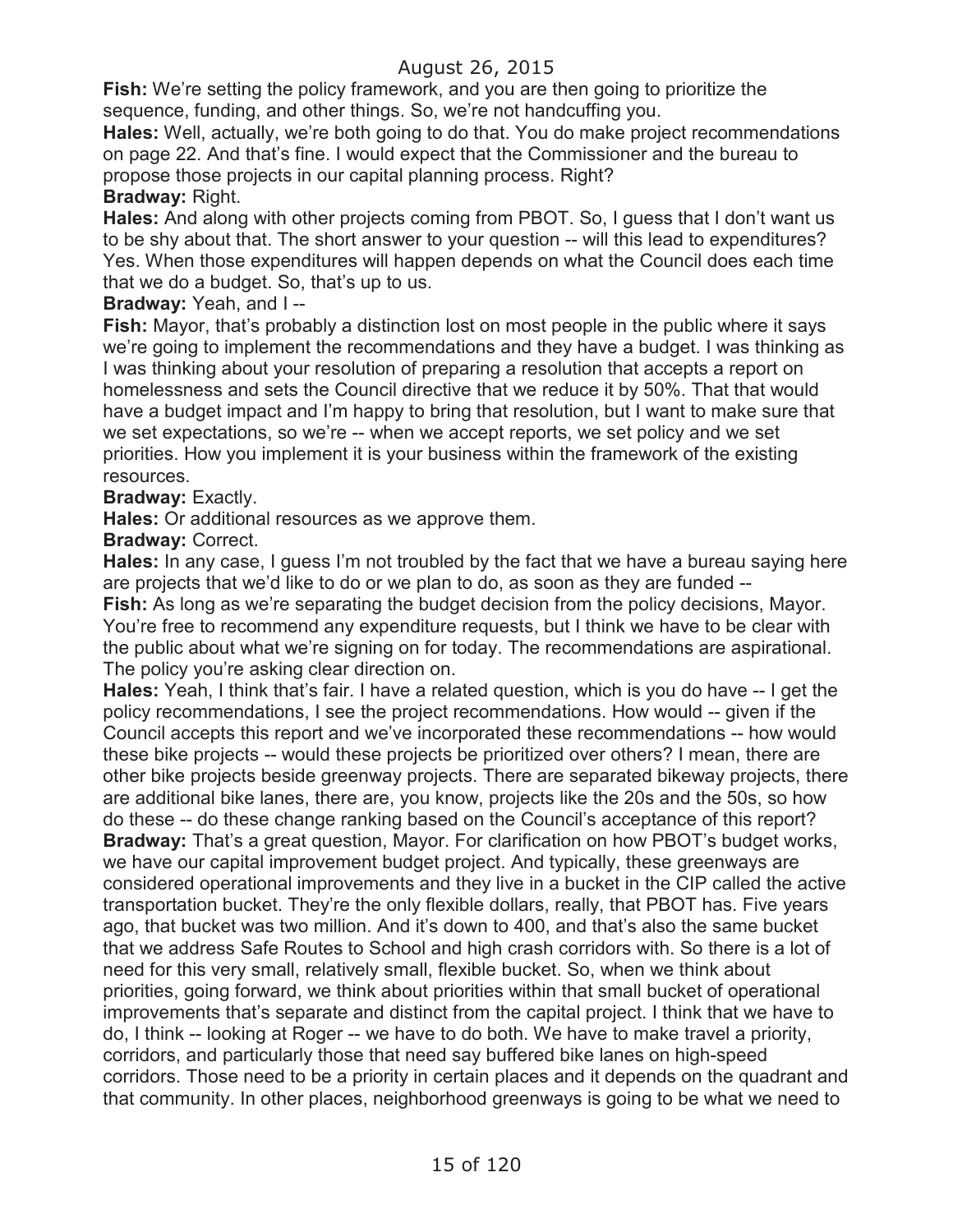prioritize. And as Roger's map shows, each neighborhood is different and the ridership is different. Roger, do you have anything to add?

**Geller:** Yeah, I just think that, you know, the larger capital projects that we go after are through federal dollars that are funneled through the region. And those tend to be on a different scale than these type of projects that we're talking about here. And so, the 20s bikeway is a good example. So, that's a long corridor project, it's multi-millions of dollars to do that whole project. Some of the things that we're looking at here, for example, looking at Clinton Street -- you know, the fix for some of these projects, or for some of these issues that we have identified are not tremendously expensive. We would not go after federal dollars for those kind of fixes. So, I think that's the distinction. We continue to prioritize the large corridor projects with federal funds. We look to improve our system with the flexible funding that we have available.

**Fish:** Roger, can I ask you about automobile volumes? Because in your chart, you say over 1000 triggers changes. So, the context for that is that is as our roads become more congested -- and they clearly are -- and our neighborhood roads are more congested, cars are being displaced onto the greenways. And we can attest to that, there are more cars. So that makes it less safe on the greenways. My sense it will only get worse, not better. And where I live in inner northeast, I just don't drive between 4:00 and 7:00 because I can't safely get anywhere. It's just complete congestion. So, what is the -- when you say over 2000 triggers changes, what are the kinds of things that you would consider by way of changes when you have that kind of level of congestion?

**Geller:** I think both educational and engineering tools. So, the standard engineering tools are some kind of physical barrier that prevents cut-through traffic on the neighborhood greenway streets. Traffic diverters like we see at 16th and Tillamook and Clinton and Chavez, Lincoln and Chavez -- we have 21 locations around the city, I believe, with traffic diverters.

There's also operational diversion where you put up a sign that says, you know, "do not enter." We have done something like that at 52nd and Division Street where we allow buses through but not automotive traffic. Things like that are working well. But generally, it's some type of barrier. It could also be improvements on the main roads so that the main roads operate better and the desire to divert them and cut through neighborhood streets becomes less attractive. But I think that that's the key.

And I guess that I would -- being an optimist, I would take exception to the idea that things are only going to get worse. I think that if we actually realize our regional and local goals, there's a good chance that things could get better.

**Fish:** Yes, all I'm commenting -- let's take someone going from downtown east, the Banfield between 4:00 and 7:00 is not a great choice. Sandy is now backed up all the way to the river. Broadway is backed up. And what I observe either on my bike or when I occasionally drive is that out of frustration, people are getting off the main roads and going into the neighborhood. And they're going at excessive speeds with a lot of frustration and sometimes anger. And that's exactly what we want to discourage.

**Geller:** Absolutely, that's exactly what we want to discourage. And you know, the operation of the bikeway system is a key part of our strategy for accomplishing many goals. And just what you're describing is the kind of thing that we need to prevent and protect so that the bikeway system continues to operate.

**Fritz:** This is an excellent report, and thank you for your work on it. I'm wondering, do we have any information on the demographics that the people who bike in greenways? Do we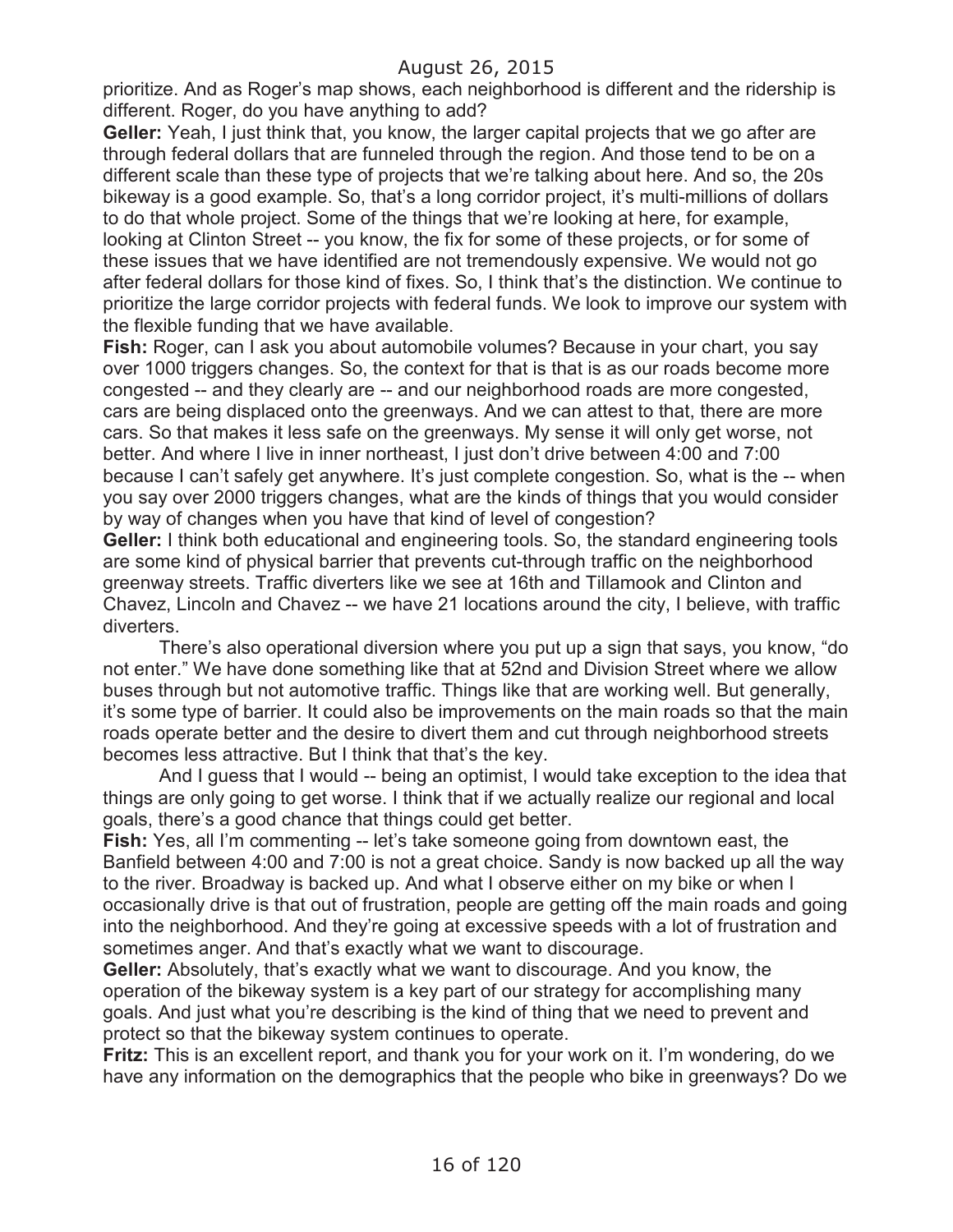know if we are being successful in investing in these and encouraging more women, families, communities of color to use them?

**Geller:** We have some really good data at the regional level. Metro did an Oregon household activity survey back in 2011, and so at the broad level, at the regional level they found demographically -- for example, a surprising finding was that people of color bike and walk at higher rates than do white people, and that's the true throughout the region. So, that's at the broadest level. And also, people at all income levels are well represented in terms of the bicycling. Things break down by gender, generally. In Portland, we see a great gender disparity, more men bicycling than women. On the parts of town that we identified as being the most comfortable, we're starting to see -- and we've been seeing for years -- the proportion of women climbing, and that's a very good ready indicator that we can look at. So, in parts of towns like on the greenway system, even on streets like Williams and Vancouver, we see 40% of the people that we count are women. In the far reaches where we recognize that conditions are not yet as comfortable for bicycling as in the inner city, we see women at 8%, 9%, 10%. So, that gives us good idea of who we're appealing to.

**Fritz:** Thank you, that leads in nicely to my next set of questions. Do you have a timeline for the three north-south greenways in East Portland that you've identified in the recommendations?

**Bradway:** Can you move forward to the slide? We've got a slide on that. To the last slide, yeah. As Roger mentioned, the future projects -- typically, we pursue grants and we have been successful in pursuing grants. And so, the Rodney project is almost complete. The 20s bikeway is currently underway, it's about 50%. The 100s is also underway -- 130s is underway. The 100s and 150s will be going under the kick-off process next construction season in the summer. So, they are about a year out, but they are all happening within a year window or kicking off a year.

**Fritz:** What is the planned public engagement for the ones in East Portland? **Bradway:** I'm not the project manager -- there's a project manager for each of these -- but we will have a lot of public dialogue about these greenways. It was important to us that the recommendations today are guidelines and not standards because we want project managers to go out to the neighborhood, have a conversation about these guidelines, have the ability to make tweaks, to get public input on how they function, and go from there. So, Clinton Street project is actually already kicked off, and we have an open house scheduled for September 12th. We'll get input on our proposed design. I imagine that we would do the same for the ones in East Portland.

**Fritz:** OK. And why is there is no greenway connection from East Portland to downtown? **Bradway:** So going back to the Portland Plan and the bike plan -- typically, when the neighborhood greenway system started -- and Roger has a lot of this historical context - focused on the three-mile trip. So, it was a lot of the neighborhood greenways really focused on that three mile circumference around downtown. We know now that we need to serve the entire city and we have a lot of work to build it out. So, we are concentrating effort on East Portland, but it's going take a while to build our system out. Do you have any other --?

**Geller:** I think the other key is that greenways -- you can only develop that type of a facility on certain streets. Our system also relies on having good, low stress bikeways on the major streets. So, there are techniques that also create something that's better than bike lanes -- be it a buffered lane or a physically-protected cycle track. So, those need to be part of the system that works well, and as you get closer to the main center part of the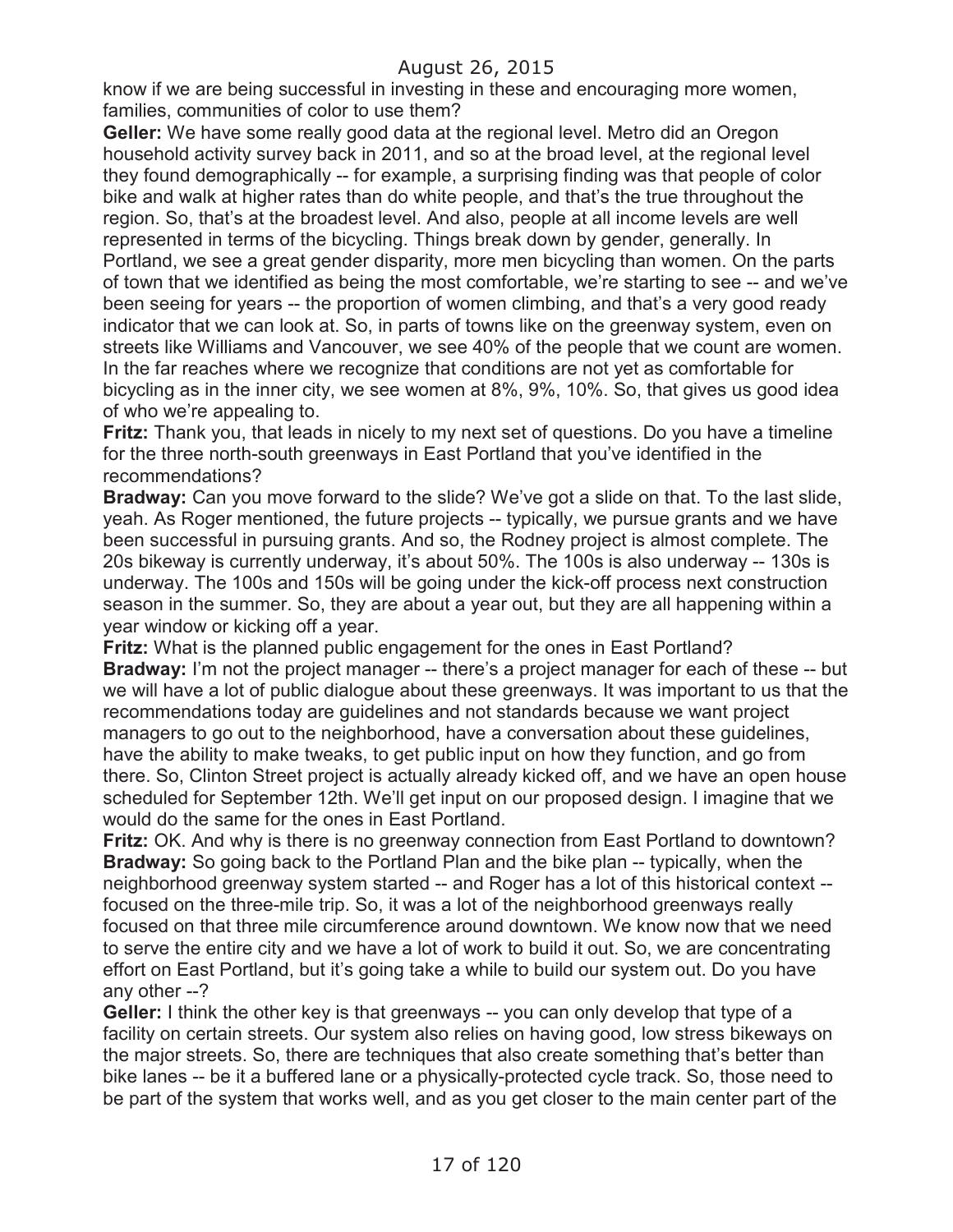city where the traffic intensity increases, those are increasingly the types of facilities that have to be incorporated.

**Fritz:** I am concerned, though, that there isn't an east-west connection on greenway. **Geller:** One of our top priority projects is also the 4M project, which is Mill, Market, Main, that basically runs from the boundary with Gresham and runs into the Lincoln bikeway, which will then go all the way in.

**Fritz:** Oh, I didn't see that.

Geller: It's not funded. That's because it's not yet funded, it's one of our highest priorities for seeking funding --

**Hales:** In the plan but not funded --

**Fritz:** There is an estimation about that, OK --

**Bradway:** Yes, there is.

**Fritz:** OK. My last question is about Southwest. What's the plan for improving Southwest? **Geller:** So, Southwest -- and the report notes this -- greenways in Southwest will not have the type of prominence that they do in sort of the old streetcar grid neighborhoods, as well as even East Portland -- even though it's discontinuous, you can make it work. The topography creates very few continuous streets in Southwest, and those streets that are continuous tend to be the flat ones, tend to be the busiest ones. And so the bicycling strategy for Southwest is really to make those larger streets work for bicycling. Like a street like Barbur, for example, needs to have a protected bikeway on it. We've seen examples of that on SW Multnomah where we built a cycle track. We've examples on B-H highway, where we've built buffered bike lanes. The strategy for Southwest -- because of the topography out there and the street pattern -- is really to make the larger streets work. Greenways will have a rollout there, principally as connectors to those streets, but they won't be the long corridors that you see in other parts of the city.

**Fish:** Roger, following up on what Commissioner Fritz asked, what's the status of the big vision we talked about a couple years ago linking gateway green to a trail along the Banfield to downtown?

**Geller:** Also one of our highest priorities that we -- it's now called part of a project called THOP --

**Fish:** THOP --

**Geller:** "T-hop," or "thop," if you want. It is a connector between Tillamook. It then builds that piece under I-205 connecting into the I-205 pathway and gateway green and then continues is out further east along Holladay, Oregon, and Pacific. So it's creating a greenway corridor that links across I-205.

**Fish:** Is the continuing challenge figuring out how to co-exist with the railroad? **Geller:** Not there, it's ODOT right-of-way. It's mostly just gaining the funding at the regional level to do that project.

**Fish:** But again, in terms of the east-west connector, isn't that project potentially very beneficial?

**Geller:** Oh, absolutely. It was identified by the bike advisory committee as a top priority, it's one of our agency's top priorities to seek funding in the federal funding rounds. **Bradway:** So this November --

**Geller:** And I think that was your resolution many years ago to say, keep hammering after --

**Fish:** Yeah, I think Parks and Transportation were looking at it, but there was a tremendous opportunity to do some housing development along that corridor and get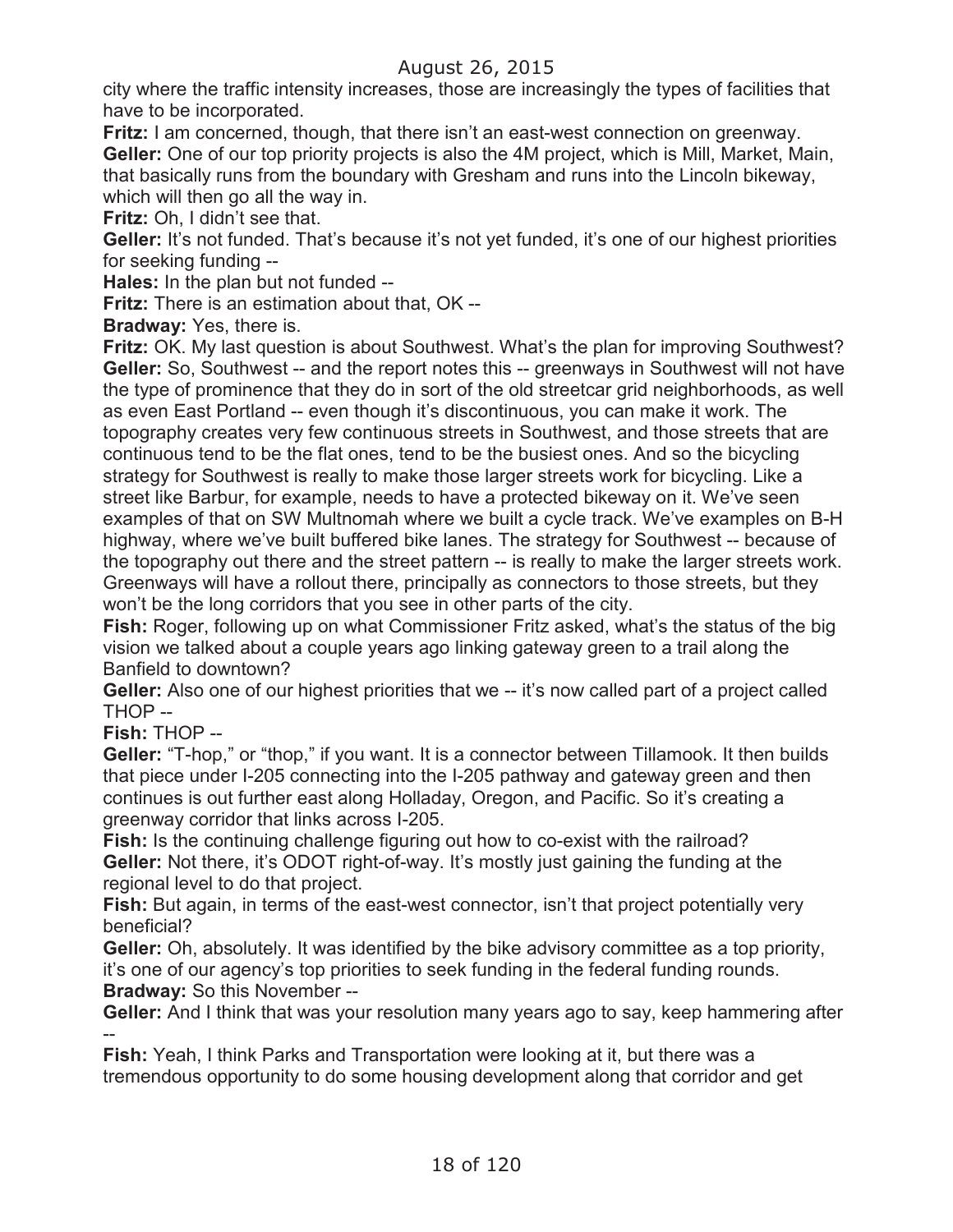people out of their cars and into bikes, but there is a railroad. The railroad piece is complicated.

**Geller:** As you go further west, yes. We've identified the segment that's only ODOT rightof-way and we believe we can deal with that.

**Fritz:** So, going back to Commissioner Fish's questions about funding and priorities -- I understand the difference between the major grants and the operational -- if we're looking through an equity lens, we ought to be thinking about how to provide safe bike facilities for people who have nothing over improving the ones that we already have, which might not be ideal. So, how is PBOT managing that challenge?

**Bradway:** So the projects that Roger is talking about have come up through our TSP process. And I'm not the lead planner, that's the transportation plan. We have criteria for that and there is an equity criteria that we look at. And so we look at equity, safety, other connectivity, other goals. And going into the next funding rounds -- so the next funding opportunity at the state level, ODOT in November; and then at the regional level, regional flex funds is this spring. We'll be taking those projects that meet our Transportation System Plan criteria.

**Novick:** And Commissioner, I think it's important to note that as Roger was saying, there are things that we can do to improve the functioning existing greenways that are really quite low cost -- putting in some diverters and some speed bumps. So, I don't think that it would make sense to say, "we are going to do nothing to improve the performance of our existing greenways until we made major investments throughout the city" any more than it would make sense for Parks to decide it's not going to do anything for parks in the inner part of the city before we build a bunch more parks in the outer eastside.

**Fritz:** That's a nice [indistinguishable] even though I wasn't suggesting that. I was suggesting that if there are funding requests coming to the Council in the next budget that we look at where we can provide some safe bike facilities -- for instance, on Powell, on Barbur, elsewhere. I would be more inclined to support that over funding for additional greenway in areas that already have them.

**Bradway:** Understood. Thank you.

**Hales:** So, are you finished with the presentation? I have a question about appendix C. **Bradway:** I think that we did skip over one slide. If we can back track -- we bounced over it quickly. So just quickly on the recommendations regarding policy. As you are maybe aware, we are going through the process of updating the comp plan and Transportation System Plan. We have an ongoing conversation with the planners at PBOT about how to best address the neighborhood greenways in the TSP, but this report is not the place to do that, so I want to be clear to your question, Commissioner Fish, about what we're asking you to do today. We are not updating the TSP. What we do is we're recommending that our planning staff working with the Bureau of Planning and Sustainability evaluate and replace the conflicting policies to make it clear that neighborhood greenways are allowed diversion and allow a low stress network. And so, I can walk you through the different objectives and TSP policy 6.13 if you want, but today we are recommending that's taken care of in a different process. That's all I wanted to hit on.

**Hales:** OK. Other questions about that? So, my question about appendix C -- and we have a lot of people that want to speak on this item, so I don't want to go on at great length, but that's the tools and designs. So, you mentioned sort of this in passing in that this is an opportunity to look at what's working and what's not working. And you know, I think that it's fair to say that over this 30 years, Portland has tried a lot of things. We've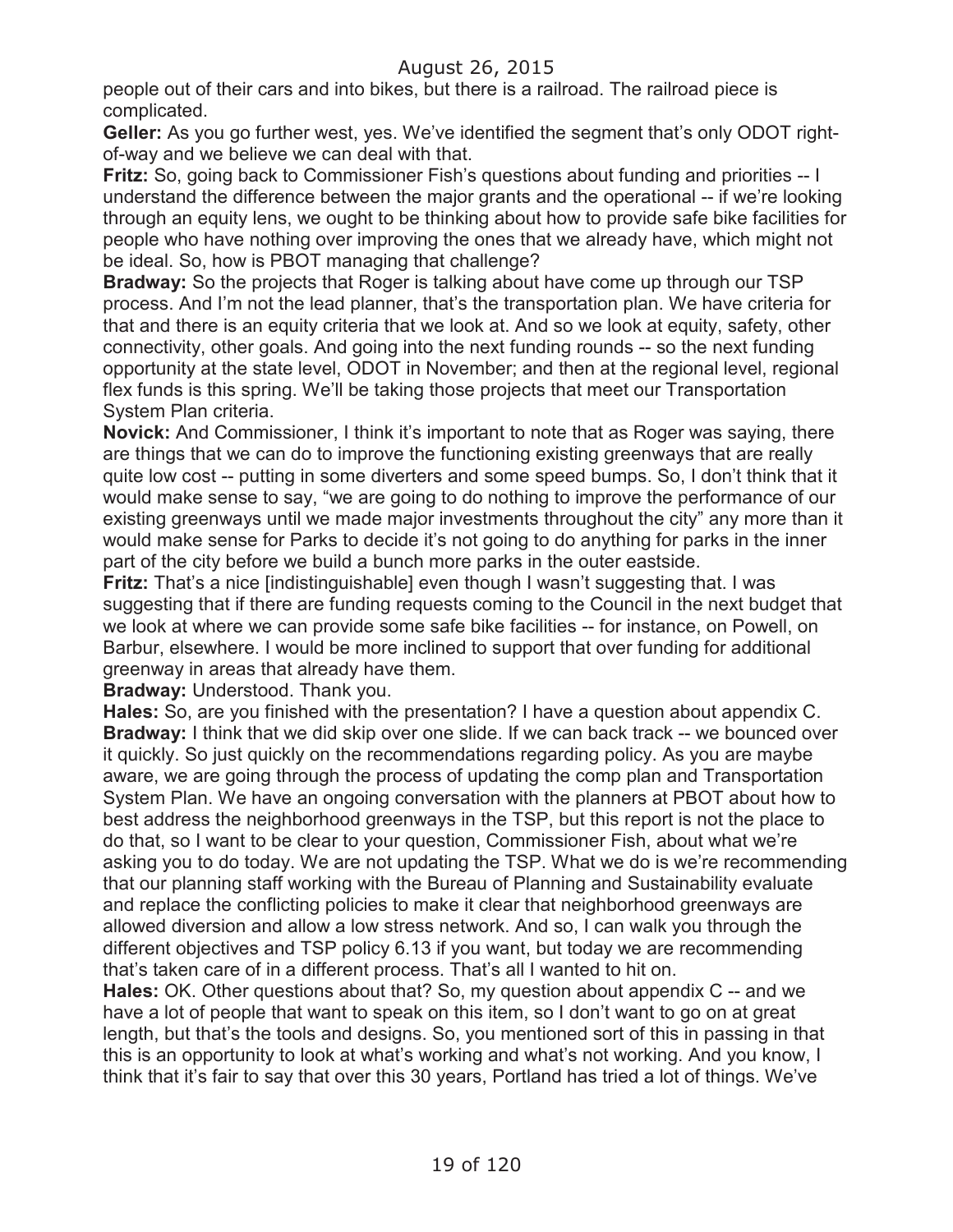been experimental in the ways we've tried to incorporate bikes into an existing street system and then make it safer and better and more convenient over time.

I think it's also fair to say that some of those design tools have worked better than others. Without getting all the way down into the weeds of this kind of diverter versus that width of a lane -- Roger, particularly, but both of you -- so what have we learned in terms of our tool kit? Are there too many tools in the kit? Are there still more things that we're not using that are being used elsewhere in the world that we should be using? I'm just curious about sort of the state of the tool kit. Are we using the right tools? Are we using so many that we're confusing people, or can we use more? And which ones didn't work? And why are we not using them anymore? At least a summary view of that, would be helpful to everybody, and I'm interested.

**Geller:** Sure. Well, what we found -- we have done research over the years and found that a regular pattern of speed bumps rather than traffic circles are much better at creating a consistent low speed on a roadway. I think we know that physical diversion, barrier diversion works really well, especially if you do it in conjunction with some green paint that makes sure that people biking go to the head of the line, add signals. I think that there's some tools like pinch points that we have employed once or twice that probably aren't working that well. We haven't really used chicaning as a tool to slow cars on streets. Chicaning is where you make the street just kind of weave a little bit, and there's ways to do it with barriers and parked cars sometimes so cars don't have a straight shot that they can speed down, they have to, you know, to pay attention, basically, and drive a bit slower. That's something that we haven't really done I think in part because it's expensive. Seattle has an example where they spent millions of dollars to do something like that. Our streets are a bit narrower, so we haven't really tried that.

I think generally, we're satisfied with the tool kit that we have, and we do a lot of evaluation. Our engineers are very good at evaluating what we do. Are there more tools out there? I think we just started experimenting with operational diversion, where we put up a sign that says, you know, don't go this way unless you're a bus. I think that we were pleased with how that worked at 52nd and Division. It may not be the thing we use everywhere. We're looking at creating streets. Other jurisdictions around the world sometimes do one-way streets for segments on neighborhood streets. That's something that we really haven't done very much of yet. That would be an expensive and perhaps effective way to create the diversion.

**Fritz:** What they do in England they have jut out of the sidewalks to create a one lane and have a yield or a stop so that you have to slow down at that particular pinch point, and I think that works really well.

**Geller:** Yeah, that can work well.

**Fritz:** And not that expensive, either.

**Geller:** Right. There's things that we do like that.

**Fish:** Roger, we used to hear from the Fire Bureau that they had concerns about speed bumps in terms of response times. Have we found some kind of detente on that issue? **Geller:** Yes. I mean, we always work with the Fire Bureau. They're good partners with us and I think it was our putting in a lot of speed bumps that first brought us together and they developed an emergency route system that we agreed not to touch, basically. And now we're working with them to develop and employ Fire-friendly speed bumps. These are ones that don't go across the street and instead are on one side of the street and stair-step down to another side of the street and so on. We're working with them on that, and that allows them to kind of weave through the speed bumps without going over them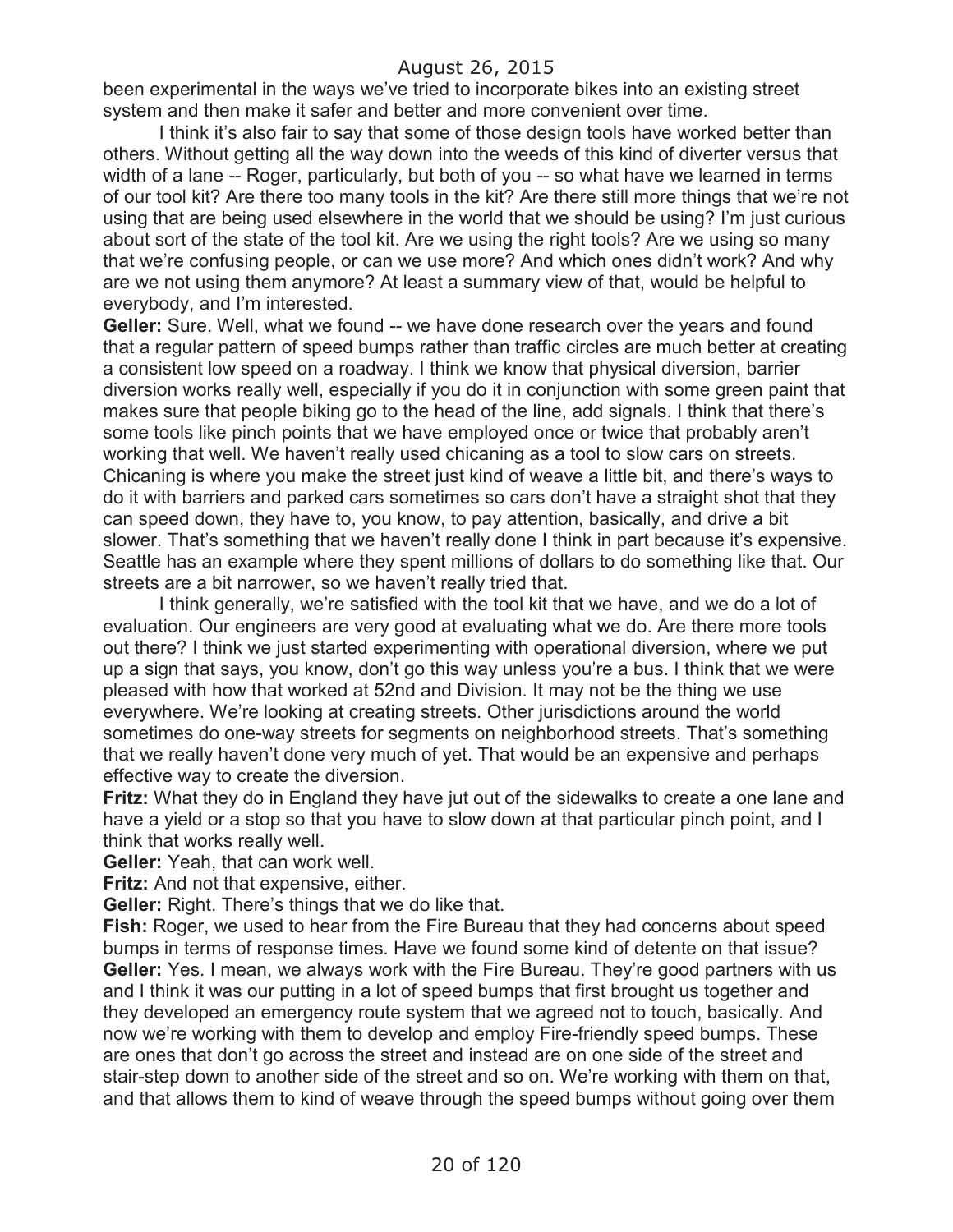and being unduly slowed down. So, yeah, I think that it's a very good relationship that we have with the Fire Bureau and working this stuff out. We don't put it down if they don't want it.

**Hales:** Great. Other questions? Thank you both very much. Do you have invited testimony, Commissioner, or are we going to the signup sheet?

**Novick:** I think we're going straight to the signup sheet.

### **Bradway:** Yes.

**Hales:** Thank you very much. Let's do that.

**Parsons:** We have 16 people signed up. Will the first three please come on up? **Hales:** Please try to be brief, we have a lot of people signed up, but make your point. Welcome. Go ahead.

**Terry Dublinski-Milton:** I'm Terry Dublinski-Milton. I'm on the board of Southeast Uplift and transportation land use chair for North Tabor. I would like to specifically speak on three points of the report.

First of all, the peak vehicles per hour. One of the main ways -- I've been doing outreach on greenway safety for at least four years and I've spoken at dozens of neighborhood associations, and this is the big area where we really need help is the commute time. Because a lot of our greenways will work mostly, and then will fail at the a.m. or p.m. peak hours. Sometimes, it's just one direction. But for a full network to work, if you really want your children to safely get to school, it's all about the pinch point, the one bad block because you have a parent that will say, "that block is way too busy because all the commuters are speeding to Providence, we will not let you go." And so they drive their kids to school.

The number of pedestrian and bike crossings per hour -- this is a second point, where it says that you should have a minimum of 50 crossings an hour but prefer 100 an hour. Again, you have to look at the weakest link. And if you have one arterial on this route on the way to school and it is too dangerous and you can't get across, your parent is going to say, "no, you cannot ride to school."

And then I'd like to talk about urban form for just a couple of seconds and what goes on outside of the 85th percentile. Speed bumps are great for most people, but you get that one red truck that speeds down the greenway and hops all the speed bumps. And that's why as part of an urban form, a lot of outreach I've heard, is that you should have diversion at regular intervals every five to seven blocks, so you know that red truck that's hopping the speed bumps will be turned off. Then, those trucks won't be on the greenway. There we are. That's what I wanted to say.

**Hales:** Thank you very much. Good morning.

**Terry Parker:** Good morning. I'm wearing my own hat again today. My name's Terry Parker.

It is only equitable that if cars are restricted from using greenway streets, gas tax revenues and other motorist-paid taxes and fees also need to be restricted from paying for them. Likewise, if motor vehicles are restricted on greenways, bicycling needs to be discouraged on high traffic volume streets, such as Hawthorne, Sandy Boulevard, and streets such as lower Division and Halsey where parallel bike routes are only a few blocks away. If motor vehicle travel lanes can be removed on Foster thereby adding a combined 1180 daily hours of engine running time, then bicycle lanes can be removed from streets like SE 26th where they create a safety hazard on such a narrow right-of-way.

The boisterous and unruly squeaky wheel of the bicycle lobby has infiltrated and for the most part taken over control of PBOT and is unethically City-subsidized. The public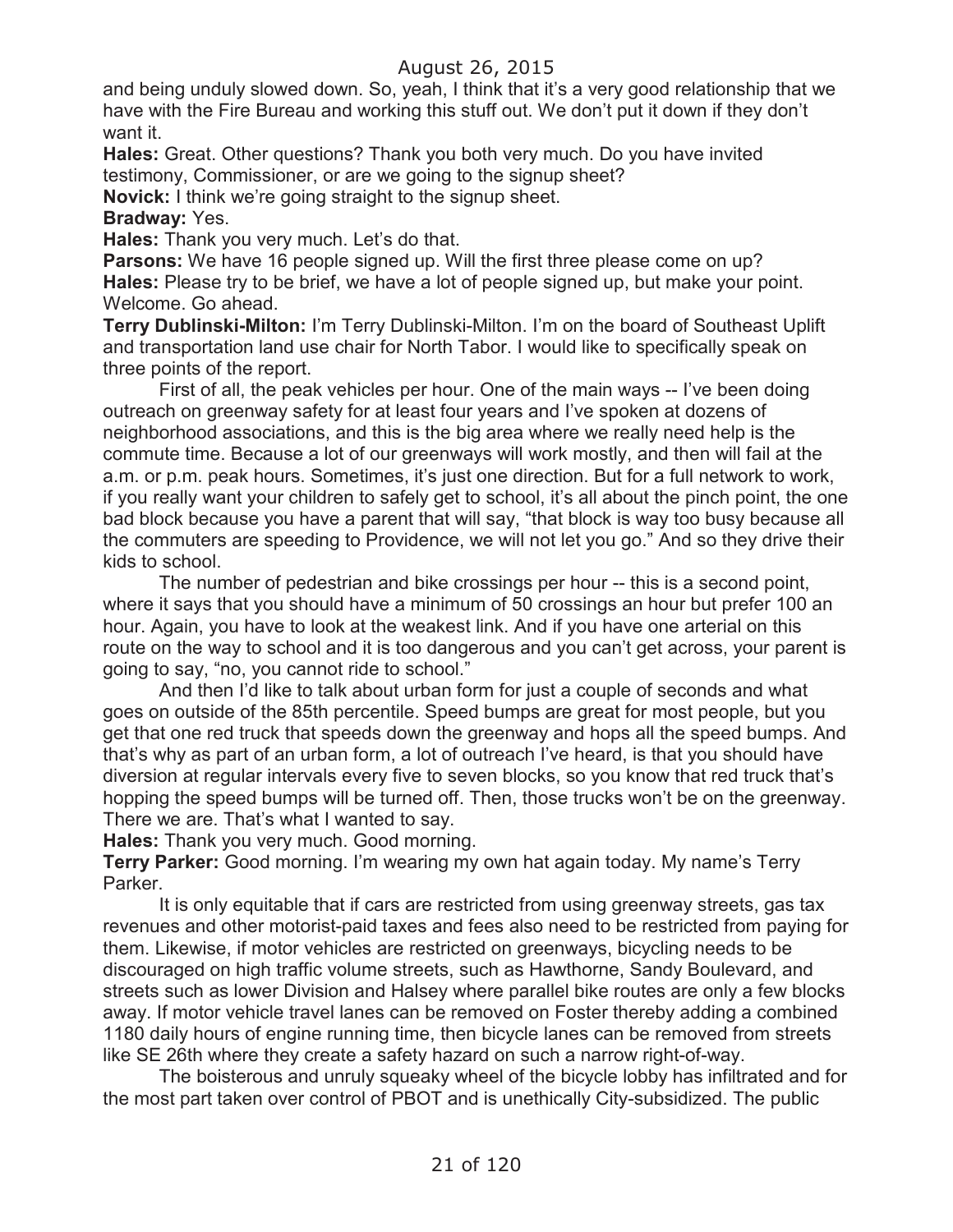process is broken. PBOT citizen and advisory committees have become stack decks, dominated by special interests and alternative mode advocates with little or no seats at the table for the primary financial stakeholders. Approximately 80% of the trips in Portland, the metro area, are by car. Nearly 10% of the jobs nation-wide are tied to the auto industry, most of them family wage jobs. City streets are getting more congested with road diets and traffic diverters. PBOT is continuing to make the overall situation even worse.

What will it take to end the discrimination towards drivers? Reverse the City's prejudice in automobile policies and create more family wage jobs. What will it take to stop profiling motorists as the origin for all safety issues?

I'm going to defer from my written testimony here for a minute. Because Commissioner Fish, you were exactly right. They are not -- the PBOT is not doing anything to accommodate the increased automobile traffic, and that's what's causing the cut-through traffic. We have to have better roads and less diets, less road diets, and that sort of thing.

Finally, the bottom line here is that adult bicyclist-paid licenses and user fees need to be implemented as the primary source of funding for bike lanes, greenways, and other specialized bicycle infrastructure. And motorists must have an equitable representation on PBOT committees that is proportionately linked to the mode split and who supplies the funding. Thank you.

**Hales:** Thank you. Good morning.

**Alex Reed:** Good morning. My name is Alex Reed. I am a Southeast Portland resident and I'm adopting an infant daughter in a few months, so safety and getting around is top on my mind. I'm part of Bike Loud PDX. I encourage you to accept this report and adopt the recommendations and view it as something that will help to fix an urgent problem but won't do everything. There's streets where people get around with their kids, there are greenways that people don't feel safe on, and this will help with that with the too many cars going too fast.

There's other things with greenways -- many of which you have touched on -- that this won't fix, and I just want to remind you of some of those. One is that a couple of years ago, when the City was facing budget cuts, part of the cuts to PBOT were of City funding to new greenways. We used to put in City money towards creating new greenways. Now, my understanding is that we fund somebody to apply for federal grants and that's the only money that goes into constructing new greenways. So, just wanted to remind you of that reality that if we want more connections in East Portland and Southwest Portland, we need to figure out a way to get more funding towards transportation for that.

Lastly, there are more problems on the greenways that weren't touched on in this report. There's some existing that have stop signs every two blocks. If we want people to get around by bike, then convenience is something that matters in how people choose how to get around. So, that's something that we're going to advocate at Bike Loud -- that the Portland Bureau of Transportation address it at a future time. It's not as high as safety, but if you want people to get around by bike, it needs to be fast, to some extent. Thank you very much.

**Hales:** Thanks very much. Good morning.

**Amy Subach:** Good morning. We've been trying to be not too distracting.

**Hales:** Give us your name and anybody else's name you want to mention.

**Subach:** My name is Amy Subach, and this is Isaac Subach, my son. This is Irma, my daughter. I wanted to testify in support of this greenway plan for a number of reasons, one of which is that my family has a severe history of heart disease. Being able to use a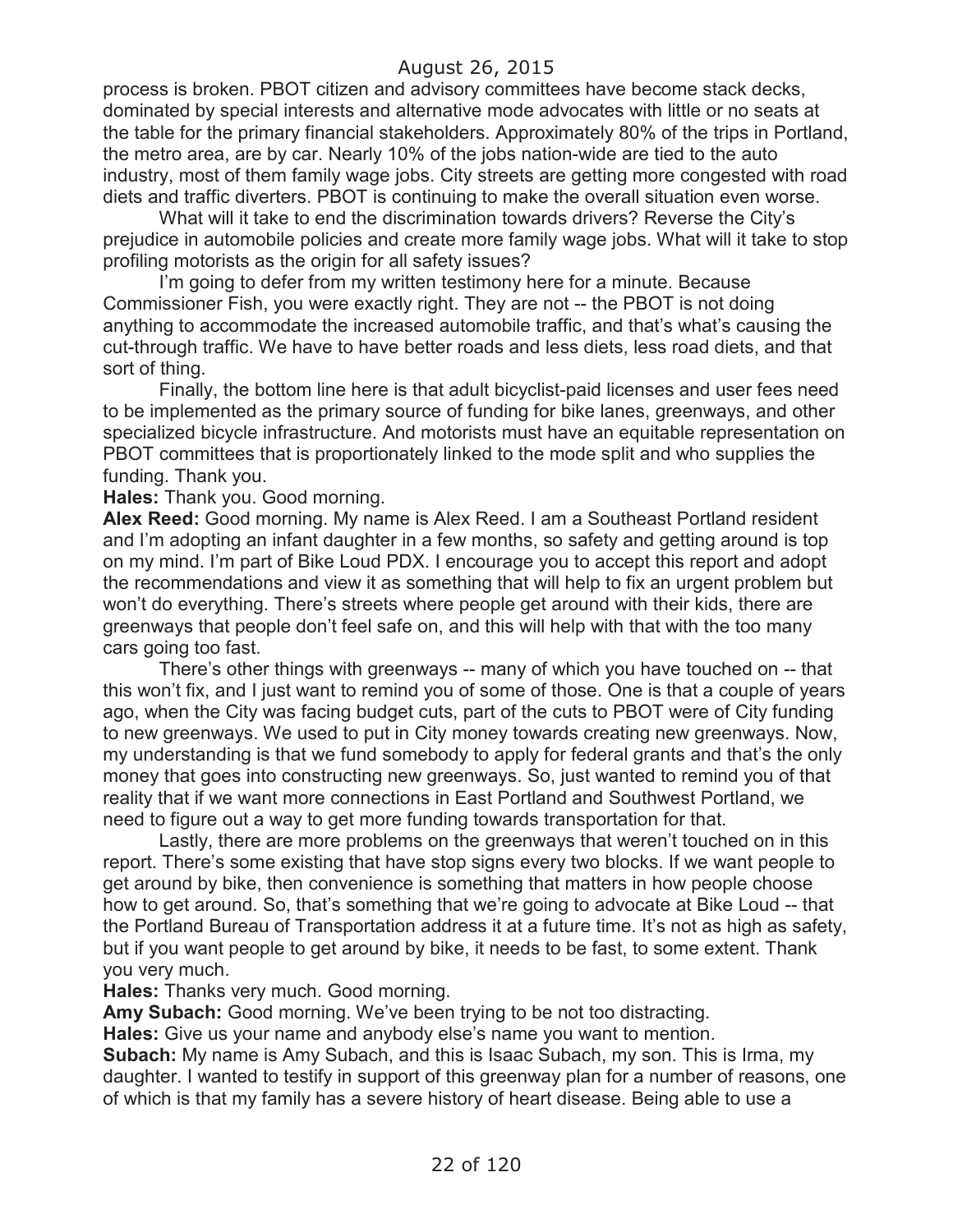bicycle as my primary form of getting around means that I'm able to be healthy and I'll be able to live to see my children grow up. It's very important to me.

Another thing is it's just a lot more fun to ride my bike to take her to school, than it is to have a kid screaming in a car seat, as many parents know. And the other thing is it's very important that Portland continues to be sustainable and equitable and livable. And as we increase our population over the next 15, 20 years, the more people that we have riding bikes, the easier it is for us to ride bikes, the fewer people will be driving and we'll be able to keep traffic lower and easier and it will be better for everybody. Thank you. **Hales:** Thank you. Thanks very much.

**Fritz:** Well said, despite the distraction. [laughter]

**Hales:** Table pounding is permitted when you testify here. [laughter]

**Subach:** I think he objects to this -- I'm not sure. [laughter]

**Chris Anderson:** She's been riding her bike to school since how old? Since she was three.

**Irma Subach:** I really like it, it's -- I really like -- [laughter]

**Anderson:** I'm Chris Anderson. Thanks for your attention. I think that safety versus maintenance was a losing frame last year in the funding stuff, I think that we all know that. The problem is it divides Portlanders instead of uniting us around stuff that we can all agree on, which is sustainability and a healthy city. I'm an entrepreneur and the question - - what I'm wondering, what I'm asking myself is the return on investment for greenways and other bike infrastructure is just so staggering. It's hard for me to see how any other posture than all in is reasonable. So, hopefully we're all in. Thank you.

**Hales:** Thanks very much, and Irma, we like your son. We all love Portland, too. Thank you. Good morning.

**Isabele McTighe:** My name is Isabele McTighe. I'm a junior at Cleveland High School at SE 26th and Powell. First of all, thank you for all of your work in regards to supporting bicycling in Portland. I've been biking here since I was four years old. I've grown up biking everywhere -- our family never had a car -- and neighborhood greenways were a big part of what helped me feel safe and confident as a bicyclist, especially as a young person where you can feel more threatened by cars. I'm hoping that the adoption of this report will encourage more of my peers to also feel safe and confident on the roads on their bikes, instead of just opting to drive right away when they get their license. So, yes, I'm in strong support of the adoption of this report, and thank you again.

**Hales:** Thank you all. Good morning. I think you're first, Gerik.

**Gerik Kransky:** Good morning, thank you. Mayor Hales, members of the commission. My name is Gerik Kransky, I'm the advocacy director with the Bicycle Transportation Alliance. Thank you for the opportunity to testify. I'm honored to represent our 4000 members today in urging you to support the resolution for Portland's neighborhood greenway report and recommendations. With this report, the Portland Bureau of Transportation is providing critical information about how we make our neighborhood streets safe and I hope that the City will take the advice and put it into action.

Long ago, the City of Portland asked residents to choose neighborhood streets when riding a bicycle, and the reasons were simple. It was cheap and easy for the City to build bicycle boulevards with paint and signs, and the routes are comfortable to ride because they have only a few slow-moving cars. This 1980s-era solution is no longer working in a few key places, and it's time for the upgrades recommended in this report.

We're hoping the City of Portland will advance the adopted policy goals to increase the number of people walking and biking and the connections between increases this is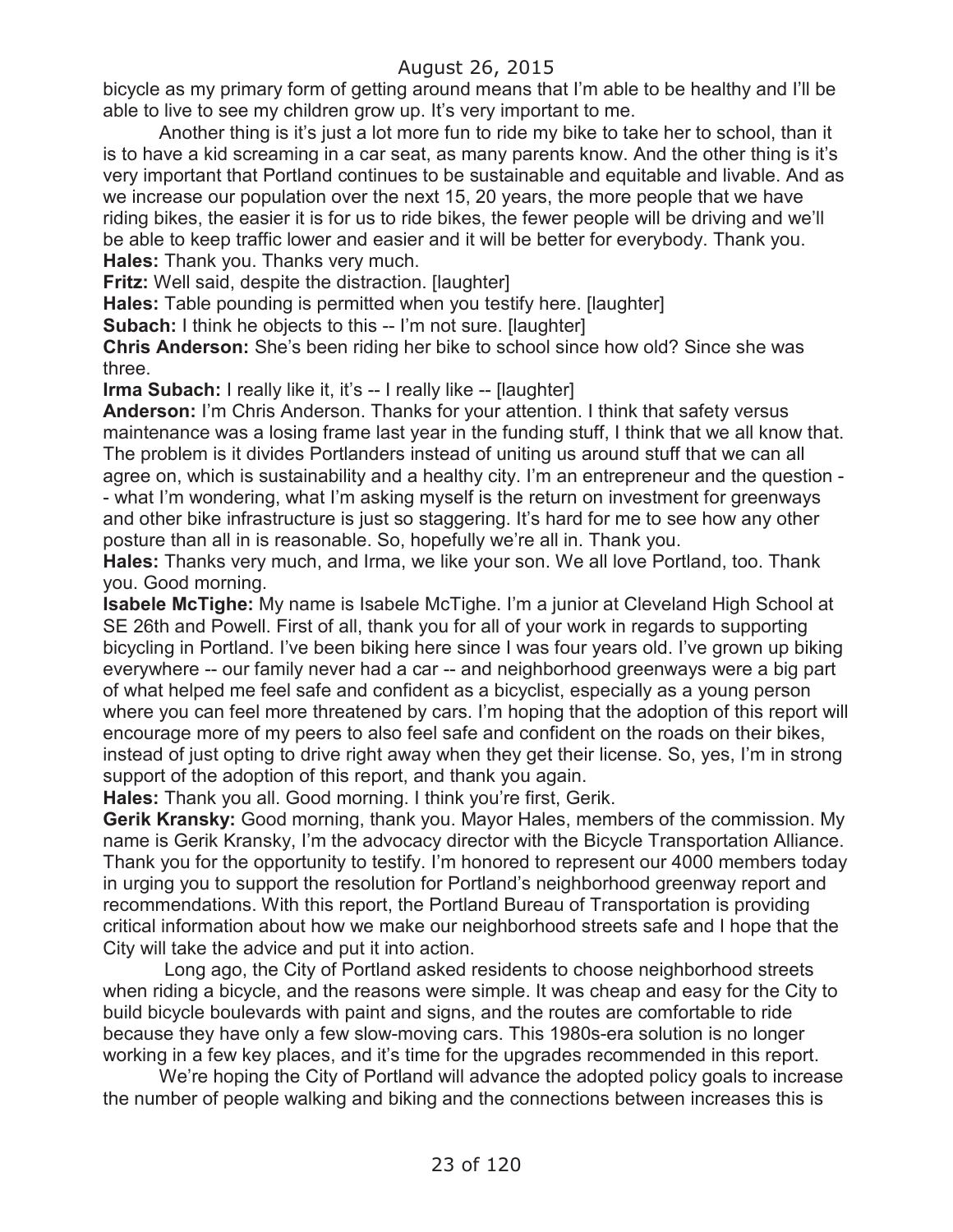auto traffic congestion, flat bicycle ridership recently and increases in population should be clear. We're not doing enough to make bicycling safe, convenient, and accessible to make that a transportation choice for everyone. So, it's having an impact on everyone regardless of how they choose to get around, and we're really grateful to see this report and hopeful to see action that makes it safer and easier.

Now is the time to invest that political and financial resource into these hardworking streets. The report makes it clear that we need to divert auto traffic on to some of the main streets to help all of them work more safely and efficiently. I just would urge you to please pay special attention to the need for new traffic-calming diverters on the neighborhood greenways as you review the report and think about the implications. Thank you very much for your time.

**Hales:** Thank you. Good morning.

**Gerald Fittipaldi:** Good morning. My name is Gerald Fittipaldi, I'm the president of a new group called Bike PSU. I'd like to thank you for creating the neighborhood greenway assessment report, appreciate the time you put into that.

I just wanted to say that a lot of these fixes for the greenways to make them better are very easy and cheap. In other parts of the world, mayors send out people to Copenhagen, Amsterdam, whatever -- they come back and a week later, they put things on the ground. They don't wait a year. We've been pleading for a year, or more -- five years -- to improve Clinton, dating back to August when the advocacy group formed here.

There's been nothing but more planning, more questioning and everything, where in New York, they come back, they say we're going to do interim diverters and interim protective bike lanes or whatever but now. We're going to get it on the ground. We're not going to wait a year. We're not going to spend tens of thousands of dollars on planning and trying to figure things out, they actually do something and if it doesn't work, they try a different way. But they get it done and I think that that's important.

**Hales:** Thanks very much. Good morning.

**Paul Jeffrey:** I am Paul Jeffrey, a Portland citizen. Thank you for letting me talk. Mayor Hales, you have done a great job leading with many issues -- one of them I think is the most important one -- is climate change. This is a huge problem and it doesn't have a lot of easy solutions. It seems so overwhelming to start tackling this but so horrible to think that we didn't do anything when we had a chance. So, one chance presents itself today.

Greenways are one way to give people a safe choice to get around without using their cars. It's not just about bikes, but I might add this is the only part of the otherwise unfulfilled 2030 bike plan that got built. It's about alternatives to driving, it's about getting the carbon out of the air.

Greenways are in bad shape. Too many cars, too much speeding. Kids don't feel safe, adults don't feel safe. I don't feel safe, and I'm one of those daredevil bike riders. I don't like riding on greenways anymore. I don't like getting intimidated and honked at by cars, one after the other. Cars are using the greenways instead of the roads they were supposed to use. There are fixes. They are relatively cheap. It is a thing that we can do - please, let's not blow it.

**Hales:** Thank you all. Good morning.

**Ethan Frager:** Hello, my name is Ethan Frager. I'm 12 years old and I attend Hosford middle school. I believe that we should have more diverters on greenways and speed bumps and things like that -- all the forms -- because I don't feel safe riding on them anymore, frankly, and they connect me to school. I've had drivers that have been quite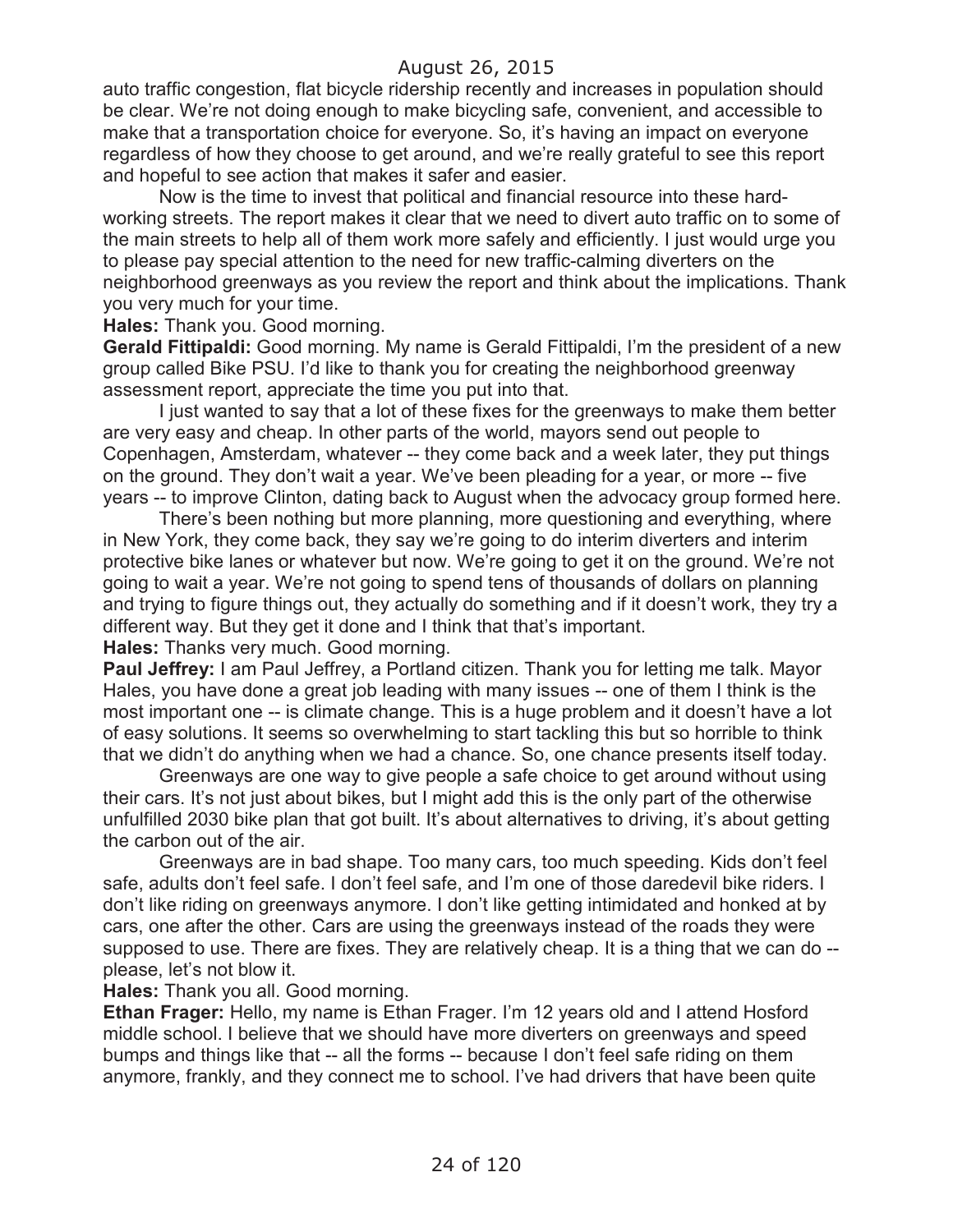aggressive towards me, like screaming at me, throwing things at me, actually. So, yeah, I'd like to feel safer riding on them. Thank you.

**Hales:** Thank you. Thanks very much. Good morning.

**Doug Klotz:** I'm Doug Klotz, I live from the Richmond neighborhood. We've been talking about bikes a lot out there. I look forward to this greenway assessment report being adopted by Council. This will give the PBOT staff some much better tools to use in the maintaining and improving greenways and building new greenways. We're looking forward to the improvements planned for Clinton Street this year, and I hope that this report will be useful in making those improvements. Thank you.

#### **Hales:** Good morning.

**Emily Guise:** Good morning. My name is Emily Guise. I'm one of the co-chairs of the group Bike Loud PDX, and we are the people wearing green and holding up the signs in here. So, I wanted to come and say that I love the greenways. I think they're an essential part of the transportation system.

Because I'm able to go where I need to on the greenways, I don't need to own a car. And because I don't, I'm free from the burden of car payments, insurance, gas. And because I don't need to spend thousands of dollars a year maintaining a car, I was able to save that money and I used it to go back to school. I got a degree as a graphic designer and I was able to graduate with no debt. Because I had that degree and I had no debt, I was able to start a new career and land a great job that I love. So please, approve this report and most importantly, please direct funding to improve our greenway and expand them so that other people can enjoy the same benefits that I have. Thank you. **Hales:** Thank you. Great story, thank you very much. Good morning.

**Ted Buehler:** Good morning. Thank you very much for having us here. My name is Ted Buehler and my favorite neighborhood greenway is Rodney. I own a house on Rodney and I'm two blocks away from a diverter that keeps cars off it south of me, and I'm very happy about that. I just wanna say thank you for putting together this document. I've read most of it, I haven't read all of it but I intend to read it all. I think it's great stuff.

For years, I've been working with different advocacy groups trying to encourage Portland to improve the neighborhood greenways and I was very pleased with the results so far, but a year ago -- oh, I'm also co-chair of Bike Loud PDX -- the other one -- and I'm on the Boise Neighborhood Association board. So, we've been working with PBOT, we've been asking PBOT and you guys for traffic control on these neighborhood greenways and I think that this document is what we need to deliver it. I'm fully supportive of all policies and procedures in it.

I want to tell you a story of when we were encouraging Portland residents to sign post-cards to Mr. Novick over here, asking for a better diverters on Clinton. Myself and some others put up a card table on Clinton around 34th or 31st or something -- on the grass of course, not on the street. And we could look down the street and we could just see a whole lane of cars in the middle of the street and all these poor bicycle riders cowering in the door zone because there were aggressive drivers and people on a bicycles tend to be sort of modest, meek folks. You know, they don't tend to put themselves in the middle of the road like they're actually supposed to. And all these people looked kind of hunted and they all looked a bit harrowed, and we asked them if they wanted to sign a post-card. A lot of them were in a hurry to get their kids at daycare, but a lot of them were like, "oh, yeah, I do, let me tell you why." And they said in the past, this was a great street for bicycling. But because the city has increased population without increasing bicycle mode share and any number of other things, there's just lots more cars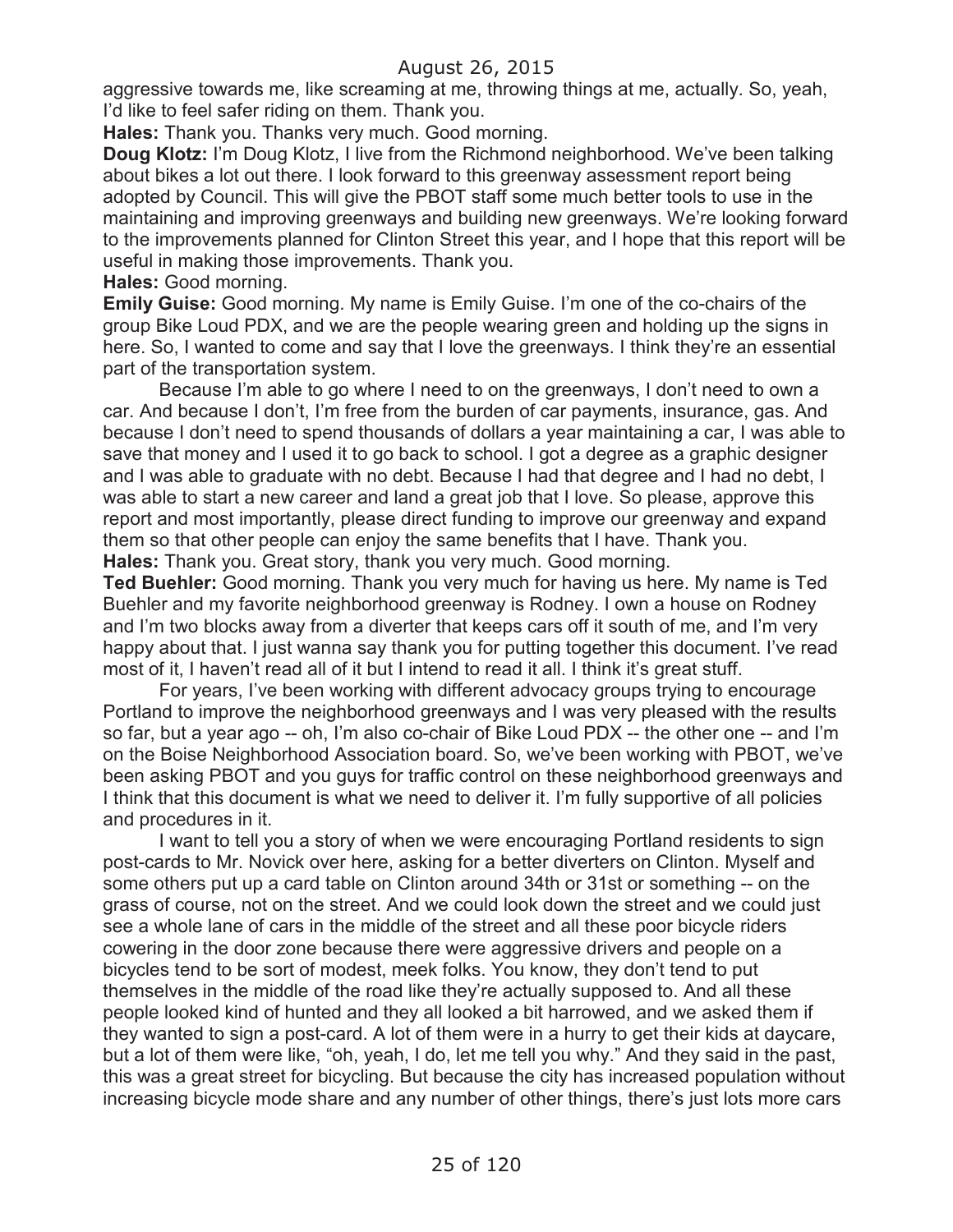on the road and they no longer felt safe. They had stories about other parents who wouldn't let their kids ride and they didn't feel comfortable taking their kids on trailers on Clinton Street. All of those people are not riding their bikes with their kids to get places now, they're all driving cars or staying home or taking the bus. My guess is a lot of them are driving cars.

Today, you guys have the opportunity to pass this and to make the improvement in quality of infrastructure that's necessary whenever you increase the density population. I encourage you to pass it and to inquire regularly of Margi and Roger and Scott "how's it going? Are we there yet?" Thank you.

**Hales:** Thank you. Good morning.

**Glenn Traeger:** Good morning. I'm here to support greenways. I think it's important for the City Council once in a while to look at how our streets are being used and to reallocate use depending on how commissions change. It is important to realize that in order for us to be a sustainable city, we have to encourage bikeways and greenways. I live in Northwest Portland, and I am right now somewhat concerned about all the new development that's going up. If you just see all the cranes and stuff, it's probably the fastest-growing area in the city. But our bike infrastructure is lagging much behind. I don't think that there is an easy way to get from Northwest Portland to downtown -- or safe way. I think the greenways is one way to solve this problem without spending a lot of money on new roadways, bridges, and infrastructure. So, I think it is important for the Council for the department of transportation to look at ways to move the people in Northwest Portland - not just the people that live there right now, but the people that will be moving in the next five, 10 years -- in order for them to get safely to their work downtown.

**Hales:** Thank you. Thank you very much. Good morning.

**Reza Farhoodi:** Good morning, Mayor Hales and members of the City Council. Thank you for allowing me the time to speak. The short notice of this agenda item prevented many of my neighbors from testifying today, but I'm here on their behalf to support the assessment findings, policy updates, and recommended performance guidelines. **Hales:** Just put your name into the record.

**Farhoodi:** Oh, I'm sorry. My name is Reza Farhoodi. I'm on the Pearl District Neighborhood Association board and I'm a member of the bicycle advisory committee. We want to support this plan -- the PD&A does -- because developing the city that is friendly and accommodating to bicycle riders of all ages and abilities is incredibly important if the City wants to meet the longstanding mode split and carbon emission reduction goals.

For Northwest in particular, building out a better greenway network would help not only people who live here, but also the significant populations of those who commute here or visit for medical appointments, shopping, recreation, and other activities.

The well-connected street grid and high density urban forum in Northwest Portland create a dynamic, walkable environment, but unfortunately, our bicycle infrastructure has been much lagging compared to parts of inner Northeast and Southeast Portland. The biggest problem that we have is without better volume management in the form of automobile diversion, Northwest greenways consistently experience the highest traffic volumes in the entire city, with every greenway seeing more than the maximum recommended volume of 1000 vehicles per day. Therefore, they are relatively high-stress locations to ride a bike, particularly for families with children and the elderly.

As the report indicated, there has been a notable lack of investment in Northwest Portland, and the disconnected nature of our bicycle network has let the stagnant mode share compared to the rest of inner Portland. Bike lanes are few and far between, and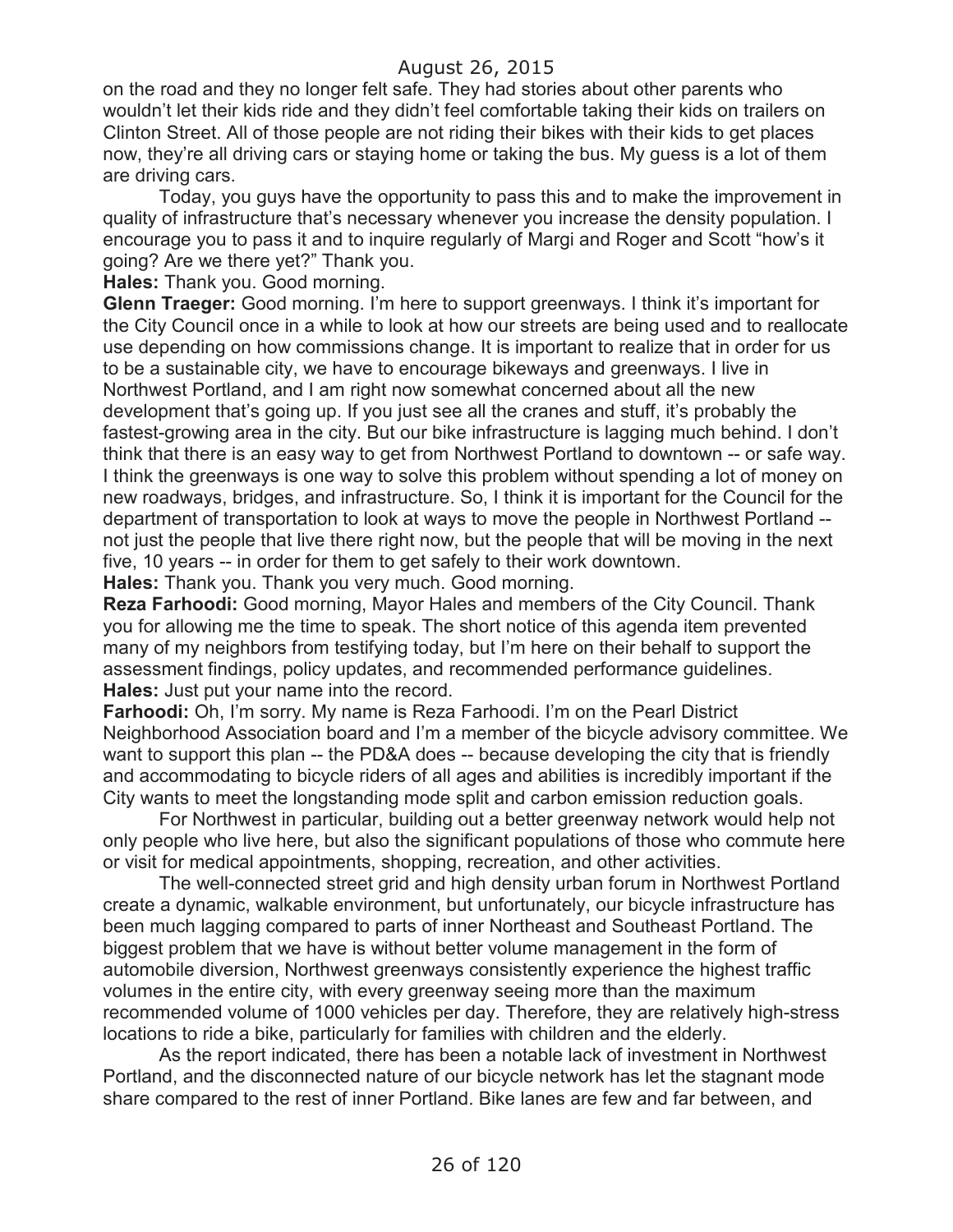where they exist, they are narrow, they can drop without warning -- 405, Burnside, the rail road create major barriers to connectivity. The neighborhood greenways lack almost any form of traffic calming or crossroad treatments and are in fact greenways in name only, with signage and share arrows.

Northwest Portland has great projects in the pipeline for bicycling, including the green loop, which will create a safer north-south route through downtown; and the Northwest greenway project which will hopefully create a new crossing at I-405 and a safe one at Naito Parkway at the Steel Bridge. But these are long-term projects that will take five to 10 years to come to fruition. Our neighborhood desperately needs more immediate relief with our bikeway network, and I have several projects in mind that can be done relatively cheaply, including installing a temporary diversion on NW Johnson Street, creating a safe and clearly marked route between Naito Parkway and our numerous eastwest greenways, and implementing traffic calming on NW Overton Street by Fields Park where there's been concerns about speeding traffic through there, and also implementing the recommendations from the Pearl access and circulation plan that this body adopted in 2012.

In summary, our neighborhood urges the City Council to accept the plan as recommended by PBOT and seek additional funding that could be used towards building out both our short-term and our long-term needs for the health, safety and livability of the neighborhoods. Instead of being an after-thought, Northwest Portland can be one of the best places in Portland to ride a bike as long as bicycle travel is encouraged and promoted by implementing PBOT's recommended tools, policies, and performance guidelines. Thank you for your time.

**Hales:** Thank you. Thank you all. Good morning.

**Barry Joe Stull:** Good morning, my name is Barry Joe Stull and I'm a bike nut. I have my bike out right now. I think it's pretty rotten that our city has kids trying to ride their bike to school -- as we heard this morning -- having your citizens, Mayor, acting aggressive towards them. I think that the thing that we have to really celebrate is leaders set the tone. I personally -- sitting back here looking at the scar on my leg when a teacher on his way to work ran a stop sign and hit me in the bike lane. That was over 10 years ago. I'm still bearing the scar and having bicyclists dying on our streets. And it's because no matter how much green paint you put down on the surface of the street, somebody is going 30 miles per hour -- that doubles the chances of them killing the person that they run into. So, we can either accept the fact that we have people discouraged from bicycling -- which in my experience, otherwise, has shown it's quite healthy and enjoyable activity. We have got to stop killing people, folks. That's what it's about. Killing people who ride bicycles - as we could see, there was a ghost bike one block away. I was out front protesting -- not bike safety, but out protesting the night that that happened. And there was nothing about that night that is any different than today. That little strip of paint isn't going to stop the car from running over the person. The little icon on the street surface is not going to stop the car from running over the person. What stops the car from running over the person is one, our leaders say that you don't threaten our children on their way to school for any reason - - especially if they are riding is a bicycle, but for any reason and that we stop killing people by simply separating the bicyclists from the cars. My friend Moses Wrosen wrote a great poem over 20 years ago, which means that our past is someday, perhaps, going to be your future, and we promise the candy bar in your tank. No, we said that we wanted one out of every 10 streets to be reserved for bicyclists. We should do that more than Sunday Parkways. We can do this, folks. Leaders set the tone. Stop killing us.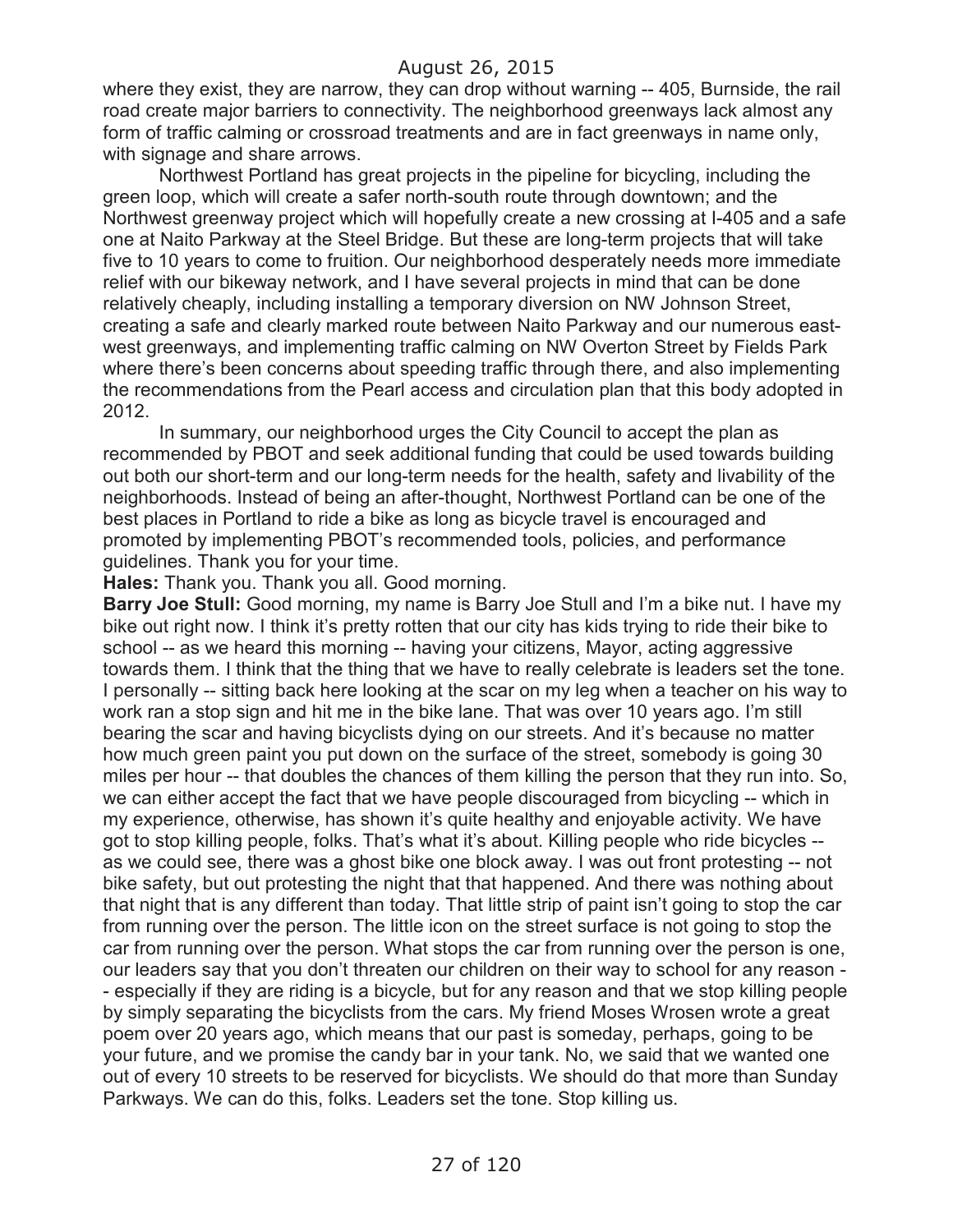**Hales:** Thank you. Good morning.

**Charles Johnson:** Good morning. For the record, my name is Charles Johnson. We all want a sweeter PDX, especially sweeter for bicycle riders. If you go on facebook.com/sweeterPDX altogether, you'll find a video dated by 24th of August where a driver assaults a bicyclist with his car and body. The driver of a Lexus license plate number 864gmc -- which is being investigated by the police right now -- at the corner of Yamhill and 76th, not accidentally tried to kill somebody, but road rage chased a woman and accosted her. So I hope the Police Commissioner will look into that and I hope that people in the Portland Bureau of Transportation will look at this video on jody cullin's Facebook page and make sure that in all neighborhoods -- strangely enough, as you know, Yamhill and the 70s and the 60s is Mt. Tabor Park. I don't cross any streets with green paint on them there, but lots of people bicycle with children there. So, I hope that you will not just accept this report, but you will use it as a tool to invigorate your action to create safer spaces for bicyclists and more people out of their cars and into bicycles and especially see that the victim of this assault that I mentioned gets good victim support services from the police department. Thank you.

**Hales:** Thank you. Thank you all. So, are there further questions for staff before we take action on the report? If not, then I'd like to hear a motion to adopt it.

**Fish:** So moved.

**Novick:** Second.

**Hales:** Further discussion? Roll call, please.

#### **Item 887 Roll.**

**Saltzman:** Thank you for this excellent report. I fully support all the recommendations. I guess my only words of advice are that you know, I'm not an avid bicyclist, and I think that part of the problem between bicyclists and motorists is there exists a vocabulary that the bicycle community knows and understands but your average motorist does not understand, you know, what the green stripe means. How do you behave? I had to ask this years ago -- how do you behave when you turn on the SW Stark and half the street is a green shade? I'm not sure what the right behavior is. I also understand that we have the signage -- just looking through appendix C -- is extremely complicated, and motorists are not going to understand the signs. I think the bicycle community gets it and they understand them, but we've got to make sure the motorists do to make sure that people are safe. I think that there needs to be dramatic simplification of our signage and the way that we communicate how we want motorists to behave on greenways and other streets. And I do wonder, do we have simple signs saying, "you are on a neighborhood greenway street" as opposed to sharrows? Again, I don't think people really understand. A simple sign saying the next three blocks -- you know, the priority is for safe bicycle commuting. I think that would go a long way.

I think people want to behave safely. They want to know how to behave correctly but it can be confusing. And on top of that, 30% of drivers at any time from recent evidence from our law enforcement are busy texting or talking on the phone, so they're distracted or may have a kid in the back seat crying. So, I think that we have got to -- I'm a strong supporter of grade-separated bike paths. I think that's what we need to have in this city and that's where we should be putting more of our resources. I realize it can't be done everywhere, but we need to put more emphasis on that because that to me is really what's going to get those people who -- that 60% of the people who just aren't going to do it unless they feel safe make them feel safe. So, again, a good report and keep it up and thanks for the testimony. Aye.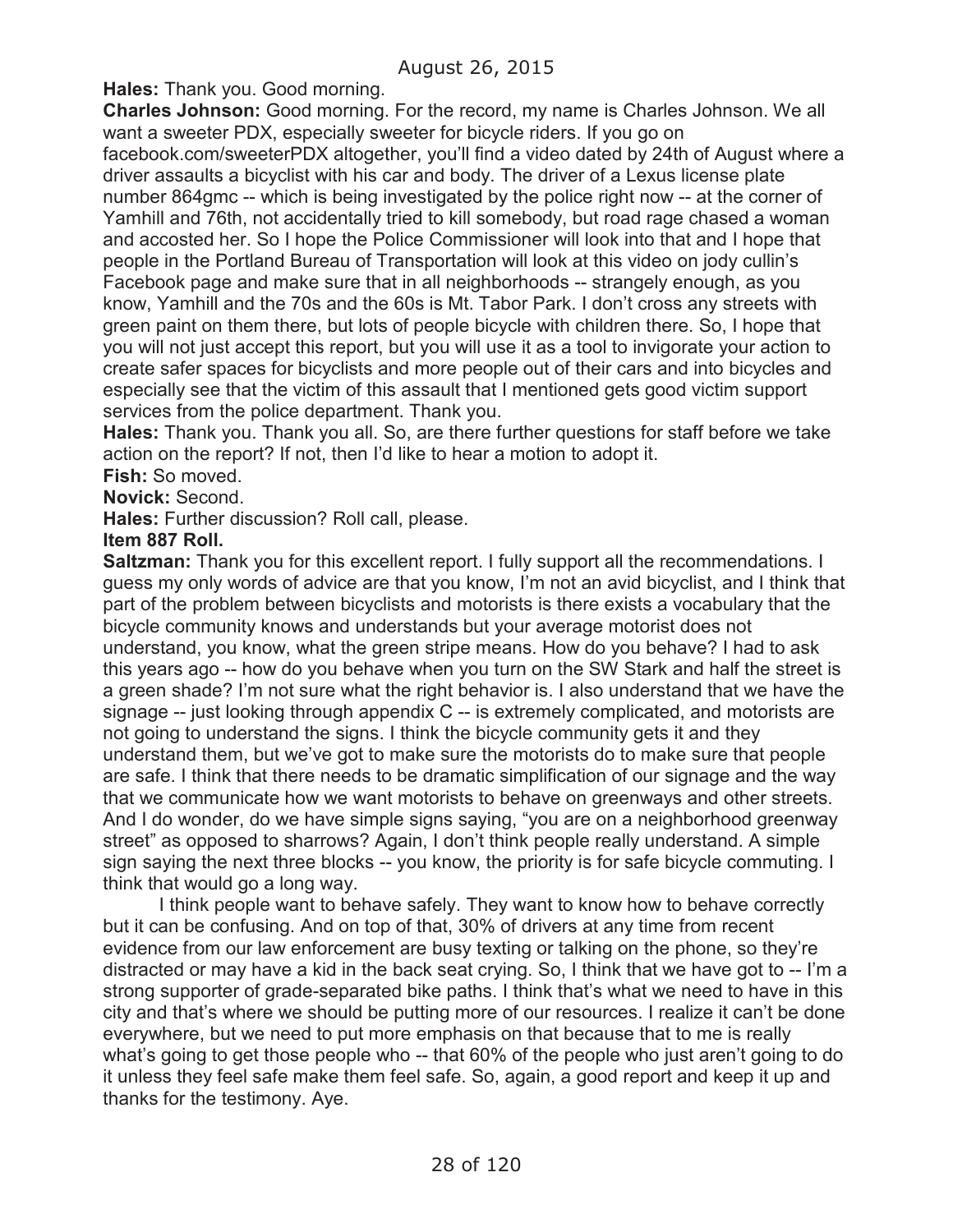**Novick:** Thank you, Margi, thank you, Roger, everybody else at PBOT who worked on this. Thanks everybody for coming here to testify, and I wanted to thank my colleagues for not staring daggers at me at the fact that we only reserved half an hour for this item when we should have guessed it would take longer.

Commissioner Fish, thanks for noting that the resolution isn't simply about accepting the report but also giving policy direction. I think actually one significant fact of the idea that Council is adopting this report and giving the policy direction is that we will put up more diverters, we will have more speed bumps. We might all get calls from people saying, "wait a minute, my commute's gotten even longer because there used to be the street I cut through and now it's slower," and now we can say, "well, actually, that's a neighborhood greenway and we actually have given direction to PBOT to take steps to ensure that it's used as a greenway." So, thanks again, everybody.

I'm really pleased to adopt this report. And again, we don't have the resources to do everything that we would like to do, but in this issue there's some steps that we can take that are not as expensive as a lot of the other stuff that we are desperately needing to do in this city. Aye.

**Fritz:** Thank you very much, everybody, for being here and the staff for the great report and also the committees working on this.

We are becoming denser. There's a lot more people living in Portland, there's a lot more people driving, more people biking in Portland and walking and taking the bus. So, we all need to share. You know, I love the bumper sticker, "share the road," and we have to remember that there's more of us and it's going to take longer to get from A to B. And in fact, the getting from A to B is often not the main point of the journey. Yes, you want to get from A to B safely, but you also want to have an experience traveling -- whether it's walking, driving, or biking -- which is safe and allows you to converse with families or interact in a friendly manner with your fellow citizens -- our fellow citizens. So, I have taken to starting off a little earlier because I know it will take longer, evaluating my choices in terms of the transportation.

I do have to just brag that my sister, who is two years younger than I, just cycled for four days straight to get from the Irish Sea to the North Sea cross-country in England along with her partner and their 13-year-old twins.

It was interesting -- I was just in the United Kingdom for an extended vacation, and to see the strategies used there in little tiny streets where you wouldn't dream of going 30 miles an hour because you can't get around the corner at that speed. So, there are some structural things we can do and I appreciate Commissioner Novick emphasizing those. We embrace the Vision Zero concept that we are going to work towards no fatalities, no crashes on any of our streets for any of our modes, and we all need to take responsibility for that, whether it means all of us stopping promptly at stop signs, whether we're walking, driving, or cycling, all of us respecting the rules of the road and thinking about each other. That's part of this strategy and it's something that I certainly embrace and I commend Commissioner Novick for doing so also.

We do need to prioritize funding for places that have nothing and for people who have nothing. I'm hoping that we can -- as we start thinking right away about setting our legislative agenda for next year -- thinking about how can we get the state to step up to their obligations to provide safe routes on the state highways that are some of the main arterials -- some of them don't have sidewalks or bike paths. We need to all work together on them.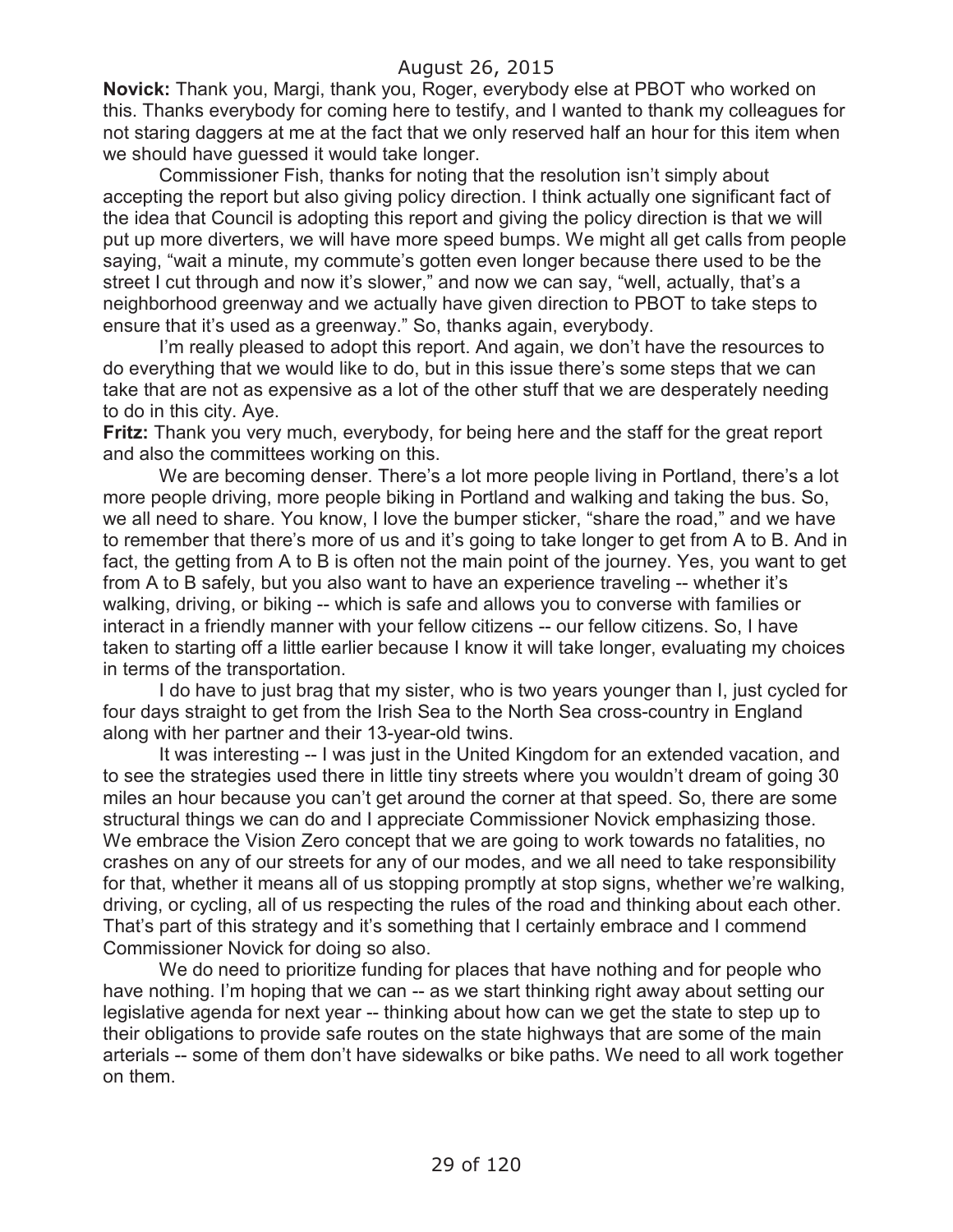As with most of the things that we do here in this chamber, this is another milestone and a great end of this particular -- accepting of this particular report. It's also the start of the next phase of the work and it's continually doing the work. I thank everybody for your patience, diligence, and willingness to engage. We're all in this together. Aye.

**Fish:** I want to thank Leah, Margi, and Roger for the good work and the presentation and outstanding report, and I want to thank Steve for the leadership that he has given us on a whole range of issues. Already this year, we have taken up Vision Zero, Sunday Parkways continues to be a great success, and soon we'll be taking up bike share, which I strongly support. And each of these is another marker along the way to fulfilling a commitment that we made as a Council to be a bike-friendly city.

You know, a couple of comments we heard today I just want to reflect on. One was the gentleman who talked about the return on investment. And I'm really glad, Mayor, that increasingly we are bringing that into these conversations. For example, in our utilities, we used to shy away from talking about return on investment when we did green streets. And as a result, we neglected to tell people that it costs less money to move away from gray and move towards green. So, whether you are an environmentalist or not, if you make the case that it's a more cost-effective approach, it seems to me you will get more support than if you frame it just in terms of an ideological proposition. And so when we talk about return on investment -- limited amount of money with a big return, including a safety dividend -- that should bring all of us together because that's what we should be focused on.

I also appreciated the gentleman who talked about not feeling safe. And you know, whether you've lost a member of your own family -- as Commissioner Fritz and I have -- to a traffic fatality, or whether you know someone who has suffered in a traffic fatality, you never want to have that happen to someone that you know and love. And the basic buttressing of Vision Zero is that people would start being more considerate and change their behavior on the roads. And to the young woman I saw this morning texting while speeding down Broadway, slow down. To the gentleman I saw yesterday on Sandy weaving in and out of traffic so he could get a 15-second advantage, slow down. To people in my neighborhood who treat a red stop sign as discretionary, please stop.

I talked to the Chief yesterday, Mayor. He came to brief me, as he does monthly. He said that citations are up in distracted driving, but frankly we don't have the resources to be everywhere at once. But I hope that the bureau continues to do intensive enforcement actions in various places because apparently, some people aren't just going to get -- they are not going to get the message until they have to pay a steep fine and then they can actually balance whether it's worth texting and being distracted and being on their phone and risking other people's lives -- whether it's worth incurring all those fines. But the fundamental piece of Vision Zero is changing behavior, and I think we have a lot of work to do to get that message out because I think a lot of our neighbors, a lot of our fellow citizens are frankly behaving in an irresponsible and selfish way on our roads, and we have to call that out. We have to stigmatize that behavior.

Finally, having joined the Mayor and others on Sunday at Sunday Parkways -- it is exhilarating to be on these low-impact streets and be able to ride safely. I mean, it's transformational. And you know, a Sunday with all of the precautions we take is not exactly how it works during a normal work day, but it sort of reminds us what it is to be on a dedicated bike pathway that's safe, and that ought to be the goal. We can't shut down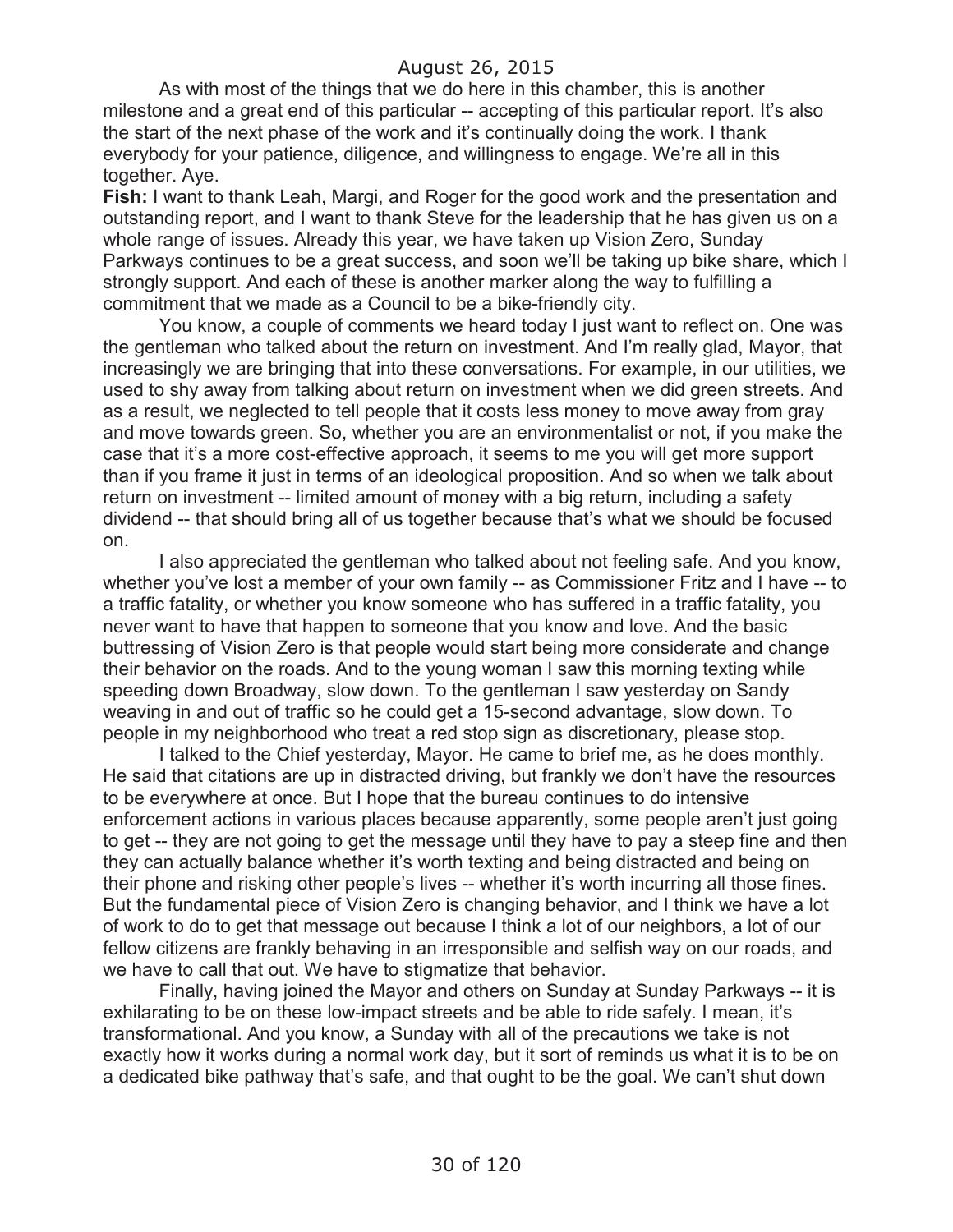the city every day like Sunday Parkways, but we can build in the technology to make it as safe as possible.

My comment earlier about my sense about things getting worse is not meant to be an indictment of any particular policy, it's just that we have a lot of capacity, we have limited roadways, and my sense is that people's behavior is not heading in the positive direction. That's all I meant. People are cutting corners, creating routes through parking lots, through dry cleaning spaces. All of the sudden because everyone is in such a damn rush, they're putting everyone else at risk. And Vision Zero was supposed to remind us to slow down and stop being so selfish and not set a goal every day of gaining a minute on our commutes, but remembering that our behavior has impacts on people.

I fully support both the policy changes and the recommendations. I think this is an outstanding report. And again, I want to thank Commissioner Novick for his steady leadership in this area. Aye.

**Hales:** Well, thank you, Commissioner Novick and PBOT, for bringing this report to us today. Just reflecting on what we've heard not only from all of you from the bureau and from the community that have testified, but also from the Council, it seems to me that we approach the challenge of making Portland a better, safer bicycle city from strength. We have a lot of work to do, we have a lot of problems to solve, but we approach this challenge with strength.

One, we have policy makers, elected policy makers who believe in Vision Zero. You heard my colleagues talking about that this morning. We believe in that goal and we will work towards that goal and that is the right goal. And we have administrative leadership in the Portland Bureau of Transportation that passionately believes in that goal, too. Just talk to Leah Treat for a minute or two about Vision Zero and you'll see what I mean -- and it's not just Leah. And that goes back, actually, some years.

I was thinking about that a bit, Roger -- you and I have worked on these issues for more than a year or two. Next month, we will mourn the passing of Vic Rhodes, who was our PBOT director, one of Leah's predecessors. I had to sign travel authorizations for him to go to an exotic location because he went to Omaha I believe six times in order to negotiate with Union Pacific railroad so is that we could have a bikeway on the Steel Bridge, and he got it done among other things. Vera Katz used to call him our "counterculture city engineer." That leadership in the bureau has been consistent about making Portland a city of all modes and a city of safety, and that work continues. We value you as professionals telling us how to make this work.

And then we have advocates in the community. We have the Bicycle Transportation Alliance, Bike Loud, and individual citizens who come here and make the case or serve on our committees again and again -- Doug -- because they care about these issues and they're passionate about it and they live it in their own lives. In fact, I remember when we made the radical decision to make it legal to ride a skateboard on City streets, our chief financial officer's son came to the hearing and helped to make a case for that. And that was pretty transformational, I think, for a lot of us to hear that advocacy. So, I want to thank you all as advocates because that helps to keep us moving forward as well.

I am optimistic. I believe we will be that city, and we will be that city because we have elected leaders who share the vision, we have a bureau that gets it and knows how to get it done -- needs more resources to get it done, but knows how to do it -- and we have citizens that expect this work to be done.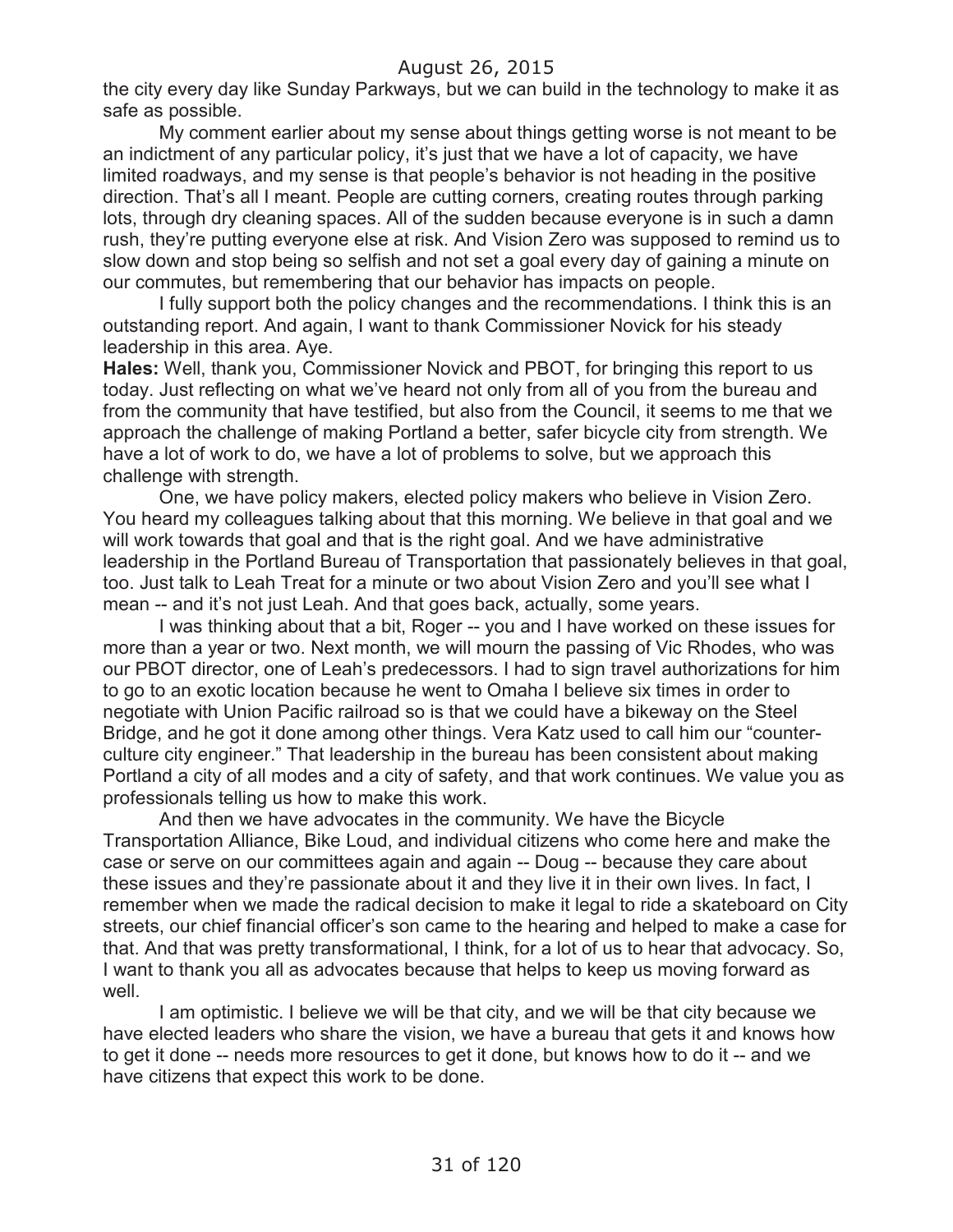As the Police Commissioner, I get these wonderful and terrible text messages when our Police Bureau almost every night successfully deescalates a situation involving someone with mental illness. I know we're making progress against our goal of being a better bureau in that way. And of course, I get the tragic reports when we lose someone. And I know that we are in this year in the worst year ever for gang violence, and yet despite that, we've lost more Portlanders to traffic violence than to homicidal violence. That's how serious this problem is to our fellow citizens who are at risk until we achieve Vision Zero.

So, this is important work. I want to thank you all for doing it. I enjoyed Sunday Parkways as well. I'm going to start doing some commute rides because I went on a policy maker's ride and a number of citizens said, "hey, you should do that more often." So actually on Monday, I will commute by bike, Clinton Street coffee house at 26th and Clinton and ride in with folks who take that trip and try to take more of those commutes with advocates who know the situation on the grounds. Once again, our neighborhood associations are critical because neighborhood volunteers that know exactly what needs to be done in each neighborhood to make this work.

So, there's a lot of work to do. I think this report is an excellent map. Let's go make it real. Thank you all very much. Aye. Thank you. Let's take a momentary break and then go back to the rest of the calendar.

**Novick:** Just a housekeeping announcement -- some people may be here for an LID informational meeting, which is actually happening in a few minutes downstairs in the atrium. Andrew Aebi should be there in a few minutes. So, if you're here for an LID informational meeting, go downstairs. Thanks.

**Hales:** Alright, thanks. Thank you all very much. Let's return to the calendar. Since Jeff Baer is here, I think we will move to item 884, which we pulled from the consent calendar. Could you read that item? We'll bring Jeff up to answer questions.

#### **Item 884.**

**Hales:** Commissioner Fritz.

**Fritz:** Thank you for being here. I pulled this off consent because I want to make sure that the Portland citizens understand the issues and how you're addressing them. Thank you very much for being here.

**Jeff Baer, Bureau of Technology Services:** Good morning, Mayor Hales, members of the City Council. Jeff Baer with Bureau of Technology Services. Just to reiterate what this is, it's a resolution to continue to affirm our support for responsible practices where we influence the materials in the supply chain, especially when it comes to devices that have these conflict minerals in them. And just to also emphasize that this has been a very collaborative effort between the Oregon Coalition for Humanity, Bureau of Technology Services, and also Procurement Services with Christine and her team. And just to talk about some of the things that we're doing, we purchase --

**Fritz:** Before you do that, I'm not sure what everyone at home knows what conflict minerals --

**Baer:** Very good. So, the way this works where we buy products and where manufacturers source their material -- this in particular is about what they call 3TG, so it's tin, tantalum, tungsten, and gold. Those products are in a lot of electronic devices. Where the manufacturers source that from, we want to make sure that they are in conflict-free zones. The federal requirements have provided that they have to declare where those sources are materials are and from what I'm being told, all of our current cellular and radio providers are in concurrence with those regulations and this resolution.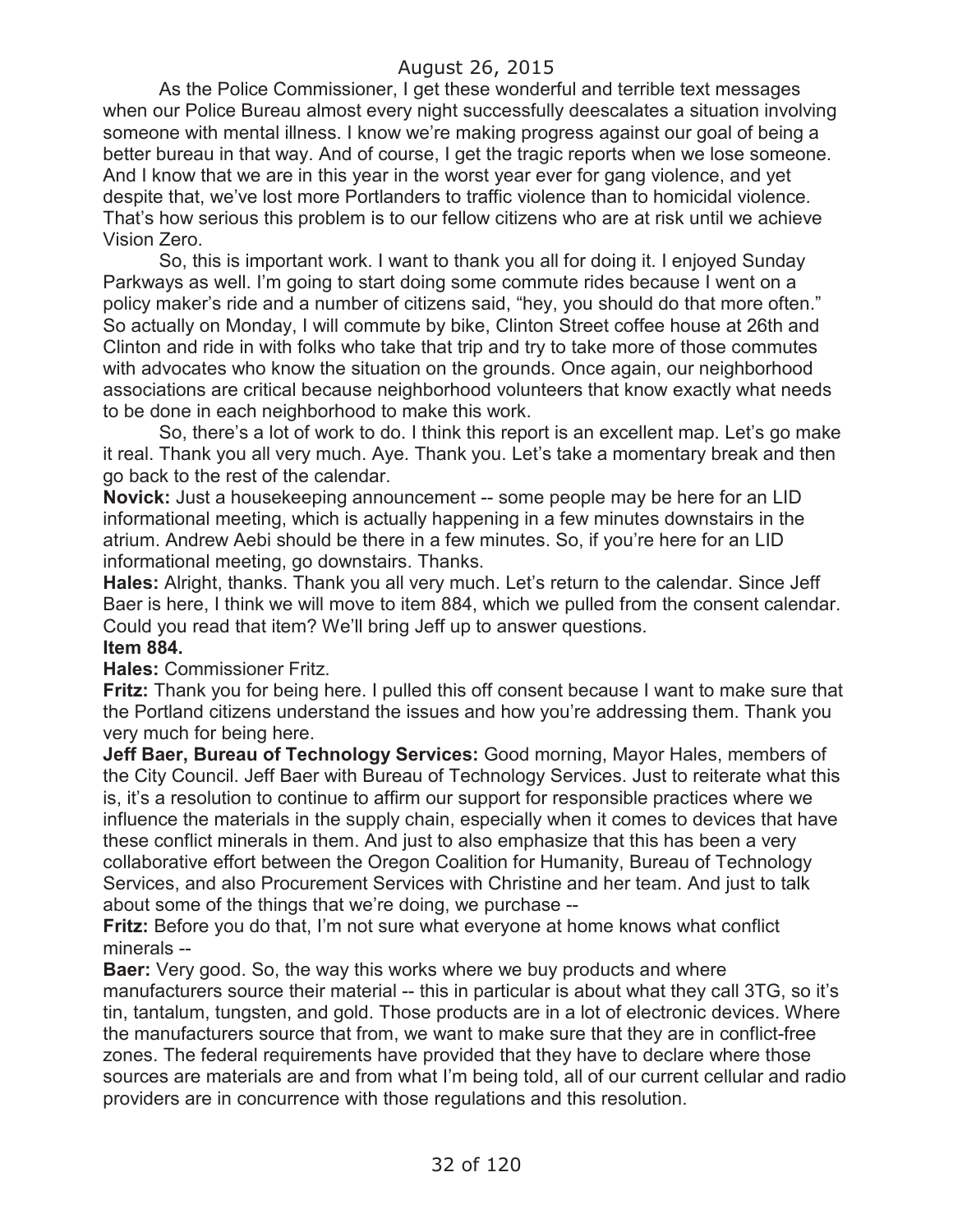**Fritz:** And from the resolution, it talks about -- it says the United States Senate and the House of Representatives have found that armed groups bear responsibility for the mass atrocities in the eastern Democratic Republic of the Congo. The International Rescue Committee has found that more than 5.4 million civilians have died and countless more remain at risk as result of attacks conducted by armed groups in the eastern Democratic Republic of the Congo. These armed groups generate hundreds of millions each year by trading in conflict minerals and operate with little accountability for perpetuating economic crimes, war crimes, and crimes against humanity, including sexual violence and the recruitment of child soldiers.

So, this is something that the United States government has been addressing and that you have been working to make sure that our supply chain doesn't include these metals.

**Baer:** That's correct.

**Fritz:** Thank you, I just wanted to clarify that.

**Fish:** And Jeff, just to follow-up on that -- so, the federal government makes the certification and then we follow that? Or is there some independent judgment we have to make?

**Baer:** Maybe Amanda would be able to speak to that.

**Amanda Ulrich:** My name is Amanda Ulrich, I am the coordinator for the conflict mineral movement in Portland with Oregon Coalition for Humanity and also a volunteer ambassador with Women for Women International, specifically working on their program in eastern Congo.

For publicly-traded companies, they are required under Section 1502 of the Dodd-Frank Act to turn into the Securities and Exchange Commission if they have identified anywhere in their supply chain they are sourcing minerals that may be from the Congo and further if they are, where those particular minerals are coming from in their supply chain. And so, there are systems already in place for those companies to audit their supply chains, and some companies do so independent and separate and apart from that requirement. And so, for any company that's publicly traded you can verify on through the Securities and Exchange Commission the paperwork that they turned in.

**Fish:** OK. And how do we know if the geographic -- if another country has been put on the watch list? You said Dodd-Frank focuses on the Congo --

**Ulrich:** It focuses on the Congo and surrounding areas. So, you mean how do we know if there's -- can you clarify what you mean?

**Fish:** You said Dodd-Frank is very specific in identifying a particular region. If we're going to comply with this directive, how do we know when another country or region is in play? **Ulrich:** You mean like another part of the world?

**Hales:** Another country that has issues like the Congo has or something like that, how would that get lofted up on to the screen here for people to see?

**Fish:** Does the State Department under Dodd-Frank make some kind of certification? I see nodding heads.

**Ulrich:** Yeah, I see what you're saying. This is focusing on this region of the world because they have some of the largest supplies of these minerals and also the largest death toll since World War II. Basically, it was a grassroots movement that started the awareness. I mean, I suppose to answer your question, if there was another region of the world that had this concentration of minerals and egregious things like this happening, I suppose you would have your nonprofits of the world that would raise the attention of it.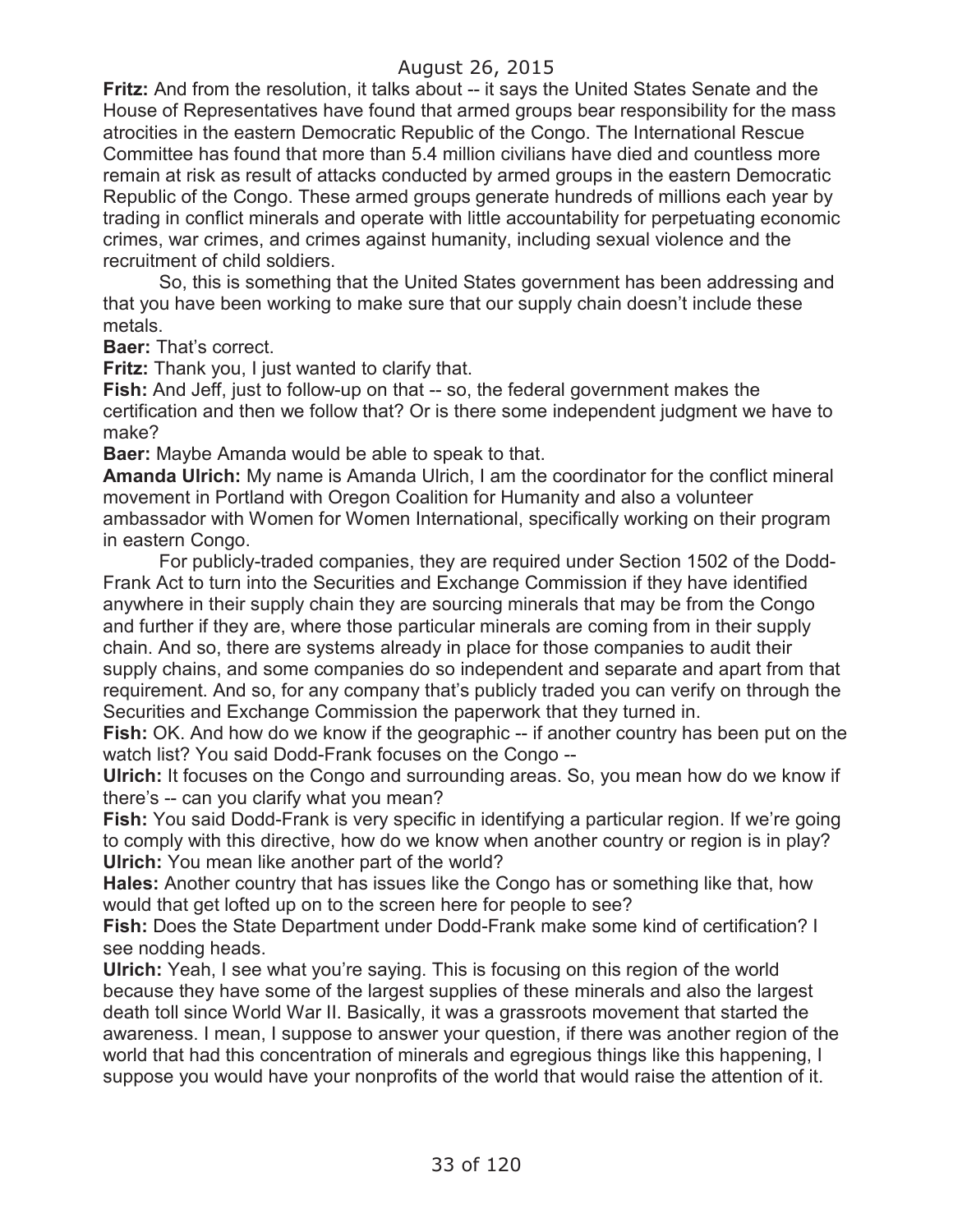But that particular piece of the Dodd-Frank legislation is specifically addressing this region of the world because it's such a huge humanitarian crisis.

**Fish:** Thank you, and thanks for raising the profile on this issue.

**Hales:** Yeah, that's great. Thank you. Other questions.

**Fritz:** How does the average consumer know whether their product that they might purchase is conflict-free?

**Ulrich:** Well, one resource you can utilize is the Enough Project. They're based in Washington, D.C., a nonprofit. We work with them on this. This is a nationwide movement, conflict-free -- there have been other cities that have passed similar resolutions, and universities across the countries that have and first United Kingdom city recently as well - and they have ranked the top publicly-traded electronics companies in terms of how conflict-free they are. And you can go to their website and look and see how the top companies rank. Beyond that, the Enough Project is available to talk about any companies that might not be the top traded or they're more private -- they have resources where they can help to inform you as a consumer where the company that you are looking at falls.

**Fritz:** If somebody is watching and wants to find out more about this, can you give us a website they could go to?

**Ulrich:** If you Google the Enough Project, it will pop up. I can't remember the exact URL but it's like www.enoughproject.org or something like that.

**Fritz:** Thank you.

**Ulrich:** Enough.org.

**Fish:** Jeff, are there particular companies that are essentially on a do-not-buy list that you would then have to follow that list?

**Baer:** I don't think there currently are -- looking to Christine to see if that is the case. But I do know that the ones that we are buying from today are in compliance.

**Fish:** Are in compliance.

#### **Baer:** Yes.

**Christine Moody, Chief Procurement Officer, Office of Management and Finance:** 

Commissioner Fish -- Christine Moody, Procurement Services. This resolution is really our first step forward as far as complying with the federal requirements and supporting the federal requirements for documentation and supporting that documentation to the City so that we can review that and see if there's some changes that we need to make in the future for our buying decisions. As Jeff said, currently where we are buying all of our cellular and radio devices, they are in compliance. But this is kind of an ongoing effort of making sure that the companies that we're doing business are providing that information publicly so that we can use that to inform our buying decisions.

**Fish:** I'm pleased that Commissioner Fritz pulled this because I for one have a better understanding now of what we're talking about. Thank you.

**Baer:** I do think this sets the stage for future evaluation for other micro processer-based in electronics, because there are other areas aside from cellular and radios that we can look at and we'll continue to look at our supply chain.

**Ulrich:** I will add that Intel actually began offering the first conflict-free micro processer in 2014. Their CEO is really committed to issues in the Congo and I've been in touch with their conflict mineral team at Intel and they also invest in a conflict-free mine in eastern Congo because they also believe in supporting mines that are conflict-free to also support people living in the Congo who are affected by the mining in their country. And so, this resolution couples nicely with our area in general being a leader on this issue.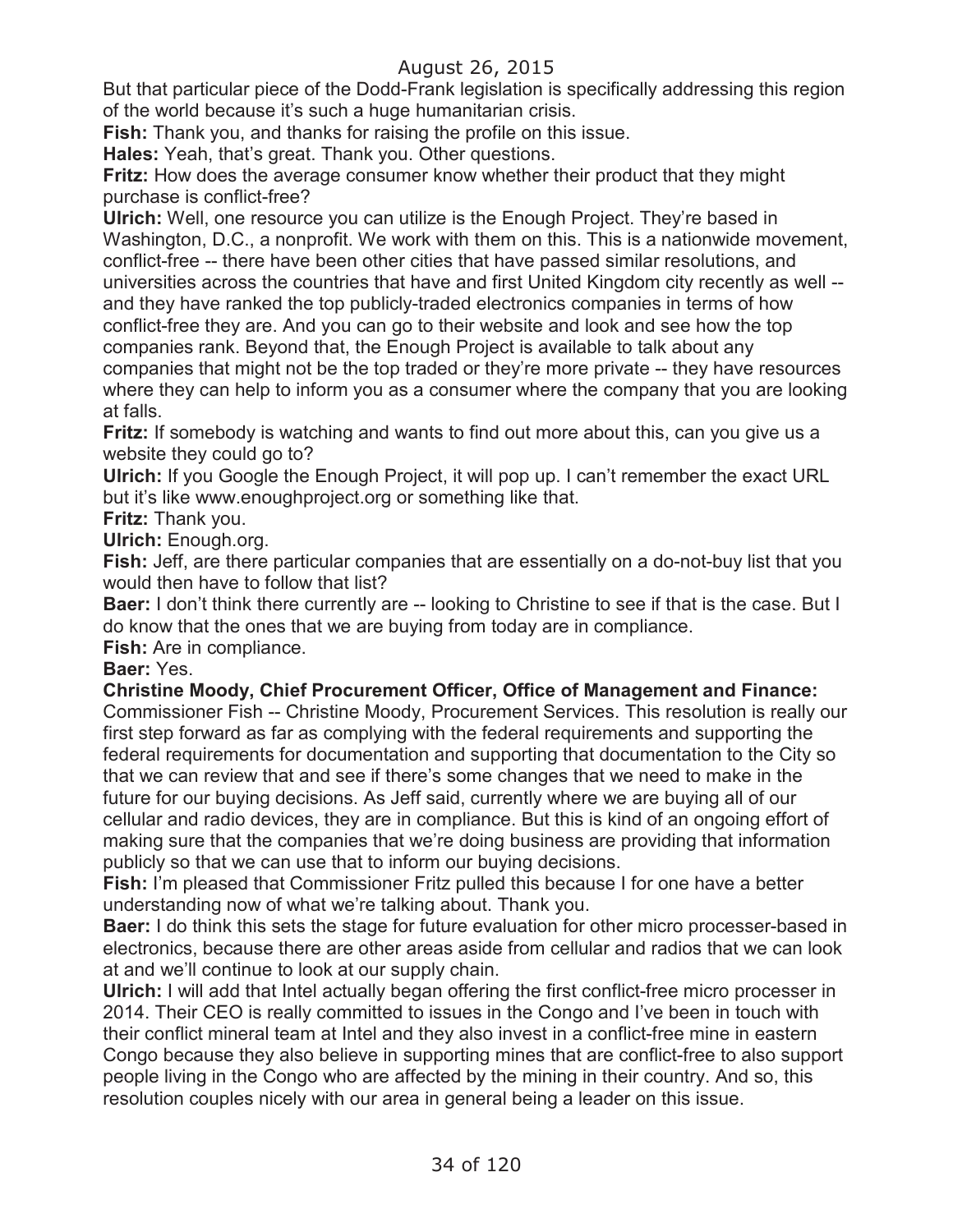**Fritz:** Thank you for reminding about that. I think when I met with you several years ago, Beaverton was considering passing something like this. Did they do so?

**Ulrich:** No, they were waiting for Portland.

**Fritz:** Oh, yay.

**Hales:** Love it when that happens. [laughter]

**Fritz:** Thank you.

**Ulrich:** Thank you.

**Hales:** Other questions for this team? Thank you very much. Appreciate you coming to eliminate this. Anyone else that wants to speak on this item? Please come on up. Good morning.

**Ann Shannon:** Good morning. Thank you. My name is Ann Shannon, and my daughter and I are cofounders of Run for Congo Women, A Thousand Sisters, Outcry for Congo. We were instrumental in advocating for the original legislation for conflict minerals. My daughter is an author of two books on Congo and both my daughter and I have traveled to DR Congo and have met extensively with victims of the violence there.

First, I do really want to thank the procurement office and the technical services bureau for their responsiveness and just -- it's so gratifying to live in Portland and have a government that is responsive to the deep concerns of the citizens and that we do have an impact. And to me, this resolution really is an example of that.

First, I do want to note that there is a very broad base of awareness and support for policies that we take that can stop the violence in Congo. My daughter -- as founder of the Run for Congo Women, we have had yearly events and actually some more-thanyearly events where 100 to 500 women and children and men show up and they reach out to the community asking for donations to support the victims of violence there. Oregon Episcopal School has raised \$38,000 for women in Congo. St. Mary's has had several events educating their students about the conditions in Congo. And my daughter when she speaks here in Portland draws from 200 to 800 very enthusiastic supporters. So there are literally tens of thousands of Portlanders who are very concerned that we do everything we can to stop this violence.

I will say that when the conflict minerals legislation was first passed, within a month -- within a month -- I was at a barbecue and Congolese nationals were coming up to me so grateful for the work that we had done because all of their families had been affected. And we do have a Congolese community of ex-pats here. My daughter's second book is about one family and a friend of ours who -- she's the cheese steward at Fred Meyers, and she's lost 28 family members to this carnage, plus six children have been abducted. So, we have a lot of people in our community who are vitally concerned.

I do want to say that the support of Intel and the leadership that they have exercised in relationship to this -- to me this resolution, you know, in a way supports that kind of leadership in industry because Intel wasn't always for this legislation. But they heard how much -- and they really got how much Americans do not want Congolese blood and suffering in the products that we carry in our pockets and that we use for every day for hours on our computers. Oh, I'm out of time, I'm sorry.

**Hales:** Thank you.

**Shannon:** Thank you so much.

**Hales:** Thank you. Good morning.

**Robert Hadley:** Good morning. I'm Rob Hadley, I'm a local educator and also a cofounder of the Oregon Coalition for Humanity. We started this process about two and a half years ago, and it has been quite an education for us both working with the City. And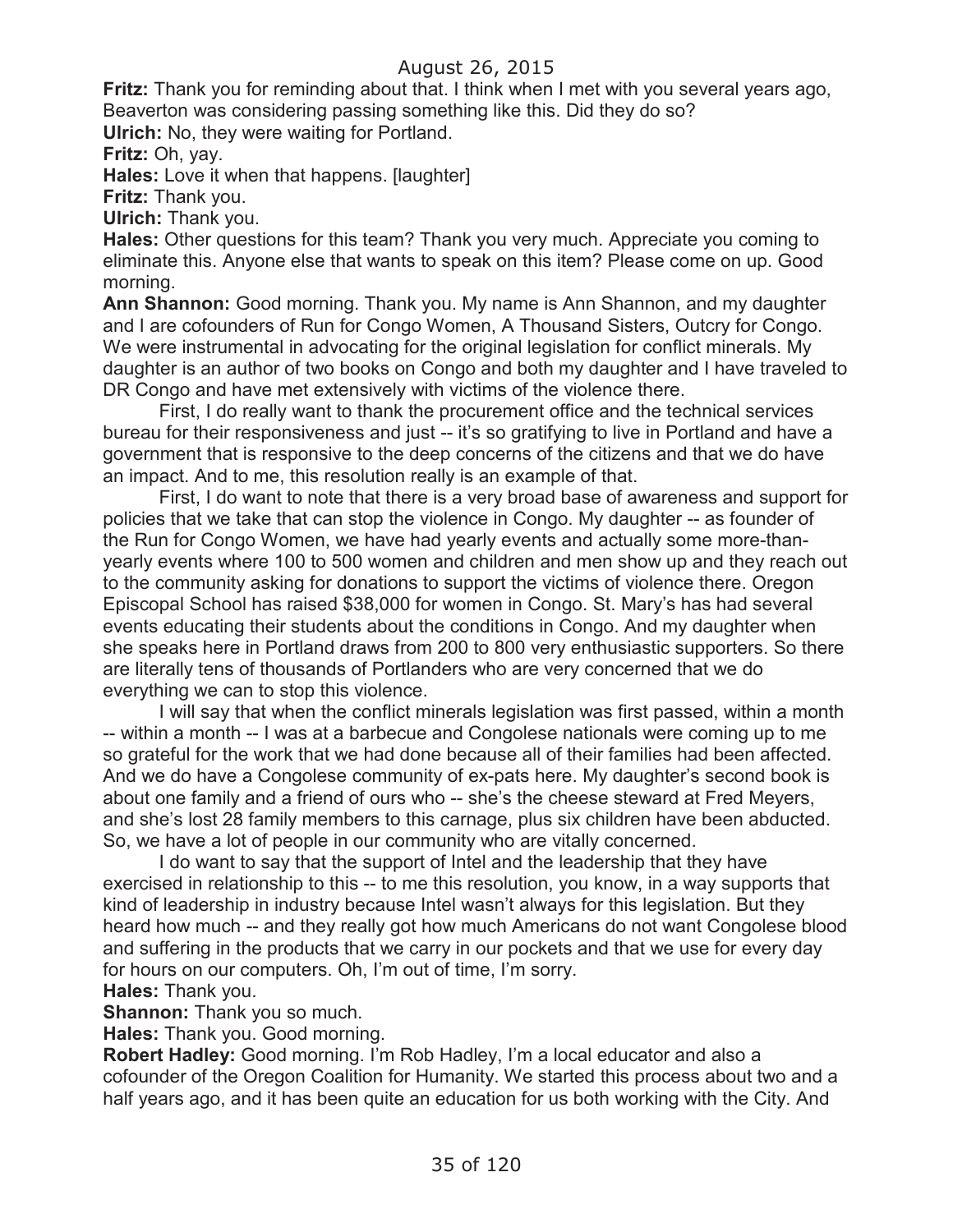again, I want to echo previous comments about the great work that has gone into this from a number of people at a number of levels and working with you, the Commissioners, and the Mayor's Office to help make this happen.

I believe strongly in my work as a Holocaust educator that a budget is a moral document, and how we spend our money says something about who we are as a city. And I think a city making this first initial step really -- and that's what I believe this is -- is an important first step to really stating who we are as a people, who we are as a city, and what we value and how we spend our money on these resources.

You asked the question about how does the public know what a conflict-free phone is? The answer is there isn't one, and that's the truth. We haven't got there yet. But that's the push that we, I think, as citizens of the city, as universities across this country are pushing to help companies like Intel you talked about earlier to really make that happen, and it is having an impact. And I hope that today's action by the City of Portland will be the next in that domino effect to help other companies realize we have a responsibility to know what's in our products and to help our consumers know what they're consuming. Thank you very much.

**Hales:** Thank you.

**Shannon:** Would it be too much for ask for me to be able to say one more thing? **Hales:** Sure, go ahead, please.

**Shannon:** Now I'm going blank. Oh, dear -- I'm sorry.

**Hales:** You're so surprised that we agreed to it -- [laughter]

**Shannon:** I'm sorry.

**Hales:** That's OK. We appreciate you being here. Thank you. Anyone else who wants to speak on this item? Good morning.

**Alysha Atma:** I'm Alysha Atma, the Executive Director of the Atma Foundation we worked with Congolese for four to five years in the eastern Congo, so definitely understood and heard the stories on the ground and how they affected the families. I'm up here just to clarify your questions, Commissioner Fish. If there is another country or community, perhaps, that is dealing with the same issue, then, yes, it's going to be the State Department that you would find out if that was added to the list.

**Fish:** And they already certify human rights abuses generally under other law, so that makes sense.

**Atma:** Yeah. And second to that is how do you know if something is conflict-free or going in that direction? The Enough Project is a great website, but also corporate responsibility in different companies should be addressing it as well. So, if you're Googling Samsung or something like that, they should be able to address it in their corporate responsibilities. And eventually -- hopefully, in the near future -- we will have actual conflict-free stickers that will be on phones or computers or things like that. Right now, the safest approach is looking for the Intel micro processer. That's how you're going to know that you're much closer to conflict-free than otherwise. Just wanted to clarify those questions.

**Hales:** Great. Thank you very much. Appreciate that.

**Atma:** Thank you. Have a good day.

**Hales:** OK, then let's please take a vote on the resolution.

#### **Item 884 Roll.**

**Saltzman:** Thank you for pulling this, Commissioner Fritz. I'd sort of forgotten about this. I know we did it several years ago, and it's nice to see it has come to fruition and a great plug for Oregon's largest private employer, Intel. Thank you. Aye.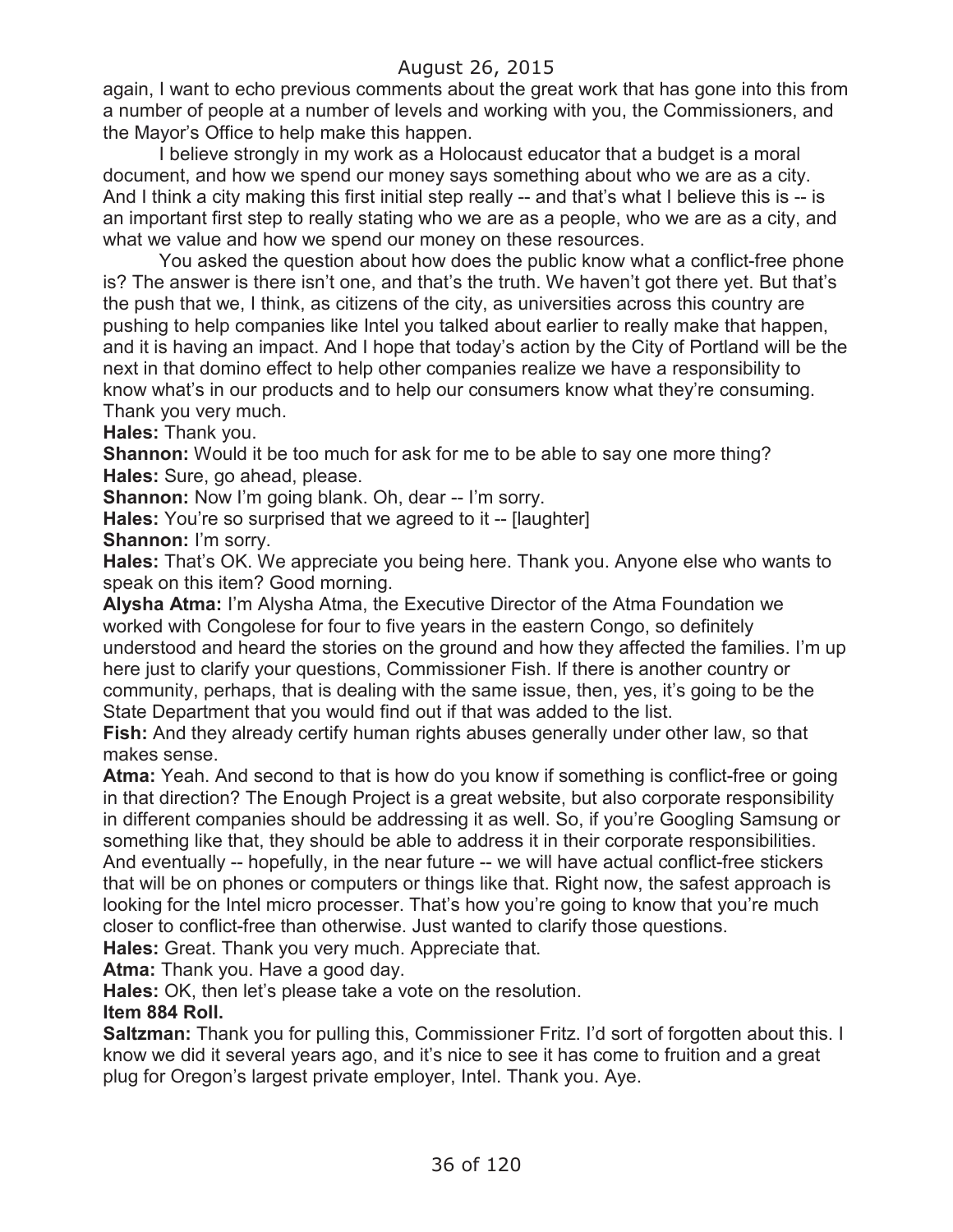**Novick:** Jeff and Christine, I really appreciate your work on this. Amanda, I appreciate your and everybody else's work. Thank you, Commissioner Fritz, for pulling this item. I actually noticed a few weeks ago -- and I emailed Jill Eiland at Intel about this -- there was an article that said that more than 80% of the 1262 companies that file compliance reports with the SEC last year said they couldn't identify whether their products contained conflictfree minerals, but Intel was one of the companies with the highest compliance scores. So, the 80% figure is unfortunate, but it's good to know that one of the biggest employers in the region is a leader on this issue and it's good to know that the City is as well. Aye. **Fritz:** Thank you to the advocates for bringing this to my attention. And it was several years ago -- I apologize that it kind of dropped off of my to-do list with various bureau reassignments and other things happening like election campaigns and such which took a lot of my time. I'm really grateful to the staff, especially Christine Moody, who didn't need my continual asking about it to continue working on it -- Jeff and your predecessor Ben Berry also -- obviously paying attention and cares as much as we do about these egregious issues in the Congo. And so, I appreciate being able to talk about it today. Dora Perry on my staff had done great work on it. Christina Nieves has now taken up the mantle of that. It's really important.

I'm back, and I have more free time, so if you would like me to help work with Beaverton or other jurisdictions -- one of the reasons I pulled this from the regular agenda is I want people watching at home to know about it. It was certainly news when you brought it to me. We're growing in awareness, we need to continue to publicize it. Count me in. Aye.

**Fish:** Commissioner Fritz, thank you for pulling this to the regular agenda. Thanks to everyone who came to testify. I had the misfortune the other night of watching a presidential debate, and it seemed like the only thing that unified all the candidates is that they wanted to repeal just about everything I agree or they were against almost everything that I support. And in the mix on the anti-side, in addition to being wanted to appeal Obama care, there were people saying we should appeal Dodd-Frank. This is a part of Dodd-Frank probably the public doesn't know as much about and I'm delighted that you brought this to our attention. Thank you. And to the gentlemen that said the budget is moral document, I'm going to shamelessly borrow that line as we go into our budget season. Thank you very much, and thank you for shining a light on this issue of corporate responsibility. Aye.

**Hales:** Thank you. This was a great discussion and an opportunity to illuminate this issue and thank you, Commissioner Fritz, and to our professional staff for once again making Portland a leader in doing the right thing. I like that we are in that place. The fact that we have a prominent local business that is a leader as well is a great example, and we should hold up that example and encourage every other Oregon business that has anything to do with technology to follow Intel's good example. Obviously it's possible to be profitable and responsible at the same time, so let's have others follow that lead as well.

There are lots of ways in which budgets can be moral documents and exercise social responsibility in how we spend money and how we invest money, and this is an important piece of that. I appreciate this discussion and your eloquent advocacy today and around the world. Thank you. Aye. Wonderful. Thanks. Let's move on to the regular agenda. We have a half dozen or so items there to deal with. **Item 894.**

**Hales:** Thank you. Second reading. Unless there are Council questions, we'll proceed to a vote. Roll call.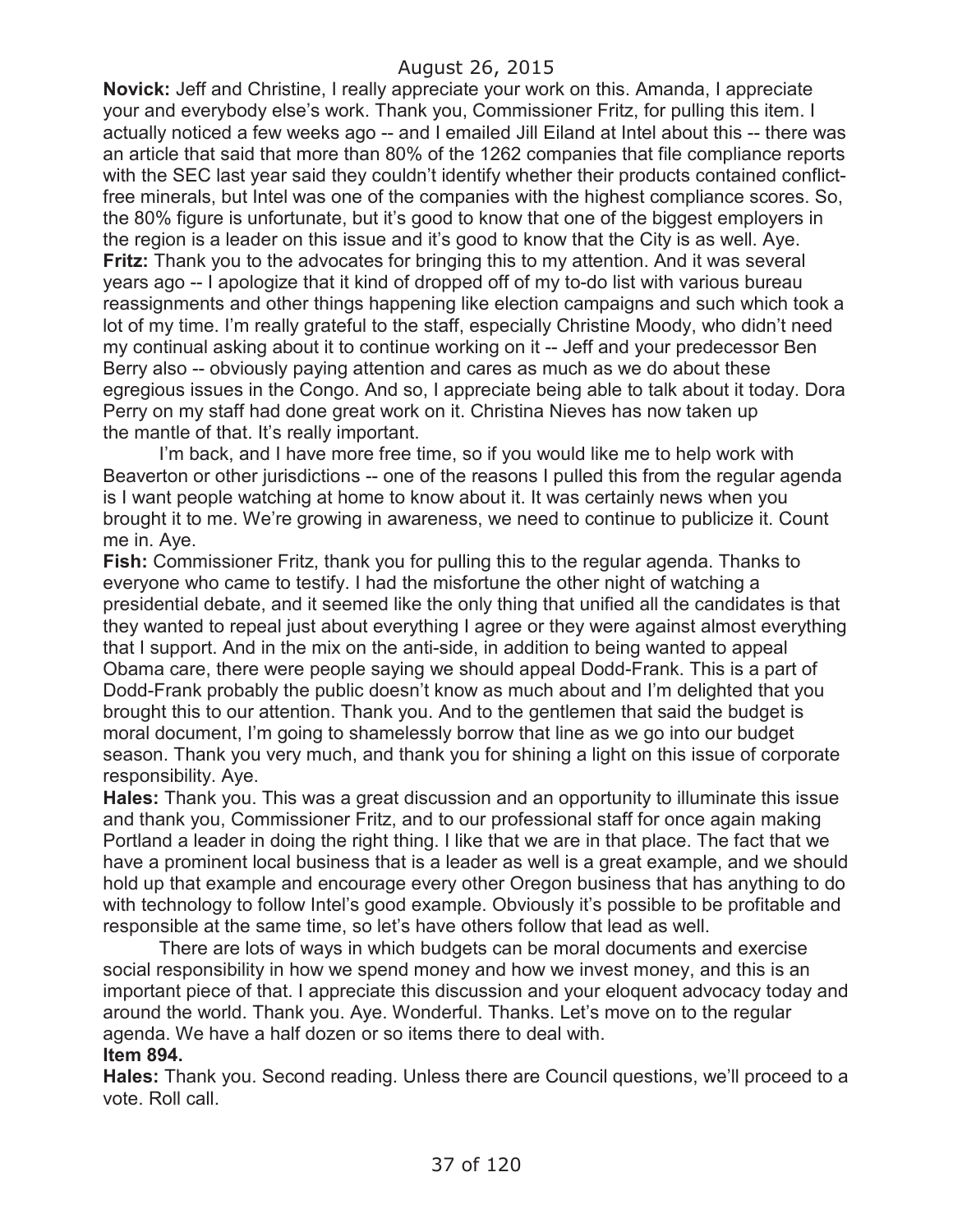# **Item 894 Roll.**

**Saltzman:** Well, last week Ms. Saadat and I got in a little exchange about the type of focus groups that are gonna be funded under this effort, and I was sort of questioning, for instance, why we have an LGBT focus group for [indistinguishable] the focus is largely on those with mental health challenges. Somebody approached me afterward and said, "How about a focus group for these with mental health challenges?" So, I hope that's part of the list and I look forward to an update on that. Aye.

### **Novick:** Aye.

**Fritz:** We do have to dedicate the resources necessary to support those staff and volunteers who are working on the settlement agreement and its resolution. I greatly appreciate the work that is being done and I also am committed to continuing to work hard on it. Aye.

**Fish:** When I asked Senator Gordly to be my representative to this process, I made a commitment to her that she would have the resources and the support to make this a successful enterprise. And she continues to devote a considerable amount of time and energy to the success of this process, which is incredibly important to the city and obviously to honoring our obligations under the DOJ settlement. I think this is a reasonable request. Aye.

**Hales:** Well, thank you. And Ms. Saadat, to you and your team, you have our full confidence and that's why we're here today -- to make sure that you have the resources to do the work. There's a lot of work to do in building public understanding and building confidence in how we do this work as well as making sure that we fully and completely comply with this mandate to change how we police our city. All of us are fully committed to that, and that's why this is a unanimous vote and I'm very pleased to say that. Aye. Thank you.

#### **Item 895.**

#### **Hales:** Good morning.

**Karl Lisle, Office of Management and Finance:** Good morning. Karl Lisle with the spectator facilities program at OMF. With me is Danielle Brooks, ADA program manager for the City. This is an item with a simple contract amendment to add an ADA assessment of the Portland'5 facilities.

The context for this item is the new spectator facilities and venues activities fund description which was established with this year's budget which clearly now explicitly includes oversight of the City-owned performing arts facilities as well as other spectator venues. That's the context for this amendment, and this is some of our early work in trying to bring those facilities into our understanding and managing that portfolio of assets.

In context, the City owns the three facilities operated by the Portland'5 Centers for the Arts -- the Keller Auditorium, Schnitzer Concert Hall, and the Hatfield Hall which contains three theaters within it. They are all operated by Portland'5 under the guidance of MERC, Metro committee, but they are City-owned facilities so there is a City responsibility to bring them into our own Title II transition plan work under the ADA.

This contract amendment will allow the original consultant team that assessed the other 30-some buildings in the City's portfolio for ADA barriers. It will allow the same team to bring in those reports the same information about the five theaters in three facilities. We anticipate that that work will be done early next year, so after the holidays, with a lot of the same consultant team members performing that work for efficiency and consistency. It will cost \$29,215.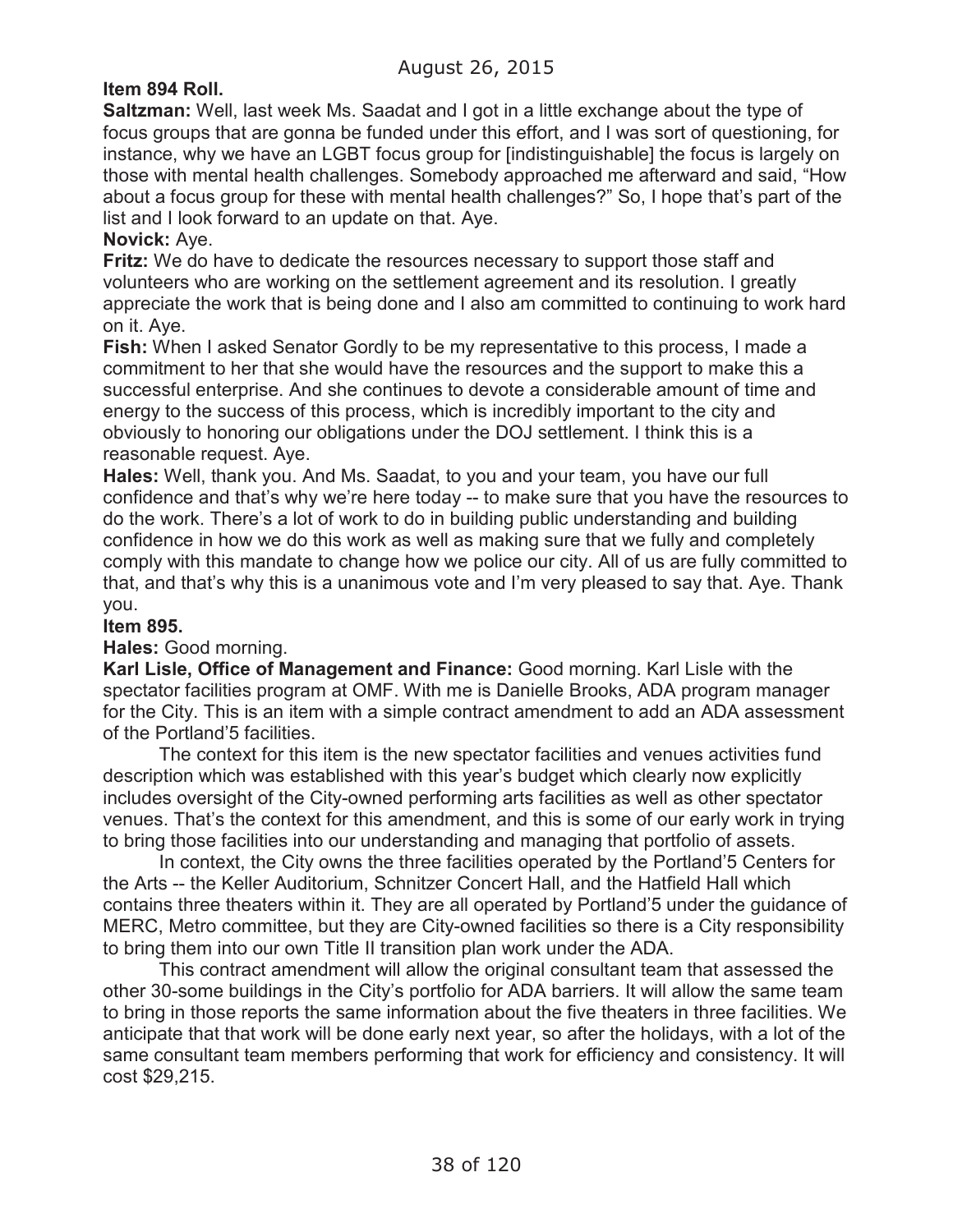And then following that assessment, we will be able to work with our partners at Portland'5 and in the Office of Equity and Human Rights to put together a multi-year program, solicit some public input on the barriers in the work done, and then put together a multi-year work program to begin addressing them. And some of the barriers are going to be likely easy things to assess through routine maintenance and others might be longterm bigger issues that we'll have to talk to Portland'5 about how they might get addressed in the future.

**Fish:** As the Council liaison to Portland'5, I just want to compliment you for a succinct statement because you hit all of the questions that we had, and that's why I fully support what you're doing.

**Lisle:** Great, thank you.

**Hales:** Other questions or requests? Thank you both very much. Anyone want to testify on this item? It passes to seconds reading next week. Thank you.

### **Item 896.**

**Hales:** Commissioner Saltzman.

**Saltzman:** I'll turn it over to Kim Kosmas.

**Kim Kosmas, Portland Fire and Rescue:** Good morning. I'm Kim Kosmas with Portland Fire and Rescue. I'm here for the hopeful acceptance of this grant.

**Hales:** OK. Any questions?

**Fritz:** I do. So, this grant is for education for people who are deaf and hard of hearing on the importance of smoke alarms and other assistive devices. How will it be implemented? **Kosmas:** Well, we have some plans that we are working on putting in place. We will be working with the Oregon Association of the Deaf, and also with the Public Utility Commission of Oregon, which will have the telecommunication devices access program. We'll be able to do some outreach, depending on what they say is best way to outreach to that community.

The TDAP program with the Public Utility Commission of Oregon -- they rent those devices out to individuals that are hard of hearing, and so we would be able to do outreach by having pamphlets to put in with those, along with other things that we will be able to have as handouts and other avenues to reach those individuals and do it correctly. Because I know it is very sensitive with this community as to how they are reached and -- **Fritz:** Will the Fire Bureau be doing the outreach or these community groups?

**Kosmas:** Yes. We are just bringing them in as stakeholders and to to discuss what we're going to be doing and what the best route would be to take to do that.

**Fritz:** Have you had any conversations with the Commission of Disability? **Kosmas:** No, not that I'm aware of at this time.

**Fritz:** I would suggest that should be a very soon -- at their next meeting to get on their agenda because they will certainly have some suggestions for how to do that outreach. **Kosmas:** OK.

**Fritz:** And how are you planning to decide who gets the assistive devices? Obviously, this is a nice amount of money, but it's not enough for everybody who needs one to get one. **Kosmas:** And that's where in the stakeholder meeting we will be doing a litmus test just to determine what items or things we should be looking for, what questions to ask as to who will actually qualify to get these devices for smoke alarms.

**Fritz:** Again, I would encourage you to talk with the Office of Equity and Human Rights and to have conversations with how to make sure that those who are most in need are the ones, rather than the ones who are most connected to being able to ask. **Kosmas:** Yes, I totally agree.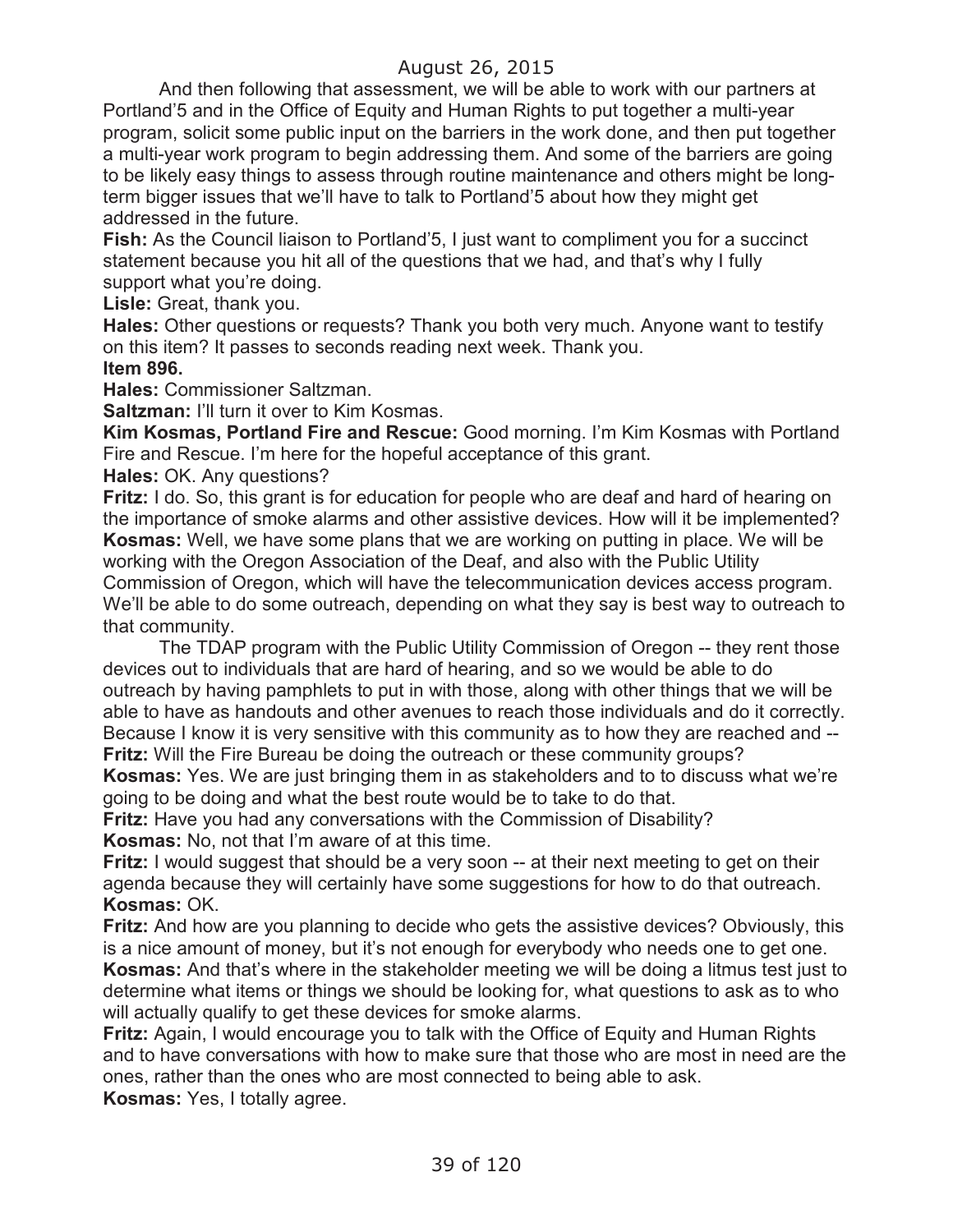**Hales:** Good suggestions, thank you.

**Fritz:** Thank you.

**Hales:** Other questions for Kim? Thank you very much. Anyone else want to speak on this item? If not, then let's take a vote, please.

### **Item 896 Roll.**

**Saltzman:** Aye.

**Novick:** Aye.

**Fritz:** I appreciate very much the answer to the questions and applying for and getting the grant from the Federal Emergency Management Agency. I do believe it is important to -- I'm surprised that the Commission on Disability hasn't been involved in designing the project, and I want to make sure that as it's implemented, there's an opportunity, obviously, I would think for Portland Fire and Rescue staff to be continuing education on equity issues and in particular their service to people who may be deaf or hard of hearing in the regular course of their work as well as in this program. Aye.

**Kosmas:** If I could share a piece of information -- both Caryn Brooks and Deborah Harrison have been two of the key players in putting this grant together. And so they have made contact with a lot of these groups and we will be definitely making sure that we check all of the right boxes and do it correctly.

**Fish:** Aye.

**Hales:** Aye. Thanks very much. Appreciate that discussion. Let's move on to 897. **Item 897.**

**Hales:** I believe you want this returned?

**Novick:** Exactly, Mayor.

**Hales:** Without objection, I'll refer this back to Commissioner Novick's office.

**Item 898.**

**Hales:** Commissioner Fritz.

**Fritz:** Thank you, Mayor. I'm quite excited about this. I've been assigned as speech by my staff -- usually I just toss it over to staff. But I'm also going to ask Eileen Argentina to come forward just in case there are any questions. So pay attention, this is the presentation. **Hales:** Alright, we're in.

**Fritz:** This is an ordinance to amend an existing contract. It involves ongoing budgeted work in Parks aquatic programs. Specifically, it's a contract for lifeguard certification and safety auditing, two corner stones of our safety program. This contractor provides safety audits that are conducted without advanced scheduling and follow-up evaluation of our safety responses to ensure continuous improvement. The firm also certifies our lifeguard training program -- and I would have to say I am very proud of the services that we've provided to the families of Portland all summer, including some pretty amazing activities and rescues by our lifeguarding staff.

The emergency ordinance is on the regular agenda because it involves amending a contract for more than 25% of the original amount. It was originally awarded pursuant to an open and competitive request for proposals process. Late in that process, the bureau discovered the successful proposal would not meet our insurance requirements and then the next and only other proposal was then accepted. However at that point, the bureau needed to make the transition as quickly as possible in order to minimize any gap in these critical services. And so I guess reading between the lines, we may have underestimated in the first place is the summary of this.

The request for proposals anticipated a three-year contract with an option to extend for two years for a total of five years. Unexpected delay related to insurance caused the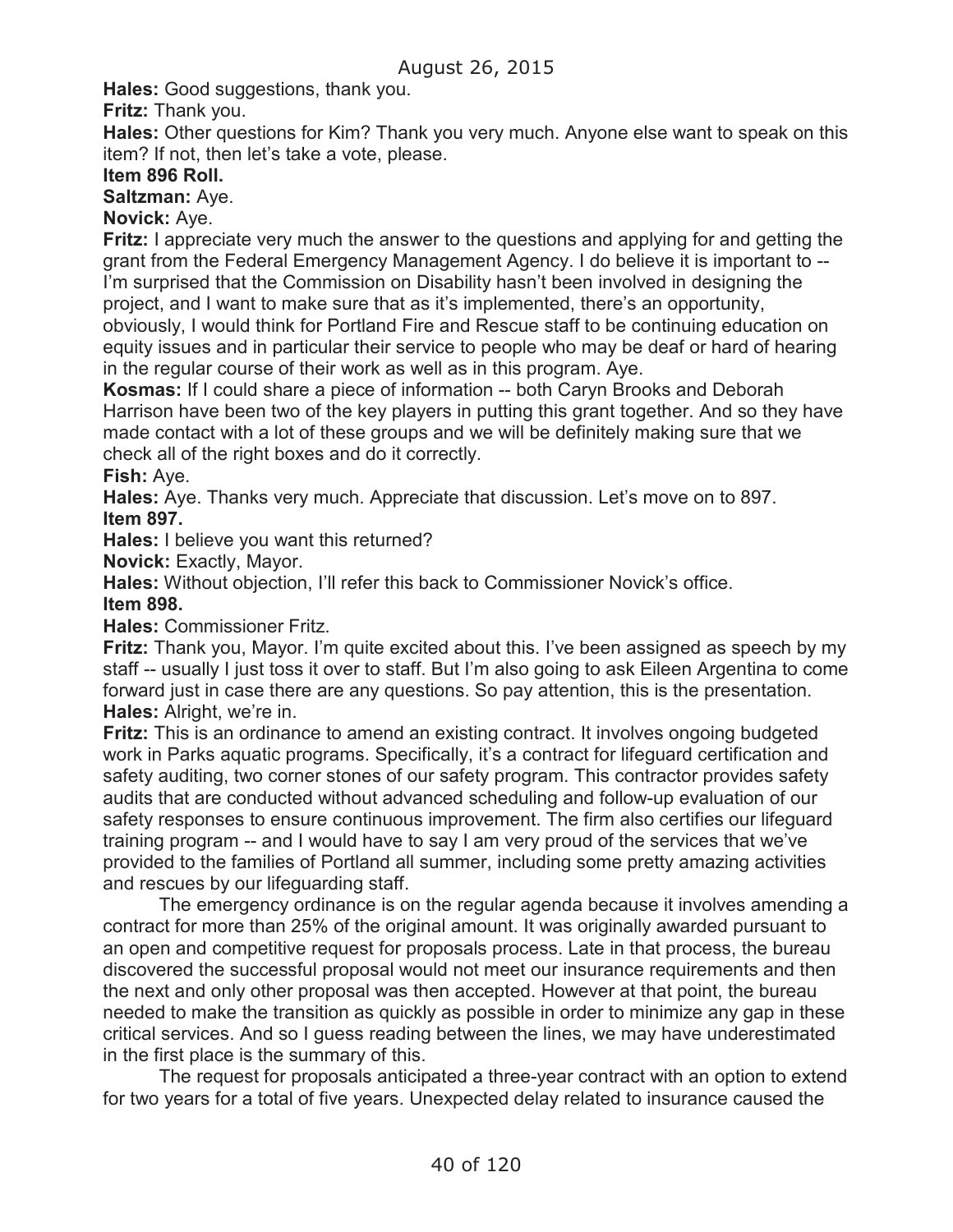bureau to execute the contract for two years at a cost of \$100,000. The three-year amount would have exceeded \$100,000 and would have required extra staff time associated with getting to the Council agenda. The vendor has performed well and this ordinance will fulfil the original intent to contract with this vendor for a total of five years by adding three more years. Did I get that right?

**Hales:** OK. Questions for either Commissioner Fritz or Eileen?

**Fish:** Just a comment, Mayor. When I had the honor of being the Parks Commissioner, we had -- I forget what summer it was, Eileen -- but we had a near miss in a very crowded pool. And it's because of the training that the lifeguards receive that they were able to save a life. We did a debrief afterwards, and I learned a lot about the extensive training and also the role that Starfish Aquatics plays in doing the annual training. The bureau has an enviable record of keeping our pools and our aquatic programs safe. It's a very difficult job, and it's in part because of the quality of the people, Commissioner Fritz, that you hire and who provide services, but it's also because of this training. So, we are literally saving lives because of it and I'm very grateful that we are making that investment. Thank you. **Hales:** I'm sorry, I got myself confused in thinking that we are already voting. Does anyone want to speak on this item? Got ahead of myself. There is none. Now we'll take a vote.

#### **Item 898 Roll.**

**Saltzman:** Aye. **Novick:** Aye. **Fritz:** Aye. **Fish:** Aye.

**Hales:** A very busy summer, and these lifeguards do amazing work and having them properly trained means that we have lots of great safe days out in the pools. Thank you. Work well done. Aye.

**Hales:** Two more items and they're second readings.

#### **Item 899.**

**Hales:** Roll call, please.

**Item 899 Roll.**

**Saltzman:** Aye. **Novick:** Aye. **Fritz:** Aye. **Fish:** Aye. **Hales:** Aye.

**Item 900.**

#### **Item 900 Roll.**

**Saltzman:** Aye. **Novick:** Aye. **Fritz:** Aye.

**Fish:** I'm going to vote aye, but I also want to thank both the BES and the Water Bureau for participating in two events recently, Mayor. One was the night market and having Bull Run water there was a big hit --

**Hales:** Yes, it was.

**Fish:** -- for people who were hot but also for both teams participating in Sunday Parkways and providing information to the public through tents and also fresh Bull Run water. Appreciate their efforts on that. Aye.

**Hales:** Me too, thank you. Aye. And we are recessed until 2:00 p.m.

At 11:48 a.m., Council recessed.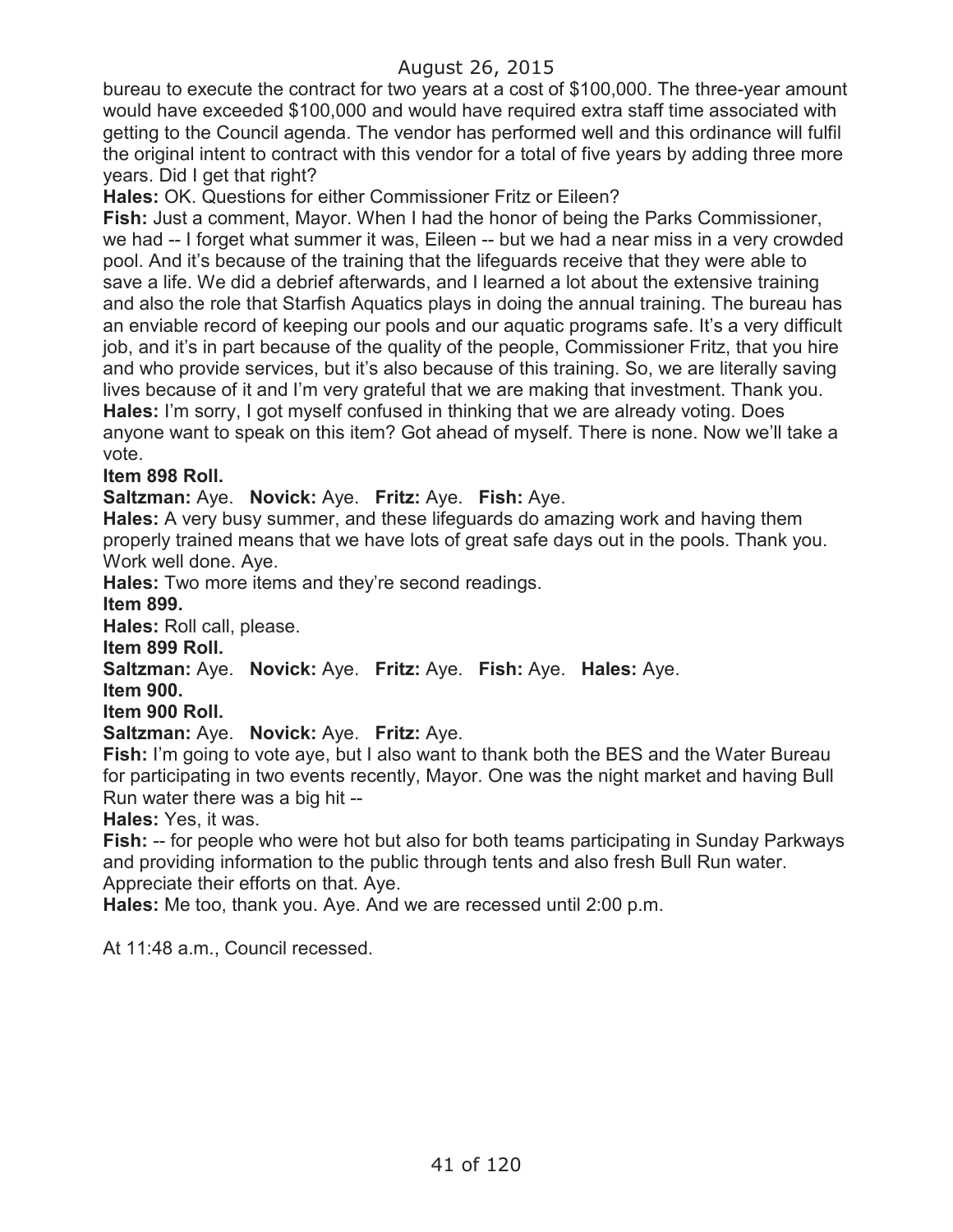# **Closed Caption File of Portland City Council Meeting**

This file was produced through the closed captioning process for the televised City Council broadcast and should not be considered a verbatim transcript. Key: **\*\*\*\*\*** means unidentified speaker.

### **AUGUST 26, 2015 2:00 PM**

**Hales:** Good afternoon, welcome to the afternoon session of the August 26th meeting of the Portland City Council. Would you please call the roll?

**Saltzman:** Here. **Novick:** Here. **Fritz:** Here. **Fish:** Here. **Hales:** Here. **Hales:** Welcome, everyone. We have a single item on our calendar. I'll have our Clerk read it in a moment, but just some basics first before we get started.

This will actually be the continuation of a previous hearing we heard a week ago. There are people who are signed up to speak from that hearing who didn't get a chance to be heard, so the purpose of today's hearing is to hear them and then give the Council a chance to discuss the report in front of us.

If you're here and signed up to speak, I think we'll be trying to allow each person two minutes just because of the number of people -- assuming that most of them showed up. You don't need to give your address, just your name if you're here to speak.

Obviously, we'll maintain the rules of decorum in Council chambers as we always do. If you agree with someone and want to show your support for their position, feel free to give them a thumbs up or a wave of the hand. And vice versa. If you really disagree with someone and want to demonstrate that, give them a thumbs down or some other polite hand gesture, but we ask that we not make vocal demonstrations in favor or against our fellow citizens' points of view in here so that this Council gets to hear them. So, that's the situation. I'll ask our Clerk to read the item, since we haven't done that yet.

#### **Item 901.**

**Hales:** Commissioner Novick, do you have any comments or suggestions before we start hearing folks?

**Novick:** Just that this is an opportunity of course to hear from people who didn't get a chance to testify last week, and also for the Council to identify any questions that they'd like the task force to continue to explore. The task force has done tons of work, and at some point, they're going to have to close up shop. And it may not be that they have the capacity to explore every question people are interested in having them answer, but they are willing to entertain taking a further look at some additional questions.

We've got a number of people here who are available to answer questions of various kinds. I believe we have Kenton Brine, assistant vice president of Property Casualty Insurers Association, to give us that industry's perspective on insurance questions people might have, take us into the briny deep of those questions, as it were. We have Brook Steger and Caitlin O'Neill available from Uber to talk about TNC questions. Unfortunately, we don't have a Lyft representative today. We've got Jody Yates and Ken Mcgair to address private for-hire program questions.

Also just want to say about a bit about the timeline. We received the task force's report on August 20th. We're going to have a complete status report on October 7th. I expect to have a Council work session on a draft final regulatory proposal late October or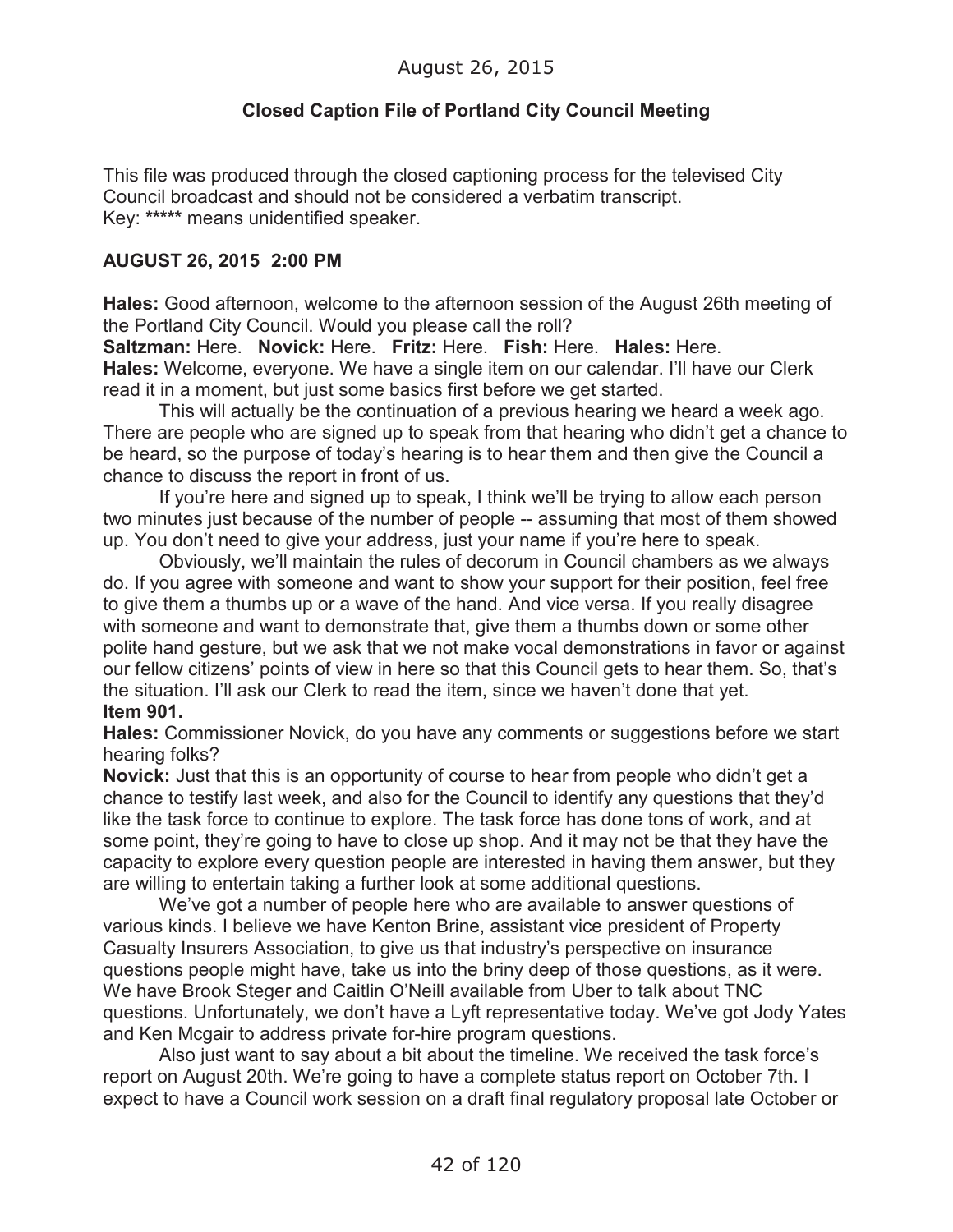early November, and the pilot expires on December 19th, so our deadline for having final regulations would be before that.

**Hales:** That's very helpful. Thank you.

**Fish:** Mayor, can I just make a comment?

**Hales:** Please.

**Fish:** At the last hearing, I noted that the technical issue before us today is whether we accept a report. And in my view, accepting a report is a ministerial action. There's a report, we accept it. It doesn't mean we're accepting all the recommendations, it means the report goes from the committee to the Council for further action. As the Commissionerin-Charge just noted, we are not today taking up final regulations.

So, I just want to signal for people testifying that what is helpful for this Commissioner and potentially my other colleagues is not having 30 people all say the same thing, because there's no extra credit for just having cumulative testimony. It's having people identify specific issues of concern and educate us about your point of view. But 30 people singing off the same hymnal doesn't get us as far as very surgical comments that allow us once the testimony is over to discuss what our next steps are.

I think there will be some discussion about directing staff to do some things over the next 20 days. I'd hate for you to miss an opportunity to frame your concern by just singing off the same hymnal for the next two hours. So please don't feel you need to repeat a common theme in the testimony. If there's something very specific you want us to understand, please take advantage of the time to educate us. Thank you, Mayor. **Hales:** Thank you. Any other comments or suggestions? Thank you. Let's go to the signup sheet of those that signed up but didn't get a chance to speak before. Again, our apologies for that and thanks for being here if you are here today.

**Parsons:** And we have about 13 I've counted signed up.

**Hales:** Come on up, please. Thanks very much.

**Matthew Consola:** I want to thank you for giving us the time to do this. My name is Matthew Consola, I'm speaking on behalf of the ride share companies.

I want to start off saying I was very frustrated after last week's meeting. A lot of things were thrown around that just wasn't true by people just making conjectures, so I'm hoping you were able to take this all with a grain of salt. Because it really doesn't matter what I as an Uber driver think about this and what the cab drivers think, it really depends on what the customer thinks. They wouldn't be choosing to use the ride share companies if there wasn't a problem and they didn't want to use them. The reason the numbers are up is because they like the service better.

In the Portland Tribune on January 2nd, a report was made that over one million people are moving to Portland because we are the number one destination. One million people in the next five years. Last week, we heard there wasn't enough rides going around and that the ride share companies were taking all the business, yet the majority of people using the ride share apps are people from out of town. With a million more people coming -- we have horrible freeways here right now where it's bumper-to-bumper traffic at 2:30 in the afternoon, and we need to get these people off the road. And with two or three more cab companies coming on board, obviously there must be enough work to go around if there's all these cab companies coming around.

I personally work mostly the 12 midnight to about 5:00 a.m. I know Commissioner Fritz was concerned about surge pricing. I can say most of the time I'm working those hours, it's not surge pricing but there is some because surge pricing is there to let us know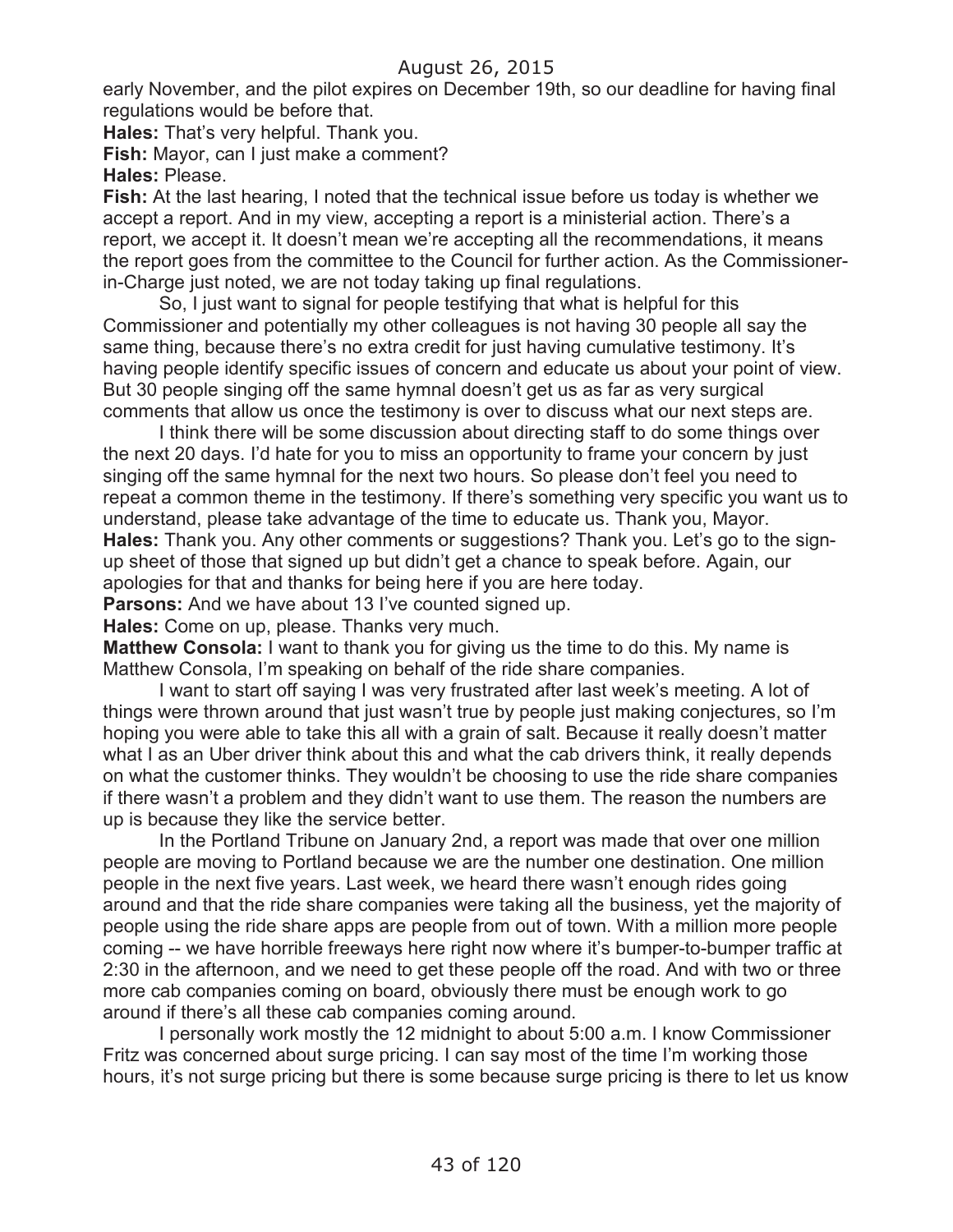more cars are needed. I try to go out in areas like Hillsboro or Lake Oswego where more cars are needed and I don't concentrate in downtown.

**Hales:** Thank you very much. Good afternoon.

**Muktar Abdou:** Hello, everybody. My name is Muktar Abdou. First, I want to thank our Commissioners, our Mayor, everybody here to let us to work Portland, and Portland is great city for everybody. It's not for particular company, it's not particular -- like what we see now with we drive in Uber especially Radio Cab driver is the one who whenever they see us, they do something bad action. But I want to tell them this town belongs to everybody, it doesn't belong to one particular person or to any person. I was here last week -- they were talking [indistinguishable] statements. That's not true. Somali -- we say the sunshine nobody hold hand. Uber bring a good thing. People like it. The customer - they treat them bad or the drivers who they treat bad is run away from them. They went to the Uber to get a better service. Better service everybody.

Like, the world changing every day. Now we can use all the equipment we use in telegraph right now is not working. You bring that idea, it's not working. This is a smart phone. We need it. All our customer -- they happy. I never seen any rude customer, but they happy. They say it's like we have what we needed. We see where we going, we see everything. It's two, three minutes we picking up the customer. Plus, they say you charge me some money, I will pick up tomorrow in front of the hotel I will sit and people raising hand I will pick up and I will pay same amount of money but we give you all this opportunity. You don't see what we give you what we let you. It's not your town. It's for everybody.

I want to tell them if it's fair fare the town lets us. It's around town, around people who want to change. We don't want to stay with their net. One of our customers told me Uber good for everything. That means they like it 100%. There is not -- they are like 50% or 25% less everything. They don't do good service. People need it.

The second thing -- our life change right now. Wherever we need it is whatever we do it. The town will be changed, and I want to tell it's not the time you forcing people by choice. It's the time people have their own choice on whatever they like. Here, there's a two-minute shop. One-expensive one is this. Let's serve our people. The one who has small money, let's give the ride. The one who has the big money, let him get his own ride. It's not you saying this is my way, this is my road, this only me. The world right now is changing with electronic and with internet service.

I want to say thank you for your vote. We need it. They change over Portland. It's your vote. If you don't your vote today or tomorrow, our young generation they don't have best future. They cannot stay like a telegraph. Tomorrow, the world will never change. We know in the world there is people who never want to change in the world, only they want their own interests. They don't look at interest for society, only they look in their pathway. That's not the answer. The answer is look every side and let the people do their own choice.

#### **Hales:** Thank you.

**Abdou:** You're welcome.

**Hales:** Welcome.

**Guy Auker:** Hello, my name is Guy Auker. First, I want to say is I'm a driver for Uber, by the way, and what's nice as a rider -- I like the convenience of just pulling out my app and getting a ride. I've used it numerous times in Portland. Number two, as a driver, I want to say I like being a driver because I'm a single father and I like the extra income and the flexibility that as an Uber driver that gives me. It's nice that anyone with a good driving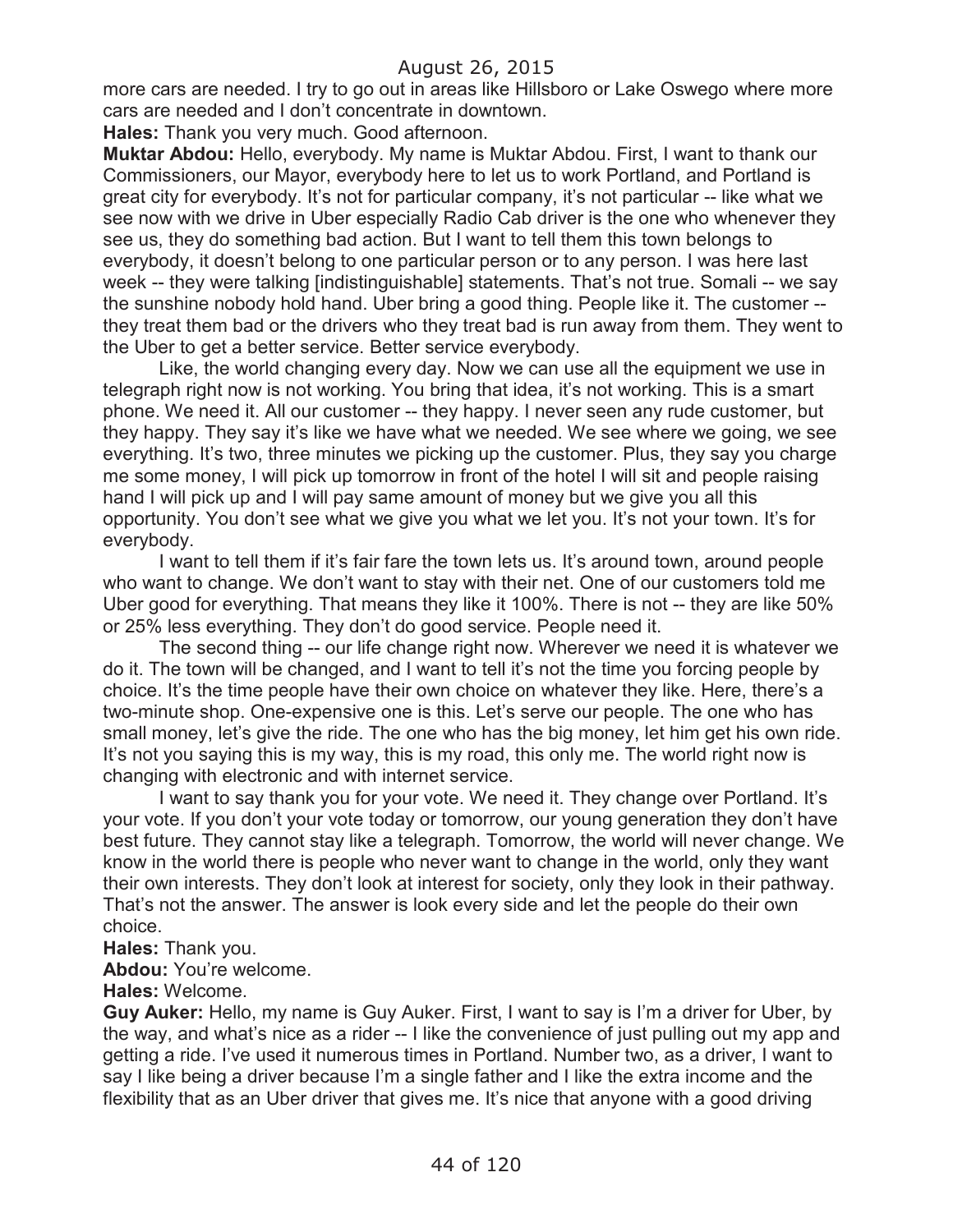record and a clean criminal history could do that. It's a really nice extra income. I do want to say that. The third thing I want to say -- first, Mayor Hales, you're in charge of the Police Bureau, correct?

**Hales:** Correct.

**Auker:** One thing I'm curious to see once we started this on April 22nd, have we had less drunk driving crashes -- I'm just making sure I'm saying this right -- less drunk driving crashes and less deaths due to drunk driving? And also, I would like to know, have we had less drunk driving arrests? I'm very curious to see that number.

**Hales:** Good question. I don't know that answer at the moment but my impression is that it might be better than this time last year.

**Auker:** OK. I will call your office to see if we can --

**Hales:** We can pull apart those numbers. We know how many traffic deaths and accidents there are.

**Auker:** I would love to know that answer. That's all I have.

**Hales:** Good point. Thank you all.

**Blake Carson:** My name is Blake Carson, I own a Radio Cab. It seems that things are finally moving along, and that's almost good, but it's just a question of what good is four more months gonna do? It's not going to buy more time for a proper background check. It's not going to buy more time to prove proper insurance. It's not going to do anything but buy them time to have a tragedy in the streets of Portland, and that seems to be the only way that somebody is going to pay any attention.

Watching the video from last week, it was brought up that the third party audit -one of the drivers was removed. And the question should be, how many trips did he give before he was removed? You're right, no system is perfect. But you kind of hope your system will catch a convicted murderer. There was one of those -- thank god that he wasn't here.

It's kind of hard to sit and find new things to argue about because we were kind of specific on what our expectations were. You know, it's kind of hard to beat the dead horse but sometimes the horse needs to get beat. We want a proper background check. A man who was convicted of exploitation of a 13-year-old girl gives 5700 trips. Do you want your kid in that car if she's 18? That's the only way you can get an Uber ride is if you're 18. Tick tock. Thank you.

**Hales:** Thank you. Good afternoon.

**Wynde Dyer:** Hi, I'm Wynde Dyer with Green Transportation. I had plans to come here and say meaningful things to you all, but quite frankly I'm sick of talking and you're sick of listening. I would have said those meaningful things anyway had I not found out about an hour before this meeting we lost one of our taxi drivers last week. CG George of Portland taxi company who was maybe in her early 50s passed away of a heart attack down in LA this weekend. They found a middle-aged woman slumped over in the back of her Uber vehicle died in a parking lot.

People are literally dying to make 50 cents an hour with their cars or 2.50 a mile for taxi drivers. You have a city here that is rapidly gentrifying. People of low income, with low mobility are rapidly being displaced. There are so many people on the freeways trying to get to and from the menial jobs that they can work. Traffic is deplorable. Yeah, I know there's all the Port union stuff too, but whatever the case, putting 10,000 more cars on the street isn't going to help anyone make a better living or get anywhere fast her or do anything about the income equality and transportation equality gaps we have here between the rich and the poor in the inner city and the outer city.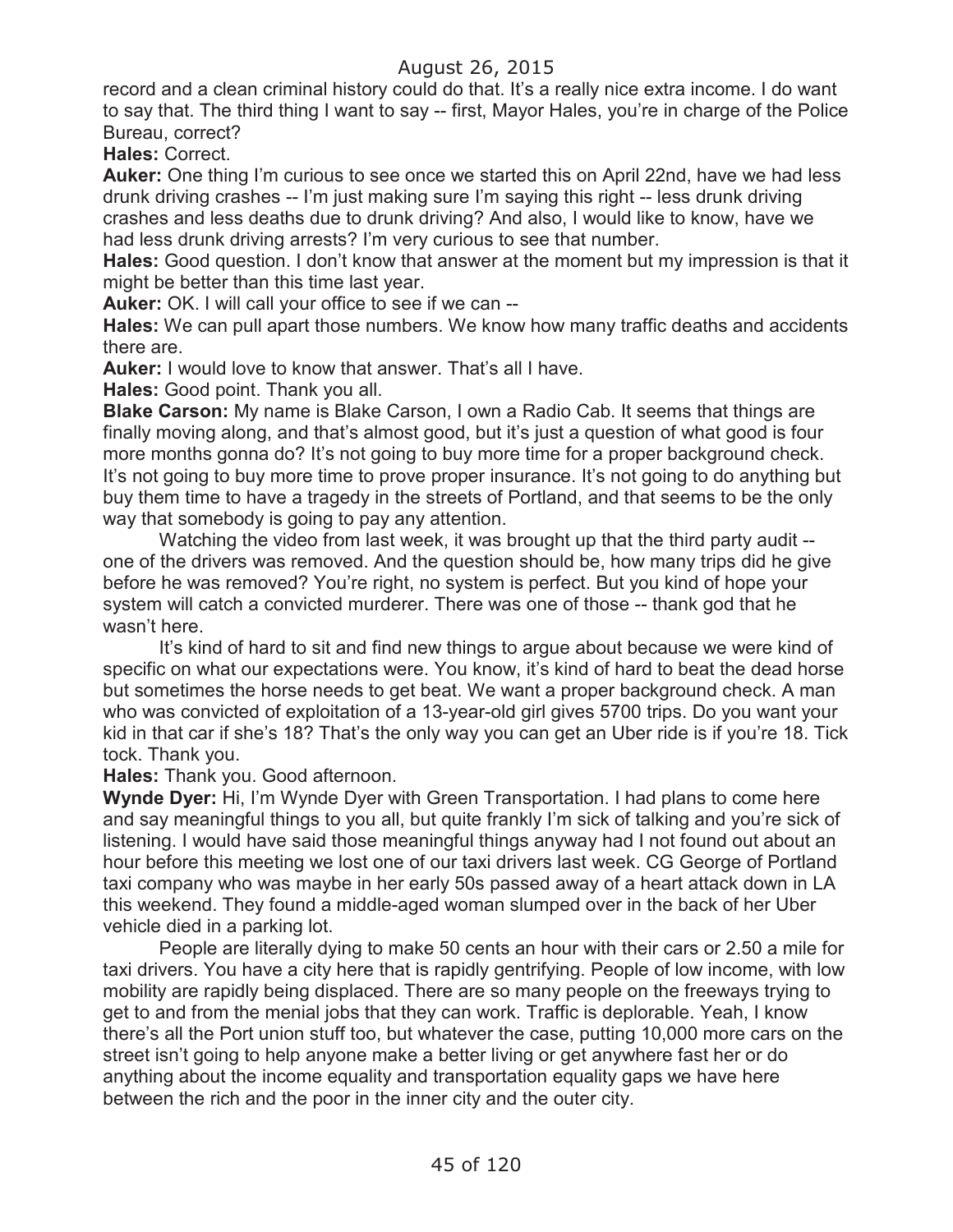And so I'm just going to ask you, what can you do about this? I know you can't bring her back and whatever happened in LA is what happened in LA and we'd like to pretend those things won't happen here, but they will. Figure out some sort of cap solution that works for both industries. It can be flexible on Uber's part, it can be firm on ours, I don't care. We all need to make a living wage job, and right now Uber is a shiny new toy. Its gloss is already wearing back. They're coming back to us. Those drivers are going to be hurting just as bad as we are like they are everywhere else in this nation.

Put cameras in the cars. Make them accessible only by your police force. We need to protect our drivers and our passengers. We need car-based GPS tracking. We need visible branding both for enforcement and for safety purposes on the TNC cars. It can be removable. There are such things as magnets. They use them elsewhere, we should use them here. We need insurance -- full insurance -- when those cars are operating commercially, and that includes period one. We also need accidental occupational insurance like we cab drivers have. Uber drivers need those too.

And last but not least, my personal pet peeve -- the fire extinguishers. Dan Saltzman, please don't back down on that one. They've got these little key chain fire extinguishers they were given at the not-ASE inspections. Make them at least have the key chain extinguishers. They are really important. If you dot research with your fire department, you'll realize they're not a thing of the past and cab drivers have to have them, Uber drivers have to have them too. Thank you.

**Hales:** Thanks very much. Welcome.

**Delilah Jones:** My name is Delilah Jones and I'm an owner at Radio Cab. I have been driving for seven years. I do want to -- like you were saying, Nick Fish, I want to make this an educational opportunity for you guys.

I'm not sure you're familiar with the permitting process, so I'm going to walk you through it briefly. Basically, when you first want to be a taxi driver, you go to the City of Portland -- now the Bureau of Transportation is dealing with it, and you show your face, you take a test. It's not hard. I passed it in eight minutes with 100%. Granted, I'm a native Portlander, so -- but you know, it checks that you know your way around a little bit. And you get a background check, a driving record check, you pay them \$100, you get a picture taken and you get a piece of plastic with a sticker on it.

Every year, you go back. You give them \$100. That \$100 goes for your background check and the staffing in this office. And your driving record check again, every year. So this year's different because of the short-term fix you guys did where I got a free sticker for three months or four months and then I just got this one in the mail that's good for a year, it's good until May 2016, as it would have been. But I didn't have to pay for it, so that means the City is. The City is paying for my background check.

My question is -- I've read the recommendations of the task force, and they suggest that the permitting process should be shifted from the public to the private sector and I don't really understand why. This is not an onerous, difficult thing to do. It takes about 45 minutes. It costs \$100. I looked on Craigslist. Uber is advertising that you can make \$768 a week, which is a really arbitrary number. So, one day of work for the entire year, right? And you're covered.

The fact is at this office you know that every person who has one of these pieces of plastic has been vetted by a very good background check. You know the background check, you know that the driver has done it. You can also at that point check that they have the proper commercial insurance. I would love to see -- what California has done is to require that from the point the app is turned on to the point that the app is turned off, the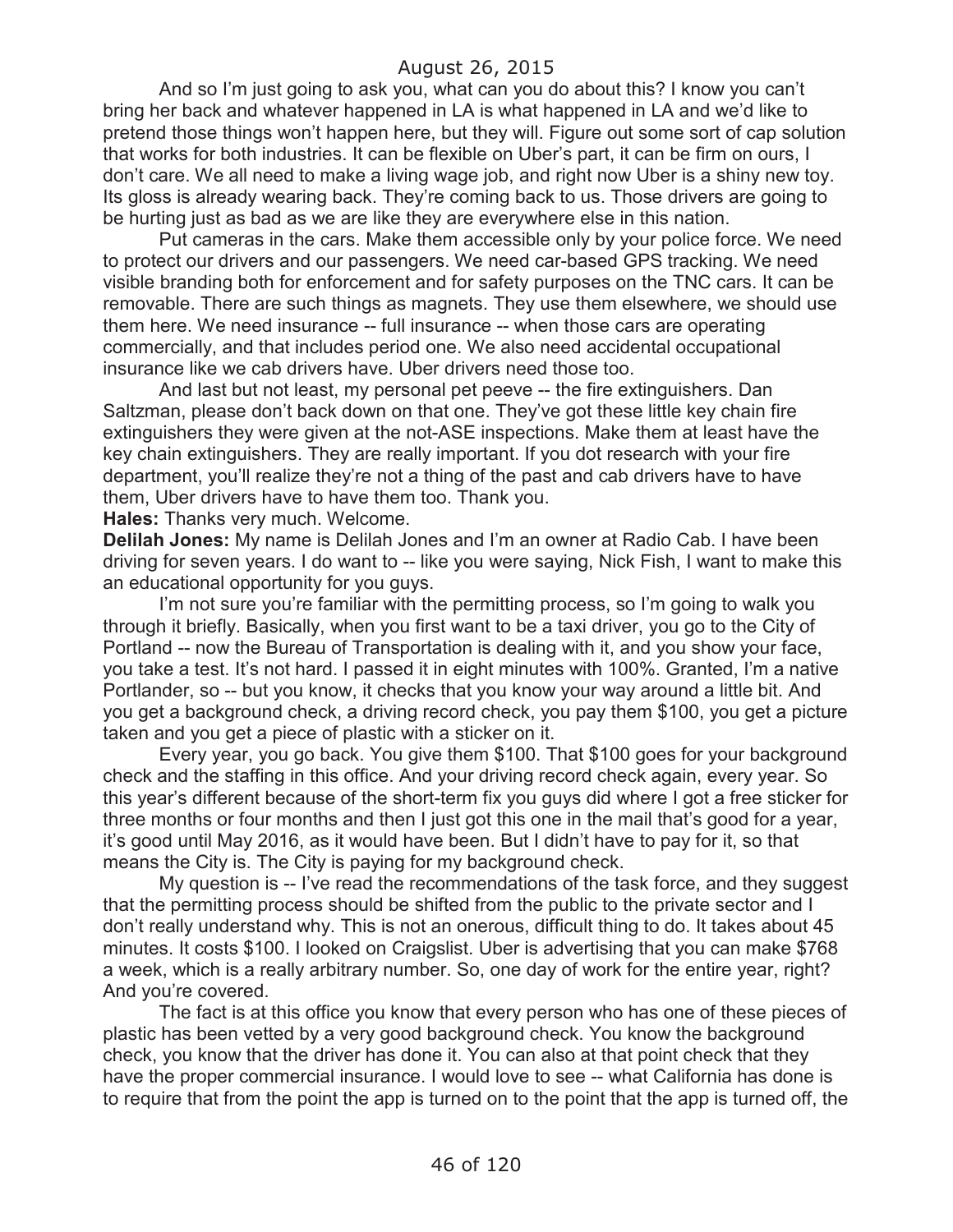Uber driver is covered primarily by Uber. But if you guys can't mandate that or the state can't, then this is an opportunity. The City can check that they have the proper commercial insurance and nobody is going to fall through the cracks. Thank you.

**Fritz:** Thank you very much. That's very helpful. Is it your understanding there's an annual background check?

**Jones:** Yes, there is. I actually called PBOT today and verified they did do a background check, they will do background checks. New drivers at this point don't have to pay anything. So, this is a great opportunity since we're not charging for the next 12 months, apparently. Any Uber driver in the room can get one of these and be covered and have no questions about it.

**Fritz:** We haven't decided that yet, we're going to be working on the insurance issue. I appreciate that. Last week, there was mention of a \$600 a year --

**Jones:** That's a separate issue. That's the plate that's on the back of my cab. I actually thought about bringing it in but I didn't have the proper tools to remove it. So, that is an annual renewal fee, \$600 per plate. So I pay \$300, my business partner who drives during the day pays \$300.

**Fritz:** What's that for?

**Jones:** Supposedly, it's for enforcement, although I have never heard -- I have been driving for seven years, nobody has ever taken a look at this.

**Fritz:** Does your car have to be re-inspected?

**Jones:** Yes. My car is inspected twice a year, once by the City and once by my company. It's a mechanical inspection as well as making sure that I have my fire extinguisher, my first aid kit, my camera is in good working order, the meter is clicking at the right rate, all that sort of stuff.

**Fritz:** And presumably, if you showed up and tried to take your cab out and it had a cracked windshield, your supervisor would say you can't drive that.

**Jones:** Yes. That's happened.

**Fritz:** Thank you, that's very helpful.

**Fish:** I could just beg your indulgence for a second. On the primary insurance question for commercial insurance, my understanding is there's consensus that it will be primary during all the periods. So, I appreciate you -- that's my understanding.

But the insurance issue -- there's a wrinkle. I'd like to just get your opinion on this. Someone gave me a chart because they know I visualize things better than reading things. In period one, TNCs offer less insurance than cabs. In periods two and three, TNCs typically offer more commercial -- well, maybe not -- and so whether you accept or reject the premise of the question, we're going to have to grapple with something nonetheless, which is do we mandate parity for cabs and TNCs at a specific level for all purposes, and if so, what should the amount be? So, what should the amount be? **Jones:** I think a minimum should be sufficient. Radio Cab exceeds the mandated minimum. I don't know what those numbers are, I'm not --

**Fish:** I think what we we're hearing is cabs are at a half million and TNCs are below that in period one, potentially above it. One option is to mandate parity at the level of, say, a million dollars for all purposes. I'm not asking you to bind everybody here, but do you have a view on that?

**Jones:** That seems sufficient to me. That's what Radio Cab covers is a million.

**Fish:** There should be parity --

**Jones:** Parity, absolutely --

**Fish:** It should apply equally to both.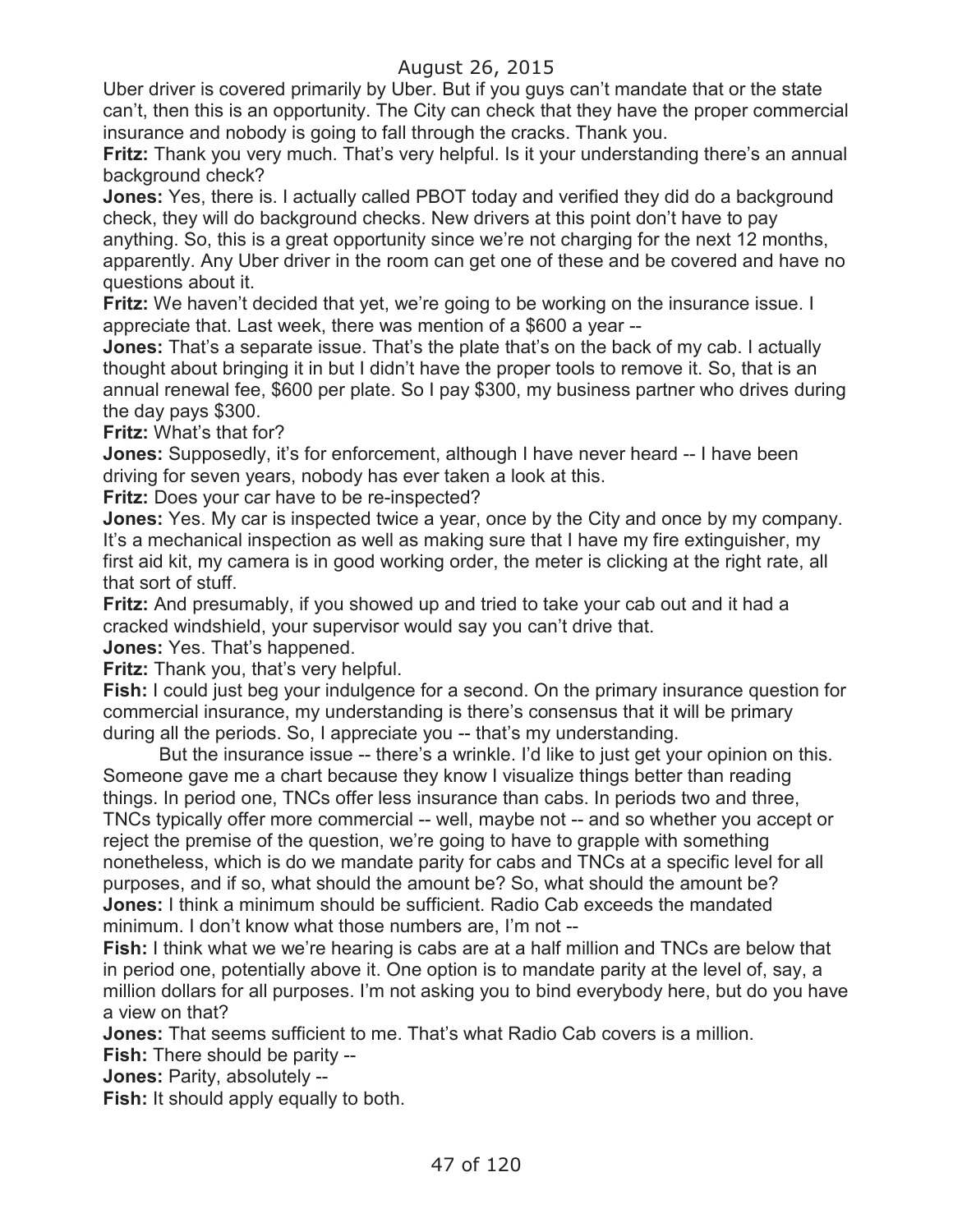**Jones:** Absolutely. And the argument that I heard last week during period one, the Uber driver could be sitting in a coffee shop watching YouTube videos. The fact is that then it's lowered risk and they'll get that lowered premium, so what?

**Fish:** Yeah, I personally don't accept that distinction. You persuaded me of that. So, primary insurance, parity for all providers, and now the question is, what's the minimum? **Jones;** A million dollars seems reasonable to me.

**Carson:** Industry standard.

**Dyer:** Industry standard. I think some have two million, the cab companies with medical accounts. That's for specialized accounts. Across the board, one million. **Fish:** Thank you.

**Hales:** Thanks very much. Good afternoon. Who'd like to be first?

**Lightning:** My name is Lightning. I represent Lightning Watchdog X. In my opinion, the pilot program is over. I think Uber and Lyft should leave the city. Let me state why.

The cab companies during this pilot program have lost a tremendous amount of profits. They've invested a lot of money over the years -- many, many years -- and they're still here. They are also losing a tremendous amount of money, the companies' valuations are plummeting immediately. If this pilot program has any meaning, we should stop Uber and Lyft this time until they can come back to the table and say, "how are we going to prevent this?" We talk about shared economy, we want to come to the Portland market. No, you want to come in and do a hostile takeover on the Portland market. That's what you've done in other states. You have 150,000 drivers in India. You have 42,000 drivers in China. This is such a small market. You don't have to do a hostile takeover here.

Think about what you're doing. This is a pilot program. Do not step on the traditional cab companies to gain competitive edge here. It doesn't boost your company all that much anyway. I want you to think about how you're going to come into town and work with these cab companies, work with the drivers, and check where their incomes are. I want to know how much money you're going to invest into the city. I want to know what your future plans are on taking care of the people in this city and not just skimming off the top and taking the money back to San Francisco. So, I want you to slow up a little bit and think about taking care of these cab company owners, taking care of the drivers, and don't come in here like a hostile takeover and try to take over this market because Portland will stand behind their traditional cab companies. Thank you.

**Hales:** Thank you. Good afternoon. Welcome.

**David Holmquist:** I want to thank you and admire you first -- I'm David Holmquist -- for your conduct as a Council last Wednesday in listening to what was being said. I think much of it was uncivil. Much of it was anti-social. Much of it was misinformation. So, I admire your job. I couldn't put up with it myself, but you did, and thank you very much.

I'm not going to read what I wrote for the last week. I handed out copies of that. On the insurance issue, I'd like to just say that a million is enough. I think what insurance should do is cover the apparent risk. When the risk is low, you shouldn't have to cover very much. In period one and period two, the driver is alone in the car and the real issue is the damage he might do to somebody else and damage done to himself and his car. That's a lower level of risk than a million.

**Fish:** Sir, let's take your point. And who do you represent?

**Holmquist:** Uber. **Fish:** I didn't hear that.

**Holmquist:** I represent myself but I drive for Uber.

**Fish:** I'm sorry, I didn't pick up on that when you introduced yourself.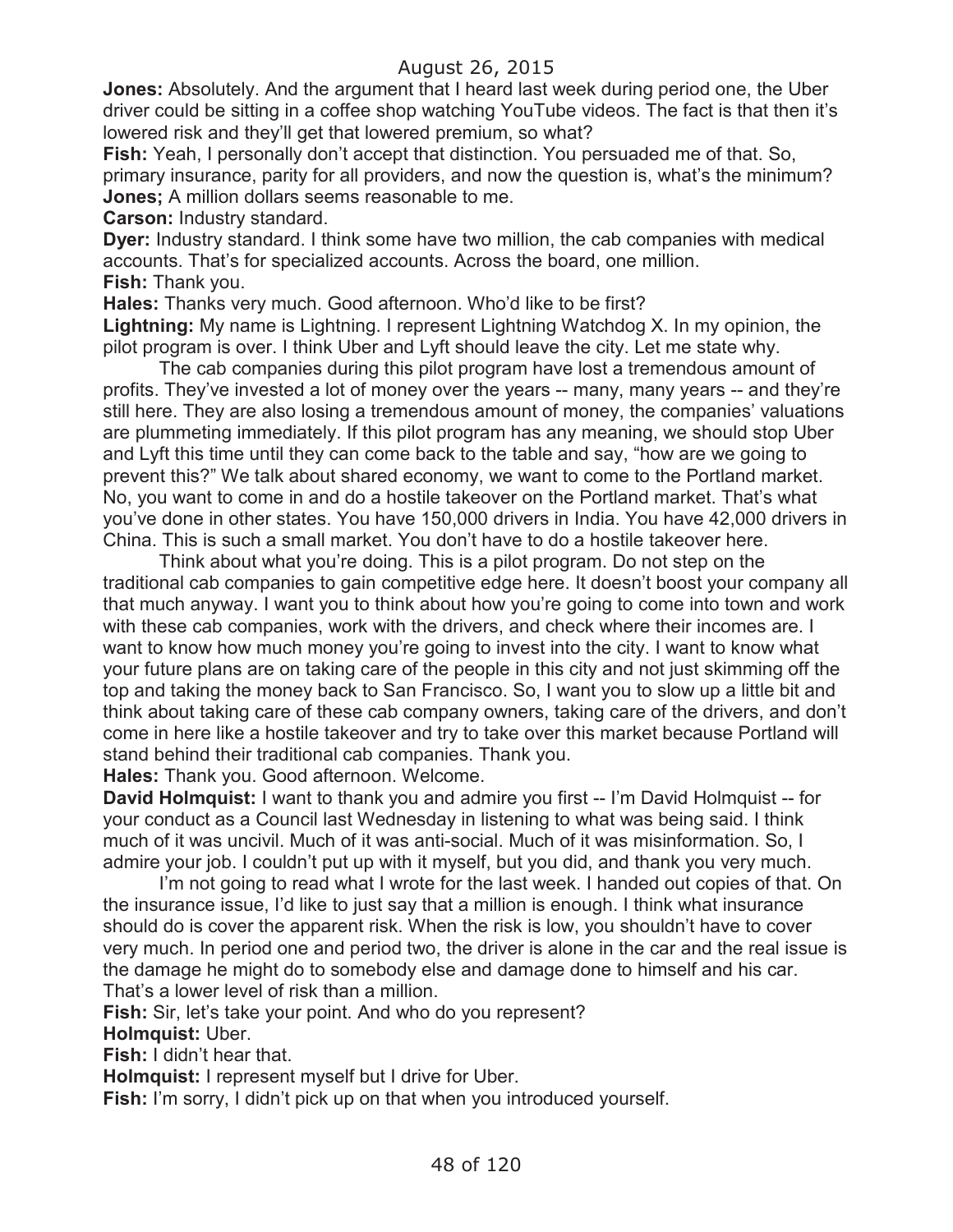So, if we mandate a minimum amount of insurance, why not let the marketplace determine what the premium is calibrated to the risk? You make a persuasive point there may be less risk in period one. So, if we mandate what the minimum coverage is, presumably an insurance company is going to charge less for that amount of insurance because there's less risk. But let the marketplace sort that out. Isn't our job to set what the floor should be?

**Holmquist:** Yes, I believe that what you say is true. I wouldn't like to see the City Council set insurance practices by levels of coverage. I do think that the period when we have three or four, five, six people in our car, there's a tremendously higher risk and I question whether a million is enough in today's health care situation, which is really high.

**Fish:** But again, just to be clear, sir, you have no quarrel with the Council setting the minimums, and you and I agree that then the marketplace can figure out what's the appropriate cost for that insurance.

**Holmquist:** I do have some quarrel with your setting the minimums. This is not my area of specialty, but I would think that would be something that Uber would want to work out and the taxi companies as well to protect their investment and their liability.

**Fish:** Not here to argue the point, but our concern is not protecting Uber or the taxi companies, our concern is protecting the public safety.

**Holmquist:** Mine too.

**Fish:** And if someone's someone -- god forbid -- is hit by a vehicle, we want to make sure there's adequate coverage for that person. That's the public interest for us, not the marginal impact of the cost on the operator.

**Holmquist:** I think Uber and I and taxi companies would agree with that.

I also want to say something about caps. I don't see caps as necessary because in our way of doing this business, the drivers can quit any time they want to quit. They can walk away from that day's work by signing off their app and going home. We don't have to put in 12 hours. That means that if there's not business on the streets available [indistinguishable]. If we're not driving people around we're wasting our own resources, so what we do, then, is we go home. Or we park and we turn on our app and wait. We are not driving around, Ms. Fritz. We do not drive around aimlessly -- thousands of cars in this city wasting resources. That would be really stupid. I'm not stupid. I don't believe other drivers are, either. So when there's not business, I'm saying, we quit.

**Fritz:** So you're saying you take somebody out to Lents and you just stay there until there's another ride back from Lents?

**Holmquist:** I'm saying -- no. At times some people do, and they wait for a ride in Lents. Sometimes that works, sometimes it doesn't. More often than not, we turn off our engine and wait for a ride to happen.

It does happen that the core of Portland has more riders than elsewhere, mostly because most of our riders -- two-thirds in my case -- are from out of town and they're here in the core during business staying in hotels, eating at the great restaurants. They're not in the suburbs. I just wanted to say that about caps.

So, we are self-limiting. If the business isn't there, we're not on the road. Like we've heard here, if someone is not making any money doing Uber, they are going to quit the business. They're going to quit the business It's a self-limiting thing. Caps are not necessary. I don't understand why there are a number of caps on the cabs other than perhaps -- this is only conjecture -- the City fathers are saying, "you people shouldn't be in cars, you should be in public transportation, on bikes, and on your feet." And I don't think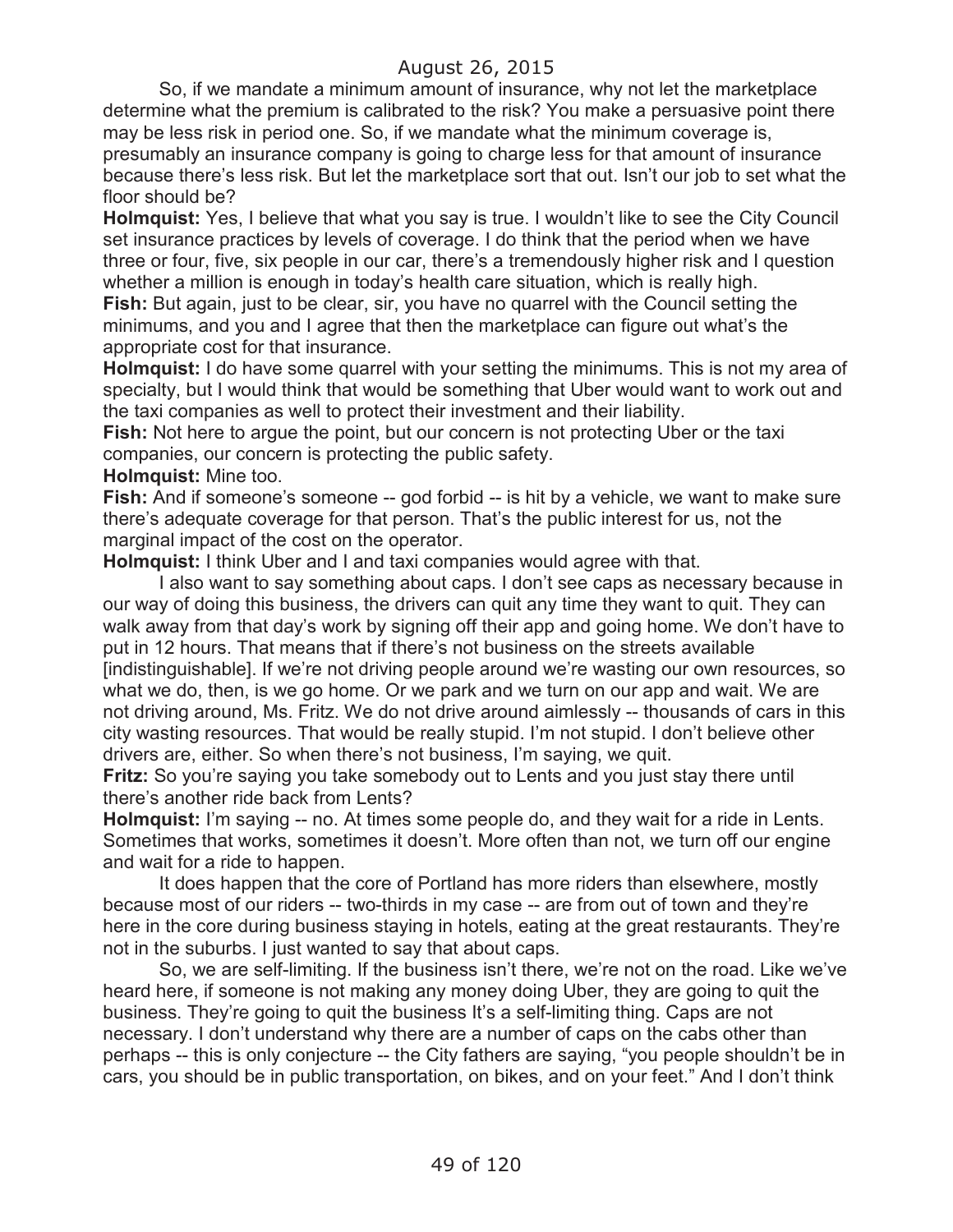that's a position that our City Council should be taking to determine how people get around.

In fact, private for-hire rides are very strong business. People want it. What we should do is make sure that there's public safety and that there's quick service, good service. And you're about that task, I think, and that's good. But as for determining how people get around in the city, you're making options available, and that's good. The new Tilikum Crossing bridge is a marvelous thing. No cars or trucks are involved, and that's a tremendous commitment from our city to public transportation and alternate means of getting around. That's a multimillion-dollar commitment. Very good but neither taxis nor Uber will be using that bridge. We could use another one.

**Hales:** Thank you very much. Welcome.

**Peter Mordasher:** Hello, my name is Peter Mordasher. I have been an owner/operator with Radio Cab from 2008 until June 2014. I'm currently part of Uber Technologies. I have to say, after the last meeting, I'm kind of embarrassed being with a company, the Radio Cab company, for so long and hearing so many false points that those people brought up. I don't have time -- like we don't have time to go through all the false points right now. I will bring up one.

Mr. Darin Campbell, is a profound liar and manipulator who was making a presentation here. He represents -- I have to say, he never represented for me, never will. He made a point that because Uber customers have cellphones and credit cards, then Uber takes like skimming off the top taking all the best fares. That's simply not true. Here's Tuesday, August 25th. 22 trips total \$125.31. Divide that by 22 -- that will be less than \$6 but more than \$5 per trip. Now, I'm not making a point that Uber drivers is not making money or anything like that. I'm making a point that Darin Campbell is a liar and manipulator, or at the very least, he's just doesn't know the facts which I do not believe is true.

**Fish:** Sir, can I just make an observation? We celebrate the first amendment in this country and we can great your right to come and within boundaries say whatever you want. I have yet in my seven years on the Council seen a debate made better and more helpful and more useful when we question people's motives or we use derogatory language. You may have a very strong view about the testimony of someone, but I would encourage all of us -- we don't need to disparage people we disagree with. If you have a disagreement, state the disagreement. We're adults, we're going listen carefully to you, but I think we should avoid name calling and derogatory comments. It lowers everybody. **Hales:** Yeah, just tell us what you think we need to know.

**Mordasher:** OK, well, I'm just trying to let you all know that some points brought up in the last testimony were just false. That's the only point I was trying to make and I brought up an example.

Also, I'd like to say I'm happy being an Uber partner because being with Uber encourages a person to find a job. Finally, all I heard from cab drivers last meeting and this meeting -- money, money, money, dollars and cents. Give me more, give me more money. The social security office on Yamhill -- go that way. You broke? Go that way. Don't go here. This is a business. Whoever provides a service for lower price wins. Period. End of story.

**Hales:** Thank you.

**Lightning:** If I may finish my speech real fast -- 10 seconds. We need to understand when the traditional taxi companies and drivers are hurting right now, the next people to take the biggest loss and to understand this will be public transportation, streetcar, TriMet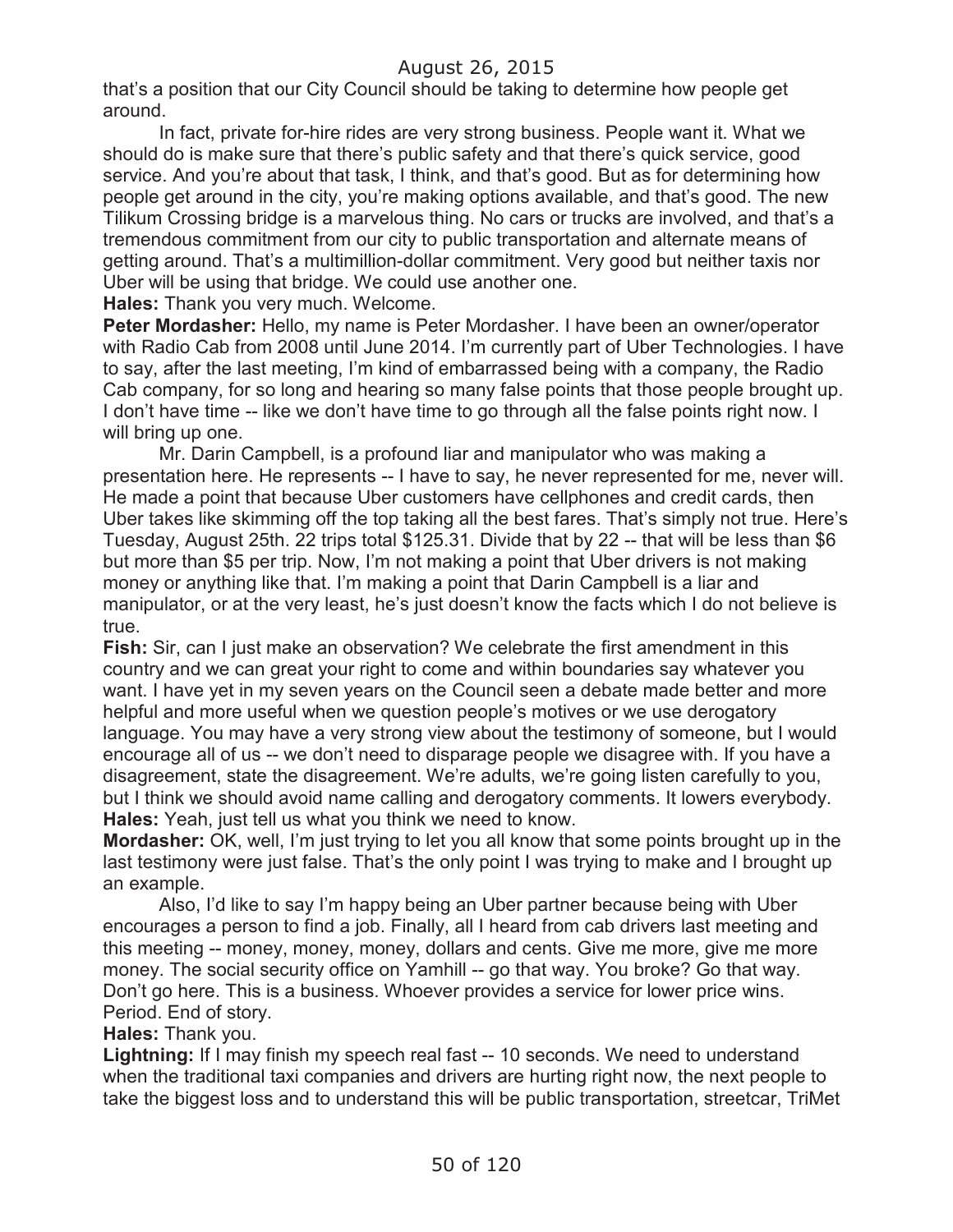MAX, and buses. When Uber pool becomes efficient they'll cut into your profits. And I can assure you at that time you're going to really look real close at this because that's public money that you're all responsible and you better watch Uber and you better watch Lyft real fast because they're not here just to get 2000 drivers here. That's small time for them. They're here to take over your public transportation. The public has a right for you to defend us and protect our rights on that. Look around, state to state. They're no joke. **Hales:** Thank you very much.

**Mordasher:** One last thing -- in five years from now, there will be self-driving cars all over the place. So, what are we going to do? Sit here like, oh, poor drivers not making any income, let's not allow self-driving cars? Really? I don't think so. Thank you. **Hales:** Thanks very much. Welcome.

**Paul Laskonis:** Thank you very much. My name is Paul Laskonis. I've been driving for Green Cab for over 13 years. I'm here to talk specifically about the recommendation of no caps in the industry.

Creating public policy that works can be an art form. You need to balance the needs and wants of all the stakeholders. You guys know this. I've been creating policy for Green Cab for over 12 years on their safety committee and disciplinary committee. Now, this idea of having no caps is -- actually, I'm sorry, let me back up. So, the balance of the needs and wants of stakeholders, done right you have growth. When it's not done right you have other things. You've got things like destruction, things like desperation, you've got things like crime.

The history of bad policy has been transportation industry in Portland. We only had two cab companies for a long time. Like the limo driver from Uber pointed out last week, after 30 years of being the only two companies, they got lazy and their cabs weren't anything to be proud of. So then the City did a good thing, they allowed three more companies to enter the market and all the companies had to ramp up their game in order to be competitive.

Then we had another bad policy introduced called moratorium. For over 12 years, every year, Green Cab would submit new applications for new cabs and they were denied. They were denied even for new WAV vehicles. So the community cried out that there was a problem with the cab companies, not realizing that the cab companies had their hands tied. So then after all of this time with no new cars, now we want to put thousands of new cars on the streets.

I'm not against Uber being here. I'm just against the idea that everyone who has put a significant investment is going to have that investment pay off. I'm worried it's going to destroy only of the companies, I'm worried it's going to destroy some lives. I'm worried that it's going to cause gross imbalance and so far, all I can see is it just serves the needs -- the no-cap policy just serves the needs of Uber as a company. I think even as an Uber driver, I don't want 10,000 Uber drivers out there. Couple thousand -- whatever the market will allow -- that's great. But let's not just rush into no caps.

**Hales:** You should wrap up.

**Laskonis:** I have a lot more to say but I'll leave it right there.

**Hales:** Thank you. That's very helpful. Welcome.

**Mike McDermot:** Thanks for having me here. My name's Mike McDermot. I'm a wheelchair van driver at Radio Cab Company. I'm on the board of directors at the cab company and I'm a former board of directors liaison to the safety committee. I'd like to speak to a few topics.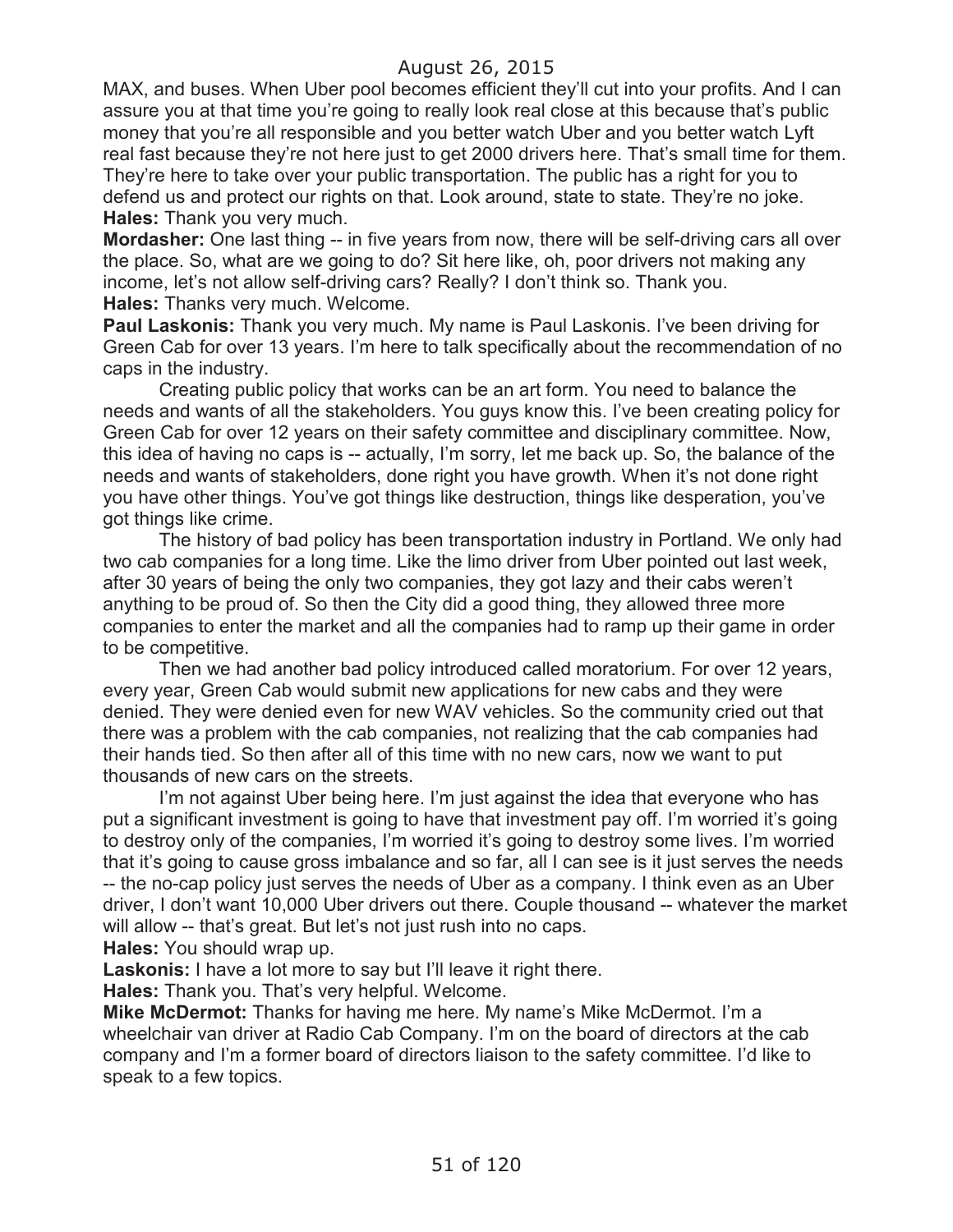One of the primary ones is the level of capping we have in this city, or that we used to have. We used to have caps on our permits and we would treasure those. We would try to appeal to the City to get more permits. People call them plates. Each cab is attached to a permit that means they can pick up within the city of Portland. They've been inspected twice. My wheelchair van was inspected -- had a surprise audit the other day by Will Martin up in PBOT. They call the cab to New Rose City but New Rose City forwarded the call to us. I answered the call and showed up, so they audited my vehicle.

The interesting thing is we bring in Uber to help alleviate all of the complaints we get from midnight travelers who are coming home from bars, going home late at night from work, and we can't do it because we don't have enough cars out. So what does the City do? The City says, "I'm sorry, there's enough permits. If we allow more permits to go out, it might create a monopoly and we don't want to do that." So, they allow Uber in. The City allowed Uber in to help alleviate that even though this could have been fixed in the status quo. It was never fixed, it was never even addressed.

We tried to get more permits and we couldn't do it. I'm on the board of directors. I know about conversations we have. I know what we try to do. I know we've tried to approach the City about it. We allowed other cab companies in because we want to make sure that people are fairly represented.

We still do many more trips than our closest competitors combined. Our average driver is driving 50,000 to 60,000 miles per year per shift on their vehicle -- not per shift, over the year. The other cab companies can't do it because they don't have the reputation that we have. We have great managers who take care of the lease drivers, and we make sure the lease drivers comply with our safety standards. We make sure they comply with the City's safety standards, Mayor.

Uber -- now we're just allowing a bunch of amateurs on the road. They've already hit our vehicles. I've already seen the damage they are doing. I know the amounts of damage they are doing. And I do agree with you, Mr. Fish, there needs to be parity. A million dollar limit on all levels. It needs to happen. Whether or not they say they're going to sit under a shady tree or at a coffee shop -- that's not true because hey are going to be driving somewhere.

**Hales:** Thanks very much. Welcome.

**Rachelle Menashe:** Hi, my name's Rachelle Menashe and I have been a Radio Cab driver for four years. I started driving a cab because I am partially handicapped and this is pretty much the only thing I've been able to do to make a living. I do collect medical and a minimal amount of disability. I have a cap on the amount of money that I'm allowed to make, otherwise I will lose my benefits.

Since Uber and Lyft -- since this pilot program has started, I find myself having to work at least two to three times harder and longer hours than I was before. Pretty soon, I'm not going to be able to afford my rent. I'm sure there's a lot of other drivers in the same boat.

As a cab driver, I take great pride. I call this my career, my career choice. There's many years of people putting into this industry, and to allow TNCs to come in and operate -- you know, we work very, very hard all week long in order to be able to reap the rewards of high-volume peak hours, the weekends, rush hour. And now it seems like most of the testimony I heard last week was from Uber and Lyft drivers claiming they only work parttime and during those peak hours. So, they're taking our bread and butter away. Those are the days, those are the times I know I can count on making more than minimum wage.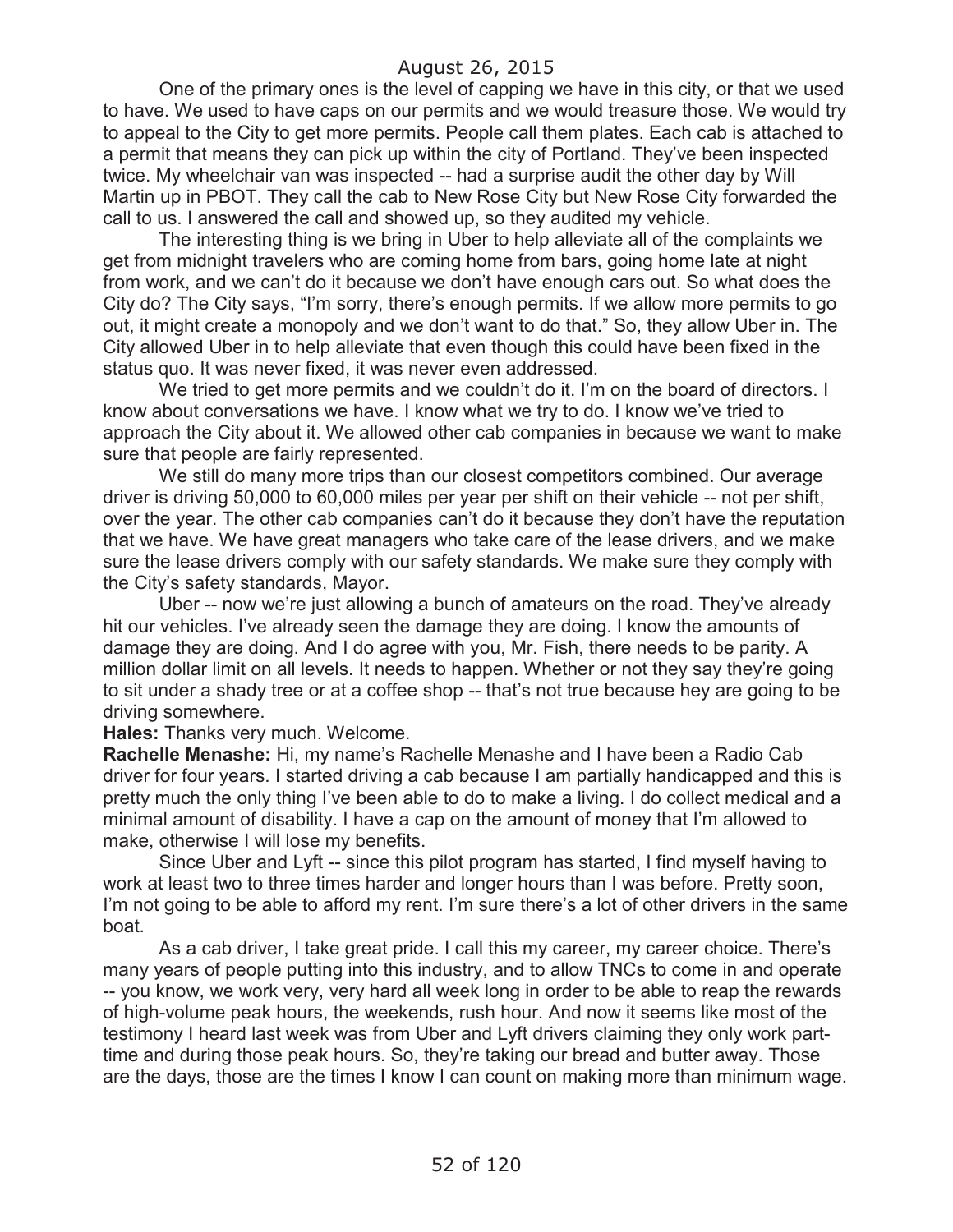This pilot program has already been accepted. Mayor Hales, Steve Novick, we know you met behind closed doors with Uber lobbyist Mark Weiner. Even though it seems like it's a done deal, I urge the rest of you to please put a stop to this. I had a customer the other day ask me if I do this as a hobby or as my job and that just really hit home with me. You opened the door, you can close it. Thank you.

**Hales:** Thanks very much. We'll take the next. Good afternoon. Welcome.

\*\*\*\*\*: Hello. I'd like to thank the Council members for the opportunity to speak today. My name is John Moran, and I'm a proud driver for the local ride share company Radio Cab. I like to use the term "ride share company" because the TNCs like to use it even though it's clearly a misnomer. There's no sharing in the TNCs' ride share model. It's hiring someone and a vehicle to take you where you want to be going, not sharing a ride to where you happen to be going. The Bureau of Transportation doesn't even believe this lie, so they have coined the term transportation network companies. But I digress. I'm here to make the point of carrying capacity.

This term is used by biologists and economists alike. It is defined as the maximum equilibrium number of organisms a particular species can be supported indefinitely by a given environment. If there's space and resources, those organisms will grow until they reach that number. One thing to note is that when this number is surpassed, times of famine and die-off ensue. I'd like you to keep this point in mind and come back this.

For years, the Bureau of Transportation has kept the number of permitted taxis lower than the amount the taxi companies were asking for. This had the side effect of slower wait times for taxi customers, but what it did was ensure the drivers had a livable wage. It also limited the number of vehicles on the road. As Portland grows, we are experiencing more traffic. If you haven't driven in it yourself, please trust me, I'm out there every day.

I bring these two points up because back in February, the private for-hire board of review finally approved more taxi permits. 242 were to be given out. An increase the Oregonian reported as 63% more than was even on the road at the time. It talks a while to purchase, paint, and outfit cars with meters, cameras, dispatching system, and taxi light, so the decrease in wait time for customers wasn't immediate.

As these cabs were coming online, the pool of taxis grew by 63% and the innovation task force approved TNCs to work in Portland, which didn't just increase the number, it flooded the market. As a taxi company, we are still only permitted a maximum number of vehicles on the road, and the TNCs are allowed an unlimited number of taxis. Don't let them say they are not taxis.

The result of these two incidents has been a famine to all private to hire drivers citywide. We haven't just hit carrying capacity, we have blown over the number. In January of 2012, then-Mayor Sam Adams directed Portland Revenue Bureau to complete a comprehensive review the economic and working conditions of taxi drivers. The review found that the effective hourly income of Portland's taxi drivers is \$6.22. You're chopping up living wage jobs for part-time supplemental income jobs. If that report was done today, that income would have decreased.

Radio Cab is not afraid of competition. We have been a proud staple of Portland for 75 years. Uber and Lyft are just competition, but what you're allowing is them to have the upper hand in this competition, which is why I ask that you see what the result in the customer wait times is with just the 63% increase by saying no to TNCs so you can get an idea what that decrease in wait times is without it just being allowed for the TNCs to take credit for it.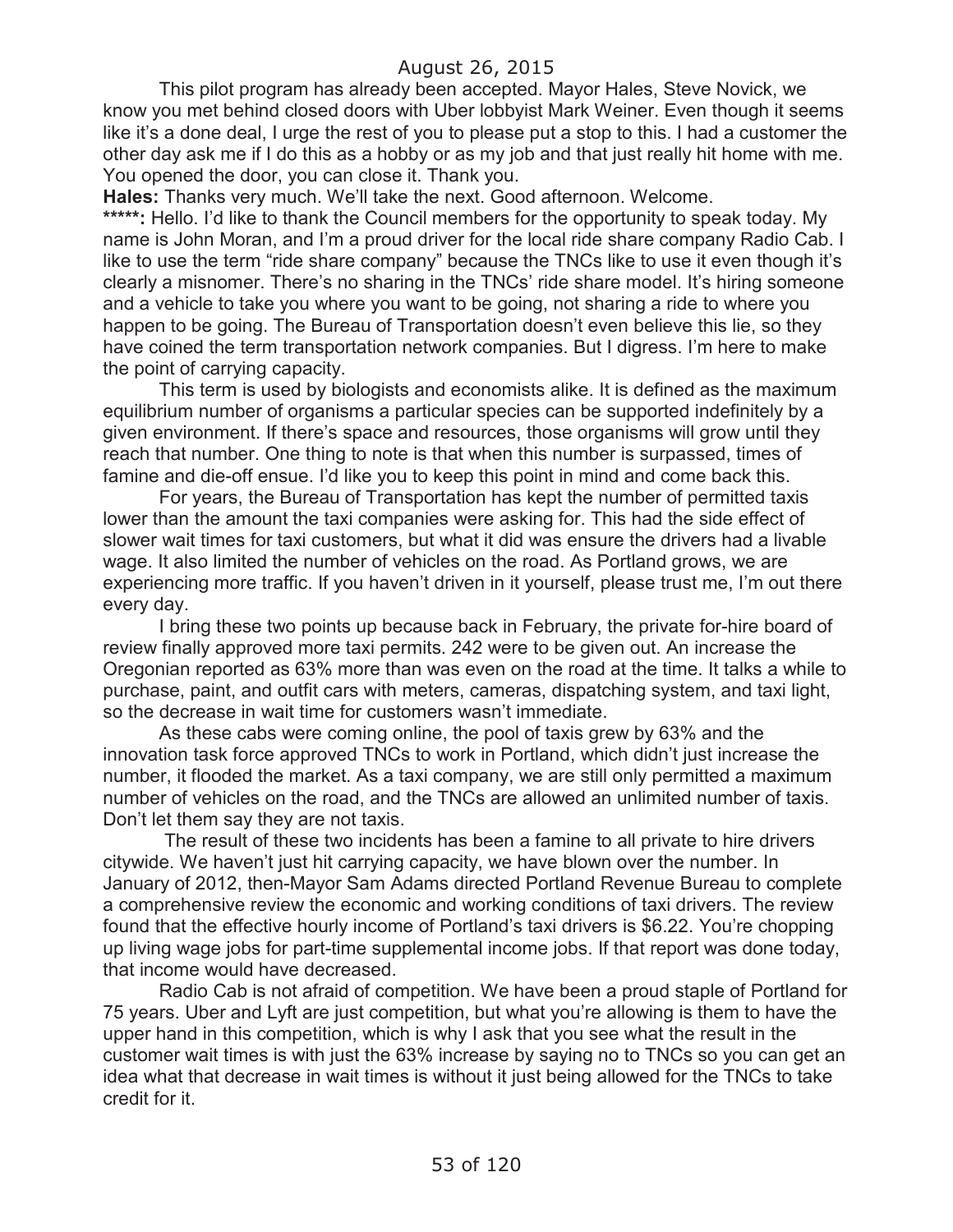Their numbers on wait times are skewed anyways. Cash pickup further out in the suburbs -- the times it takes to get there is longer. The numbers show by the task force show that TNCs rarely go out to the suburbs.

**Hales:** I need you to wrap up quickly.

\*\*\*\*\*: I will do so. I know that capping the number on TNCs on the road isn't new to Uber. They have successfully bullied New York in stepping back on that regulation, which is why if it's going to be done, it should be done now because they won't allow it later. If not to help private to hire drivers keep a livable wage, please do it to help us decrease traffic. The City Council is here to make Portland better. Let your legacy be that. Thank you. **Hales:** Thank you. Welcome.

**John Moran:** Hi, my name's John Moran and I'm an Uber driver full-time. I drive between 40 and 50 hours a week.

I think one of the main topics that I would like to bring up is what I hear every day from my passengers: the dislike of cab companies. They are sick to death of unreliable service. They love Uber. They use it other places. Like has been said before, the majority -- I'd say probably a good two-thirds -- of my passengers are from out-of-town. They're tourists and business people. I've had business people tell me that they did not like coming to Portland because Uber was not here. They were so dissatisfied with the service. I had one gentleman actually tell me he refused to come to Portland. He sent other people because he was so frustrated with the taxi services.

I'm a recovering alcoholic. I've been sober almost 10 years. I'm not proud to say that I'm sure on many occasions, I drank and drove. I think if Uber was around at that time, I would have used it a lot more. I really think that there's so many more people that are getting out of their cars, deciding not to drive to the bar, because there is a reliable service that they can call. They can see immediately when it's coming. When they call a cab, many times, the cab doesn't turn up. When the cab turns up, they come out and there's someone else getting into their cab. So it's a very, very reliable service.

I would really implore you to actually talk to the people that actually use the service, not just the cab companies, not just the Uber drivers or Lyft drivers -- the actual people that use the service. They love it. They absolutely love it. I think that's all I have to say. **Hales:** Thank you, thanks very much. Good afternoon.

**Tony Seymour:** My name is Tony Seymour and I am a Radio Cab owner, have been for 14 years. Thanks very much for your participation and your willingness to listen to some of the interesting comments you've been getting.

One thing I would like to reiterate I think has been forgotten is when this whole thing was put together, when the transportation plan for Portland was put together, the taxi cab was the lowest common denominator of it. In other words, with taxi cabs, we can build a system and then we'll have buses and we'll have trolley cars and we'll have whatever above that to move a large amount of people once upon a time. But I gotta tell ya that when it stops, when public transportation stops, who do you call? It's not the Ghost Busters, it's the cabs. And we're there all night because we are required to be there 24 hours a day. Now, is there a lot of business from 3:00 in the morning until 7:00 in the morning? No, there isn't. But do we get to go home as one of the Uber drivers suggested was probably his idea about what he should be doing when he's not moving? If I were moving all the time, I could have retired years ago. The truth is that a good share of the time, I'm sitting and I'm waiting for work.

Reminds me of a story that I'll bore you with for a second. There's a joke about a pig and a chicken and how they participate in breakfast. The truth is that the chicken is a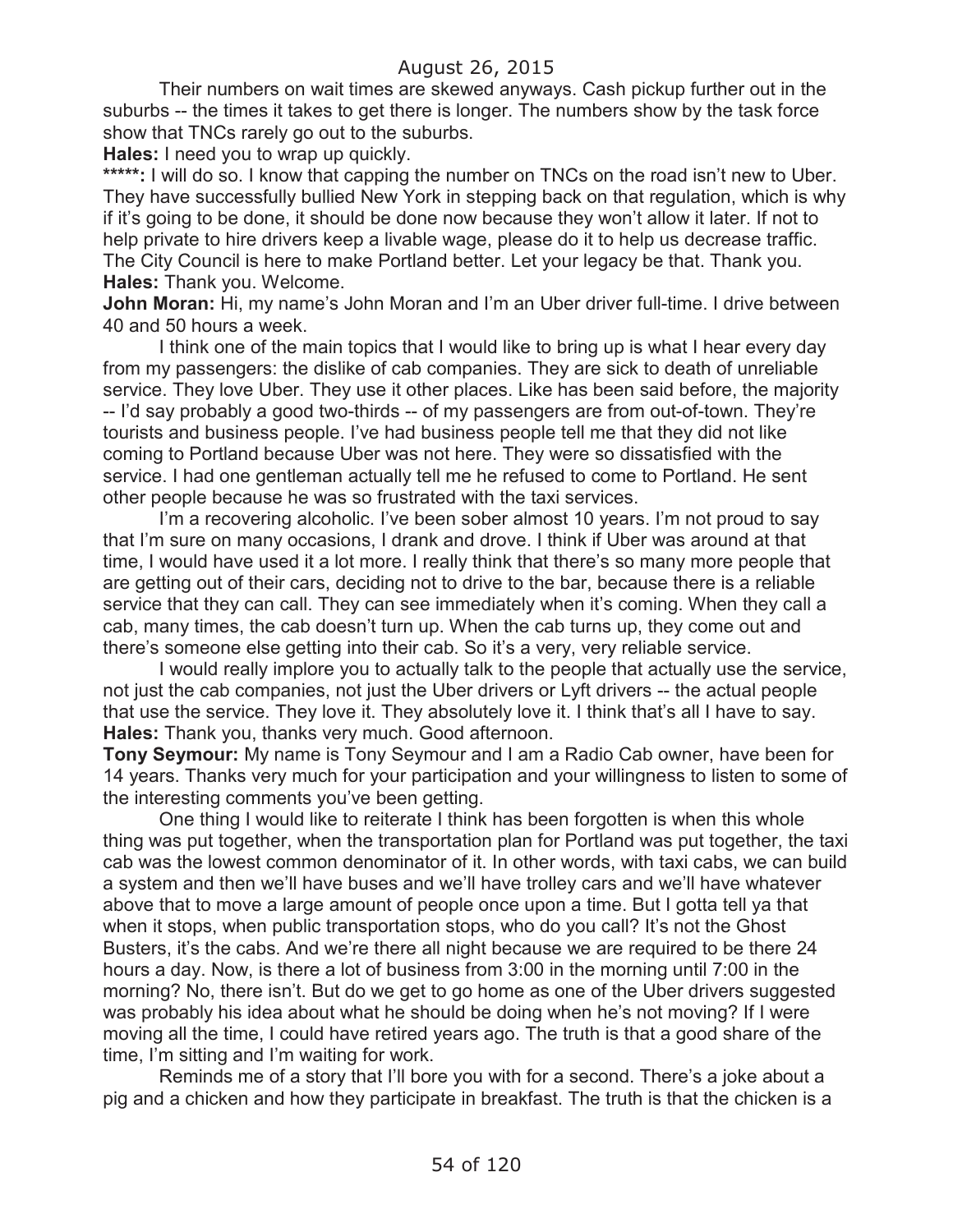participant in breakfast and the pig is committed. You guys are the chicken, we're the pig. And I don't mind doing that, I love what I do. But the truth is we are the ones that are committed to doing the work and we have been, and we've been doing the City's work all this time -- letting you have a public transportation system. Can you imagine running your public transportation system all night long? No, because you've been asked to do it and you've said no. Consistently. TriMet said no and the City Council has probably pushed that along. [beeping]

I actually have a lot more things that I wanted to say, but basically I want you to know Tess important to remember the human factor is really important. The cab drivers and their companies have been taking care of the people who can't take care of themselves in Portland for a long time. This gentleman right here spoke of taking care of businessmen and tourists. Those are the people that cab drivers love to have because generally they're going someplace and they don't mind spending a little money. But what about your mom that's at the grocery store and wants somebody to come pick her up and take her groceries into the house for her? I guarantee that Uber drivers will not be signing up for that one. The trick for us is that we're required to do those things and we don't mind.

But the trick is if you take away the cream of the crop, we've got nothing left. What you're going to do is put a lot of people out of business because they can't afford to continue to be only doing the crappy jobs. I know that all of the cab drivers that I know are voters. And the people that we carry in our cabs are voters. One of the things that seems like right now you guys are stuck in a place where you could stop this thing and start over again or at least add some of the information and comments that you've received that will make it work because we're not asking for you to throw them out -- or at least I'm not. I think ultimately, we're going to have to face the fact that this is something that's coming in the 21st century.

What's happened is that you guys have come off at warp speed to make this thing happen. One of our City Councilmen was on the phone with them screaming at them when they told him you can't come to our city and do that. And what's going on now? "Please come to our city, we want you here." There's something missing about that. I feel sort of like the little kid that told the emperor that he was naked in the parade. Because it's like, here we have this thing where everybody is saying this is going to be so wonderful, and the truth is it's not that wonderful. It needs to be brought into our system, our Portland cab industry layout and the way that it's been put together by the City needs to be brought in gently, not all at once. Not helter-skelter. That's all I got.

**Hales:** Thank you very much. Thank you all. Welcome.

**John Houlgate:** I'm John Houlgate. I have been driving with Uber since November last year when we were operating in the suburbs. I live in Southeast Portland.

I'm one of these Uber drivers who drives during those hours from past 12:00 midnight, sometimes as late as 7:00 a.m. And I know just from having met with some of my other drivers at the airport and other locations that we do have people out there working in those hours and taking some of those difficult trips that the prior gentleman was talking about. So, that's not really what I came to talk about so much as I have to ask a question.

Why are we so intent on capping the number of drivers? What I have been hearing from these meetings is that there's two main reasons for setting caps. The first one is congestion, the other one is trying to ensure drivers make a living. I want to challenge those notions. For every -- let's start with congestion. For every adult driving age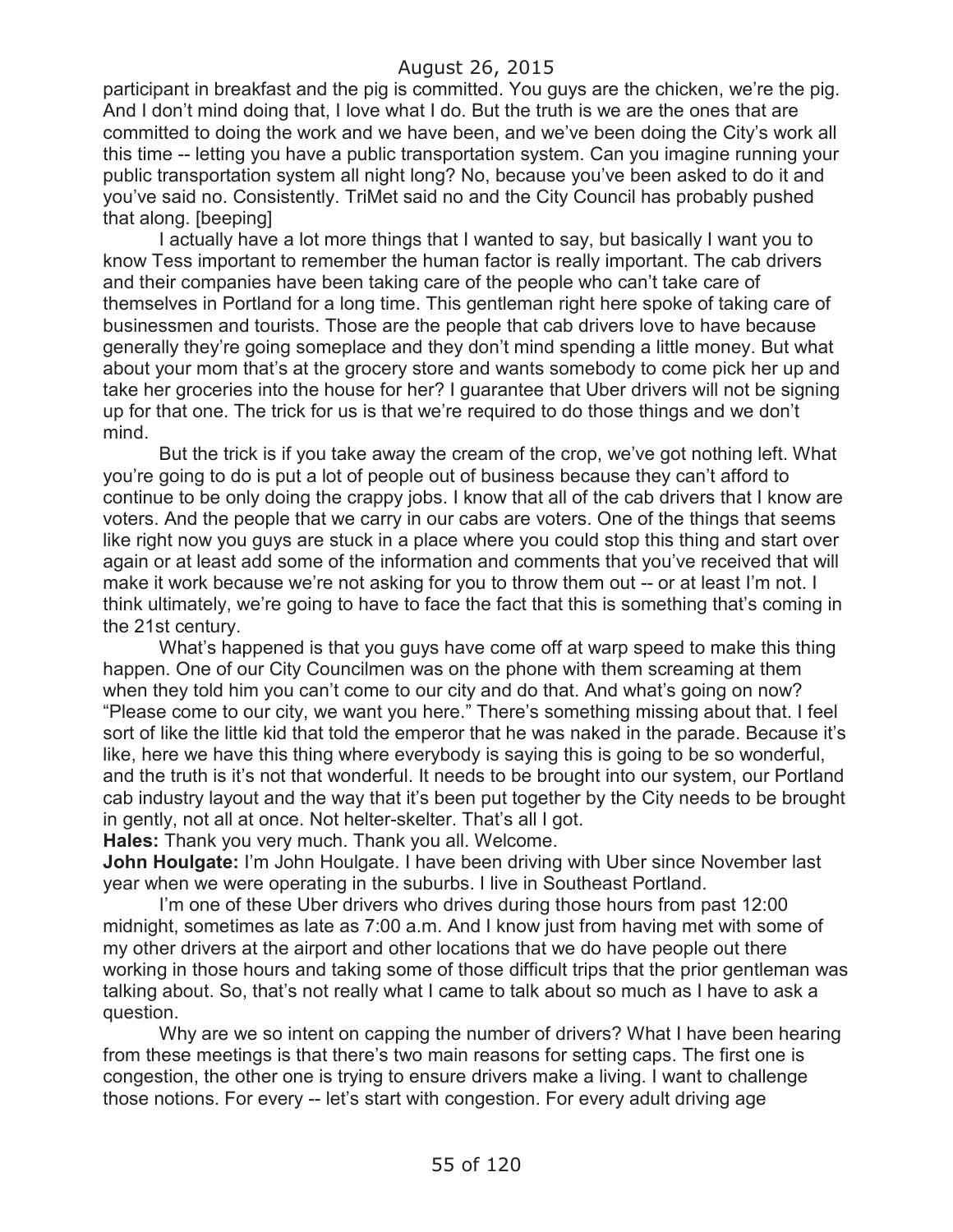passenger in an automobile or riding in an Uber or a taxi, you're eliminating one more car off the road. In addition to that, the cars that are out there moving people around are getting full utilization out of those cars and they are taking up less parking spaces around the city. So, that's eliminating another form of congestion.

Another concern had to do with pollution and exhaust emissions and everything. Uber drivers -- I can't speak for everybody, but I can speak for ride shares, the Ubers and Lyft people -- a lot of us are in this business for ourselves and we have a financial incentive to drive cars that are fuel-efficient. A lot of us have Priuses. I own a Prius. Some people own Leafs or other electric fully electric automobiles.

The other thing I wanted to mention is that when you're talking about ensuring that the drivers out there can make a living, is it really the City's job to ensure that people can make a living? I thought in order to make a living, you have to be able to provide a service that people value and that people are willing to pay for that service. That's what determines whether or not you make a living. But if the City is setting things up in such a way that -- you know, you limit the number of people out there doing that job to that all of them can make a living at it, then we're moving beyond what should be a business operation to a de facto welfare program.

I'd like to suggest that if you are looking at capping licenses for people to drive in the city, how are you going to cap what the demand is out there for the people? [beeping] Because when you do that, you're going to constrain the people who actually need a ride. We're going to go back to having longer wait times and even people not getting rides. Now, it may not happen right away after you pass some sort of capping scheme, but over time as things change we're going to be right back where we started from. And who knows, maybe there'll be another disruptive technology to come in and kind of change the playing field like it's happened before. Thank you very much for your time. I'm finished. **Hales:** Thank you very much. Good afternoon.

**Kedir Wako:** Good afternoon. My name is Kedir Wako, I'm the general manager of Union Cab cooperative. I have been in the taxi industry since 1998 when I first started as a cab driver. Union Cab was established in 2013 after working diligently for three years to be issued 50 permits. Union Cab is a company affiliated with CWA AFL-CIO and Jobs with Justice. We follow the rules. We followed the process and we did it right. We choose the taxi industry for our livelihood so that we may support our families and provide our children with the choices they would need to be successful.

Deregulation. The removal of cars on permit will saturate the market and lose earning potential for all drivers, taxi and TNC alike. This will have a grave consequence on many families of drivers who are already limited in their ability to earn a living wage. The taxi industry, however, has a cap because of its unique nature and it is part of the public utility system. Balancing on the supply and demand of the taxis allows the system to operate sustainably and allows a driver to make a living wage.

Caps ensure the taxi company can deliver on the City-mandated service requirement. Cap is not a monopoly, it is simply a monitoring system administration can use. If all caps are removed on the number of taxis and TNCs that are serving the market, the supply floodgate will open, yet the underlining demand will remain unchanged, as we have witnessed. The resulting race to the bottom means no one is making reasonable income and the fallout of our industry to most dedicated drivers. If the driver is no longer able to earn income, their option for family survival will be extremely limited. Drivers and their families could quickly become homeless and consequently end up on welfare. The burden will fall on the City and ultimately, the tax payer.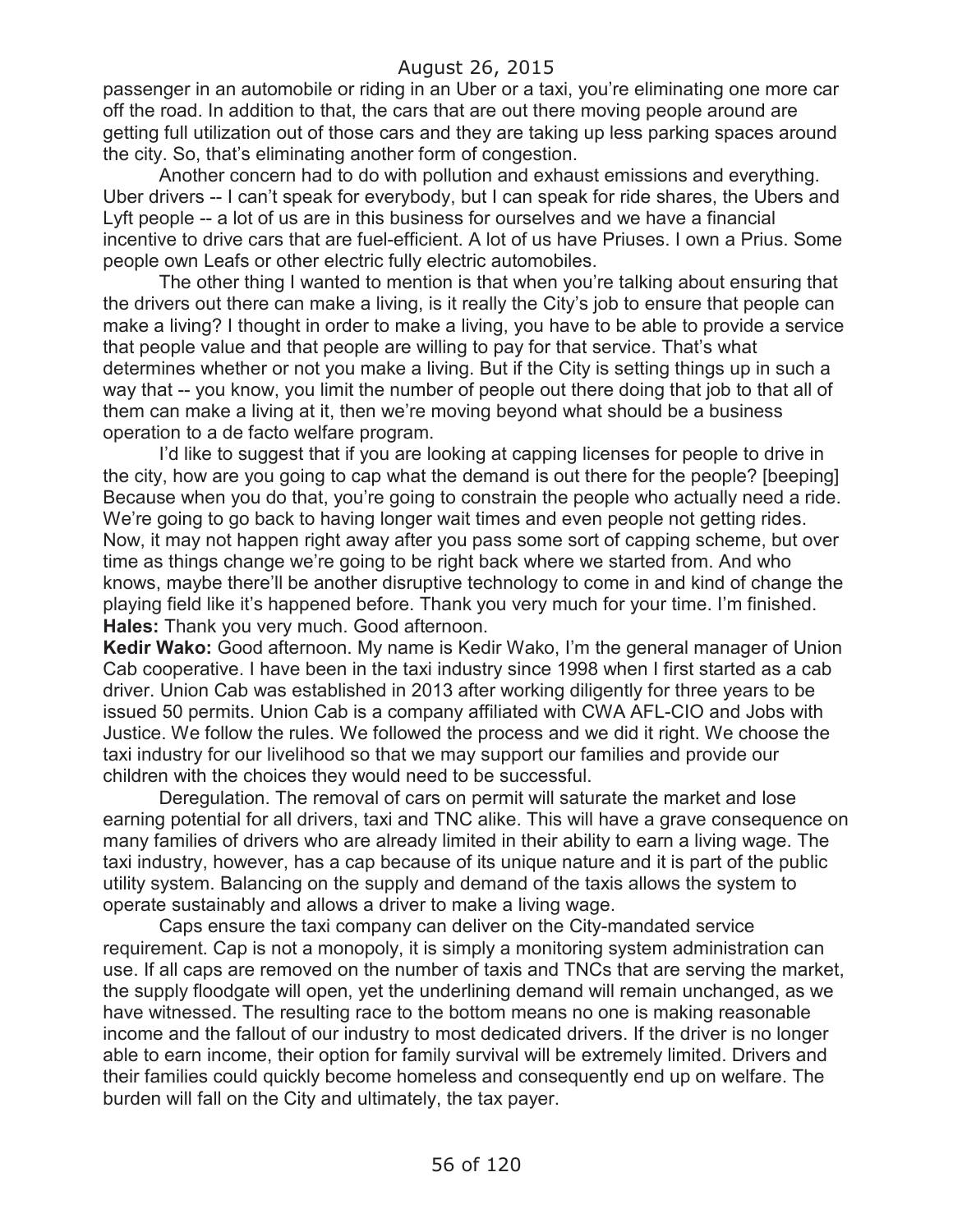Under your leadership, Mayor Hales, taxi drivers and small cabs companies are suffering by the wrong regulations taken by your office. In 2012, City of Portland study shows that taxi driver barely makes a living wage based on hours. There's no change for the drivers except flooding the city with thousands of vehicles. Increases the number of permits does not increase the number of drivers' income. Mayor Hales, as the son of a cab driver, please remember the time away from the home that your father committed daily driving.

Fees. Union Cab fees pays those permit fees by collecting from cab owners or the company. 1000 company annual fee, 600 annual fee per vehicle, and 100 dollars driver annual fee. The application permit fee must be uniformly applied to all for-hire transportation companies, including technology taxi company or TNC. Technology taxi company must carry commercial insurance like any other taxi company.

Most importantly, in the upcoming months there will be another 250 cabs added to the Portland metro area. We ask the City Council to authorize more cab stands in the following areas. All major hotels and motels in Portland metro area; shopping center like Safeway, Fred Meyer, WinCo, and Walgreen; and all Northwest Portland area Pearl District restaurants and bars. By adding those cab stands, the City of Portland will avoid congestion that already highly congested by Uber drivers in those already overpopulated areas.

We highly urge the City Council to establish a level playing field and to carefully consider the impact on drivers when determining the right balance with increasing supply and preserving family wage. Thank you.

**Hales:** Thank you. Good afternoon.

**Tesfaye Aleme:** Good afternoon. My name is Tesfaye, I think most of you know me. The testimony I'm giving is submitted to all of you.

I am lucky. 40 years ago, I was political prisoner in Ethiopia because our part of the country's dictatorship. I was tortured daily. I just wanted to die at the time. But somehow, I escaped with my life. Over time, I got married, moved to Portland, and raised family of four children. I was able to achieve the American dream thanks to the goodness of the city of Portland -- one of you, Mayor Charlie Hales.

The city of Portland. This is where I earned the opportunity to be a cab driver, then co-founder of Green Transportation. Being founded in 1997, our company, which operates taxis, shuttles, and medical and WAV transportation had been doing very well. Over the years, we have taken a keen pride in operating a well-run business with a little to no debt. We are proud we provide family wage income -- [indistinguishable] -- applied for additional permit two years ago and followed all the procedures the City established, including showing the demand for more taxis.

After going through all the steps in good faith, I was awarded new permits two months before the pilot project. Part of getting these new permits was the requirement that I purchase WAV vehicles, which I did right away. This year, I paid \$18,450 in permits. Then along comes Uber. Without going through any procedure, spelled out in City Code, they were suddenly granted unlimited ability to put unlimited number of taxis on the road with no real requirement for wheelchair accessible vehicles, and no requirement to the same level of insurance that branded taxi companies are required to provide. And Uber only paid \$20,000 permit fee for its unlimited number of vehicles.

Uber and Lyft have approximately 3200 vehicles on the street of Portland. If they paid the same permit fee that the branded taxi companies in Portland paid, combined they would owe the City of Portland almost \$2 million. None of this is fair. Why and how did this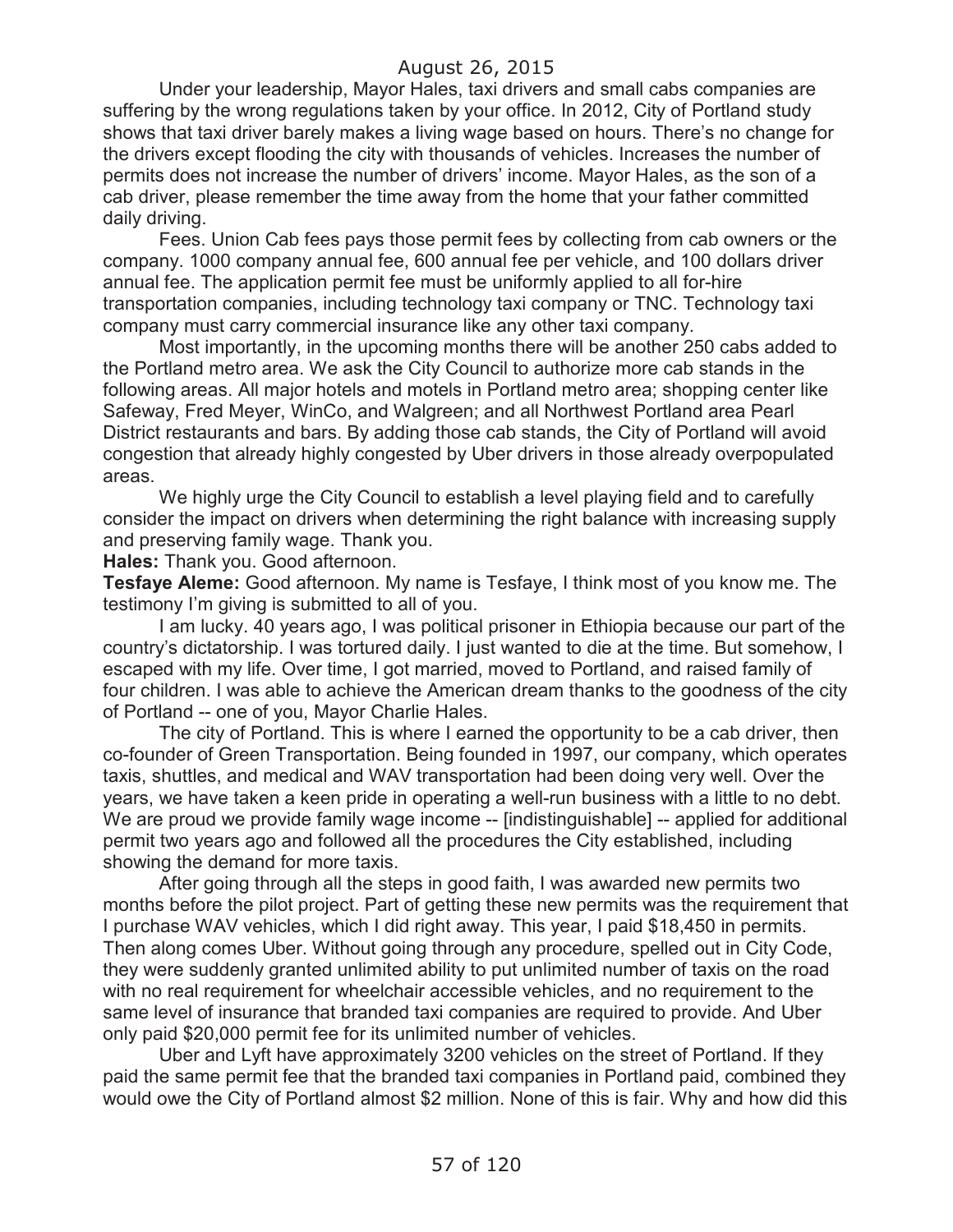happen? It's because Uber bullied the City into approving an opportunity that was denied me for years.

Like the other branded taxi companies in Portland, Green Transportation is small business. We provided WAV services, we give 24/7 coverage to all areas of the city, and we pay commercial license. Many of the branded taxi drivers in the city are immigrants just like me. The same stories and life experience similar to mine.

You have given a 50 billion California-based company an advantage over us. Then when the trial period began, you said Portland existed branding taxi companies could have unlimited number of cars, too. After spending half million dollars on new wheelchair vehicles, I could not afford to buy another vehicle. Portland City leaders -- I thought -- had rewarded my company for providing exceptional service, but I was wrong. You are instead helped to drive my business into a state of disrepair.

I have several WAV vehicles that are not being driven now because my many drivers cannot sustain their family by driving them. They say they cannot afford to serve person with disabilities because those are not the most profitable. How is it that solves the WAV problem in Portland? It's not. It has just created a new problem.

Green Transportation has spiraled into debt. What is the message this sends to Portland-grown businesses if an out-of-state company come here, ignore all rules, and operate as it pleases, forcing local companies out of business?

The City has failed miserably on four of eight guideline principles of the so-called pilot project. The current regulation of not providing an environment that promotes for fair competition.

**Hales:** Mr. Tesfaye, I want you to wrap up soon.

**Aleme:** Yes. The current regulations are giving Uber and Lyft competitive advantage excluding WAV services. Taxi drivers are no longer able to make living wages and there is not an effective enforcement that is ensuring Uber and Lyft are following the same regulations put in place. If only you had figured out a way to honor those of us who have invested everything into our company, a cap on the number of branded and unbranded taxis would have helped.

But in the end I still feel lucky. I survived prison and daily torture by a very corrupt government, I can survive this. But Green Transportation may not survive. We have followed your rules. If we fail, it is on you. Can I say something just in addition? **Hales:** Yes.

**Aleme:** We have followed the insurance, the WAV, the permitting processes, and the background check. We've done everything we can do but on the back of us, the billiondollar companies have come and pushed us into the corner, and maybe we are going to go out of business. But what we did is a level playing field so that -- we're not -- one thing that everybody is trying to say is we're not asking Uber to get out. We're asking to have level field. Insurance, permitting. Why do we think that they do not want to use the City of Portland for permitting? Because if we're asking the number of vehicles, if they're paying for the number of vehicles, they will know. If they are paying for the number of drivers, they will know. If they are paying for the company, they will know. Everything will known if it goes through the City of Portland. It has to go, it has to be done that way. **Hales:** Thank you very much.

#### **Aleme:** Yes.

**Houlgate:** I just want to add there's a way to naturally cap the drivers in this area, and that's through the market. Thank you.

**Hales:** Thank you. Alright. Others that we have signed up? Come on up.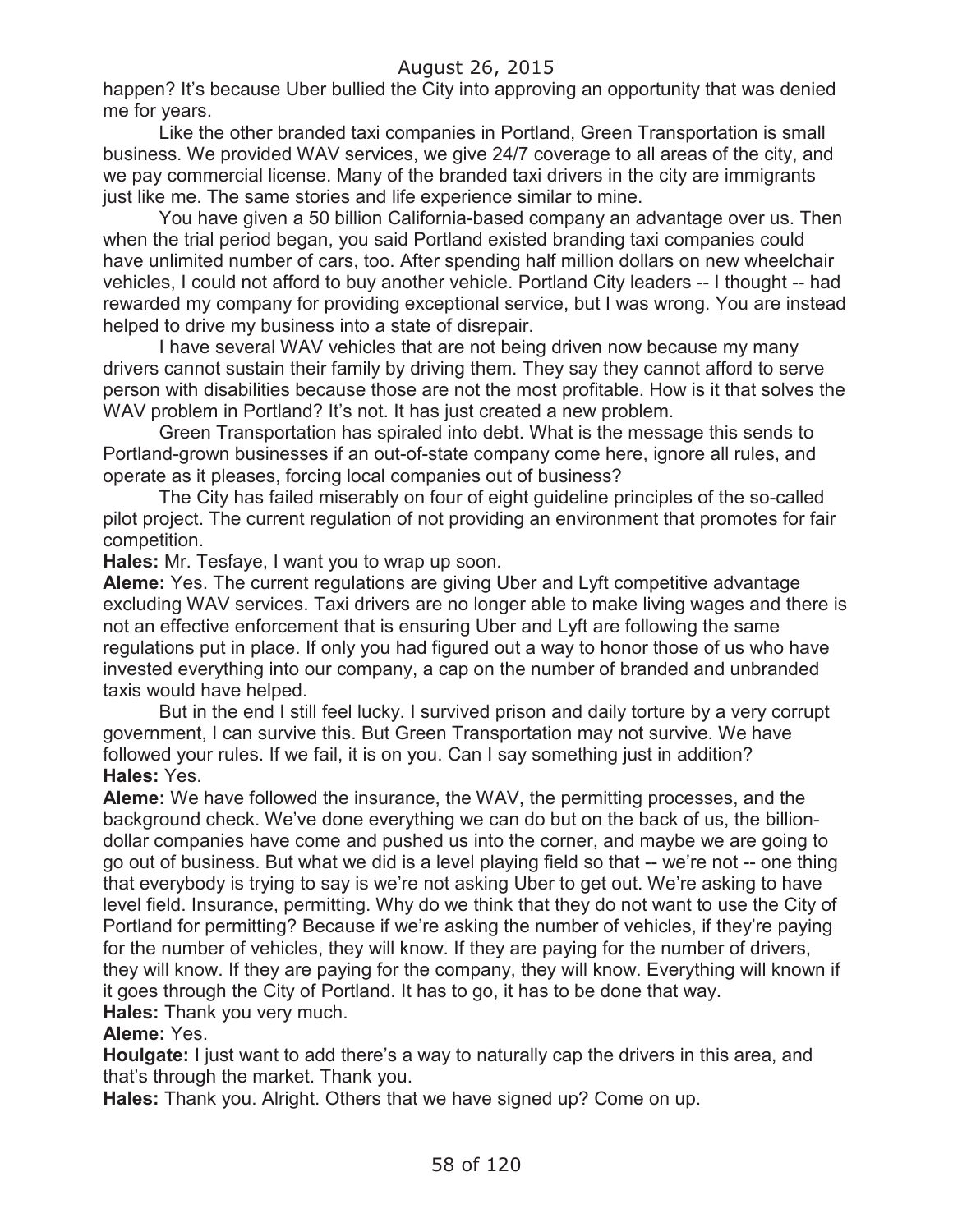**Fritz:** So actually, at the end of the last hearing there was a procedural issue with the Council Clerk not being able to take additional sign-ins, even though at the end of the hearing we always say, "Does anyone else want to testify?" So, I took the list of the four names of the folks who were hear last week.

**Hales:** Yeah, we'll certainly take those folks. Go ahead.

**Jeanette Thibert:** Jeanette Thibert. Thank you. Yes, I drive with Radio Cab.

Mayor Hales, Commissioner Novick, Commissioner Saltzman, it's become clear over time that it many of you might want to leave a lasting legacy. That might be important. The 120-day extension to this current issue might be quite the gift for that opportunity. So while many things have come to light recently that may not be part of that legacy that you'd like remembered, this is your golden opportunity.

We missed an opportunity to in the beginning do data gathering before we implemented the pilot project. I want you to do a couple things and ask yourself, make your decision-making based on what is best for all of the people of Portland. And I said people, not corporations, OK? It's become very clear that -- let me back up.

Most everyone here has a spouse and some of us have children. So when you're in discussion and decision-making, I want you to remember what it's like to live in a house with teenagers because you might be experiencing deja vu.

When this began, the TNCs, Uber and Lyft -- Uber in particular -- easily approached the City. They easily could have done business in Portland a year and a half ago. It would have caused a slight mindset shift. They chose not to. What I'm asking you to do is practice restraint, practice discipline, and occasionally say "no." They could easily provide full coverage insurance. They choose not to. They could easily put fire extinguishers in all their cars. They are resistant. They could easily provide coverage 24 hours a day in all neighborhoods of the city for people in wheelchairs. They have not chosen to go far enough to find solutions.

They want to do the chores that are easy, the ones that they like. They don't want to do the work. And they don't want to be held accountable to be responsible. Nobody, nobody has to do business in this city. No one. We get to. It is a privilege, and with that comes responsibility. If your teenager came to you and said, "mom, dad, I'm 17. House rules shouldn't apply to me, I'm almost an adult." Would you agree? Why did Uber get to come here and not abide by the rules? If your teenager came to you and said, "wow, I'm almost an adult, I'd like to set my own allowance." We've allowed Uber and Lyft to set their own wages. And then, oh, because they do it, now everyone else gets to. We don't treat teenagers this way, why do we allow corporations to act like teenagers? **Hales:** Thank you.

**Thibert:** Leave a legacy your children would be proud of.

**Hales:** Thanks very much. Welcome.

**Kirk Foster:** My name's Kirk Foster with Wapato Shores Transport. Tesfaye said most of what I had to say, so I'll jump right to the end of what I say.

Let me summarize first out -- I think everything needs to be looked at from a question of equity or equality. We have a lot of well-run cab companies, like Tesfaye's, that are perfectly capable of competing on a level playing field, and that's what it has to be -- simple equality all the way through. There should be no separate rules for TNCs or taxi companies. They should have the same insurance requirements, same signage, same background checks, it should be the same across the board. If it's all the same across the board, the TNCs will suffer a little more and the taxi companies will have an equal playing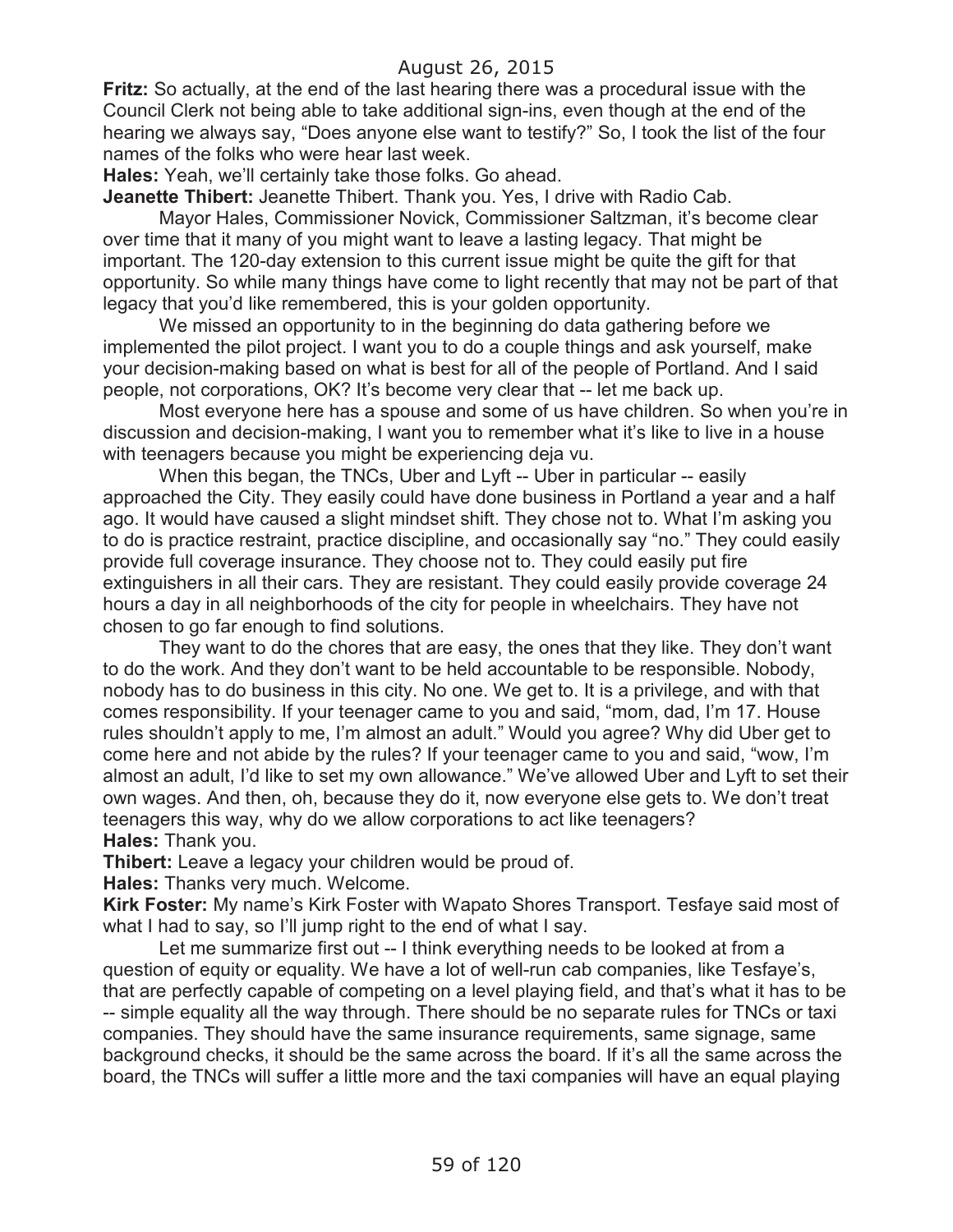field and whoever is best will come out on top in the end. Simple as that. There should be no special rules for either group. It should be the same.

I want to touch on the WAV funding thing because that's something I'm more specially involved in. The reason that there hasn't been equality for WAV transport in this city -- or equal access or however you want to phrase it -- for all these years is one simple thing, and it's cost. Both cost of service and opportunity cost. It takes roughly 50% longer to do a WAV ride than an ambulatory ride because the driver has to deploy the lift, assist them on the lift, get them in a van, secure the wheelchair, help them with the auxiliary seat belts, stow the lift, do the ride, and then repeat everything on the backend. If the driver is struggling to survive, why would they take a WAV ride when they can do two ambulatory rides in the same time and double their revenue, given the option of keeping equity of cost to the passenger? So, that is the reason the problem has been there in the city. It's always been the reason and always going to be the reason until the problem is solved.

I'm just going to bring this back around to that specifically, because that problem existed before, and regardless of what you do with the TNCs, this needs to be addressed and this is a good opportunity to do it now not kick the can down the road again.

The idea of the funding that the task force presented -- the idea of reimbursing is the only -- I think it's a good idea, I think it's only way that it's going to work. It's ridiculous to have anybody suggest that we fund somebody's purchase of equipment or fund a startup business to provide WAV service -- a start-up business that has not proven they can do it. If the City collects funds and reimburses every driver or owner or cab company or TNC or anybody that provides wave service after the fact, the City will both have all the data it needs because the WAV passenger's name will be known and they can be surveyed to check for quality of service. The operator or whoever they may be can be reimbursed for the additional cost.

A WAV ride is roughly 275% of the cost of an existing ride. If every driver of any organizational structure goes ahead and does a WAV ride, collects the same fee they would from any other passenger, and the City reimburses them the different in cost, then there will be no disincentive, no cost of opportunity and there will be no cost reason for a driver to choose an ambulatory over a WAV ride. So, the entire problem will be eliminated if we can have after the fact reimbursement for WAV ride citywide. And that's what I want to say.

**Fritz:** Give me that number again as to how much more expensive a WAV ride is? **Foster:** Approximately 275%.

**Fritz:** Thank you.

**Hales:** Thank you. Welcome.

\*\*\*\*\*: Yes. My name is ombe amacano [spelling?] and I drive for Uber. Actually, I'm just going to start by quoting some of my passengers. I was told by a gentleman from Bend who was so mad that Portland couldn't allow Uber to come to Portland, and do you know what he said? He said it's a very stupid idea to fight the technology. Very stupid idea to fight progress. Shouldn't be, not there or anywhere in the world because that's just keeping human intellect from developing. We shouldn't be fighting progress. We shouldn't be fighting technology. The other one said Soviet Union was collapsed just because they failed to keep up with technology. The other one said, Roman Empire -- when they failed to fight Christianity, what did they do? They joined them. If you can't fight them, join them. As easy as that.

In Portland, we used to have this Washington Mutual. We used to have Montgomery Ward here. Where are they? And Radio Cab and so on. They went out of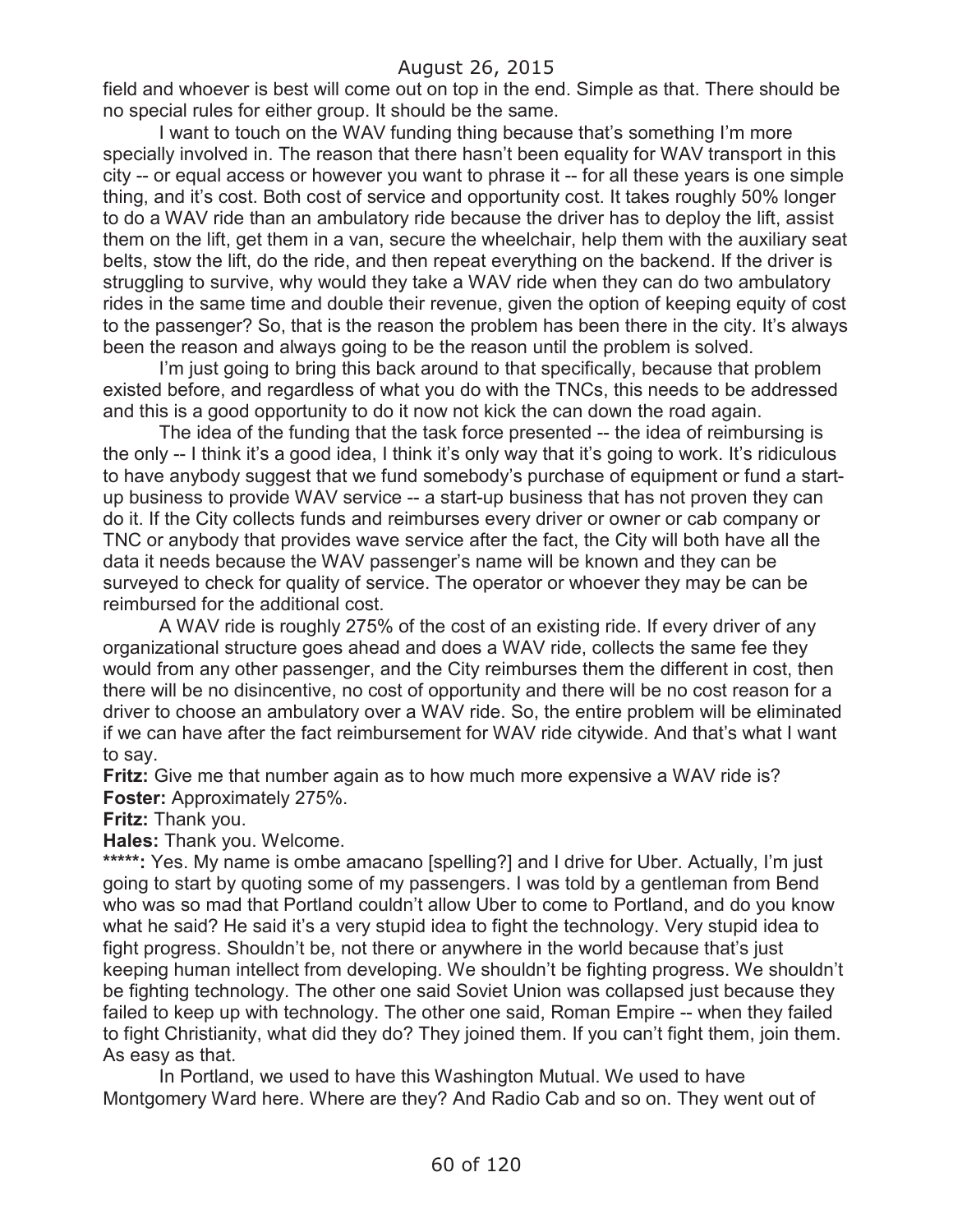business. Why? Because they couldn't keep up with progress. If you can't keep up with progress, you have to go. As simple as that. Is another thing -- maybe we can request the City Council to try to make some regulations. Uber [inaudible] -- their intention is not to regulations, their intention is to keep Uber out of business. I had passenger who was visiting the northwest from I think -- I think Miami or something, and he was in Seattle. He only had one extra day and he wanted to visit either Portland or Vancouver. He went online and checked that in Vancouver, there is no Uber but in Portland there's Uber. So, his choice was easy. He come to Portland and he got me. He told me, "my friend, I only have four hours. Show me all the landmarks of Portland." I showed him around starting by Pioneer Square. I took him to Washington through Washington Park. I too took him to the Blazers stadium, I took him to Multnomah Falls in just four hours. He left \$166 in Portland. What's wrong with that?

**Hales:** Great, thank you. Thank you very much. Thank you all. So we do have some more folks -- you've completed your list, right? We have folks who signed up at the end of the hearing, so I'll call them. [reading names] Any of the four folks that are here, come on up. Good afternoon.

**Frank Choto:** Good afternoon to you. Mayor, Commissioners, and citizens of Portland, it's always a privilege and a pleasure to appear before you. My name is Frank Choto. I've been around, I started driving back in 1986 after completing college here in Portland. Some things need to be said.

The first is -- and it comes as news that might upset -- but this is a new day and a new age and a new technology and a new industry that is upon us manifesting itself as TNC. From all indications, it's here to stay not just to the city of Portland but throughout the world. They're in my hometown where I grew up back in Africa and they are here.

We have citizens who have expectations and who vote and who are hopeful that these new technologies will go away, but they will not. We therefore need to be honest with them and raise our level of discussion here by telling them that there is the possibility that these companies are not going away. I'll join them comfortably, I'm not scared of them. And make them understand that this is the new playing field, these companies here and pose a question, given the continued presence of these companies amides us and doing what they do, how do you as taxi companies move forward and manage to survive and perhaps even thrive? It's not an easy question but it's a question that needs to be asked so as not to sit here and give them the false hope that these discussions are going to end in these companies exiting. I don't see it. But since my time is running, let me touch on insurance because that's a big thing and I suspect from listening to the testimony that you're not getting everything that needs to be told about insurance.

Insurance can destroy a company in the blink of an eye, and that's why it is so hard. Now, how have the taxis dealt with it? They're not telling you everything, and I'm not blaming them, some of these are seen as trade secrets, some are seen as irrelevant, but you need to know this. Most taxi companies have this thing called an accident fund. It is a fund quite outside of insurance which is used to cover accidents. So, they never use their policy to cover these things because when you use your policy to cover your accidents, your rate goes up and it will destroy you. It almost destroyed me.

I briefly suggested six months ago that insurance need not be all in the private sector. Perhaps it's time to approach the insurance commissioner down in Salem and raise with them the possibility of insurance through the public sector. Because there was a referendum here about 15 years ago that authorized that and the construction industry has taken advantage of.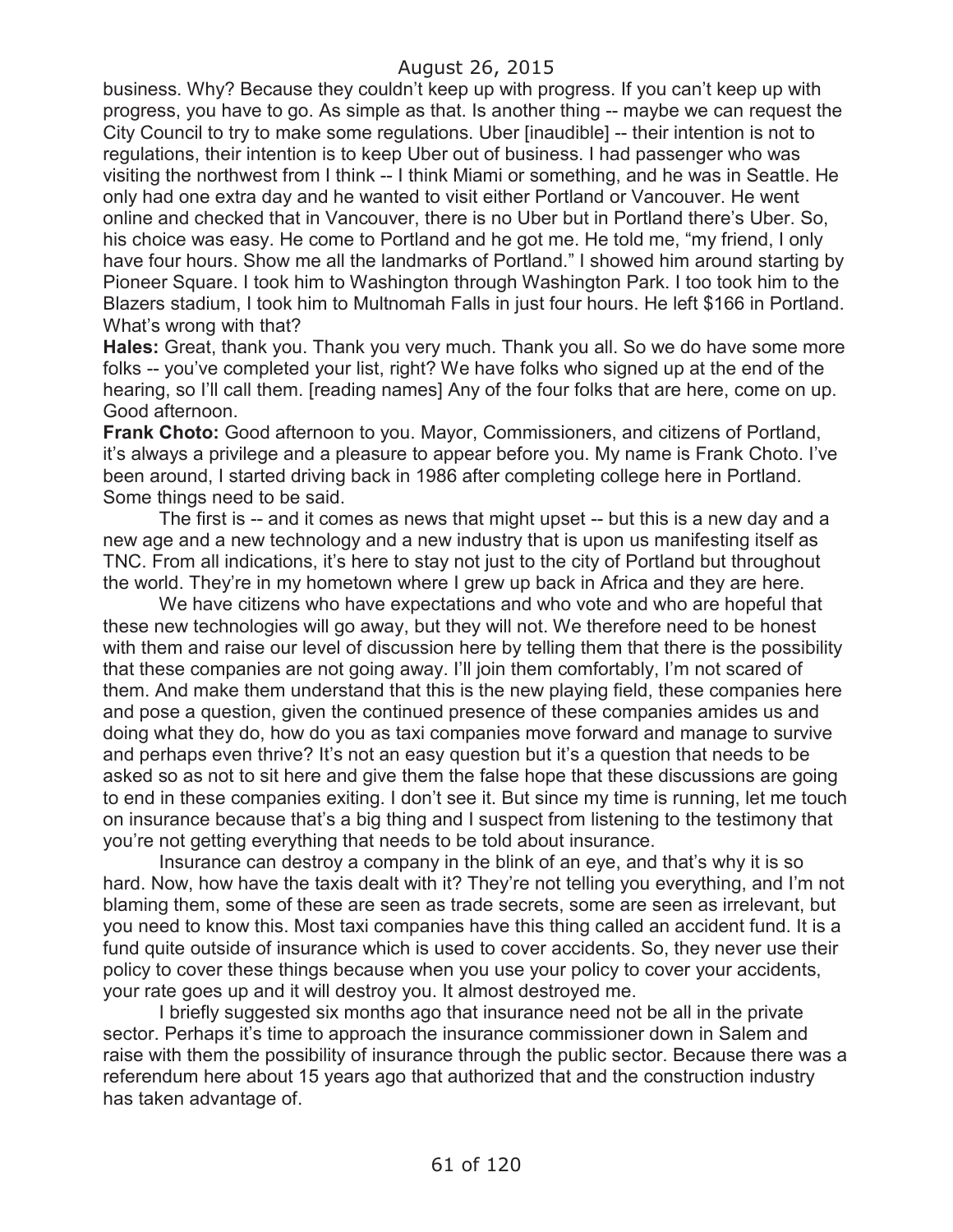One more thing and then I'll be done. Parking for these cars is an issue that needs to be addressed. Maybe a monthly pass so they can park. I'm tired of quarters being slipped into the machines. A monthly pass would be nice. And also, no one ever raised the question -- all these people who drive. What toilets do they use? And if they're tired, where do they go? And if they have a flat tire on a Sunday night, who fixes that? And we do have good ideas. The scope of my remarks cannot dive into that -- obviously, you have other things to do. But if some of us who are interested in these issues would be given an opportunity not in a forum like this, but where we can get into them in-depth – we've thought about them for years and we have some good ideas. It would be nice to meet with your staff to chart out some of these things.

Lastly, the people who testify here are the people who always testify here and they represent a minority of the driving community. Sometimes you need to go over there to where the drivers are. There are places where they congregate, like the backfield of the airport -- hundreds of them. And then you will get a different perspective from the pure driver.

**Hales:** Thank you.

**Choto:** OK? Not the owner who also controls a few permits on the side and who also has a vested interest other than driving. Thank you.

**\*\*\*\*\*:** Hello, I'm that driver.

**Hales:** OK. We're going to give you the chance to have the last word.

**\*\*\*\*\*:** Commissioners, my name is [indistinguishable] and I know you've all seen me. I'm very passionate and as you can tell, I'm hardly able to breathe right now. I'd like to throw some words up. My words are this: sophistry, bullying, and there's one more but I just can't get it out right now.

This is essentially what Uber has been doing, sophistry. The other gentleman sat there and laughed while my sister was testifying in this space. And you know, the body language of that other gentleman right there --

**Hales:** Please, tell us your point.

\*\*\*\*\*: Right. Want I want to say is I remember when Commissioner Novick asked -- you know, we let Wal-Mart in here and nothing happened. It's still making me cry every day over the question that the gentleman put up. I remember, Commissioner Fritz, what a lovely question that was to Uber, "How much insurance have you got?" And the reply was, "enough."

Sir, I have a question for you. You have been, you know, through different publication have been said that you and Uber seem to share an advisor. Sir, I don't really have any idea of what you stand for, but Commissioner Fish has really put some very smart, intelligent questions on the table.

What I wish to say is I'm not against the drivers that drive for these other companies, these multinational companies, by the way. They're not the mom and pop, you know -- whatever operation they make out when they put -- my brother Abdul - whoever it was -- last time he was talking about how he was buying a home when you first started.

But anyways, if you had a dispatch maybe you could go to the dispatch and ask these very intelligent questions. I go to that beautiful lady in the white hair and ask her questions every day. I've been driving for Radio Cab for three years now. There are lots of questions. But when you have just a smartphone and that's all that keeps you from whatever -- the outer darkness -- god help you.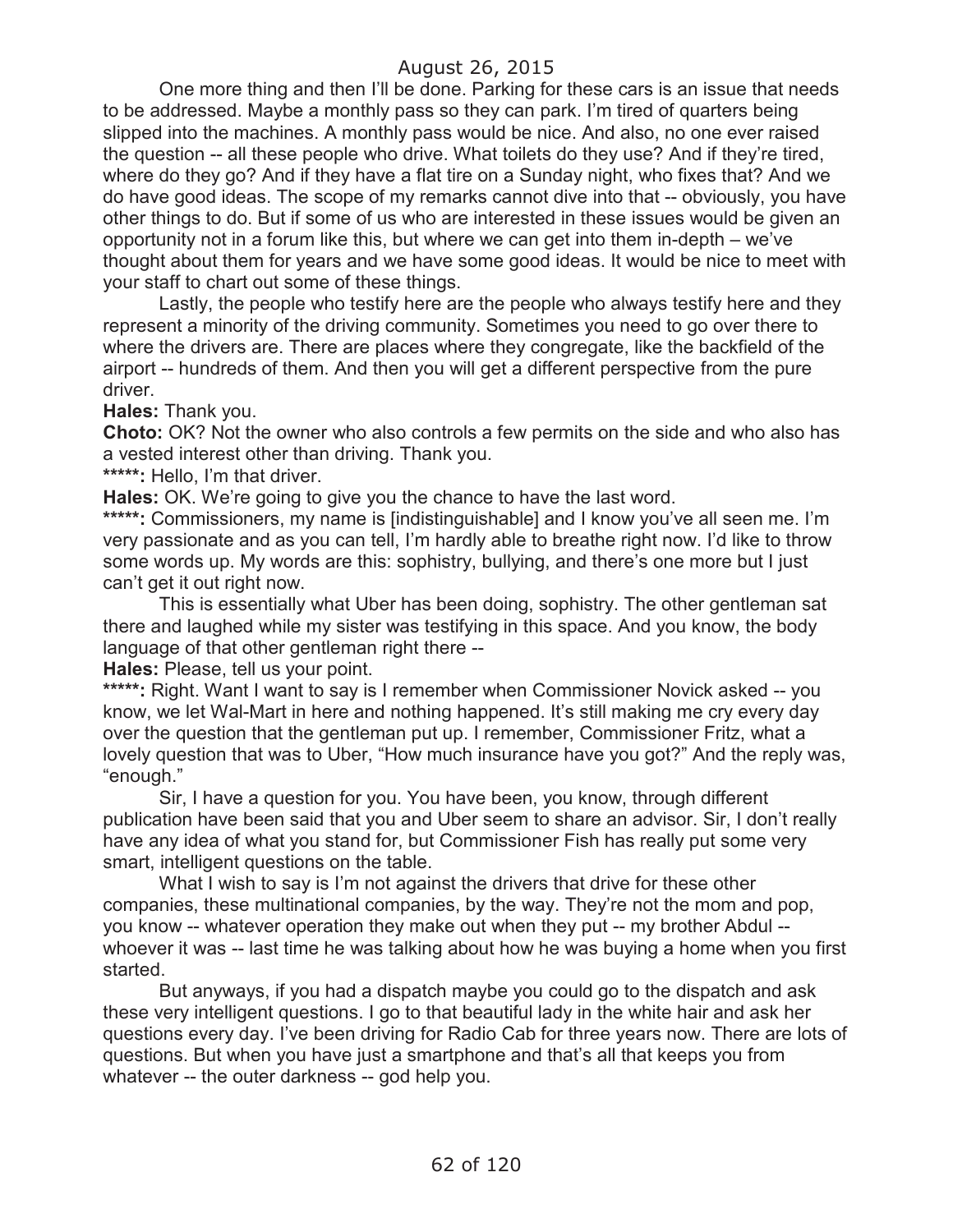All I've got to say is Wal-Mart has managed to skim a lot of profits out of this small little city and walked off. I give a ride to two different schizophrenic lovely ladies in Lake Oswego, and they speak and have conversations all the time in the back of my cab. I continue to pick them up and drive them where they gotta go. If you want to know how much wheelchairs fit into the back of a Prius, ask me, I can tell you. There's two very comfortably and then two passengers can also ride. I can get one bicycle into a Prius and two passengers -- god forgive me -- in the front seat. These are things I've had to find out and through my command structure, I vet my questions and get them answered. **Hales:** Thank you.

\*\*\*\*\*: We are a very self-sufficient company but right now, we have our hands tied behind our backs because as you all understand, Uber does not pay for the privilege of driving here. I don't know why they're here, through the grace of god or otherwise, it's a mystery. I'm really sorry. I know I look like Vin Diesel, if you put U on the side of your car, I will come and give you a hug. I am Woody Allen, I'm not here to eat anybody's lunch, I'm here to do what is right.

**Hales:** Thank you very much.

\*\*\*\*\*: The only way I can describe me is you know, I'm here, I'm queer, and get used to it, because I have way too many labels. I've got disabled bet, I've got immigrant, I've got -- **Fritz:** Thank you so much.

**\*\*\*\*\*:** Sorry about that. Thank you so much.

**Hales:** Thank you. We appreciate you, too, I think that was a good way to end this public testimony. I'm serious, thank you very much.

I know we want to bring staff up. I know there are a number of questions, so why don't we do that, Commissioner -- bring the PBOT staff up, is that right?

**Novick:** Actually, Mayor, I'm wondering if -- we've got for the first time a representative of the insurance industry here. He made a special trip, and I've got a couple of questions and I think we should take advantage of having him here.

**Hales:** It would be very helpful.

**Novick:** We've had a lot of discussion about insurance without anyone from the industry here.

**Hales:** That would be very helpful. We could bring up experts and resource people, including Mr. Brine -- that would be quite helpful.

**Fish:** Steve, could I raise a procedural question? Since we're now in the endgame here for at least today's hearing, can I just get a sense of how you want to handle our discussions? So for example, we have a report that we can accept. As I said earlier, that's a ministerial function, we can accept it. Typically, we do not modify a report, the report speaks for itself. We can accept of reject recommendations, but we're not apparently going to be doing the next level of regulation for a while.

But there are specific things in the testimony that I think one or more of us want to address. What is your preferred approach for us to do that? It doesn't quite feel like we'd be -- it doesn't quite feel like we would amend a report because the report speaks for itself. But to the extent we have -- if there's a consensus on the Council around any of the issues that have been raised and a desire to have staff come back with specific language and recommendations, how do you want us to handle that?

**Novick:** As far accepting the report, all that matters to me is that we actually have a vote on accepting the report before we leave today. As far as additional questions to staff - obviously, staff will be here after today and if people have questions they think it would be OK to postpone for a while, that's fine. If people have questions they want to ask the staff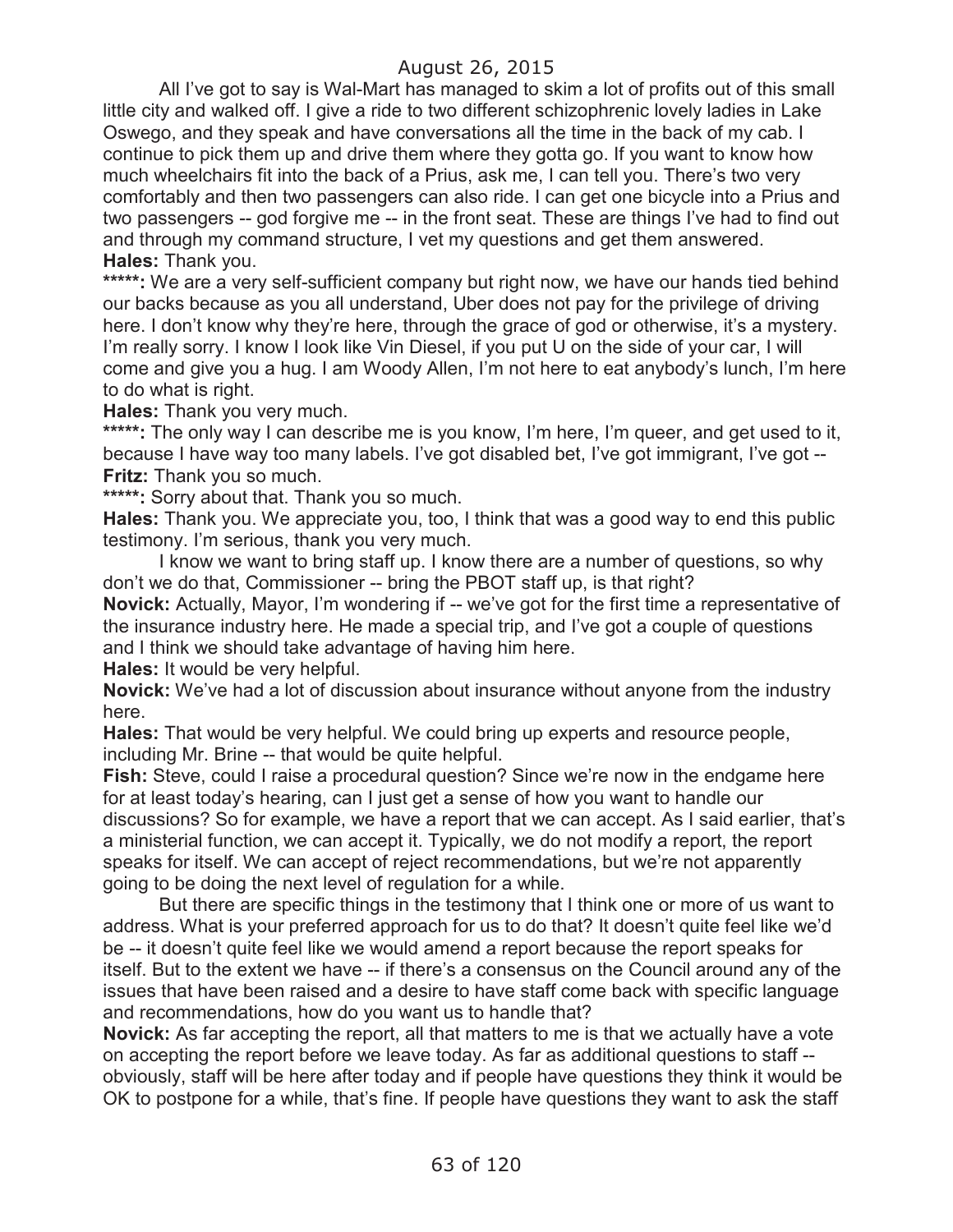right now, that's fine, as well. To me, the bottom line is simply at some point today, I want to have a vote on accepting the report and if we want to take time in advance of that to ask questions of staff or other guests here, that's fine too.

Fish: Let me sharpen my pencil. If it's as of today the will of the Council that we establish some criteria for insurance or any other issue, do we put that on the table today and ask staff to come back with specific language?

**Novick:** I don't know for -- I think that would be reasonable. At this point, we have extended the pilot for another 120 days and what we're looking at what the final regulations will be. We're going to take some time to do that. I mean, we can give -- if we have consensus, we can give staff some preliminary indication of what we'd want in final regulations, but it's not as if we're going adopt final regulations tomorrow. **Fish:** Right.

**Saltzman:** Speaking for myself, I didn't come prepared today to delve into the details of the insurance issue knowing full well that we're going to have the committee take another look at this and we have another 120 days, so I would feel very uncomfortable starting to do amendments on insurance today. I'm comfortable accepting the report or not and continuing the charge of the committee to come back to us, but we're going to have several bites at the apple here and we've had several bites. I don't want to start to live and die these issues every time we consider this issue.

**Fritz:** Yes, and at some point the Council needs to make a decision on the policy questions. In this memo we're given dated August 20th, Portland private for-hire transportation innovation task force recommendations relating to taxis and TNCs, there are I believe 20 different recommendations. I only agree with five of them. It would seem to me to be helpful at some point before the committee continues on down the path they've recommended for the Council to give some direction -- yes, no or maybe -- on each of the recommendations.

**Novick:** But Commissioner, the committee has already issued their report and we can do whatever we want with those recommendations. The --

**Fritz:** What would be the process for deciding what to do with those recommendations? **Novick:** Well, the process is we are going to propose final regulations to take effect before December 19th and we will have a discussion among the Council about what is acceptable and not acceptable in proposed regulations. But as far as the task force is concerned, I actually thought as of last week we should consider their work in this phase done. However, some task force members have indicated that if there are specific questions the Council would particularly like them to consider further at this point, they have some capacity to do that. But of course, Council doesn't have to ask the task force to follow up on specific questions, we can follow up on them other ways.

**Fish:** Steve, let me frame the practice consideration just to get your thoughts. The thing I want to avoid is in December us agreeing to a set of regulations which the industry then says, "well, we're going to need six months to transition into them." For example, we set insurance regulations in December and people will say, "well, we're gonna have to spend six months talking to private insurance, seeing if we can line it up, blah, blah, blah." So, there is a virtue at some point well before the end of the extended pilot period for the Council to be clear about some of the baseline issues because the folks out here are going have to -- like around insurance, if we mandate certain levels of insurance, they're going to have for find companies that provide that insurance.

**Novick:** Actually, Commissioner, you've raised an excellent point. The specific issue you raise is one I wanted to ask Mr. Brine about while he's here: how long does it take for the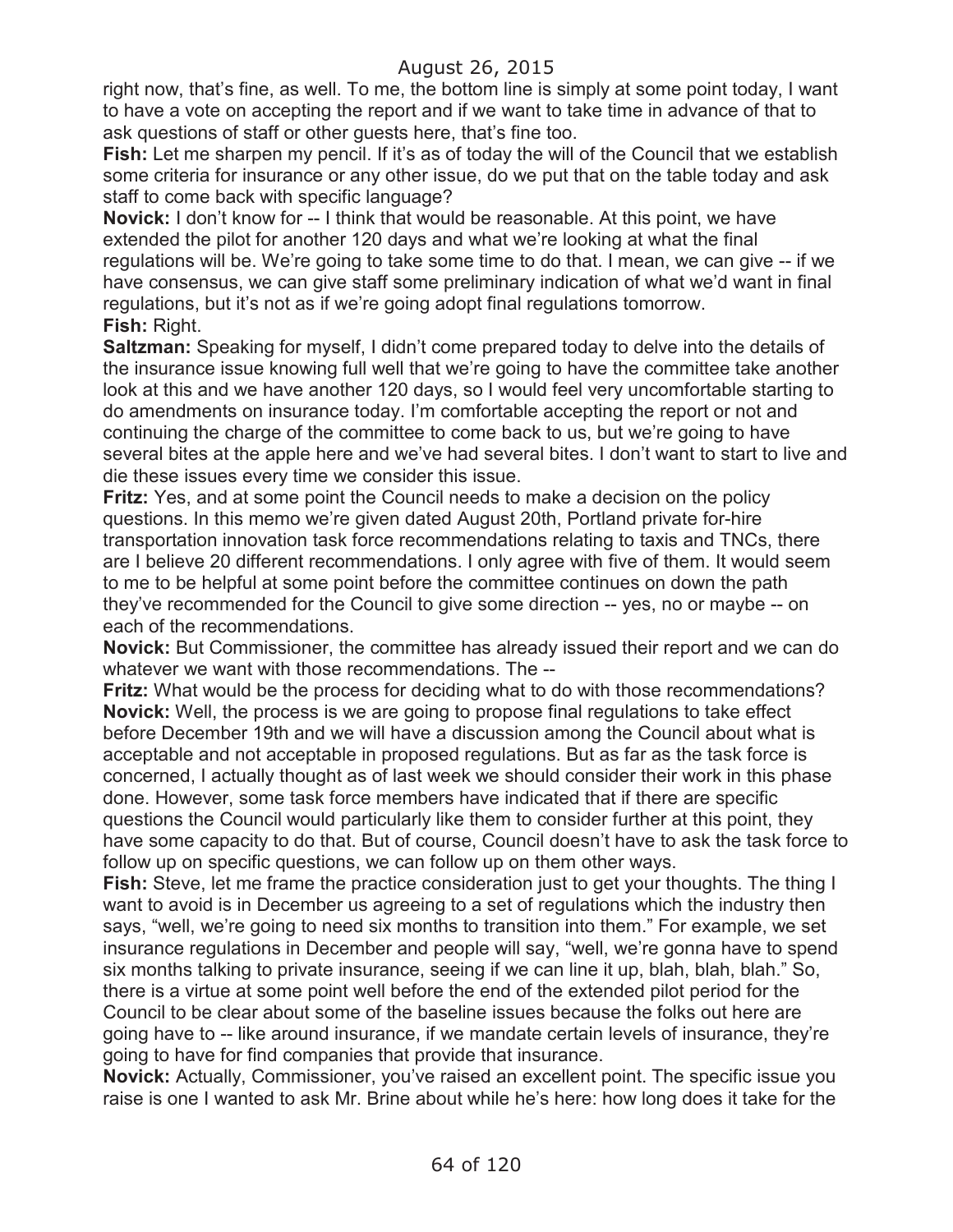insurance industry to agree to sell insurance to people of a type and coverage level they haven't before.

**Hales:** Again, let me suggest we bring Mr. Brine up and maybe staff as well, because I think there are some issues we ought to get before our experts as questions regardless of what happens next. So, please. Ms. Treat, do you want to come up, Leah, and bring staff with you? OK, I might be able to accommodate that later but again, we're accepting a report here. Who'd like to begin?

**Saltzman:** Well, at the risk of -- well, we'll stick with the insurance first. I do have one minor question I'll ask after the insurance presentation.

**Hales:** Go ahead, Steve.

**Novick:** Mr. Brine, first of all, it would be great if you could hazard an answer to the question Commissioner Fish in effect just asked, which is, suppose we decided in the near future that we were going to tell the TNCs that they need to have a higher level of the insurance during period one. The TNCs have said that those products are not available. Some people on this Council have the suspicion if you call up an insurance company and say, "I want X amount of insurance coverage, what do I have to pay for it?" they can answer that question pretty quick. Do you have an answer to that question?

**Kenton Brine:** I'm Kenton Brine with Property Casualty Insurers Association, we're a national insurance trade association with about a thousand member companies that write insurance -- some of them write locally, some of them write nationally, some of them write regionally. Our members write about 40% of the auto insurance policies in force across the country today.

With that, there is not a simple direct answer to what you're saying. I can confirm this: the policies that would be in excess of what is currently required under the agreement -- the national agreement and what's in place in Portland today -- those policies do not currently exist because they're not required to exist. Insurance companies can be responsive -- they've frankly been quite responsive to the emergence of this transportation alternative. And not only had I never heard of Uber two years ago, but insurance companies had not heard of Uber two years ago, and we spent considerable time coming to know how that business operates and frankly being on the opposite side of some of these issues from them initially. But we've come to an agreement on what those minimums can be and what carriers are willing to write, and that's currently set at those mandatory minimums that you have in place in Portland today.

**Fritz:** If there was a new taxi company, they can get a million dollars -- why is it different from an Uber company?

**Brine:** Sure, thank you for that question. Tax companies are commercial enterprises and they buy commercial insurance policies. What we're talking about is this hybrid of a person who is at one moment driving their private passenger automobile for private purposes who then turns an app on on their phone and becomes a commercial driving operator or however it's defined in Portland language. And what the industry -- what insurers have tried to do is to say we need bright lines between those two activities. When you're a private passenger, when you're just a regular driver driving your personal car for your own purposes, you're covered by your auto insurance policy that you purchase. When you switch over and turn that app on you become something different than what we signed you up for and therefore, you need a different kind of coverage.

The kind of coverage that is contemplated in the national compromise between insurers and the TNCs and what is included currently in place in Portland says once the app goes on, there's TNC insurance, which is not classical commercial insurance. It could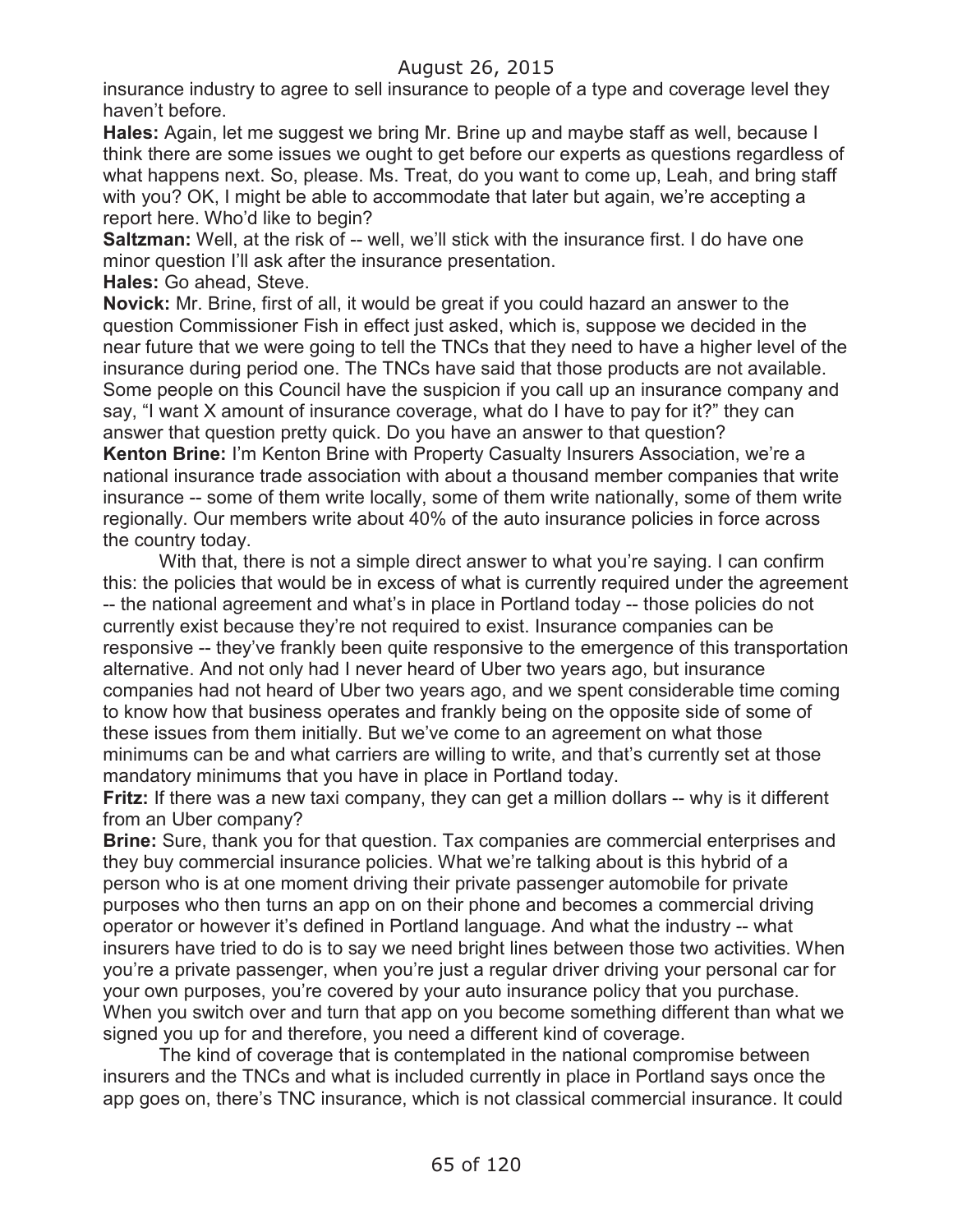be sold by your private passenger insurance company as a private policy, or an endorsement on your private passenger auto policy, but there's a line. On one side of the line is you as a normal driver driving your own car, on the other side of the line is you as a driver picking up passengers for money.

**Fritz:** But why can't we say that Uber is like a taxi company? They as a taxi company can get the commercial insurance.

**Brine:** I don't want to speak for Uber's position on this, I can tell you in a long at first battle but then a negotiation process with Uber, insurers have come to see actuarially that the arguments that are made by the TNC companies are -- at least as near as we can tell so far -- are accurate. There's a difference between an Uber driver and a taxi driver in that the Uber driver is, you know, for lack of a better term, minding their own business when they don't have their app on. They're not the same risk as a driver commercially driving all the time that's in their vehicle.

**Fritz:** But we're talking about when the app is on. When the app is on, they are a commercial driver. What does there have to be a distinction when they've accepted a ride?

**Brine:** I think this gets into the argument about how the Council sees the activities of Uber and whether they see them as a commercial driving enterprise or sees them as a company that provides an app that allows people to sign up and provide transportation services. They will say, I suspect, that their model is different and their drivers are different. And I'm saying as an insurer, that's not really something I can speak to directly, but I can say insurers are writing these TNC policies as endorsements or standalone policies because we agree we don't see them the same way as we would see a commercial taxi company or commercial taxi driver.

**Novick:** Mr. Brine, I think the question we're asking is what about if required a certain level of coverage -- let's say the Council did decide as soon as you turn on the app on, you need \$1 million in coverage. I can see there are specifically negotiations between the TNCs and the insurance companies about what the rates should be. But in terms of just the level of coverage, if we impose that requirement and Uber and Lyft said, "well, it'll take us a year and a half to figure that out with the insurance companies," would that be a plausible statement? Or would it be more plausible to say if they have \$100,000 in policy now, just multiply the cost by 10 and we'll sell you a policy for that.

**Brine:** Well, there are kind of two -- the direct answer to your question is I'm not sure how long it would take exactly. It would take time. I don't think it would take a year and a half, but it would take time for insurance companies to do the math and figure out if that's a product they can affordably sell.

The other question that I think is important for policymakers -- because I've heard this come up several times today -- it is absolutely any policy-making body's right and responsibility to make laws to protect the public and determine what those minimums ought to be. The question is, what will the financial and market impact be of those decisions? I think it's fair to say -- although I have to be cautious to not make "what industry would do" statements because that's against federal anti-trust law, but I suspect that the level of participation that would be in place in the insurance market would be different with a policy requirement, with a minimum requirement in the million-dollar-at-alltimes range versus --

**Fish:** But sir, let's put it in terms that may be more familiar to some of us up here that once upon a time put a child on their insurance policy for their own car. **Brine:** I did that myself.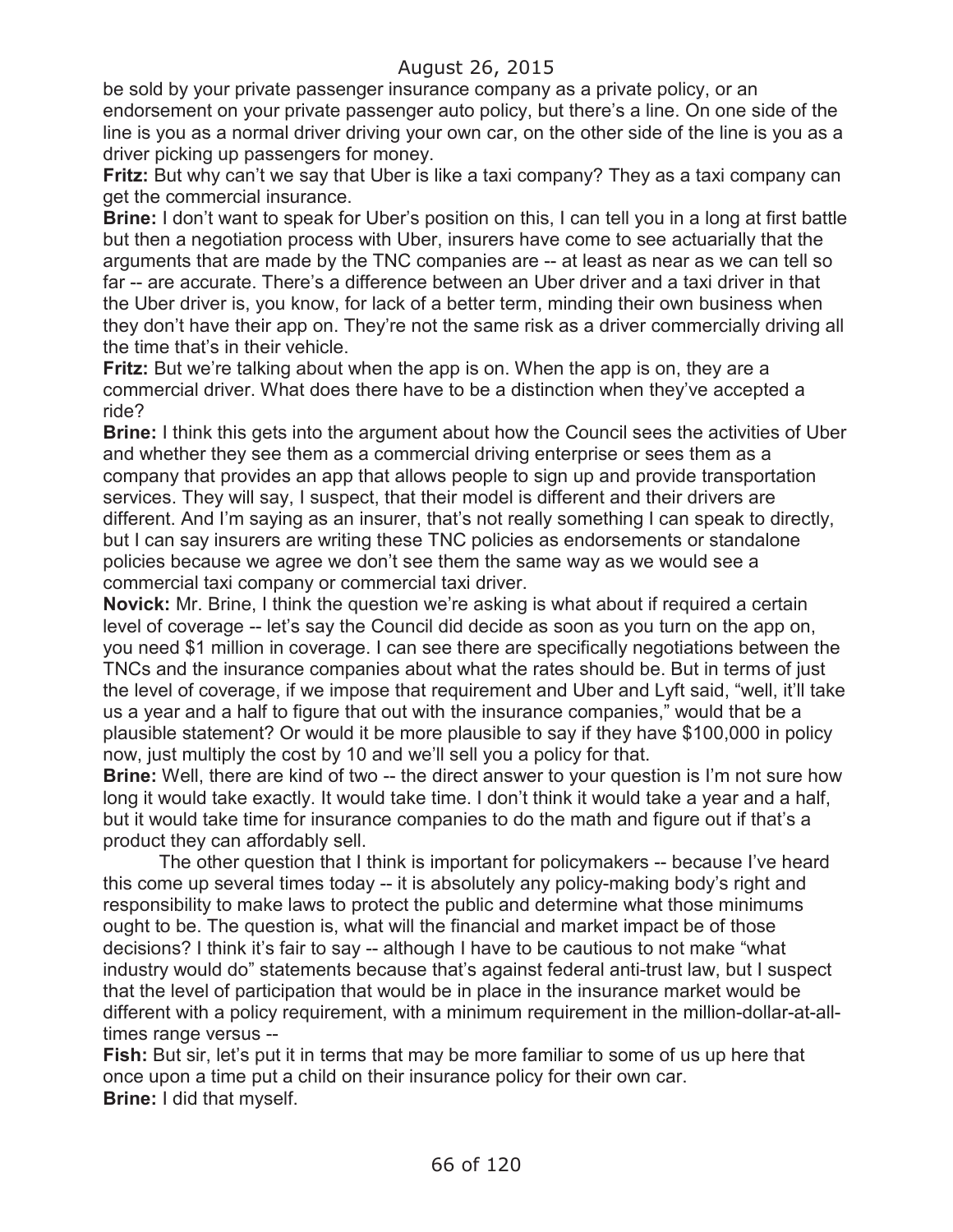**Fish:** Yeah, so you and I --

**Brine:** Feel the pain.

**Fish:** We both feel the pain of having a conversation with our insurance broker and saying that we're going to put someone on. Just for argument's sake, when my daughter was 19 or 20. The insurance company didn't say that there was a question about whether they could give me coverage, and they didn't spend a lot of time talking about actuarial stuff. They said, "if you put your daughter on the policy, it's going to double your rate." And I said, "well, boy, that's not the best news I've had today, so what are my other options?" And they said I can increase deductibles for certain things and as a way self-insure as a way of reducing costs. If your daughter has a clean record over time, you'll get a discount and things.

I never had a debate with my insurance broker about the mechanics of insurance, they just told me what it would cost and I either put her on my insurance or not. I don't understand why in the commercial context it isn't the same matter. I understand that you're saying the cost may be on a level Uber or some TNC doesn't like. That's not the question we asked you. We're asking, is an insurance company going to underwrite the insurance if we mandate it? And since insurance companies underwrite college football players and underwrite horses and underwrite my daughter, why on earth wouldn't there be a market for underwriting a commercial policy at the limits that we set, regardless of what the secondary question or what the cost is?

**Brine:** To be clear, I never said there wouldn't be a market. I have said that the market would be a different market for that product than the market that's in place today. **Fish:** OK. But you've also said very tellingly that in the industry's view, there's a different actuarial model for that period one.

#### **Brine:** Sure.

**Fish:** So why isn't that good news for TNCs? The industry can offer a million dollars for insurance, but also through its own actuarial -- through its own underwriting process, they can also make the judgment that's a pretty good business because it's very unlikely that there's going to be very much exposure during period one. OK, so that's a good business. What's wrong with that?

**Brines:** What's wrong with that is in the first place, if you define it as commercial coverage, that limits the number or type of carriers that can offer the coverage. It says writers of personal insurance policies can't market that market unless they develop a commercial product, which has to be developed and approved by the insurance department and go through that process. Some companies would do that, a lot of companies won't. There are a lot of companies out there that don't write commercial auto insurance. So, you're limiting your pool of insurers. You're also limiting your pool of insurers who want to enter a market where the minimum limits are \$1 million for that period one time period.

Finally -- I hope I'm answering your question -- When you add your daughter to your policy, you're talking to your private passenger auto insurance company that's been writing private passenger auto insurance maybe for you for a short time but for the entire insurance-buying public for maybe a hundred years. So, there's a lot of actuarial data and they know what it's gonna cost. So, they have the data to price a product and they're going to compete with each other to provide that product for you and your family and the other drivers.

In the case of this particular circumstance, we're talking about something that's new enough that makes it difficult for me to say how long it would take a product to be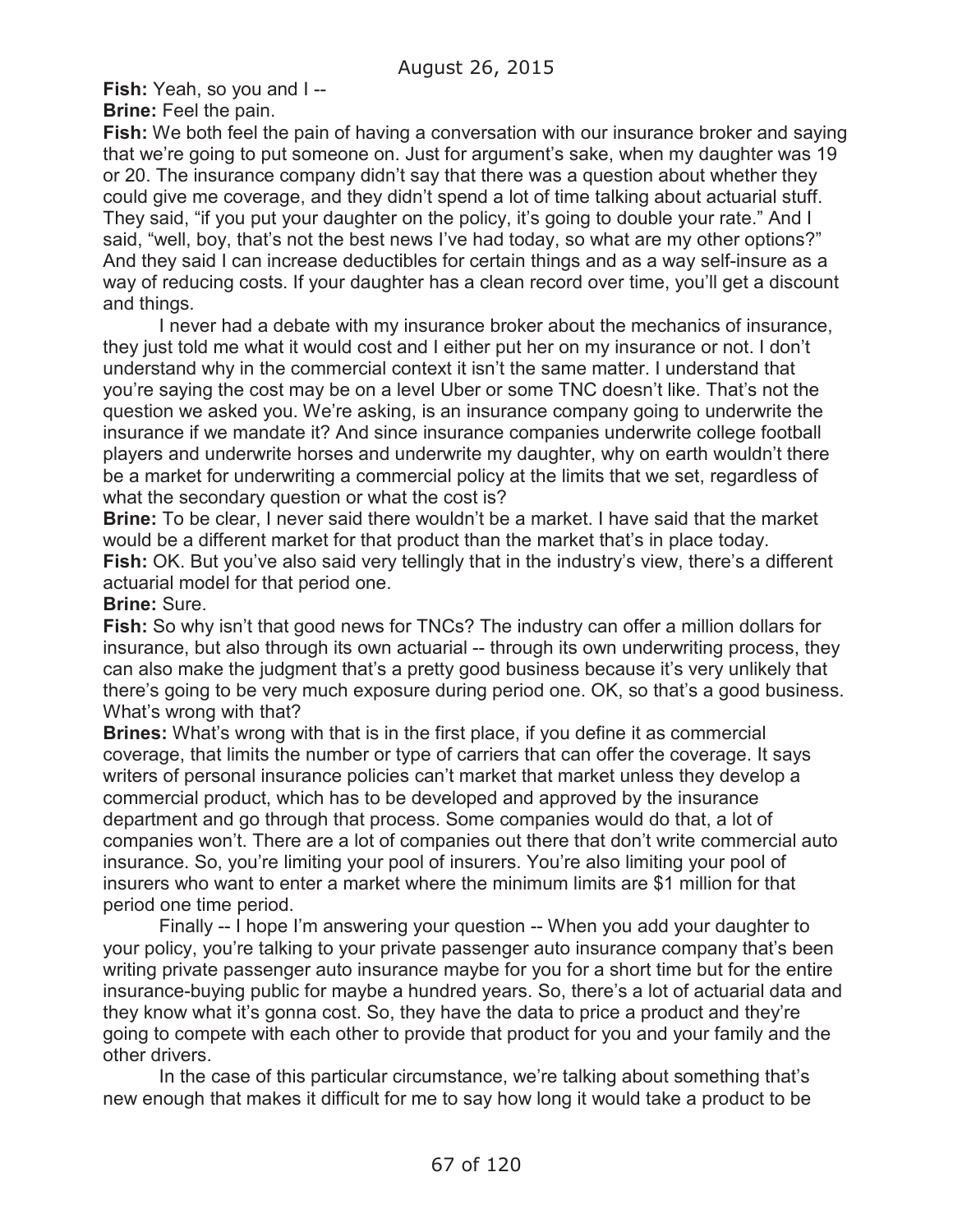developed, how much it would cost, and these are things that are sort of market-driven. They're also case law driven. All the things that go into the price of the policy that you are providing for your daughter have been provided through years and years of case law and legislation and negotiated settlements in the case of auto accidents. So there's a lot of factors that go into pricing auto insurance policies, and some of those are not known yet.

The industry has tried to be responsive and develop products based on the known knowns, the things that they can actually actuarially price things out at, and that's what they're trying to do here.

**Fish:** Just so I'm clear -- and this is a complicated area and I appreciate you walking us through it so clearly --

**Brine;** And I do want to be as clear as I can for you.

**Fish:** I hope we can call you back on lots of issues so -- let me put it this way -- I can understand you, which is saying something. So, where TNCs offer the lower coverage in period one, are you suggesting that by and large that's just rider insurance to a personal coverage?

**Brine:** It can be, yes. That's how it exists today in some markets.

**Fish:** So by keeping the limits low, it opens the door to this being coverage through private insurance at least for period one, and the commercial doesn't kick in until two and three. So what we're really arguing -- so the concern you're raising is that if you display private insurance in period one, you're not sure whether there's a viable commercial market for that period, or at least you think it could take some time.

**Brine:** I think it would take time for it to grow. I think that there could be a commercial market for both period one and period two if the limits are set at that high level. I think that just based on even a layman's understanding of what private passenger auto insurers are interested in, there will be a lot fewer carriers that are interested in a market where the minimum limits are \$1 million.

**Fish:** Help me understand one other piece -- and again, I appreciate your patience. In period one where you turn on your phone and you're driving, your waiting to arrive, and you run someone over -- god forbid -- are the current limits adequate for that event? **Brine:** My guess is that if you were the victim of an accident or a family member of that accident, you may not believe so. However, public policy is a trade-off in a lot of ways, and one of the issues that arises for all drivers is those mandatory minimum limits -- I'm sorry, I didn't want to interrupt your question.

**Fish:** Yes, we make trade-offs, but for the person who was crossing the intersection who was run over and killed by a distracted driver, the extent to which they can get compensation for medical, for any liability is set now at least with TNC at 100,000. Is that adequate?

**Brine:** That's really not a question I'm comfortable answering. I mean, that's a public policy question and issue.

**Fish:** The same person who is hit and killed in period two I think would take some solace that we're up to a million dollars. I'm not sure I can make a clear distinction in my mind as to why we should have a tenth of the insurance for the same event simply because of an accident of timing.

**Fritz:** Actually, it's a twentieth because it's 50,000 currently.

**Fish:** Sorry, a twentieth. I'm struggling with that. If our public policy concern is consumer protection, protecting the victim, I'm not sure why we value life so differently in period one versus period two. [applause]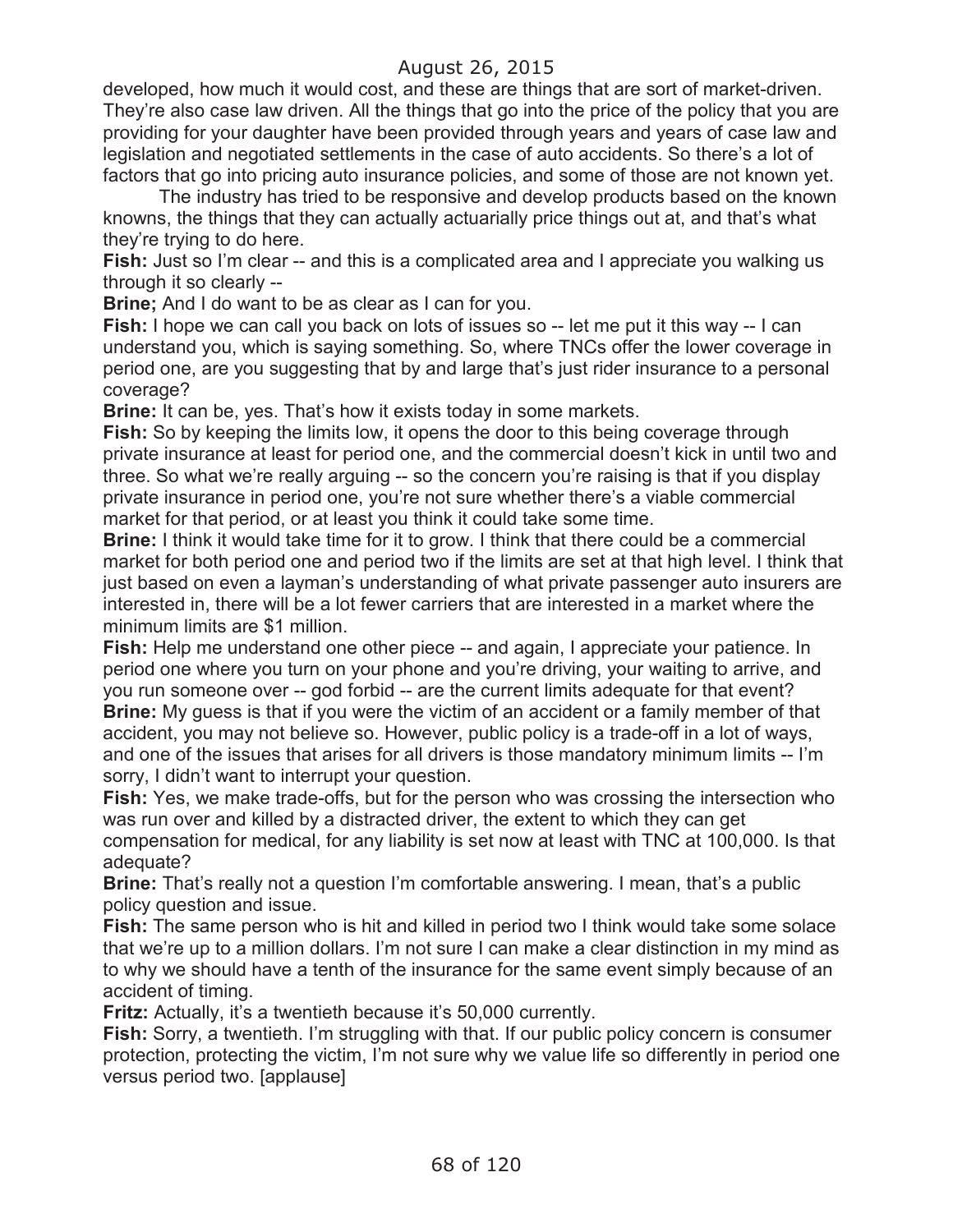**Brine:** I think ultimately, as we discussed the term trade-offs, the thing to be cognizant of as you make that determination is if you want to have these transportation alternatives working, existing in your city, it makes a difference how much it costs them to enter that market. It makes a difference how much it costs in insurance and permitting and all those other things that have been discussed here today. I'm not arguing that you don't have a right to set those and you have to weigh the public policies and concerns that you're raising, I'm just arguing that there is a cost impact to having a product where the minimums are here versus here, and there will be a market response to that from the people who you're talking about.

**Fish:** Right. Let's be clear, we either externalize that cost on an unsuspecting public, or we ask an industry to incorporate that cost into their business model. And we typically frown on externalizing those costs on unsuspecting people.

**Fritz:** And colleagues, if we are going to do this then -- part of what we've been talking about for the last several months is a level playing field. The company currently have to have more insurance for the TNCs. I know, Commissioner Saltzman, you said you weren't ready to make a decision on this today. However, if it's going to take the companies a while to gear up, it might be wise to give some direction if three or more of us are looking at having the same rules across the board for insurance that indeed, they will need to provide insurance at \$1 million with the primary being the TNC starting when the app is switched on. You mentioned earlier about a bright line -- that's a very bright line, you've got the app is switched on. If you get into a crash when you're going to hit the screen because you're about to accept a ride, that's a clear cause and effect, and yet, it wouldn't be covered at this point.

**Brine:** Well, it would be covered, it wouldn't have a minimum of a million dollars' coverage. But under what's in place currently and what we have supported around the country, including in Oregon, there is coverage. It's 255100 minimum coverage. **Fritz:** That doesn't even cover 10 days in ICU.

**Brine:** It's not just that coverage, other coverages apply. Any coverage that's applied by the state -- and in Oregon, personal injury protection insurance is required for all drivers, and underinsured and uninsured motorist coverage are required by the state -- **Fritz:** [inaudible] -- it's pathetic --

**Fish:** But sir, isn't there a catch-22 here? I mean, aren't most insurance companies going disclaim on the basis that they're going to say the person was operating in a commercial context and their own insurance doesn't apply? My insurance on my car does not allow me to run a commercial --

**Brine:** That's why we're talking about a separate product, TNC coverage that is required from when the app goes on all the way through the ride.

**Fish:** Right, but it's with limits of 25, 50, and 100 --

**Brine: Until period two, right --**

**Fish:** What's the additional coverage that you're referring to above and beyond that? **Brine:** The national agreement language that we have pursued in Oregon and in past in 20 states so far says if your state requires you as a private passenger auto driver to carry UIM and PIP coverage, it is required coverage in period one and period two under the TNC insurance policy. There is no gap -- that's the whole purpose of seeking the legislation in every state is to have no gap.

**Fish:** And that's the current law in Oregon?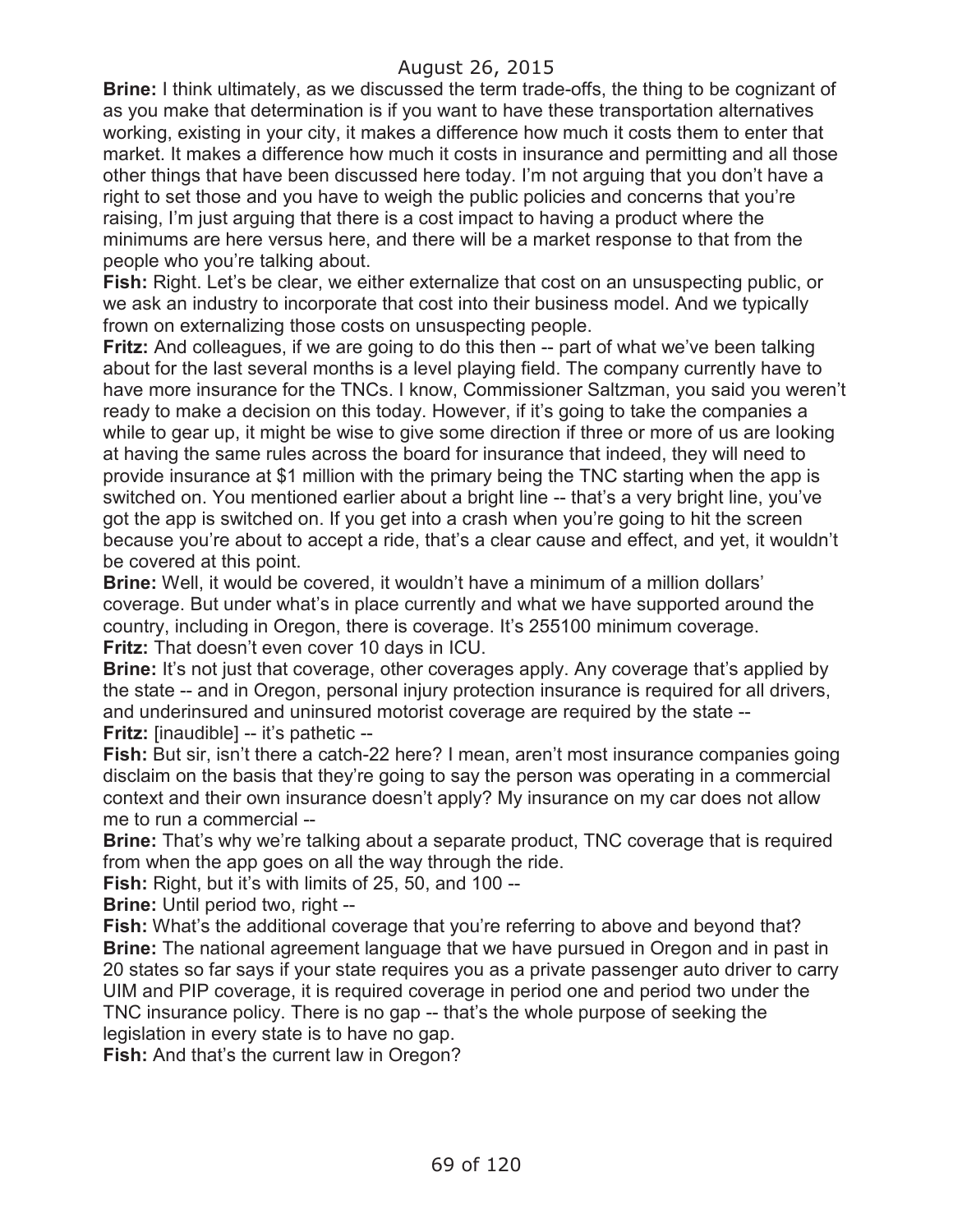**Brine:** No, we've not enacted that law in Oregon, we were not able to get that bill passed last session. But that is the language in place, as I understand it, in the existing pilot project in Portland.

**Novick:** That's right. But Commissioner Fish, you reminded me of another question that I wanted to as Mr. Brine, which is that we've heard some concerns over the last several months that drivers might have their insurance canceled if they haven't told their insurers that they're going to be driving for a TNC and that there might be a mass of cancelations when suddenly the insurance companies hear that you're driving for a TNC and they cancel your policy.

There's also a concern expressed for passengers and also people who a driver might hit that it might in effect be a retroactive cancelation, that a driver that's driving for a TNC might hit somebody and a claim is submitted to -- when they are driving for themselves, not with a national agreement coverage in period one, two, three -- but a driver might hit somebody and then a claim is against their personal insurance, and the insurance company will say, "no, I'm not going to pay that claim because I didn't know this driver was driving for Uber or Lyft, and if I had, I would have canceled the policy" so the policy is retroactively canceled. I just wanted you to address those concerns and see how valid you think they might be.

**Brine:** I've heard that concern raised but I've never, ever actually seen evidence of it having occurred. I personally have no knowledge of that ever occurring anywhere in the country, and that's as far as I can respond to that specifically. But I have heard that concern, and I've heard legislators expressed that concerns as we talked about this bill.

I have a six-state region, I pursued this legislation in five of those states and it's been approved in four of those six states. Across the country, 20 states have enacted the very language that's in place in Portland today. 27 states overall have enacted some kind of regulations establishing insurance requirements for TNCs. Most of them -- all except one -- follow generally the same principles that are in place in Portland today. And I think I need to state -- if you were to go forward with something with the different, higher limits, you would be the only place in the country that requires that.

Now, if I may go back to your question, Commissioner. The insurers have had a lot of concerns about TNC drivers, and that's why we have been interested in this kind of legislation. What happens when you enact the kind of rules that already in Portland currently or might consider on a statewide basis is that you're reducing an exposure an insurer has for being charged for an accident when someone was driving their vehicle for commercial purposes -- talking about that bright line that I mentioned before. So, there's not much of an incentive for an insurance company to cancel someone whose accident is covered by a TNC insurance policy when they get into an accident on their private passenger auto policy. I can see them getting canceled if they have an accident on their private passenger auto policy -- that does happen sometimes if they've had multiple accidents, especially. But tickets, accidents, and those things that occur on one side of the line are the things the insurers have exposure for. So, there's not much incentive to say - now we had a conversation once before, and I want to add the addendum that if insurers start to ask you if you drive for Uber when you're not driving your car for personal purposes and you lie about it on the application form, then they probably would have a reason to consider canceling you. But if they did how you phrased the question, I suspect there would be lawsuits and action by the insurance department against a company that did that kind of cancelation.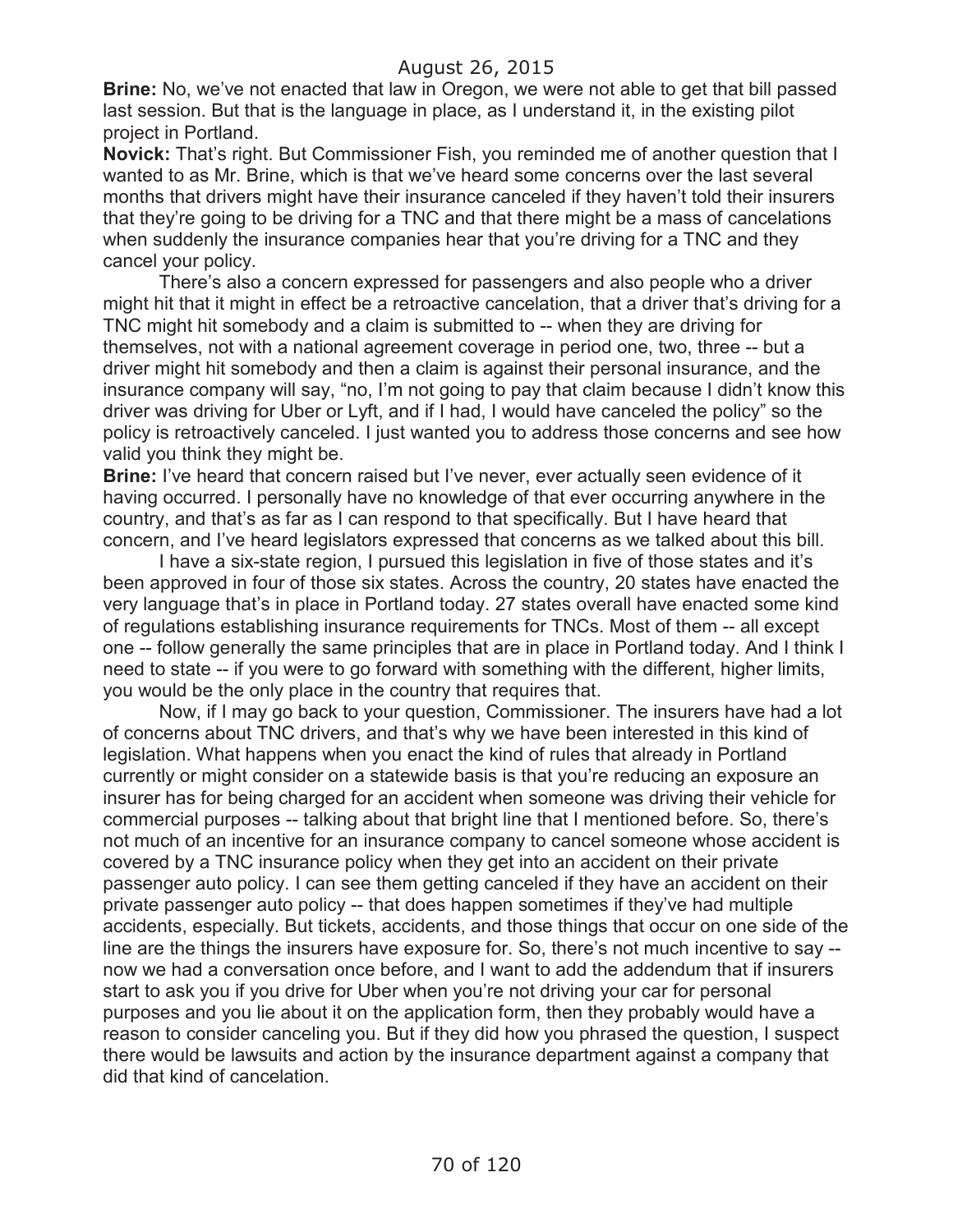**Hales:** Other questions for Mr. Brine? It's been very helpful having you here, so thank you.

**Brine:** My pleasure. Anytime I can help.

**Fish:** Might take you up on that.

**Brine:** Absolutely.

**Hales:** Anything else for him? Thanks a lot. I think I want to suggest that Director Treat and Mr. Owens come up and join your colleagues here because I just want to make sure we understand -- along with Commissioner Novick's direction -- where we're going.

What we have in front of us this afternoon is a report from the task force. The only action we can take with respect to that report is either accept it on not accept it, because it's a report. But there are other steps ahead which all the testimony that we've heard in this hearing can help inform. One is Council members need to articulate the issues or questions that we think need further work. I want to put an asterisk on that and place that question to you, Commissioner Novick, and also to the team here. To what extent are we going ask the task force to soldier on a little more and do some of that work, or is all of that work going to fall on Ms. Treat and her staff and the City Attorney? You don't get to answer that question, he does -- or the task force, actually, because they are volunteers. **Fish:** Can I give a preview? Just throw in a contender?

#### **Hales:** Sure.

**Fish:** I personally feel we are at the point we get to on planning issues where the next step is Planning and Sustainability Commission staff comes before us with a menu of options.

#### **Hales:** Right.

**Fish:** And we identify the areas where we want regulation and staff comes forward with option A, B, C. They pitch an option, we debate it, but we decide.

**Hales:** Correct. I guess I want to get to how that happens. So again, today we got a report in front of us, we need to dispose of and I don't mean that in a pejorative way -- say thank you or say never mind. And then the question is, again, there are issues that we want to address. We can ask staff to bring recommendations. Is there a reason, Commissioner Novick, in your money to ask the task force to do some of that work versus the bureau? **Novick:** I think it's an issue-by-issue question. I think what I'd like to do is get the questions on the table, and we can sort through to some extent right here and now, and then take some thought as to whether we'd want to ask the task force to do the review or if we should just have staff do the review.

**Hales:** OK. So, here's what I suggestion. I have -- and I bet others here on the Council have -- questions and issues based on what I've heard in this hearing. Things like the renewal fee and obviously insurance and even smaller issues like more cab stands. I have an interest in having those issues considered and brought back for decision-making. So, I want to suggest that one, today we take a vote and accept or not accept the report; two, very swiftly -- I would say by tomorrow -- each of us ought to make sure we get all of our questions to your office and to PBOT to say, I need more about this, more about that, I want to see options on this. All of us have got some of that -- I bet all of us have some of that in mind. And then third, there's a schedule for what's going to happen next. As I understand it, on October 7th, that's when we're going get the status report on the 120 day pilot, right?

**Leah Treat, Director, Portland Bureau of Transportation:** That's correct. **Hales:** And so then sometime after that is when we act on the final version of the regulations, correct?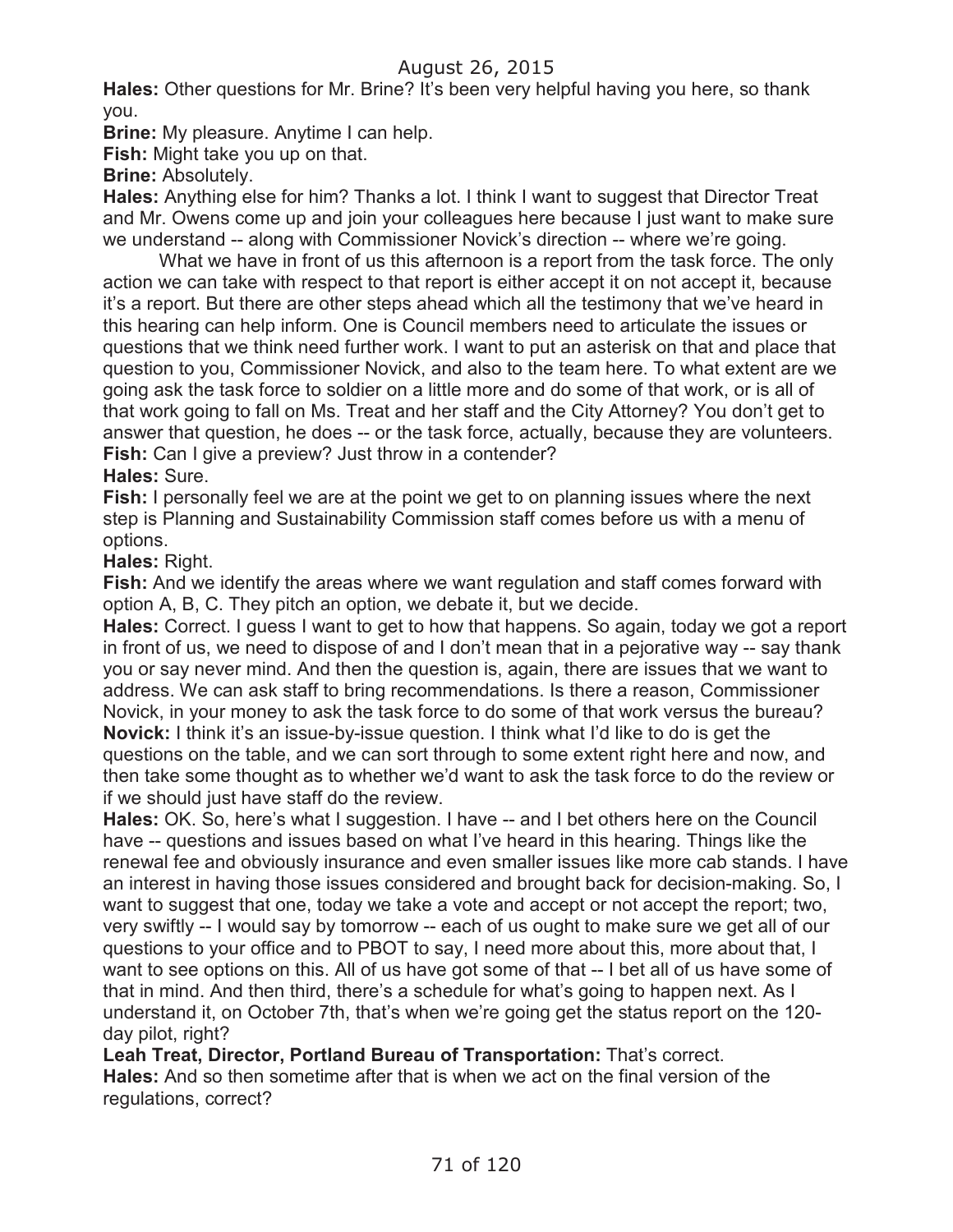**Novick:** Correct.

**Hales:** So it seems to me that by the end of September, we ought to have all that work done of vetting Council's questions and options that we consider when we adopt those regulations. Am I making sense here? There's a critical path.

**Fish:** You've won me over. The one thing I would ask -- because I think we all benefit from this -- I would ask that you give everybody on Council an opportunity today to put their issues on the record.

**Hales:** Sure.

**Fish:** -- and supplement them if necessary. I think we'd benefit from hearing from each other, and then making sure we have a comprehensive list. And then a sense from Commissioner Novick whether there are questions to be answered or to be addressed by staff or if they're going to be required by the task force to review them.

**Hales:** Alright. Jim, I understand there are members of the task force -- maybe all of them -- that are willing to do more work if asked to by the Commissioners?

**Jim Owens:** Yes, Mr. Mayor, Council members. The task force is willing to further delve in issues that you ask them to do so. I think we're balancing here report ownership factor with process fatigue.

**Hales:** OK, well --

**Owens:** So we're willing -- what the task force members have indicated is we have two meetings set up in September. We're hoping that the set of issues you forward to us for further reconsideration we could deal with in no more than two meetings.

And I would offer this about the action on the report. This is a report on taxis and TNC elements of the private for-hire transportation program. In September, we were going further work on the limited passenger transportation element. We have not finished the recommendations on that piece, so --

**Fritz:** What is that? What is it that you're doing?

**Owens:** The limousines and town cars and the shuttles.

**Fritz:** OK.

**Owens:** We intentionally held that element off so that we could devote adequate attention to taxis and TNCs.

**Fritz:** I would suggest we haven't actually finished the first task. So to start another before we finish the first would not be advised.

**Owens:** We have started that one --

**Hales:** But we, here.

**Owens:** OK. The point is we were intending to come back to you with that element of the private for-hire transportation program -- the task force would have recommendations on that element. In essence, our report is not complete anyway.

**Fish:** But Jim, most of my questions -- just for example -- they don't need to go to the task force. I'm ready to have staff come forth with language and commentary that we can then debate. I don't need to have it reviewed by another set of eyes, I think you've done a great job getting us to this point.

**Hales:** I'm kind of there, too.

**Fritz:** And I would not like to move forward on the limousines just yet. In fact, I think there's something to be said for bringing in the private for-hire board of review to come and look at if we designed this system to allow the TNCs, what then is the impact on the taxi companies and what do they want to do? Because several of my questions and concerns relate to keeping the taxi companies as viable businesses. And that cannot be done by the task force, I would think it had to be done by the private for-hire board.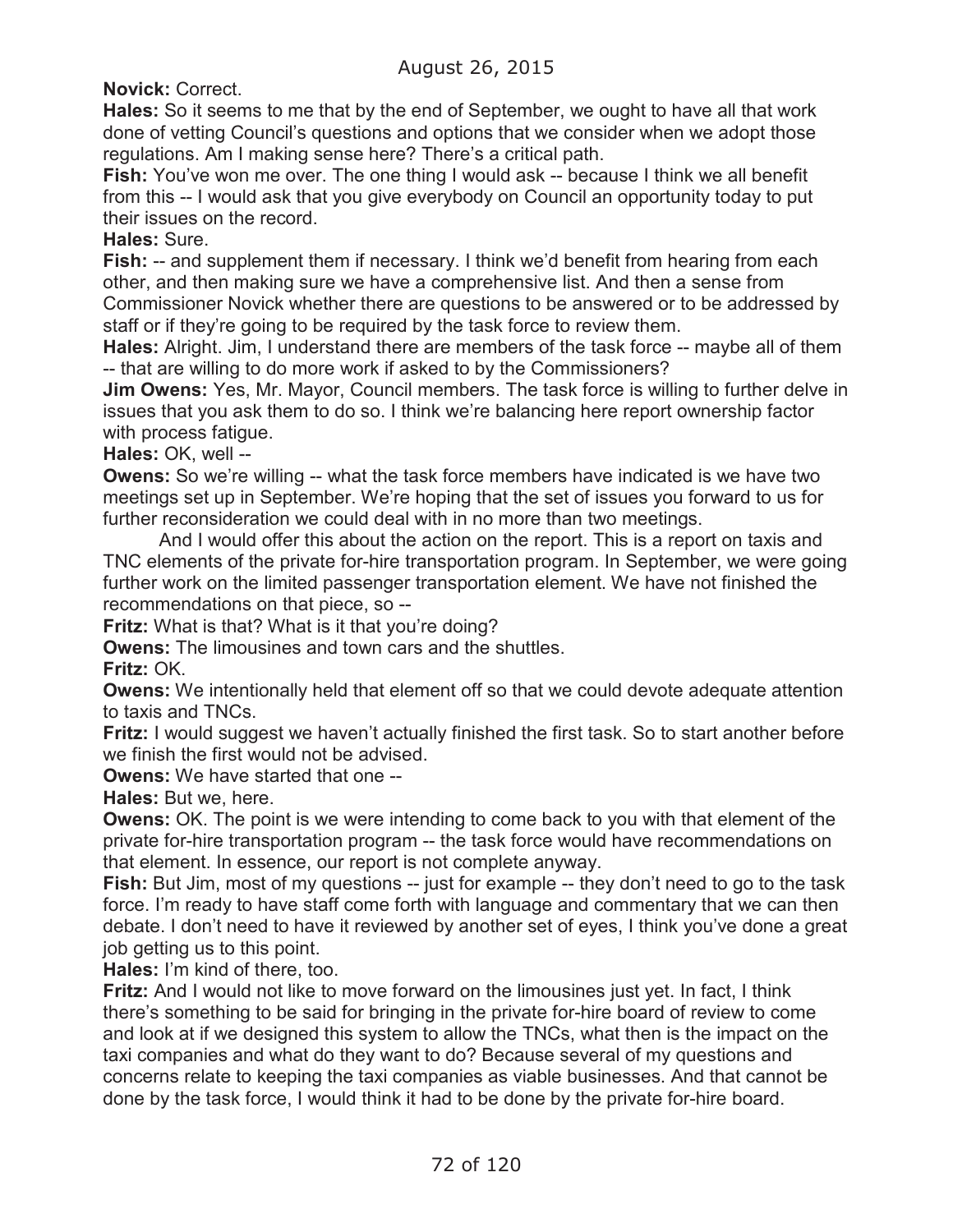**Saltzman:** I would point out that one of the task force's recommendations is to do away with the private for-hire board, and I'm inclined to support that.

**Fritz:** I think the private for-hire board should be asked to give comments on that.

Further, when we started this process, it was "how do we allow this alternative transportation mechanism to operate in our city?" I expressed my concern that I want there to be taxis who are viable for people like me who will never, ever get into a stranger's car and will never, ever get into a car that is not properly vetted with government-sponsored background checks. The way we seem to be headed with the task force report is that there will be no company for people like me, there will be no vehicle that I can call with my phone, my landline, and pay with cash – necessarily -- that has had the necessary background checks done by government staff. And that's a big problem. [applause]

It's not just allowing this other system to work, it's taking away the system that works for me and probably many of the other folks who are doing those 3:00 a.m. calls and who are preferentially calling taxis because they prefer the taxis and they trust the taxis. And at 3:00 a.m. when there's no one around, you don't want to be screaming with nobody listening. You want to be in a cab with a camera and with annual background checks with daily supervisors looking to make sure that the windshield isn't broken. You don't want to be putting yourself in harm's way.

And so we need to figure out a system. It seems obvious there's a lot of support for allowing this alternative mechanism. That's fine. I just visited England. My 85-year-old mother is really good with texting on her phone, but she does not have a smartphone, she will never have a smartphone. She pays for her cabs with cash. And there has to be available as a public service as a utility, as part of something that's part of the government structure -- that still needs to be available. So, doing away with everything and just going the route of complete deregulation doesn't work for me or for a lot of other people in Portland.

It's all well and good to design a system that works for the two-thirds of Uber passengers who are visitors. I'm concerned about the people of Portland and how people in Lents get to their 3:00 a.m. pharmacy -- [applause] -- and how I get to the places I need to go to and how I feel safe because I trust our government workers to do the background checks correctly. I trust our government workers to provide the services that government's supposed to. [applause]

#### **Hales:** Folks --

**Novick:** Commissioner, the issue of whether the background checks are all done by the government or done by the companies with private contractors that we audit is an issue of the task force has looked at that and made a recommendation. The recommendation, of course, is not binding on us. I think that is an example of an issue for us to resolve, not to kick back to the task force.

**Fritz:** Yeah, and if some folks -- which they obviously are -- are comfortable having thirdparty background checks done and driving Uber, well and good. There are a lot of us who are not. And so I think there are some places within this report where actually we do want to have different standards for the different kinds of transportation. I would like the private for-hire board to weigh in. How can we maintain our viable taxi system in this new reality? Are we going to allow these three new companies to come in, are we going to further flood the taxi market?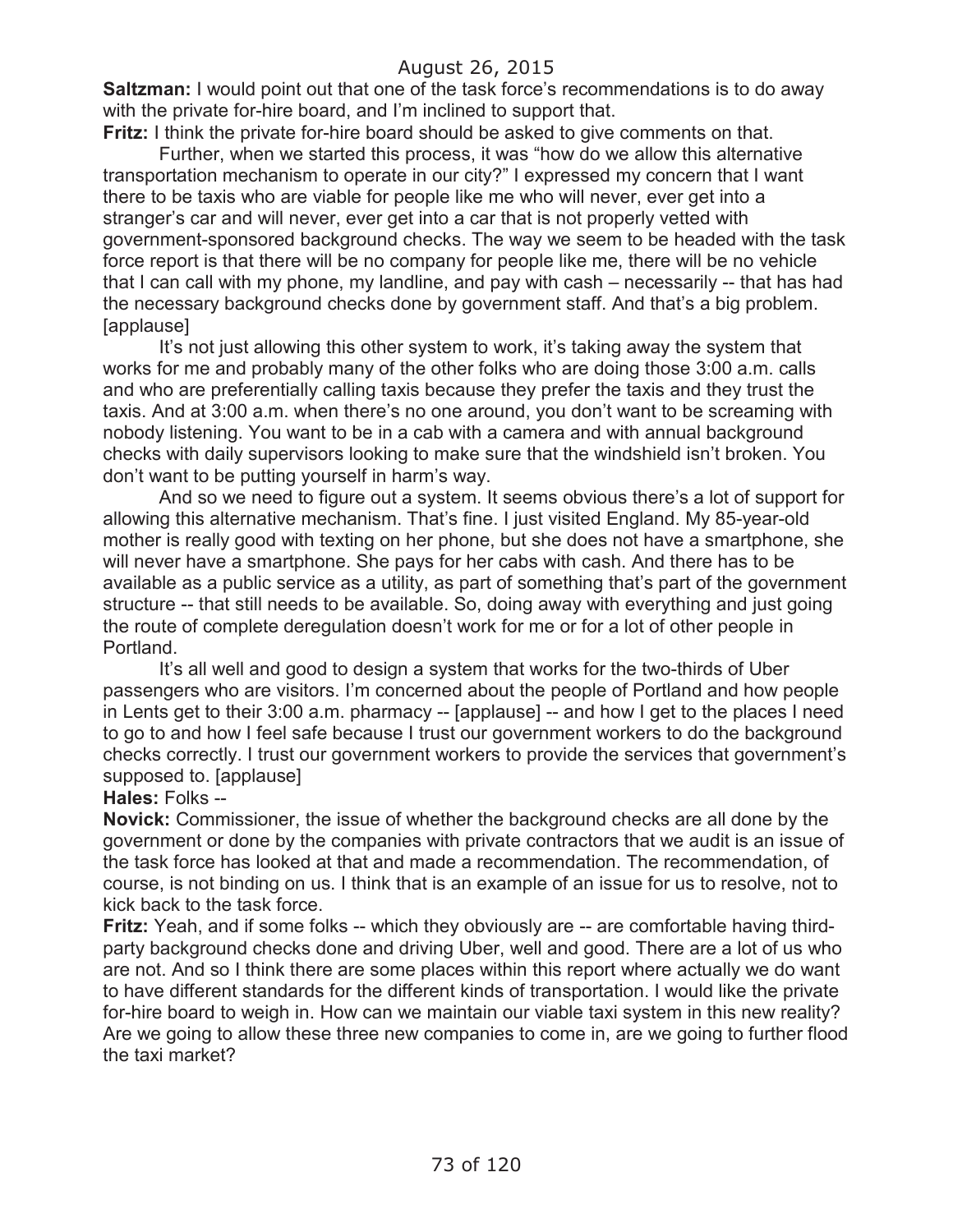**Novick:** Commissioner, I have to say, if there's a lot of people like you, then there will be a market for taxi companies and they will continue to exist because companies exist when there are a lot of people who need the service.

**Fritz:** What if they're not regulated? [inaudible] I mean, I'm don't go out a lot at 3:00 a.m. anyway --

**Saltzman:** You know, I haven't heard anybody today say they don't want to develop a playing field that accommodates the TNCs and the taxi companies. And that may have been a tune change from a few months ago, but that's the party line we're hearing today - everybody deserves to be in this market. And you're talking about the private for-hire taxi board which kept the moratorium on any new permits for I don't know how many years. The private for-hire taxi board is part and parcel of the taxi cab industry. And let's face it, if we want a true, unbiased board making policy decisions as it affects TNCs and taxi cabs, it's got look different than the private for-hire board --

**Hales:** And that's why I think the primary conversation here --

**Saltzman:** Not to digress here --

**Fritz:** I'm suggesting --

**Hales:** The primary conversation here needs to be between the City Council and our staff. **Fritz:** And then I would like to have --

**Hales:** Let me appreciate the task force, they've done their work. I'm prepared to say thank you for your report. But everybody needs to understand -- and your points, Commissioner Fritz, are a great illustration for this -- we are not implementing any recommendation as a result of thanking this committee and accepting their report. **Fritz:** Correct, I --

**Hales:** Everybody understands that --

**Fritz:** But we do need to make --

**Hales:** This is not sleep-walking into legislation here. We are saying we got your report, we appreciate your recommendations, thank you. That's what we do by adopting or accepting this report. But it's very important -- and you just started to do that -- that we articulate the issues that we want addressed before we adopt new final regulations, and you've just done a great job of that.

**Fritz:** I started but I have much more.

**Hales:** I know you have more, and so do the rest of us. So again, I hear the request. What we ought to do is make sure each of us puts those out there today to the extent that we're ready, and understand we might wake up tomorrow morning or walk out of here tonight and say, I've got three more I've got to make sure Leah and her team know about.

My suggestion is we start now and finish tomorrow -- or at least by the end of the week -- getting our requests for options for the Council to consider back to us in a timely way. That work? There are a couple ways to do that. We can do that right now in turn or we can do that as we vote to adopt the report.

**Fish:** Let's do it now, Mayor.

**Hale:** OK, that's fine with me.

**Hales:** Let's start at one end and work our way along and you'll get another shot in a minute. Let's start with Commissioner Fish.

**Fish:** OK. Thanks to everybody for this system and this discussion. I have a number of issues. They are not exclusive because I think the report and the recommendations address a number of issues that I'm interested in. I want to just drill down on a handful that have been highlighted through the testimony and I still have concerns about.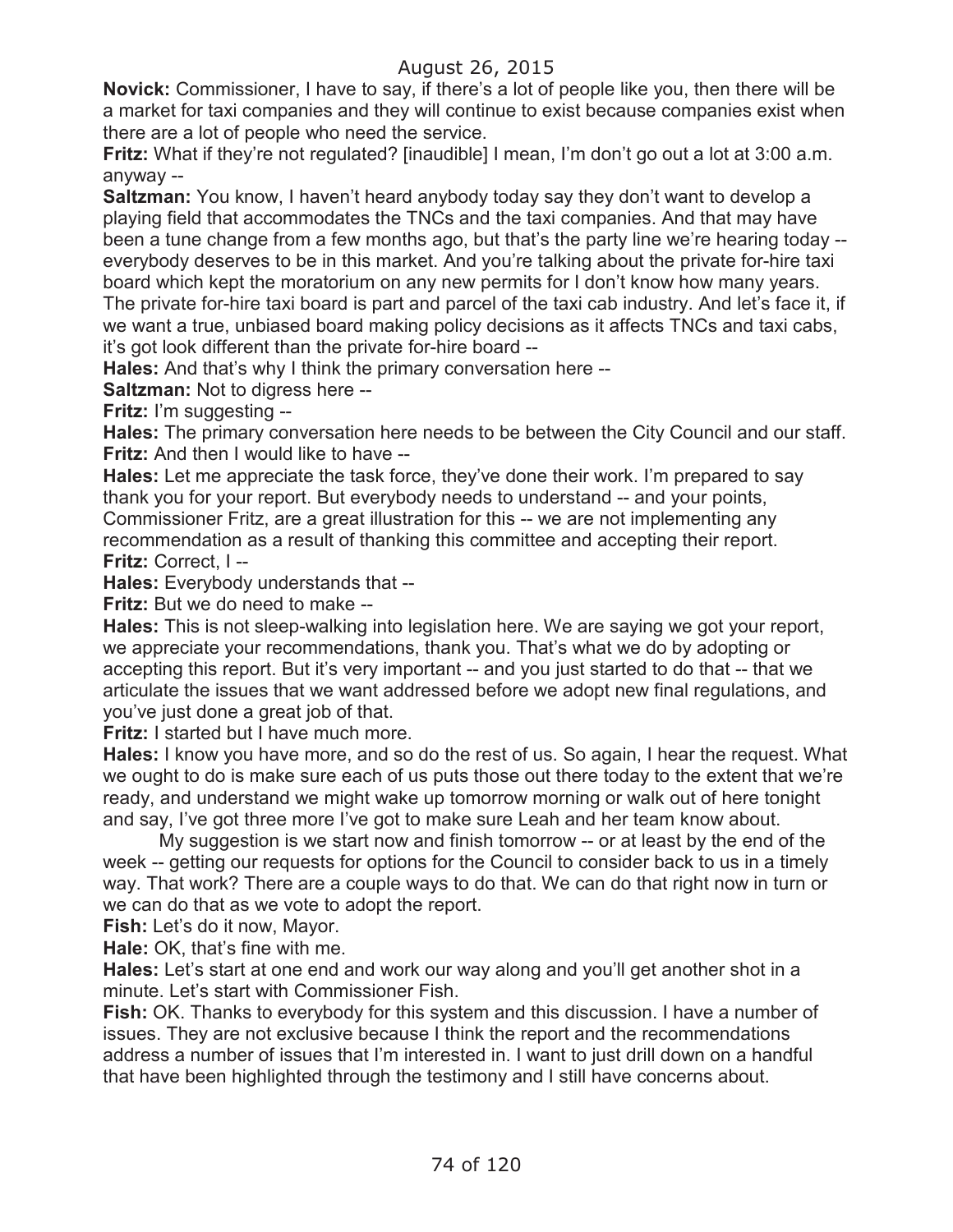Primarily for me, it's the insurance question. My own preference at this point is for parity, consistency across TNCs and cab companies. If there is any ambiguity at this point -- I don't think there is -- that the commercial policy has to be primary, make that as clear as possible. And then, I think there needs to be a consistent minimum of a million dollars in all three periods. Given what the gentleman told us about how the insurance industry works, I think that's an issue the sooner the Council reaches some consensus on that point, the fairer to all concerned because it sounds like there's some work to be done with the insurance industry.

The second thing for me is a more technical issue, and it's understanding what minimum standards of service means under 16.40.2.0. And frankly, this flows from an extraordinary meeting I had with some law students who have been looking at access and the code. They persuaded me that under sub C, service citywide, 24 hours a day, seven days and week does not actually set forth the service standard, it's too generic. What does service citywide mean?

I'll give you an example. Someone took out an app and showed me that the further you get from the downtown area, the more likely for Uber it's going to say "no car available." I understand that the rides in the inner city -- there are more customers in the inner city. I understand I guess the argument that they are more lucrative. But this Council will not tolerate red-lining of service delivery. If service citywide means what I think it means, then you do not frustrate the will of having citywide service by declaring to a potential customer that no cars are available simply because of your zip code. And I want to make sure that nothing that we are adopting permits red-lining -- effectively red-lining communities, and it appears to be communities where it's most likely that people are lower income, more people color, and also people with disabilities. So, that has to be addressed.

I continue to believe that it is unacceptable to allow for service agreements that are inconsistent with Oregon law or City law and say that, "well, there's a catch-all clause it says local laws apply if they are different." Most people I know don't have lawyers on retainer to sort of figure those issues out. I think it's a disservice -- I think it's bad for the consumer to put out information that may be erroneous and say, "yeah, but we notified them if it's inconsistent with local law, you get the benefit of local law." Who has the time to figure that out? I don't think it's asking a lot from a consumer point of view to say that the service agreements need to be tailored to the states in which these companies operate. It seems to me a \$50 billion company can figure that out.

I'm going defer to my colleagues on background checks because I'm not sure where I'm going fall on that although I think it's an issue about who does them and what's the standard.

And I also will defer to my colleagues on the question of permit fees. But I'm now just -- I don't really understand what we're doing. If you're a taxi company you have to pay one permit fee and there's a renewal fee. If you're a TNC, you don't. If we're going to get to a level playing field, I'd like to know what a level playing field looks like in terms of permit fees and I'd like to understand what the cost to the City of deferring on that question. Because if we're just renewing permits during this experimental period and we're losing revenue, who's supposed to make up that revenue to then fund the enforcement of the system? On both sides, I need more information.

I'll join with the Mayor in saying I'd like to know about -- and Mayor, you had mentioned you were going to raise this, and I just want to encourage us to put it on the record -- in the testimony from Mr. Wako, he says to add cab stands at various locations.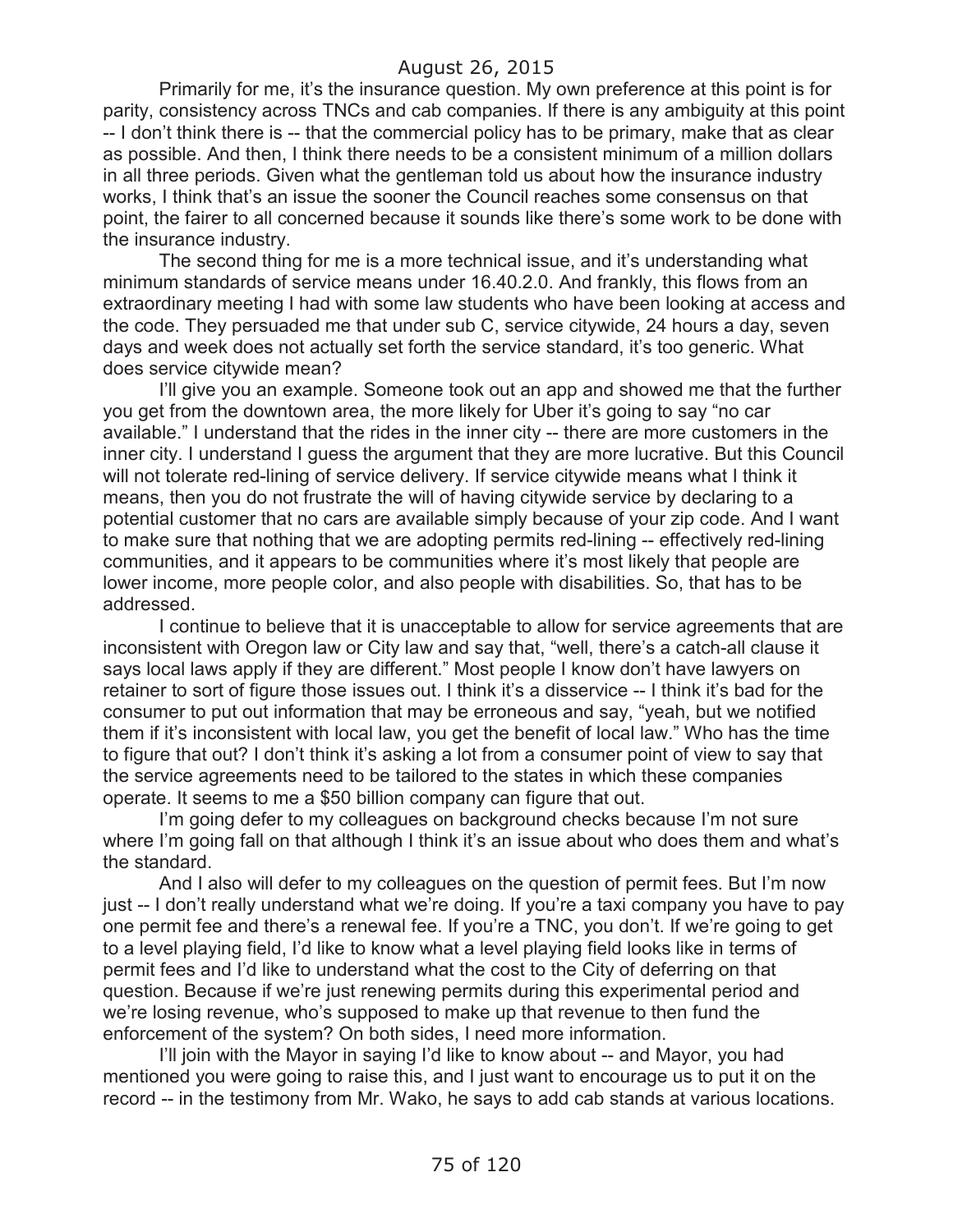It seems to me to be a thoughtful recommendation and I'd like to know if that's possible and I would like to have that included.

And frankly, for the next phase, when staff comes back with recommendations - again, I hope it's consistent with what we get like on our land use proceedings where they are complicated issues, the issue is framed, we have options -- more than one option in certain instances -- and then we have a debate with staff commentary. I think there's enough complexity here that if you break it out the same way the Planning and Sustainability Commission does on complex land use and zoning issues, it'll be easier for us to follow and easier for the public to follow our decision making. Thank you for your good work.

**Hales:** Thank you, helpful. Commissioner Saltzman, do you have things to put on the table?

**Saltzman:** I think most of my policy requests are going to come after we have some real data, and that is the conclusion of the trial period. Because the data really sort of defies some of the myths I guess we're being asked to rely on in a lot of testimony. For instance, last week we heard wheelchair access was not available through Uber or Lyft, and then we heard the data, and they are actually responding in less than half the time of taxi cabs. So, I really want to see the data at the end of this 120-day trial period to help form some of the policy questions I'm going have about whether we really have a level playing field. That's really what I want to see. I think everybody wants to see, a level playing field, whether it's insurance coverage, 24/7, whether it's geographic, whether it's wheelchair access. Performance standards. That seems to be the hue and cry I'm hearing. And if we want to cut through all the fog, we're going need the truth out there.

And as I raised last week, getting to the truth is really the crux of the matter here. One of the things I suggested last week and I will reiterate again is that we look at making sure we have a robust, well-funded compliance program. I suggested last week maybe a 50-cent per trip charge to help fund compliant efforts. Maybe that's in lieu of the permitting fees, because the permitting approach seems so different for a TNC versus a taxi cab, although it's still mystifying.

So, I think I really want to reserve judgment other than what I just said -- universal service, 24/7, and wheelchair access. I'm certainly open to looking at the insurance issues, which are vexing. Just in my own conversations with my own insurance company, it's vexing -- I barely can track it. So, I want to understand it better and I appreciate the information we received today. And certainly a million dollars in period one seems like something we should take a close look at.

And then I also did appreciate the testimony about the cab stands. I don't really understand the cab stand issue, but it sounds like something we need to look at, too. Yeah, so, I guess going to reserve judgment other than accepting the report today on where we need to go in the policy arena.

**Hales:** OK, let me -- I'll run through my list. Some of these are redundant but just in case I miss something, I'll mention them all.

First, there are a couple of informational issues I want to make sure -- in addition to the ones already raised -- that I want to have data on. One was raised in testimony today, and I'll go get that from the Police Bureau or ask this tomorrow coordinate with PBOT, and that is, do we have any indications yet with respect to drunk driving? Has it gotten better, has it gotten worse? It's a short time period, it's summer, so they may say we can't tell. But I'm going to at least ask the question. We've had 21 or 22 traffic-related fatalities this year. Every year, some of those involve drunk driving. I don't know where we stand with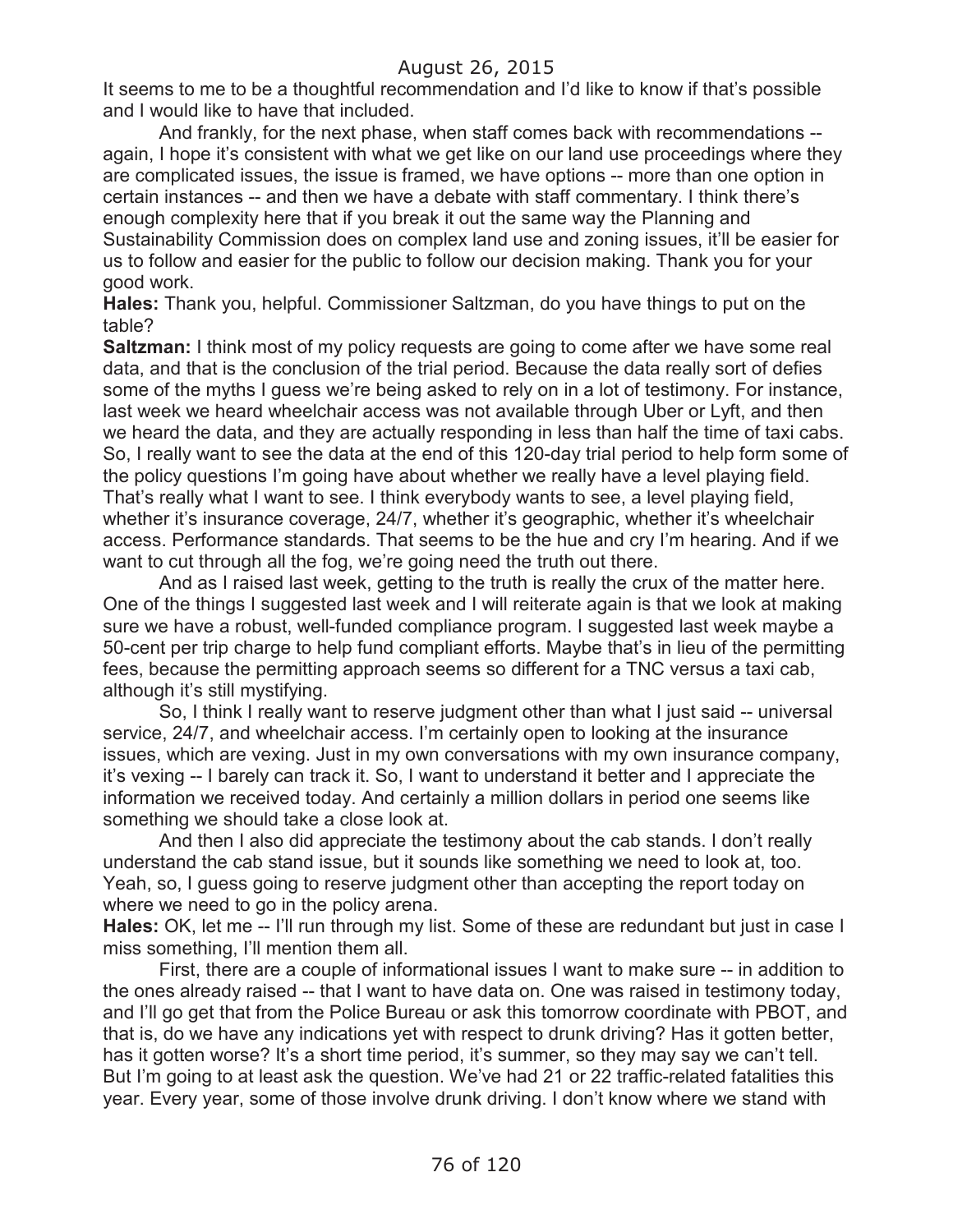respect to a typical year. And of course, crashes that are nonfatal involve alcohol as well. That's one -- to the extent we have useful information -- I want to ask and find out.

Another issue that hasn't come up lately but certainly came up during the early days of discussion about this issue and that is it's never been our intention in Portland to default to what's happening in the suburbs around us, on this issue or many others for that matter, but I'd like to know what's happening. We're in a metropolitan area, we're 600,000 people out of two million or 24 cities that surround us. I think I know the answer to that question, which is they're not regulating this at all. Again, that doesn't mean that we want go there, but I think it would be useful to find out what's happening out there in the cab industry and in the TNC world with respect to the rest of the metropolitan area. To the extent that there's any information, would be useful for us as a community to know.

Issues where I want to have options and decisions for the Council -- one is the renewal fees. What should they be? How do we level the playing field, and others here have articulated? How do we provide a stronger incentive for WAV trips? This idea of an accessibility fund -- is that viable, how it would work, what would it cost? You know, let's hear back about that.

Cameras -- are we requiring them for cabs? Should we require them for TNCs? Drug and alcohol testing.

Of course, the overall issue of caps themselves. I know what the task force's recommendation is, but what's the bureau's recommendation?

And then yes, this smaller issue about cab stands. If we're going try to preserve - as I think Commissioner Fritz has wonderfully articulated -- the option of using a viable, profitable cab company or the option of using a TNC here in Portland, does providing more cab stands for the cab companies help keep them in profitable business? And also, oh by the way, provide more service to the public, which is what this is all about. We're supposed to be regulating this industry because we're supposed to be maintaining a level of safe transportation service for the general public. So, those are the items on my list. I think I captured them all.

**Fritz:** The first issue is income to the City and financial impacts on the City services. We currently have 753 permitted taxis in the city of Portland, each of them pays the \$600 renewal fee. That's a total of just over \$450,000 that comes into now PBOT. We now have conservatively about 2000 new TNC drivers. If they were to pay the \$600 a year, we would have \$1.2 million.

One of my reasons for supporting the legalization of Airbnb was first of all, that we could have a system where homes could be checked for safety; and second of all, we knew we were going get the lodging taxes paid directly to the City. We all know we have a big challenge with transportation funding. This may be an opportunity not only to get better regulation and enforcement of our private for-hire system but also to raise some revenue. And several of the Uber and Lyft drivers last week suggested they would be willing to pay an annual fee.

The concern is that there are so many more part-time drivers, they're not going to be reaching the \$50,000 a year threshold to pay business income taxes. So, I want to know -- how much we get in business income taxes from the taxi companies and from the drivers last fiscal year? What could be the potential reduction in business income taxes? What are the fiscal challenges? Presumably, we've been funding our City staff with the permit fees that have been paid. I want to see a plan for how we're going to have an adequate number of enforcement staff and how the companies are going to pay for them.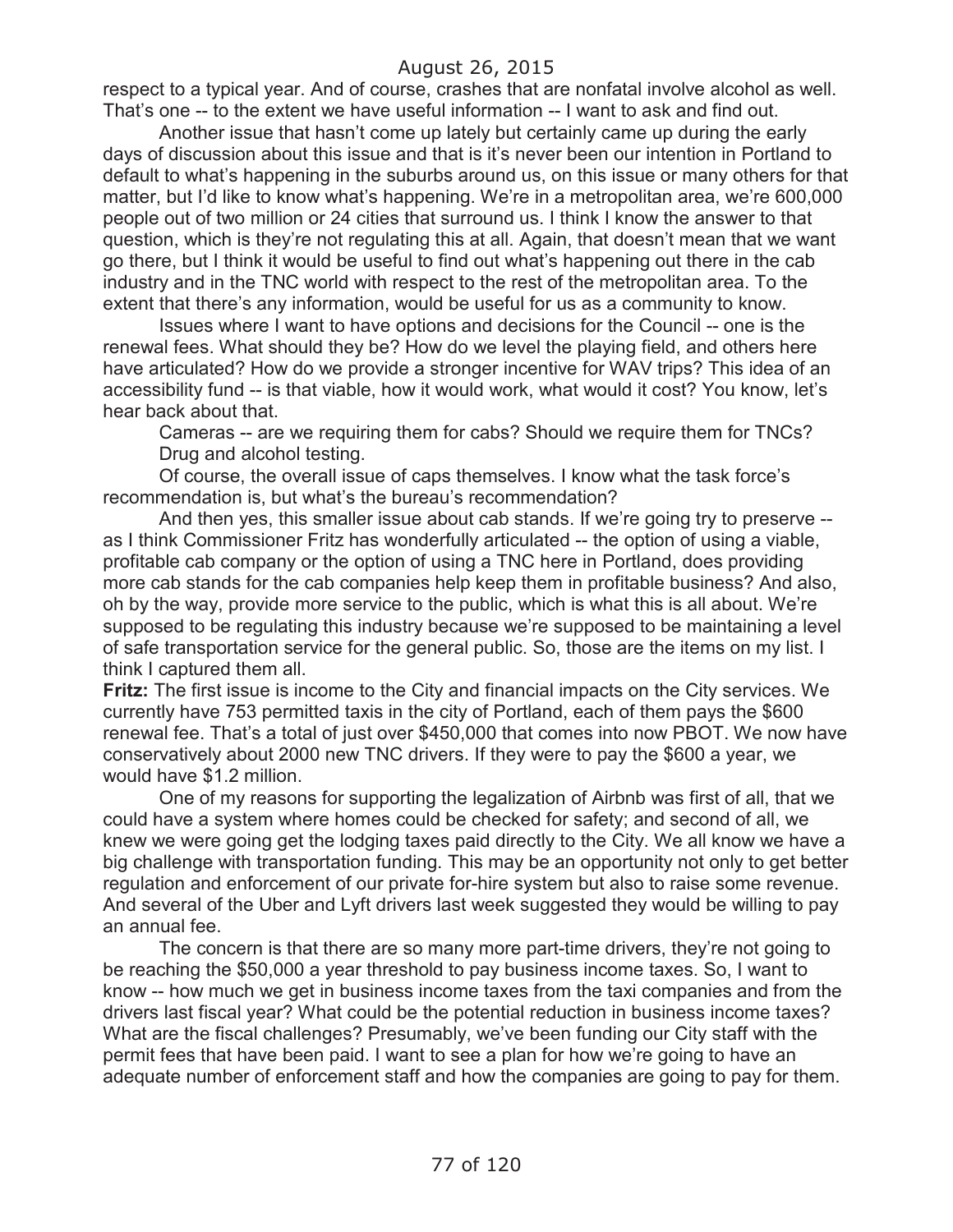Because the City needs to not just have other systems set up, we need to be able to at the very least be able to verify that we've got compliance with insurance, vehicle maintenance, access, background checks, and such like. So, that's a big concern that I have regarding just the money part of it. How much is it going to costing us now, as Commissioner Fish said, but how much is it going to cost us in the future and how are we going to pay for adequate staffing?

Then going through the task force's recommendations, they suggest that all companies would get their own background checks, which as I've already said is totally unacceptable to me. And I don't see that -- since many of our drivers have said it's not burdensome for them, for the taxi companies to continue having us do their background checks, I don't know why we would take that option away from them.

I do think we need to look at the permit fees for the companies which don't make any sense, in my opinion, that the initial fee in some cases is less than the renewal fee. I don't understand how that would be.

Replacing the board of review. Yes, that makes sense for the overall system, but what we really need to do in the next couple of months is to have the taxi companies get together and figure out what would make your industry continue to be viable? What does the City need to do, what do you need to do to provide that service that I and others value so much? Because we're not going to choose the alternative.

The recommendation is that permit approval and denial would be assigned to the Commissioner-in-Charge of Transportation and delegated to PBOT, not to the advisory committee and not come to Council. I think we need to discuss, that the taxi companies need to discuss how do you decide what the right number of taxi cabs is. Given that we may have 2000, 3000, 4000, however many unlimited numbers of Uber drivers, what's the right number of taxis in order to be able to preserve a viable system? That does seem to be to be something I'd like you to discuss and PBOT to come back with a recommendation on if we should continue to limit the number of taxicabs based on the planned demand.

The third recommendation is about record-keeping. It sounds very good, however, there needs to be a mechanism to verify and fund the verification of all of these reporting requirements.

I do agree with some of the testimony that said the TNC driver should have large magnets on their car that is much more clearly identifying them as a TNC, a phone number to call in large numbers. Because remember, we're the folks that have the old flip phones and other land lines that we're not going to just dial up the app on our smartphone --

**Fish:** Commissioner Fritz, would you yield on one point?

**Fritz:** Yes.

**Fish:** I wasn't here for the conclusion of the last hearing. Did we get a response to the question asked about who the local agent is and what the phone number is for both Lyft and Uber?

**Fritz:** Nope.

**Saltzman:** Yeah, we got it.

**Ken Mcgair, Office of the City Attorney:** Yeah, we looked up -- they both have local agents of service. Uber has a local office with a 503 telephone number and staffed. Lyft has an email and an 800 number for complaints.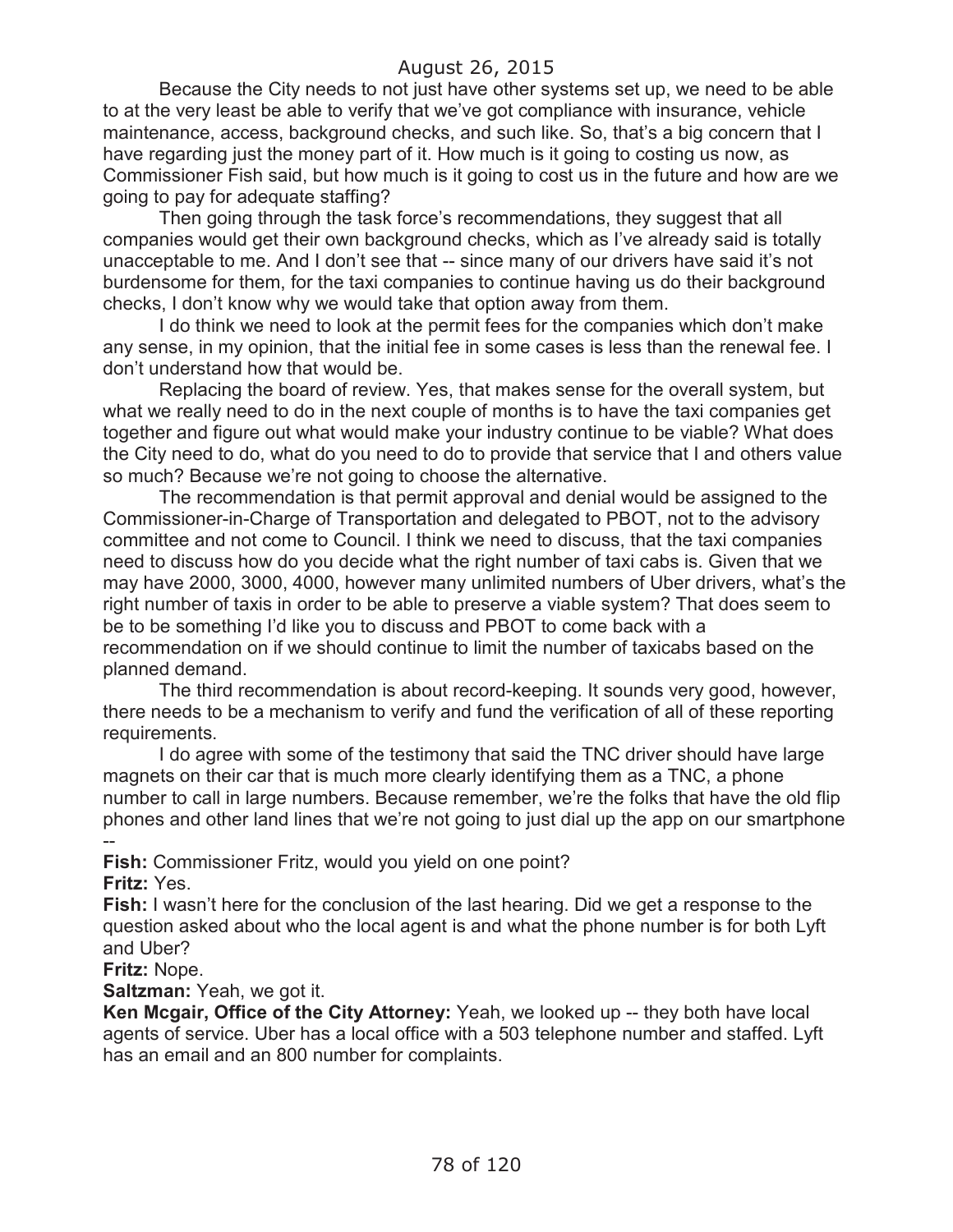**Fish:** Just want to acknowledge that it took the City Council a couple weeks to unearth that and now you're putting that in the record, but how on earth is a customer supposed to figure all that out?

**Fritz:** Yeah, that needs to be clearly posted.

**Fish:** I'm glad we've resolved it, but it now needs to be broadcast so that a customer can get that information.

**Fritz:** Well, more particularly, a bystander who may be aggrieved as well. Thank you, Commissioner Fish, I appreciate you clarifying that.

On page two, the next item is about the company permits. As I said, I think that needs to be discussed in much more detail.

The next item is the citywide service, which Commissioner Fish covered eloquently.

The next one is about maximum fare rates for taxi cabs, and the recommendation is to get rid of mandated fares and caps. How on earth is a consumer supposed to know which cab to get into if we don't have a regulated system? They're supposed to go down the entire line of taxis to find out who's going to give them the best deal? That doesn't make any sense to me. Again, that's something that I think the taxi drivers should be working on and helping to give us a recommendation. The surge pricing I don't think works for taxis, either.

Street hailing needs some enforcement. What's the enforcement mechanism? You can actually now hail a TNC, and they need to pull you over and say "you need to put on your app and request me and then I'll accept you and you can get into my car." That doesn't seem to be in the spirit of what we're doing and so there needs to be more education. What's the plan for education for community members that they're not supposed to be doing that, if we need to continue with that regulation?

I agree that the waiting in the taxi zone area -- the TNC vehicles.

In this section at the bottom of page two, it doesn't list cameras as requirement for taxis but on the next section in page three, it does list cameras as a requirement for taxis. I suggest that we need to continue having cameras in taxis because again, that's one of the things that makes me feel safer and is safer for the drivers. So, I agree with the first part on page three.

The background checks -- as I've already expressed, I don't trust private corporations to do the kind of verification that I do trust or City staff to do, and I appreciate the diligence of the City staff.

The driver working hours. I would be interested to know how that's going to be enforced. Are there TNCs currently being asked to tell us how many hours their drivers have the app on? I'd like to know what those hours they are.

The next one is about the driver kitties or fees, and the suggestion to do away with floors or ceilings on driver kitties or fees. That doesn't seem to protect the taxi drivers very well that. So I think that again needs to be discussed by the taxi companies and their drivers with a recommendation.

On page four, it suggests that the company has the responsibility for administering a City-approved training and testing program and require defensive driving training. Again, I don't trust the companies to do that. We've heard testimony and got emails about drivers being allowed on one of the TNCs platform while they were waiting for their background check to come back, and that's just not acceptable.

There needs to be penalties for when the wheelchair accessible vehicles are not required. I think that is one of the big positives of this experiment, this pilot, is that we have focused much more on providing the wheelchair access vehicles. And I agree that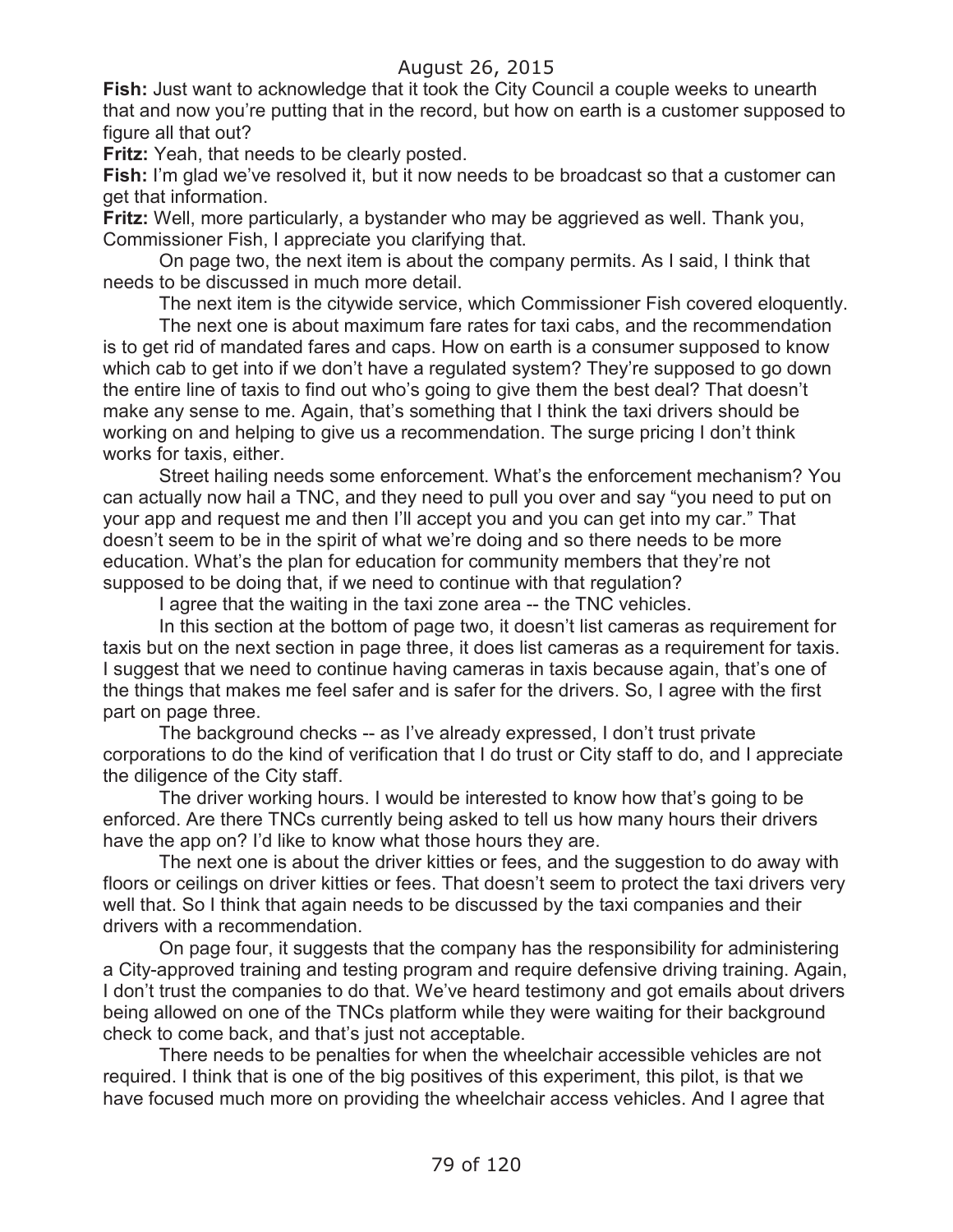having some kind of a per-free -- per-ride on all riders' fee to then pay triple to those providing WAV service seems like a very good wait around it.

And again, I'm still concerned about the additional cars on the street. It was interesting that we were discussing this morning about congestion and thinking about all of these cars now doing the additional rides.

The last page on five is the insurance issue. I have to tell you that it is very hard for me to listen to people asserting that \$50,000 for a person's life is an adequate amount of compensation and that \$100,000 per incident. The driver that killed my husband 48 weeks ago today had \$300,000, which is above the state minimum by a long way. However, there were four people injured or killed in the crash and so I still have not had a penny of that insurance yet. Certainly, money doesn't compensate for the life of a lost one. \$50,000 wouldn't even cover the medical bills of our friend Cary Fairchild.

So, these insurance limits -- I think that's something I've said before that we need to put on our legislative agenda to get our state limits changed. If people are driving commercially, at the very least they need to have the same as the taxi companies, which is a million per occurrence, two million in aggregate, 500,000 for the vehicle. And I would like to see if we could require that sooner rather than later. Wouldn't it be wonderful if Portland was the best and safest place in the entire country to hail an Uber because at least you'd know you'd be covered?

Then the insurance expert told us, there will be the question of does Uber and Lyft actually want to operate in our City if we require them to have adequate levels of insurance at all times? That's their choice. That's where the free market comes in, that's where responsible drivers come in, and that's the policy that I think we should do sooner rather than later.

We did have very compelling testimony last week regarding the insurance and regarding EcoCab having been told insurance was fine and then being told it was not fine. She sent additional testimony. Apparently, we're already implementing that all insurance policies must carry an AM Best rating of A-8. I have no clue what that is, but the Council hasn't directed that yet, so I don't think EcoCab should be penalized for following the previous policy when we haven't changed it yet.

Second of all, they raised the issue of having an insurance company that's accepted in the state of Oregon and that has backup insurance from the state of Oregon should the insurance company go bust. I would want more information on that and I want us to look into that. Because again, we should be supporting Oregon companies, not outof-state or out-of-country offshore insurance companies that are not going to stand behind the company or the driver should something terrible happen. That's another piece of making sure insurance is acceptable in the state of Oregon. Thank you.

**Hales:** Thank you very much. Steve, what have you got?

**Novick:** On the issue of permit fees, that's something staff is actively working on right now. We want to come up with a system that is fair and that does cover the cost of enforcement and compliance monitoring, and we are postponing the renewal fees for the taxis until we have figured out a new system.

I have to say that we need to come up with enough money to fund a system that's unlike any we've had before. Because I have to tell you, six months ago, we did not have aggressive monitoring and compliance of enforcement of the taxi cabs' variety of requirements. We did the background checks, we did the vehicle inspections, but we did not have people out checking at all hours of the day and night to be sure there was truly citywide 24/7 service including for people who need WAVs. So that's a new thing for us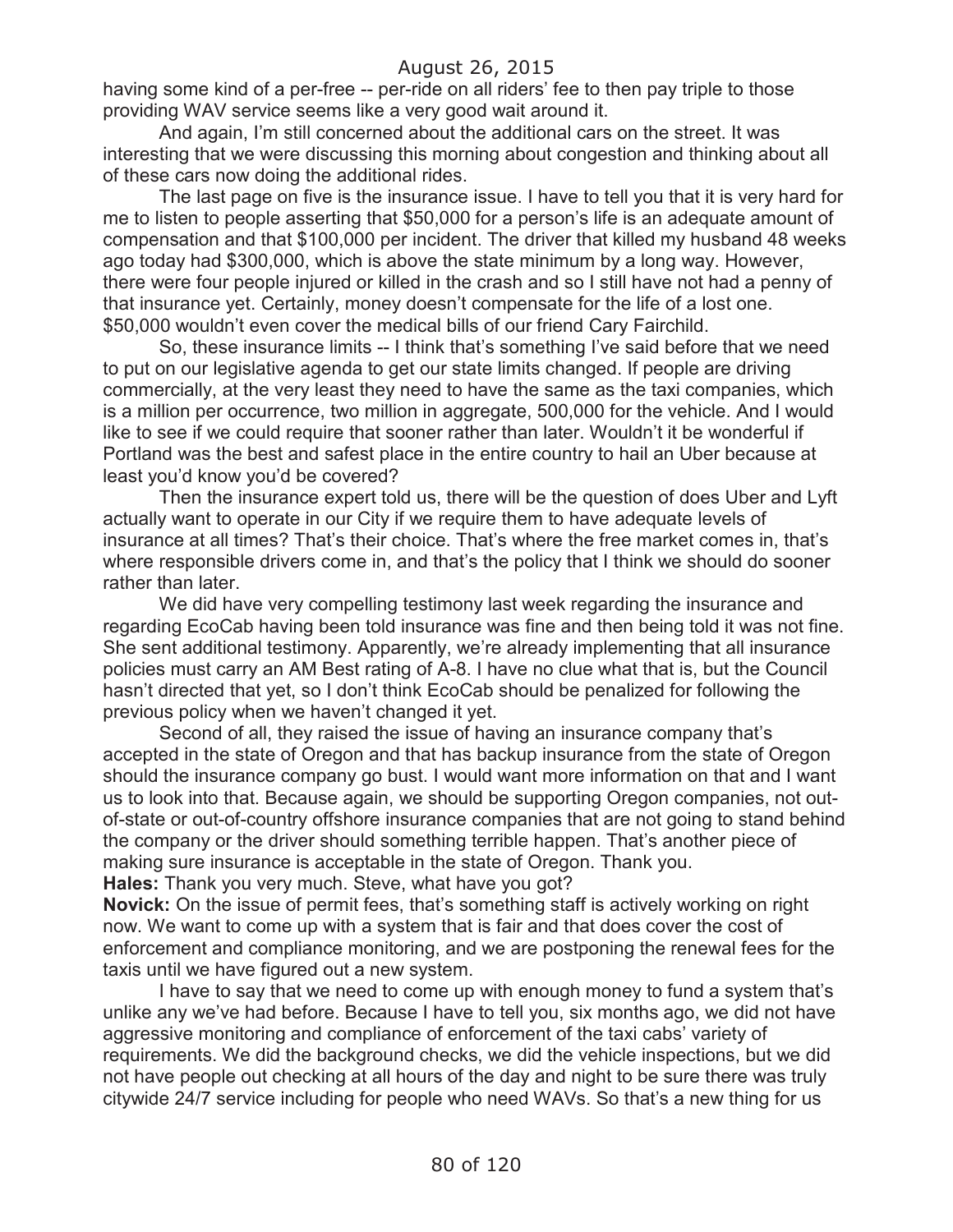that I'm very much committed to doing. And as Commissioner Fritz said, there needs to be penalties for not meeting those standards. Last week, I saw some data that indicated that for the TNCs, they clearly were not meeting those standards and I think that we do need to start moving towards penalties. I need more data, actually, on whether the taxis are meeting those standards, and I asked staff to start more aggressively gathering that data.

So, the permit fees is an issue we're actively working on, we want to come up with a fair system. Responding to what --

**Saltzman:** What about the 50 cent charge?

**Novick:** I don't dismiss that as an option, Commissioner Saltzman. I'd like staff to see if that makes more sense.

#### **Saltzman:** OK.

**Novick:** I appreciate that suggestion. I agree with Commissioner Fish and Commissioner Fritz that if we are going to require a higher level of insurance for period one than is in the, quote, "national agreement," we need to serve notice of that now. I have to say that at present -- this is not a final decision, but I am inclined to say we need higher levels of insurance in period one. I note that last week, Mike Greenfield, the head of the task force though speaking solely for himself, said he doesn't see the reason for the big difference between period one and periods two and three. So, I see that at least one of the representatives of Uber is still here, we'll get in touch with Lyft and serve notice that they need to start thinking about how to go about getting a higher level of the insurance in period one.

So, those are -- oh, and one more thing. I do want Commissioner Fritz to be able to continue to call a taxi when she needs one. I am not sure that it makes sense to have one set of background check requirements for taxis and another for TNCs. Maybe that's a road we want to go down, but I want to ask -- I recognize the task force's recommendation is to have the background checks solely handled by private companies. I want to get a sense of how much of a sort of administrative burden it would be on the police and the LEDS system, etc., if we had the government do background checks for everybody. So, that's an issue I think requires further discussion.

**Saltzman:** I asked Chief O'Dea about that in our first consideration of this issue and I was told by him that LEDS is kicking off the City doing background checking on taxi drivers. I'll check on that.

**Novick:** Actually, my understanding is that LEDS is sort of -- the state police has sort of asked us to justify using LEDS to do background checks on taxi drivers, and I don't actually know if that means they're about to kick us off or if they just want us to give a reasonable explanation.

**Fish:** Mayor, can I -- in light of something my friend Dan said, can I clarify my request on access?

**Hales:** Sure.

**Fish:** So, Dan said we need to make our decision based on data, we need to lift the fog - he wasn't referring to fats, oil, and grease. So, I agree, we need to make good policy on the basis of data.

The concern I have is that it's apples-to-apples data. And if the TNCs are effective excluding whole sections of our community from service, then I'm not particularly impressed with the cherry-picked numbers on service times. [applause] If we are requiring that they serve the City, which is the minimum requirements in the statute I referred to earlier, then I don't want to base a future decision on data that is based on the calls they are choosing to take and lose track of the fact that there's a lot of people who are not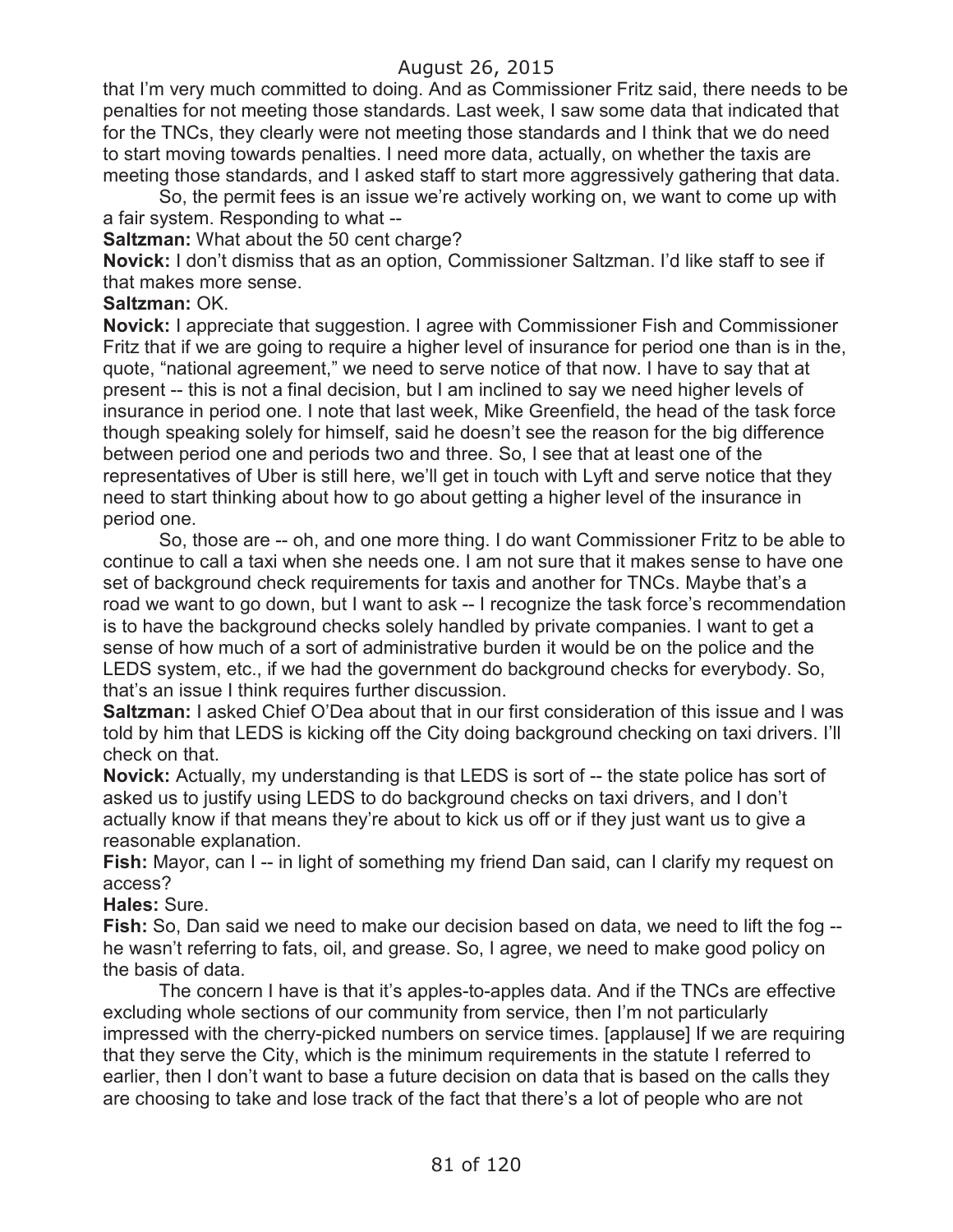getting access to the service because their app says there's no car available. If we're going to require universal service, I don't want cherry-picked data that has misleading service times, nor does Dan. There's no daylight between Dan Saltzman and me in terms of wanting to have an adequate level of service between disabled residents of our community.

If you can simply frustrate or system and then you report that you've got good response times in the inner core, that's not consistent with what I think that Council intends to regulate. If you are required to provide service to everybody, then I don't want to look at apps that indicate by the time you get to 82nd -- if that's where you're initiating your call -- there's no service available. Because then you're essentially saying there's no service for disabled residents and the other data did not impress me.

**Novick:** Question for staff. On the taxi companies' app, Curb, does it work the same way? You can look at the Curb app and see whether there's service available? Like, look over a geographic area?

**Fritz:** And I think the other piece of that, Commissioner Fish, is the scheduled rides that taxi cabs do. Those haven't been included in the on-time data.

**Jody Yates, Portland Bureau of Transportation:** That's correct, it was an on-demand comparison.

**Fritz:** Yes, I think in order to be fair we need to be looking at the scheduled rides as well and assuming that they are -- unless there's a complaint or some evidence they're not being picked up on time -- that's service too, and that's how people like me use cabs, we schedule them ahead of time.

**Fish:** Mayor, I move the record.

**Hales:** Is there a second?

**Saltzman:** Second.

**Hales:** Further discussion on accepting the report? Roll call, please.

**Item 901 Roll.**

#### **Saltzman:** Aye.

**Novick:** I want to again give my profuse thanks to the members of the task force who have put in, as Mr. Owens pointed out, more than 700 hours of their time analyzing these issues, hearing testimony from a wide variety of people, and responding to questions posed by citizens and by this Council. And we're not going to implement every one of the recommendations of this task force -- there are some even that I take issue with -- but the work of the task force has been extraordinary and the staff support has been extraordinary.

I'm honored to have had the opportunity to assemble this task force, and I'm still amazed that most of the people we initially asked to serve on the task force agreed to do so. We had and we have a group of fantastic people doing a lot of very hard work, and I can't thank them enough. Aye.

**Fritz:** Thank you to the task force, Jim Owens for facilitating and Leah, all your staff. This is a very challenging issue with looking and doing things very differently form how we've done it before. I also want to thank Claire Adamsick on my staff who has been on my staff for the last six months and I think has spent a majority of her time on this issue. She's done amazing work.

We are getting closer to addressing the real needs of all of our community, and I think it's clear there needs to be room for the different kinds of options. We need to make sure those different kinds of options are viable for the kinds people who are using them.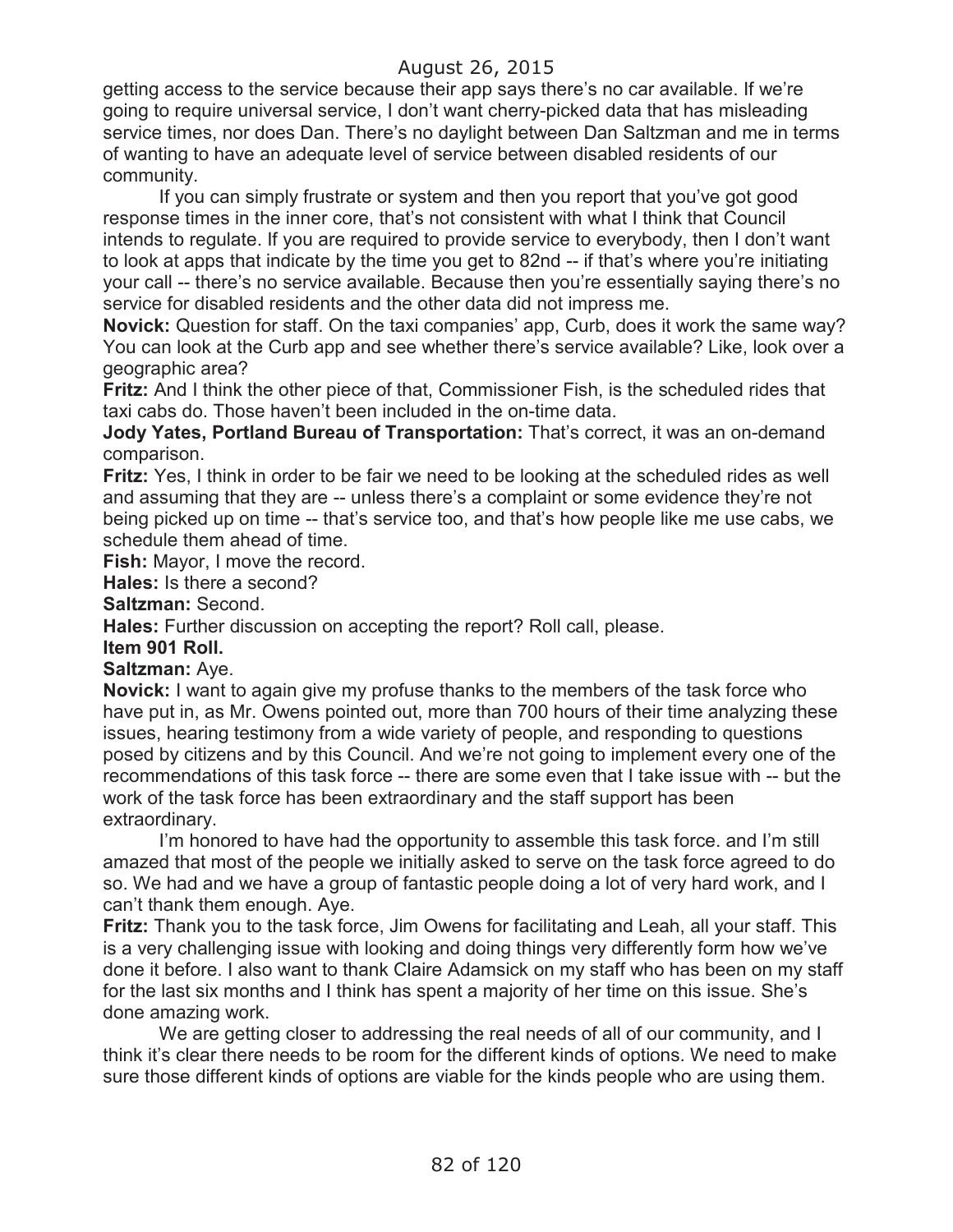Capitalism is not a system that works particularly well for providing services, especially public services. Competition doesn't ensure adequate coverage, wages, or benefits when profit is the sole motive. And the question we are asking is, to what extent should government be involved in providing the service? I do see this as part of the public transportation system. And I trust government -- which I know a lot of people don't -- but I've been involved for the last six and a half years, and I trust government workers and I know that our staff -- first in Revenue and now in Transportation -- do great work in doing those background checks, in making sure the inspections are done, in doing the spot checks, and I don't trust out-of-state corporations.

One of the roles of government is to provide public safety and for orderly provision of service, and we need to continue to be able to do that. We also need to be able to support our businesses. I think one of the testifiers said preserving full-time jobs is not one of our roles on the City Council. I disagree -- it absolutely is. Providing gainful employment for Portlanders is definitely one of my big concerns.

We need to make sure we have the regulatory safeguards in place, that we're meeting the core standards, and I don't know that we have that yet. I do expect that when we see the trip pattern data in October, we'll get a clearer picture of the late-night service and the service to the communities in outer East. And I will be interested to get a clearer picture from staff as to how we're doing to ensure compliance. I'd like to see the reports from the inspection staff, specifically with examples of what they've seen out there in the community. And I want to see how we are going to fund to make sure at the very least we still have adequate enforcement within the city.

As I've mentioned, the insurance coverage is huge. And Commissioner Novick, I appreciate your willingness to look at asking the companies to implement the commercial levels as soon as possible because I think that is crucial and it's only a matter of time before something tragic happens. I want to make sure in that awful instance, at least that family doesn't have to worry about whether they're going lose their house as a result of a commercial driver and having a crash.

Thank you, Mayor, for your leadership on this, and thanks to everybody who's participated in the process. It's been a meaningful community engagement process and your input has made a difference on all sides and so you should feel good about that. Aye. **Fish:** This vote is to accept a report. I have expressed my deep misgivings about the process and my deep skepticism that we can get to a level playing field, but that's not what we are voting on right now. Our vote is to accept a report and to thank the task force for the time and effort they the put into giving us the recommendations. And it is one of our great traditions of this body that when we ask a group of citizens to do a lot of hard work and produce a report, we set aside or differences and simply say thank you. If we didn't, we'd have a hell of a time getting people to serve on task forces in the future. So whether we agree or disagree with any of the recommendations in this report, that's not what we're doing right now. Right now, we are celebrating the fact that citizens in our community devote lots of time to help us make complicated decisions.

This is an excellent report and has helped shape what I think is one of the more interesting discussions we've had on the Council in a long time. Also thank you to bureau staff for all of your work. I'm not sure where this is going to end for me, but I do agree with Commissioner Fritz that all sides of this debate have stepped up and have raised the quality of debate so that whatever decision we make -- whether you agree with it or not - it'll certainly be informed by all the time and energy we're putting into it. I'm enormously grateful for that.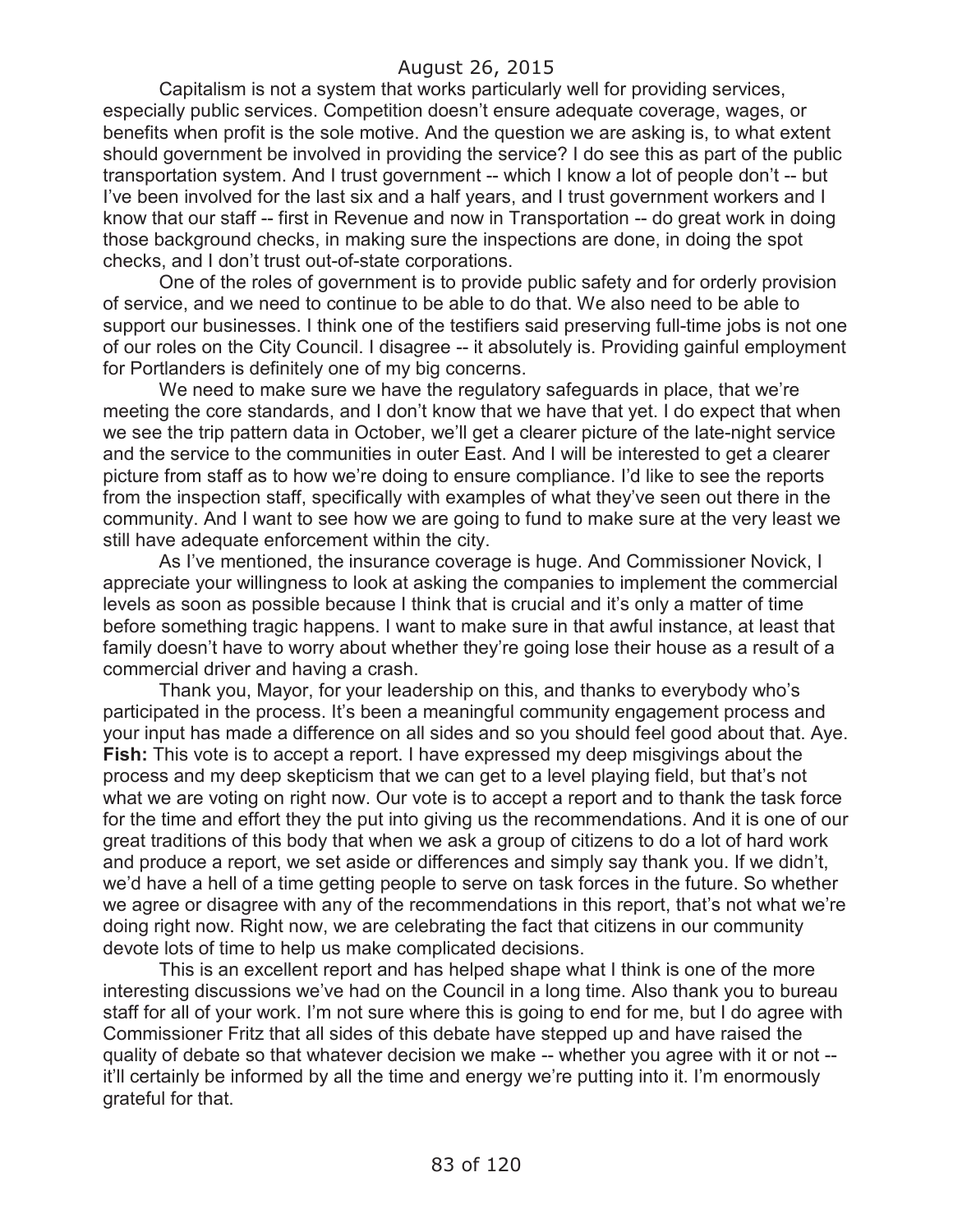And I echo Commissioner Fritz's comments, Steve, that I appreciate that a consensus is now forming around insurance. I do agree we need to send this signal early on. We don't want to come back in December and find there's a six-month lag to actually implementing it. Thanks to my colleagues and thanks to everyone participating. Aye. **Hales:** Thank you, Commissioner Novick, PBOT, and again, our task force -- well said, Commissioner Fish -- for weighing in and giving us some guidance so far. More work obviously ahead to do, quite a bit of it based on what the Council has laid out here already in this discussion. And again, I want to make sure everyone understands that we can lob a few more questions and requests in if they are either suggested to us or occur to us over the next couple days so that you have your full scope of work in front of you.

You know, from the beginning of our work on these issues of the new economy, as some call it, we've tried to find a good place for Portland to land. We were confronted by the eruption of people renting out their spare bedroom through websites and ways that didn't conform to our own regulations about hotels, motels, and room taxes. And we've tried to figure out a way for that piece of the new economy to operate legally in our city.

Both words are important. We want to try to make it operate, because there is change all around us in this tech-friendly city in this tech-suffused world. So, there's change all around us. Many have suggested that we should deal with that, and we're trying. But we also have some old public responsibilities about safety that never go away, and about trying to support local businesses that should never go away, and that's the middle ground we're trying to find. I hope everyone understands that we're trying to find that.

In the now infamous meeting that Commissioner Novick and I attended, my first face-to-face meeting with anyone from Uber was where I told them we will begin discussing this topic when you stop breaking the law. They stopped breaking the law, and we started trying to work on these regulations and we'll keep trying. So, everyone I think in this room needs to understand this is a City Council of good will with excellent staff and some great citizen advisors trying to find a way into some difficult topics.

I'm always happy for Portland to be first. It seems like that happens more often than not. Bill de Blasio has been calling me about this issue rather than me calling him and saying, "how did you figure this out?" and that is kind of normal, it seems to me. Portland usually does these things first and better, and I'm OK with that, even though I would like to be informed by what's happening around us. But I think it's important to remember, other cities have tried to deep these new services entirely at bay or they have utterly surrendered, as I believe all 24 jurisdictions around us have. And neither of those is acceptable, I think -- again, in a new economic world and where we're trying to be responsible and support local businesses.

Finally, one little piece of this that keeps bubbling up but needs to be articulated is that we regulate these businesses for a set of reasons, and they have been well expressed here today. But it's always important to remember, even though I sound a little pedantic when I say it that driving an automobile is a privilege, not a right. That's why we have a license. You get licenses for privileges, you don't need a license for a right. There's no right to drive an automobile, as outrageous as that might sound in the United States of America, or at least in Texas. But it is not a right to drive an automobile, it is a privilege. And driving an automobile for pay is an even higher privilege. So, regulation is complete appropriate. And I think folks enamored of the power of the market always need to remember that in this debate or any other.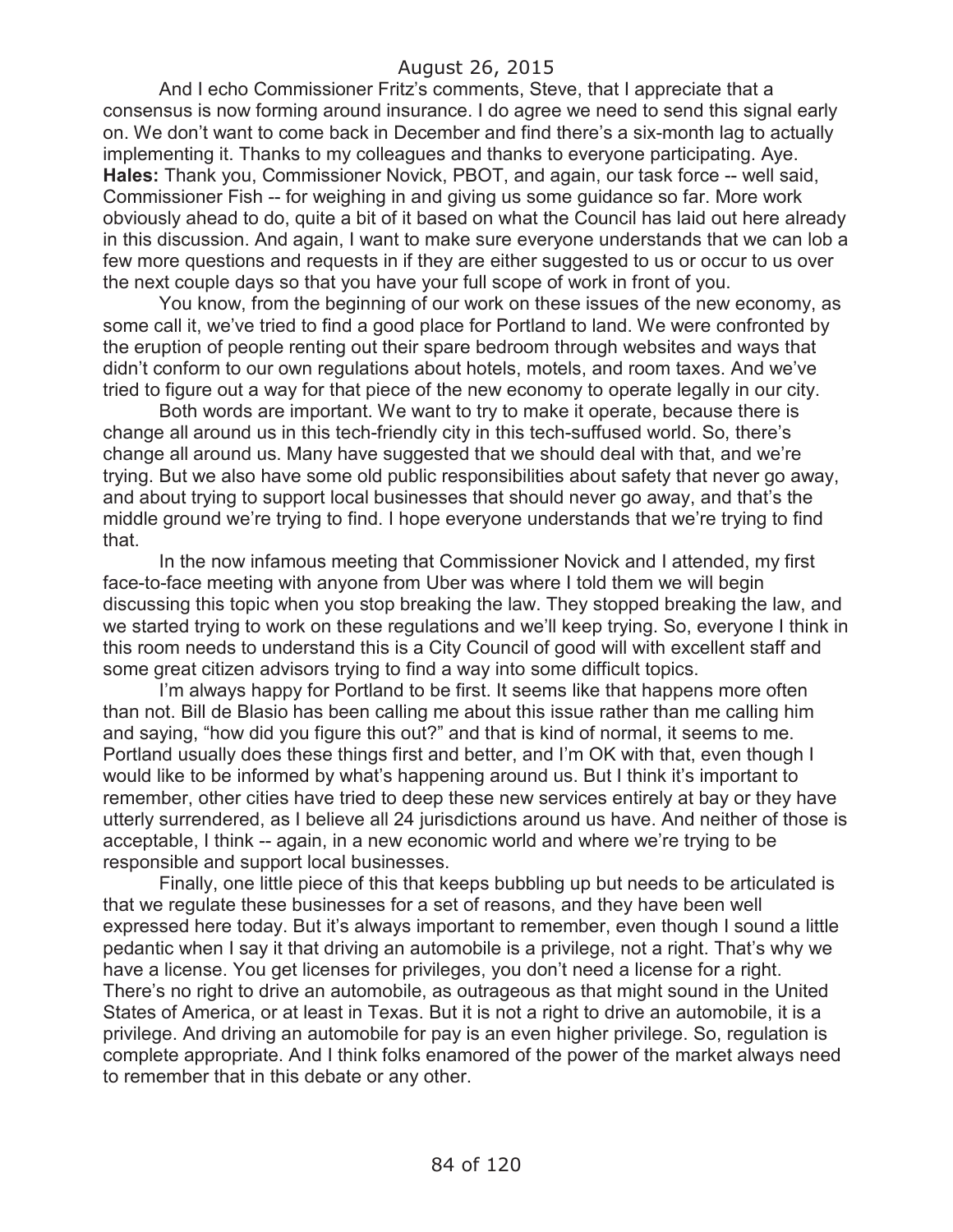I think we will find a way forward in this. We're not there yet. We're trying. I really appreciate the fact that we have tried some things. Government doesn't do this very often, and I want to commend Commissioner Novick again in the difficult environment here trying some things, innovating, experimenting. Government does doesn't do that often, but this is one of those cases where I think it makes sense to do that. And then, get the data, get the conclusions, write the regulations, and give people some certainty about the future. I think we can do all that. I appreciate the good work so far, look forward to the next phase of the discussion. Aye. Thank you all, we're recessed until tomorrow at 2:00 p.m.

At 5:04 p.m., Council recessed.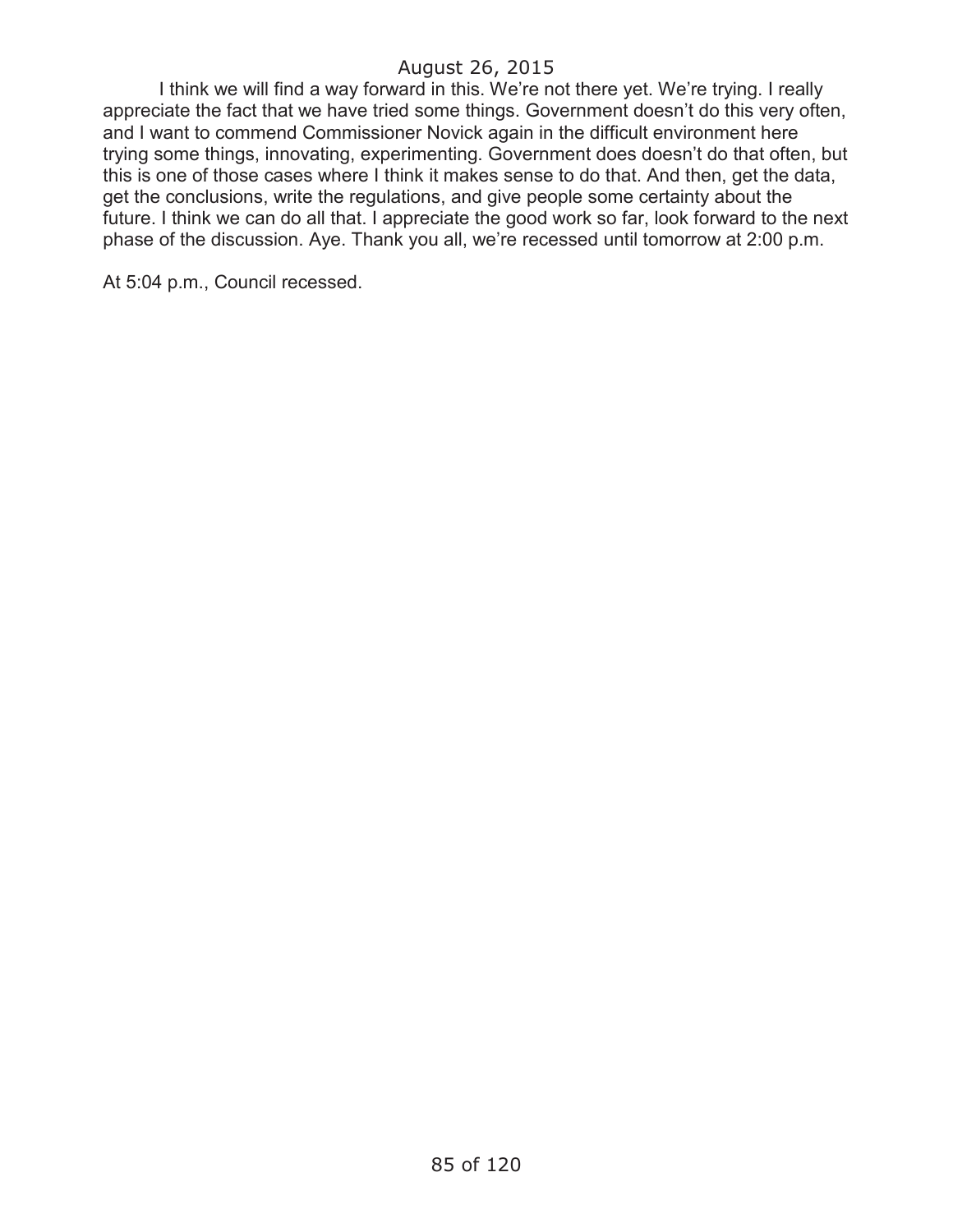#### August 27, 2015 **Closed Caption File of Portland City Council Meeting**

This file was produced through the closed captioning process for the televised City Council broadcast and should not be considered a verbatim transcript. Key: **\*\*\*\*\*** means unidentified speaker.

## **AUGUST 27, 2015 2:00 PM**

**Hales:** Good afternoon, everybody. Welcome to the August 27th meeting of the Portland City Council. Would you please call the roll?

**Fritz:** Here. **Fish:** Here. **Hales:** Here.

**Hales:** I think we're going to be joined by one or more of our colleagues, but three of us are enough to make a quorum.

Welcome, everyone. We have a single item on the Council calendar this afternoon. I will get our Clerk to read it in a moment. I just want to welcome you here.

This is an appeal hearing, so there's a structure to it to which certain times are allocated for the staff report and for the appellant and for supporters and opponents of the appellant. If you have been here before, you know the rules. You can testify by signing up and letting us know that you want to speak on the item. We typically allow two minutes for each person who is speaking, other than the appellant themselves. If you do want to testify, you need only give us your name. You don't need to give us your address. If you're a registered lobbyist, under the City's code, you need to let us know that.

We also practice common sense decorum in the room, which is we want to make sure we hear everyone's point of view. If you agree with someone and want to indicate that, feel free to give a thumbs up or wave of the fingers or some other positive sign of encouragement that's non-verbal, and likewise to the negative. If you disagree with someone, employ a polite hand gesture but let's not have vocal demonstrations in favor or against our fellow citizens' points of view so that everybody gets heard. It's not much more complicated than that. Welcome everyone. Please would you reads the item, Sue, and we will proceed.

#### **Item 902.**

**Hales:** Here's the procedure as I have it. I'm going to have an introduction from Commissioner Fritz, we'll have a staff report from the Parks Bureau, the appellant then gets a 10-minute time period to make the case about the appeal, individual supporters of the appellant will then get called on to support that position, and then if there are opponents of the appeal who are individuals, again, likewise, we'll hear them one at a time at two minutes each., give the Parks Bureau a couple of minutes for closing statement and the appellant an opportunity for rebuttal, and then we decide. With that,

Commissioner Fritz, any other comments before we begin?

**Fritz:** Thank you. I'd just like to remind everybody that we do have a town hall this evening about the City's recreational marijuana program and it's at 6 o'clock at Emanuel Hospital in North Portland. If folks are here to comment generally about management of marijuana in our city, that's the appropriate forum. This is strictly about the festival and whether the permit should be issued or not.

**Hales:** Thank you. With that, let's call on the Parks Bureau for a staff report, please. **Harry Auerbach, Chief Deputy City Attorney:** Thank you, Mayor Hales and members of the Council. I'm Harry Auerbach from the City Attorney's Office. I will give you a quick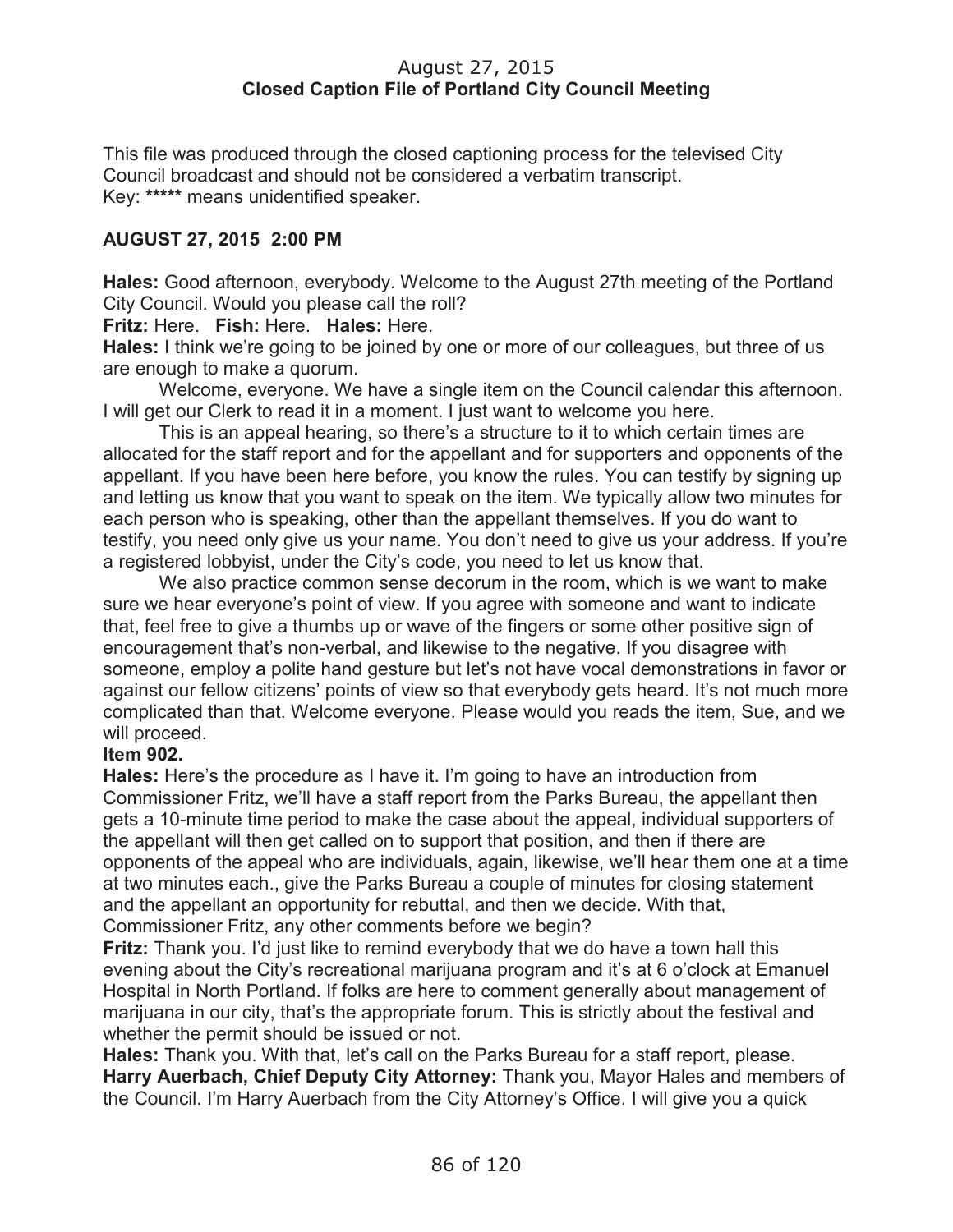background as to where we are and then Shawn Rogers, who is the manager of the customer service center, will run through the decision-making and why the permit was denied.

Under our code, people who want to hold events in Portland parks are required to obtain permits, and the code sets forth a list of things for which you need to have a permit in a park. Any event that is going to involve 150 or more people at one time requires a permit, so an event like this falls within that category.

Because we recognize the nature of parks as public forums where people typically gather to express their views, you have adopted a code that entitles people to have permits for events as long as they meet the listed criteria in the code, and the code lists seven of them. I won't go through all seven of them unless you have questions about them, but one of them is that the applicant not have failed to comply with conditions of permits previously issued by Parks.

So, we have had a fairly lengthy history -- which Shawn will describe to you -- of this event in the parks over the years and have had persistent problems getting them to comply with provisions of their permit, primarily around controlling the use and distribution of controlled substances at the event.

Following the 2013 event at Kelley Point Park, the Parks Bureau determined to deny the permit for 2014. And that permit was appealed to this Council. The Council upheld the denial of the permit but requested that Parks work with Hempstalk to try to accommodate the event at Waterfront Park at the end of last season. And so they did that, and they worked to get a plan to try to address the concerns that had led to the denial of the permit, and they issued the permit for the 2014 event.

Based on the occurrences at the 2014 event, which Shawn and others will describe to you, when the applicant came in to apply for the 2015 permit, that permit was denied on the basis that the applicant had failed to comply with the conditions of the permit for 2014.

The applicant then appealed to this Council and at the same time filed in circuit court a petition for a writ of review of Shawn's decision denying the permit, and so the hearing on this appeal has been delayed pursuant to a stay issued by the circuit court while that process played out.

We obtained a decision from the circuit court upholding the denial of the permit, and so now we're back for the applicant's opportunity to make his appeal to you directly. And that's all I've got at this point, unless you have questions.

**Fish:** I have a question. You used the term "controlled substance" and you didn't define it. So, what were you saying?

**Auerbach:** Well, marijuana. The reports were that there was rampant use of marijuana, there were vendors selling marijuana, and Shawn and the police representatives and others who were there can describe to you what they observed.

**Shawn Rogers, Portland Parks and Recreation:** Mayor and Commissioners. Hempstalk -- we have a long history with them. They've been with us quite a while. They've been producing events in our parks for 10 years. They started in Waterfront Park back in 2005 and 2006. We moved them to Sellwood Riverfront Park in 2007. From there, we moved them to the eastbank festival plaza, then to Kelley Point Park from 2009 to 2013.

During that time, they began to expand in their numbers. Their attendance grew. At the same time, Kelley Point Park is a great distance away from very many neighbors, so it was relatively a perfect place to have an event that might be challenging.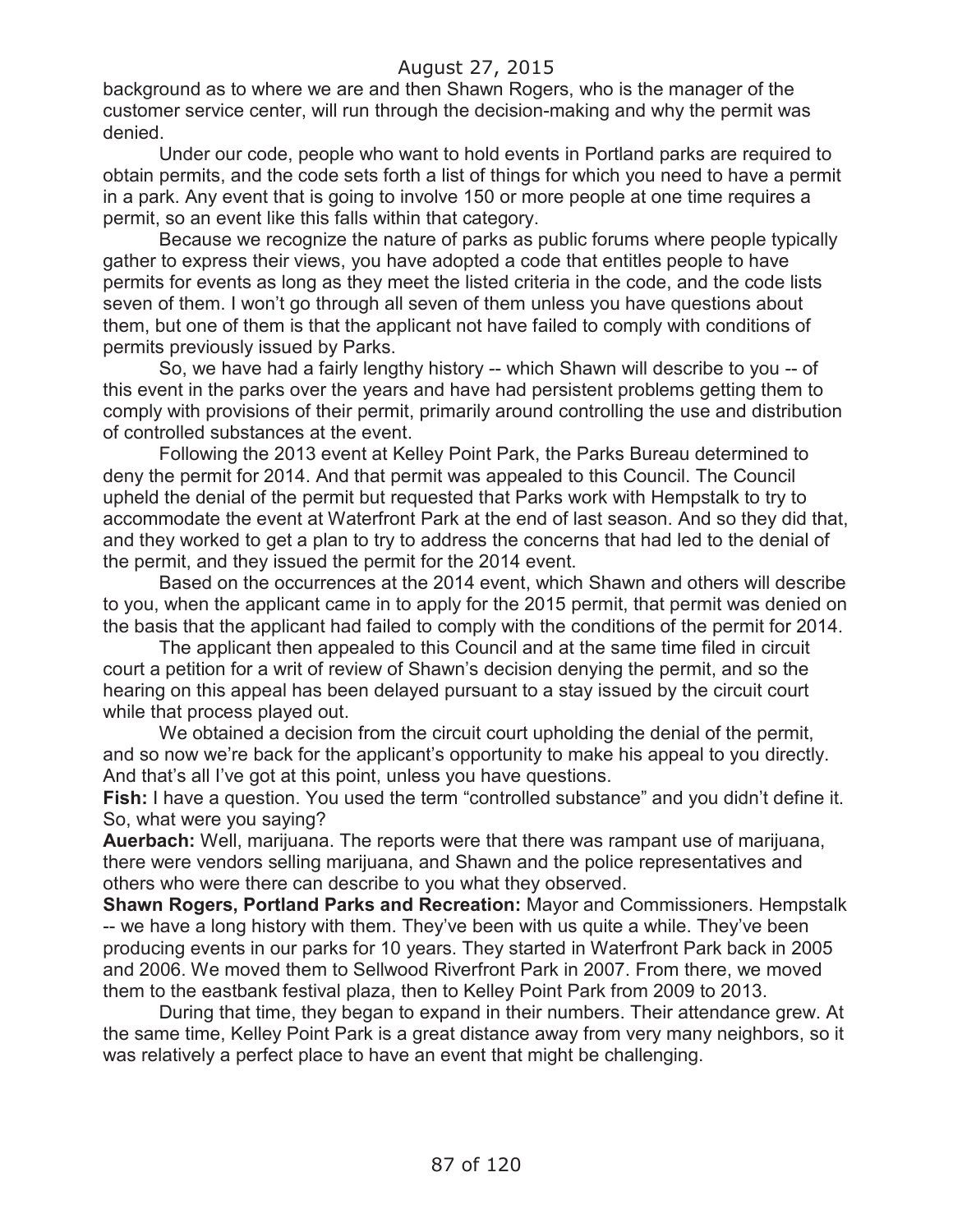However, in 2013, it became very challenging for some of our neighbors and raised several questions that questioned whether or not we should continue the event. Then they had their event following Council -- their appeal -- to Waterfront Park last year.

During this period, Hempstalk has shown a consistent failure to comply with the conditions of their permit, failure to prevent illegal drug use at their event, a lack of administrative capabilities to complete the permit application process without extensive Parks assistance each and every year, lack of skills and management capabilities to run an event of this size -- and it has gotten relatively big. During Hempstalk's last event at Kelley Point Park in 2013, the number and degree of issues, challenges, and violations became too numerous to accept, and for those reasons, Hempstalk's 2014 application was denied.

As you know, Hempstalk appealed the decision to City Council. Council provided Hempstalk one last opportunity or to apply and receive a permit to hold their event. With that opportunity came Council's expectation that Hempstalk would meet the conditions required of all events, contract a professional event manager to run their event, contract with an experienced security company to secure the event, and lastly, to assure that all conditions of use are met including prohibiting the consumption of illegal and controlled substances during their event.

During the 2014 event -- just last year -- the following issues and violations continued to occur: ongoing unrestricted use of illegal and controlled substances by organizers and their patrons, unwillingness by the organizers to enforce state and federal law as required in the conditions of use in that permit, organizers directing or instructing participants where to use illegal substances on park property.

The event took place just last year on the 27th and 28th of September, and is welldocumented both in the following two Portland Police after-action report as well as Park Rangers' observations and documentation. I'd like to introduce for you Sergeant Heidi Brockmann with the Portland Police's event coordinator position, as well as Galina Burley, the security manager for Portland Parks and Recreation.

**Heidi Brockmann, Portland Police Bureau:** Good afternoon, Mayor Hales and Commissioners. As he said, I am Sergeant Heidi Brockmann with the Portland Police Bureau, and I'm taking over -- I've taken over the special events position for the Police Bureau for Sergeant Craig Dobson. He was actually significant and an important integral part of planning this event, and he is unable to attend today to give you the firsthand account of what happened the day of the event. I was part of the planning portion in working with the applicant and the organizers for this event, and so I will explain a little bit about that process as far as working with them, as Shawn mentioned, about giving them clear instructions about the expectations, specifically about lawful behaviors, event management, and substances that would or would not be allowed.

We worked extensively with them in having to develop a very specific security plan which was a lengthy process. They were frequently not able to provide specific details for their event. It was basically a cut-and-paste type of document initially, but when we got into the nuts and bolts of it, they finally did agree to and presented a safety and security plan as well as having verbal assurances that they would abide by this plan, which specifically addresses no illegal activities and substances, including cannabis use, at this event; no alcohol, illegal drugs, or paraphernalia at the event; and no usage, consumption, sales, display, or other presence of any such items at the event. And this is all in their security plan that they agreed to.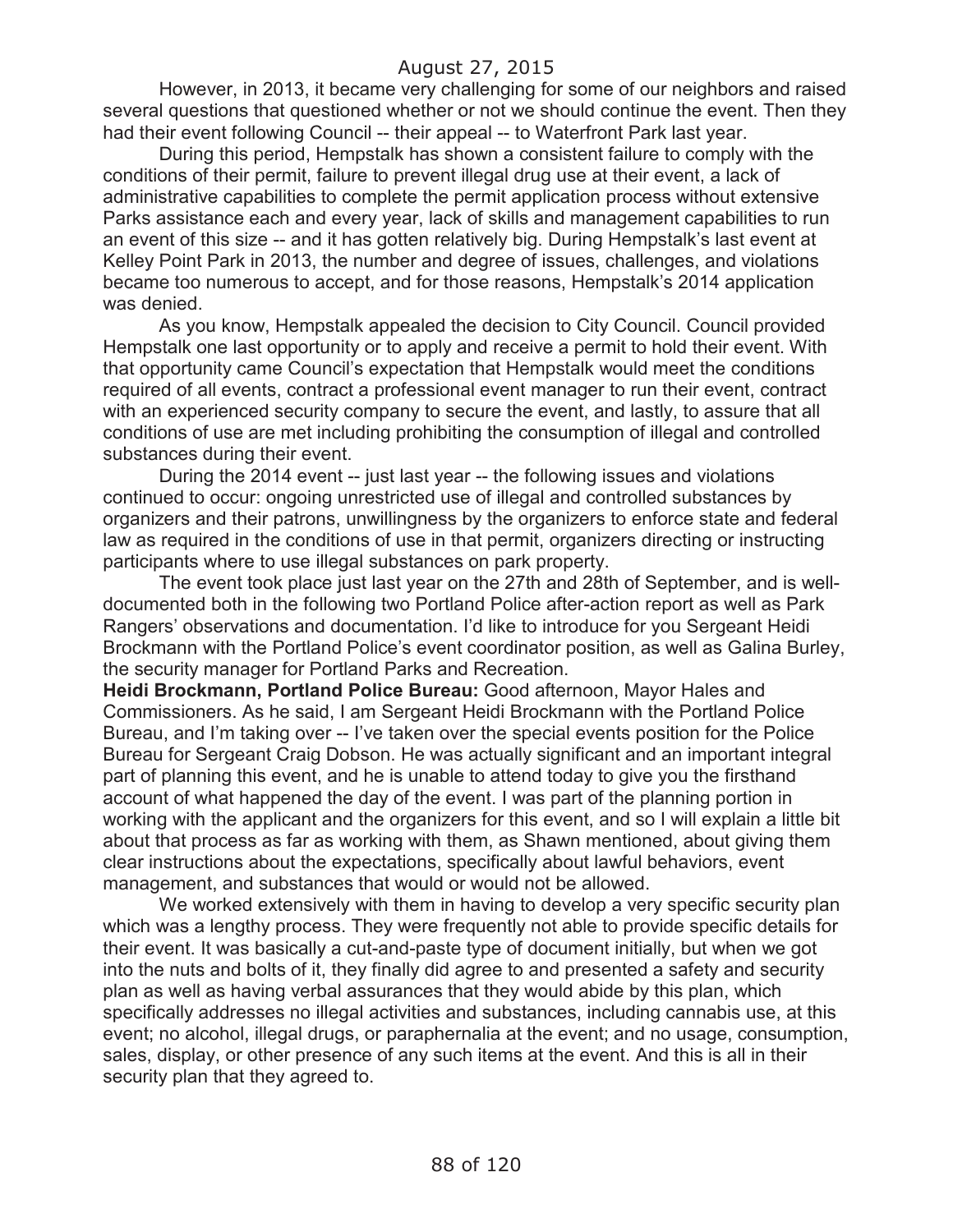There was also discussion about clear messaging on their websites as well as at the venue itself about not using these substances. But from that website, there is one line in there about -- that illegal substances would not be used, but as far as vendors -- which we had lengthily discussions about making sure that such things as edibles, which is consumable eaten marijuana substances, would not be used or sold. There was nothing in their open source or on their website about restricting that or not being allowed. In fact, from Sergeant Dobson's report about the event, there was a patron that came up and said that they didn't know that they couldn't consume these things. They had been to these events before and they've been able to use them and to purchase these items. Other vendors claimed they were not able to -- they never knew that they couldn't sell these things, and it was not in their materials on their website as they said that they would provide for this event.

So, it was many, many violations of the safety and security plan, as well as just the event management itself, which had issues. I am now going to turn it over to Galina Burley to talk about the Parks side of it.

**Galina Burley, Portland Parks and Recreation:** Thank you. Myself and Rangers were out in the field for the event, and I just want to go to the slide where our report -- maybe a half hour from the night of September 27th.

So, a few things that were reported by the Ranger team included teenagers smoking a bong at the police memorial, adults passing a joint under the Hawthorne Bridge, multiple groups of teenagers passing a pipe under the Hawthorne Bridge, multiple individuals carrying bongs, pipes, and bags of marijuana, groups of teens smoking out of a bong, six groups smoking marijuana on the grass north of the Hawthorne Bridge, two individuals smoking marijuana in the bridge stairwell, two groups of teens smoking out of a bong, and a small container of crystal meth found at the police memorial.

This just a half hour that we were on our patrol. Our job is to observe and provide positive presence. If you have any questions, I was also there that night. Certainly would be more than happy to elaborate.

**Hales:** Questions for any of our staff?

**Brockmann:** I also have officers that were present at the event. I was not able to be there, but there were officers that were at the event that can testify to specifics. **Hales:** OK. I guess one question I have -- just trying to look at the record, maybe you can recap this a little bit for me. So, there is this -- if you will -- bilateral discussion between the City and organizers about whether they met the conditions of the event or not. That's why we're here, that's why we're having this hearing. But what about everybody else? Were there a lot of complaints from neighboring property owners, from citizens, from people otherwise in the area? What did we hear from the community other than, again, City bureaus on one side and the event organizers on the other?

**Burley:** So, Shawn and I -- and he's customer service as a call-taker who takes all of our security reports. We didn't bring that information with us for this particular meeting but we would be more than happy to provide it.

**Hales:** I think that would be useful, maybe even from the officers who were there that day to give us some sense of that.

**Brockmann:** In talking with Sergeant Dobson from that event is people were not able to pretty much walk through the park. The organizers had agreed to taking care of not only the area or securing the area inside the fenced area, but they had agreed to all of that park land geography adjacent to the areas that they had asked for in the permit. They were not kept clear of all of these items, as described by Ms. Burley.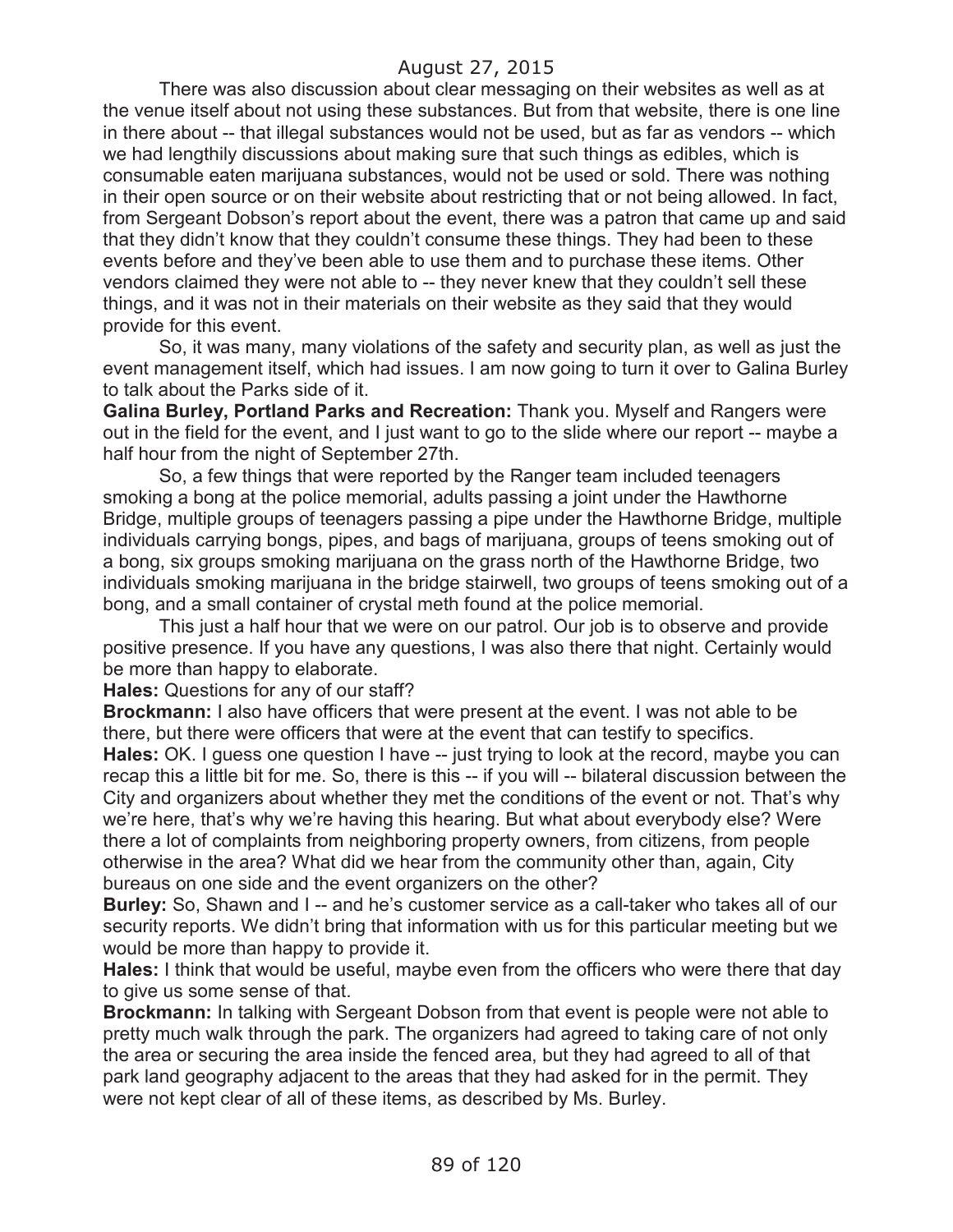**Hales:** I'm not sure if I understood you. So, they were responsible for the area inside the permitted area -- I assume it was fenced. I didn't actually see the event, but I assume it was fenced. So they're responsible for the event. The event was inside the fence. Were there also conditions about managing conditions outside of the fence?

**Brockmann:** Correct. Just in the park itself along the walkways and so forth. The security was supposed to take patrols through there and make sure that the area was also not being used, having illegal substances used out there. That was part of the contract with the security team. And that the messaging also from the stage itself would be clear in that the use of the substance was not supposed to be used inside the event nor was it to be used outside of the event. But that was not the case. They basically said don't use it in the event, but if you use it outside, that's not on us, which was not what we agreed to in our negotiations.

**Rogers:** When we issue a permit for an event fenced with controlled entry -- specifically that was part of the security plan so that we could check to make sure that illegal substances did not get into the event -- but the fact that there is a fence does not set delineation between where the event actually impacts. Obviously, when you were lining up outside of the event, you have to have your participants somewhere, and they're outside of that fence. The event really is the entire area that stages to come into the event as well as around.

**Fritz:** And is that normal, like for the Blues Festival, does the same kind of --

**Rogers:** Certainly.

**Fritz:** Same rules.

### **Rogers:** Yes.

**Hales:** So we typically require permittees to provide security services beyond the permitted area?

**Rogers:** Yes, because you are on park property. Where you put your fence does not define the fact that your event -- individuals that are coming to your event, your vendors, they are entering park property.

**Hales:** Right. Well they didn't have a permit for the entirety of Waterfront Park -- **Rogers:** No, they had it for section E, which is the bowl area. Correct.

**Hales:** Were we explicit in the permit about how far beyond the boundaries of the event we expected them to maintain order?

**Rogers:** We only defined the area that they are reserving, which was the bowl area, which is the entirety from the Hawthorne Bridge to the hotel, Naito Parkway to the river. **Hales:** OK. Alright. We may need to talk with you more about that after the hearing -- later in the hearing.

**Roger:** Sure.

**Hales:** Other questions for staff at this point? We may have questions later on, but we should move on to the appeal unless you have anything else you need to present now. **Rogers:** Nope.

**Hales:** We'll move on to the appeal and get you back up later. Thank you. So, now let's hear from the appellant, please. Come on up.

**Paul Stanford:** I would first like to say that I'm amazed at some of the statements made by the City Council here today.

**Hales:** Hang on -- let her get you set up and then start your presentation. And you need to give us your name in each case of your panel.

**Ann Witte:** I'm Ann Witte, I'm Paul Stanford's attorney.

**Hales:** And have a seat, we're not that formal.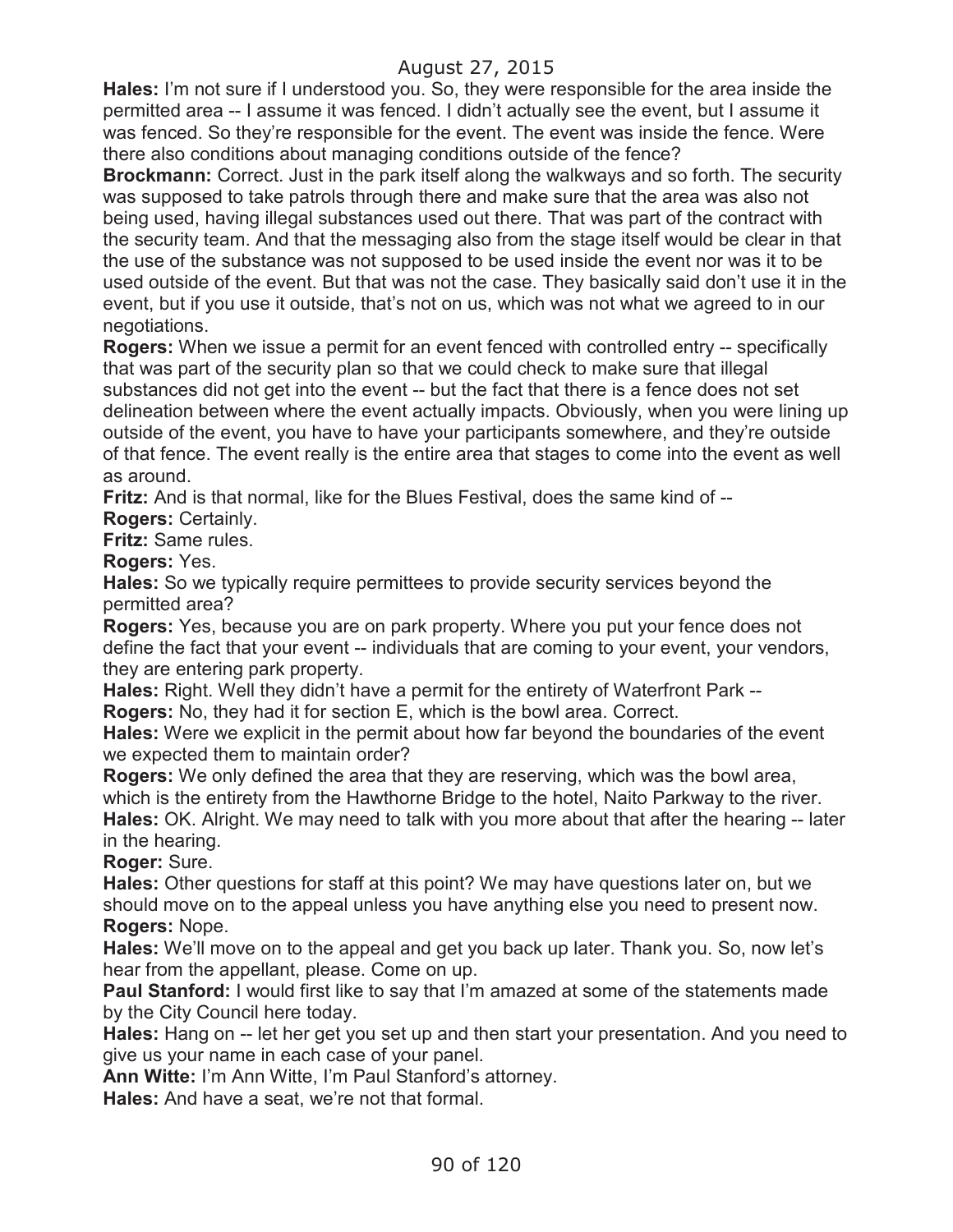**Witte:** We did not receive any guidance on the format of this event until 1:30 this afternoon. There was an apology with it, but nevertheless, we have kind of a format. We'd like to ask two speakers to speak first, and then since I didn't go to this event and you didn't, we have a 13-minute video of clips of things out of that Hempstalk 2014 that we think show why this is an extremely valuable event for the city and which also demonstrates that we complied in every possible way as we promised with the restrictions that were put upon us. You saw the beginning of it there.

You have here every single vendor who had a contract was required to sign the promise that they would not have any sales, that nothing would be sold, that nothing illegal would take place, and that they would be excluded from the park if they didn't follow that. It's written on every one of their contracts, so everybody was told that. Those signs were there for everybody that entered the park to see. There were many of them all over, everywhere. They were that big. That's what they were for.

**Hales:** Can we bring those signs in? Go ahead and put on your presentation. Bring the signs in later on so we can see what was done. And again, we don't have to be that formal about it. I'm not sure that we will have time for a 13-minute video. It's most important to hear from you how you believe the event went and why you believe these criteria were met.

**Witte:** That's what we will show you in the video, but also it's important, I think, for you to know that this is not some hippie gathering to have a smoke-out.

**Hales:** No prejudice here, we're just trying to get -- we know there's two sides to the story. **Witte:** Can I ask Paul to speak? He has been a sponsor of the event for many years, and then Le Berger. Lee is here. Go first.

**Paul Stanford:** We have a series of attorneys that want to address the City Council about how we did comply with this requirement. We did not allow smoking. There was not smoking at this event. We stopped it. We did everything in our power to do that. We had every single vendor sign a contract that there would be no marijuana sales, no marijuana vending, no marijuana smoking at the event. And we made that announcement from the stage every 15 minutes. Several of the people who made those announcements are going to be here to verify that, and we have many videos. The 13-minute video is just part of that. I'll show you the vendor contracts that we had signed by every vendor.

**Leland Berger:** My name is Leland Berger, I live on the stretch of NE 11th that's both in the Irvington and Sabin neighborhood, and I look forward to seeing you, Commissioner Fritz, at Emanuel Hospital.

I spoke at this event, I've spoken at previous events both here and in Seattle at the Seattle Hempfest over the years. I've been practicing for 32 years and I've been focusing my practice on cannabis-related issues for about the last 20. I spoke at this event and I spoke about what I always speak about -- the importance of registering to vote, I spoke about the importance of being actively involved in the political process, I spoke about how marijuana was not going to legalize itself and that it was incumbent on everyone to do that. And I told them when I spoke -- and everyone I heard speak -- said there was no use allowed and that was the condition placed on the event by the City. And that's what I saw.

I didn't know there was a prohibition against edibles. That seems -- I mean, by consumption? If you're actively use and you're a consumer, then what are you supposed to do? I'm a little confused by that.

But I did want to set the scene for you if I could, Mayor Hales. It was in the bowl, and you know, there's that path that goes down from Front Avenue -- Natio Parkway I guess now --down to the Hawthorne Bridge. So, there were two fenced areas. And there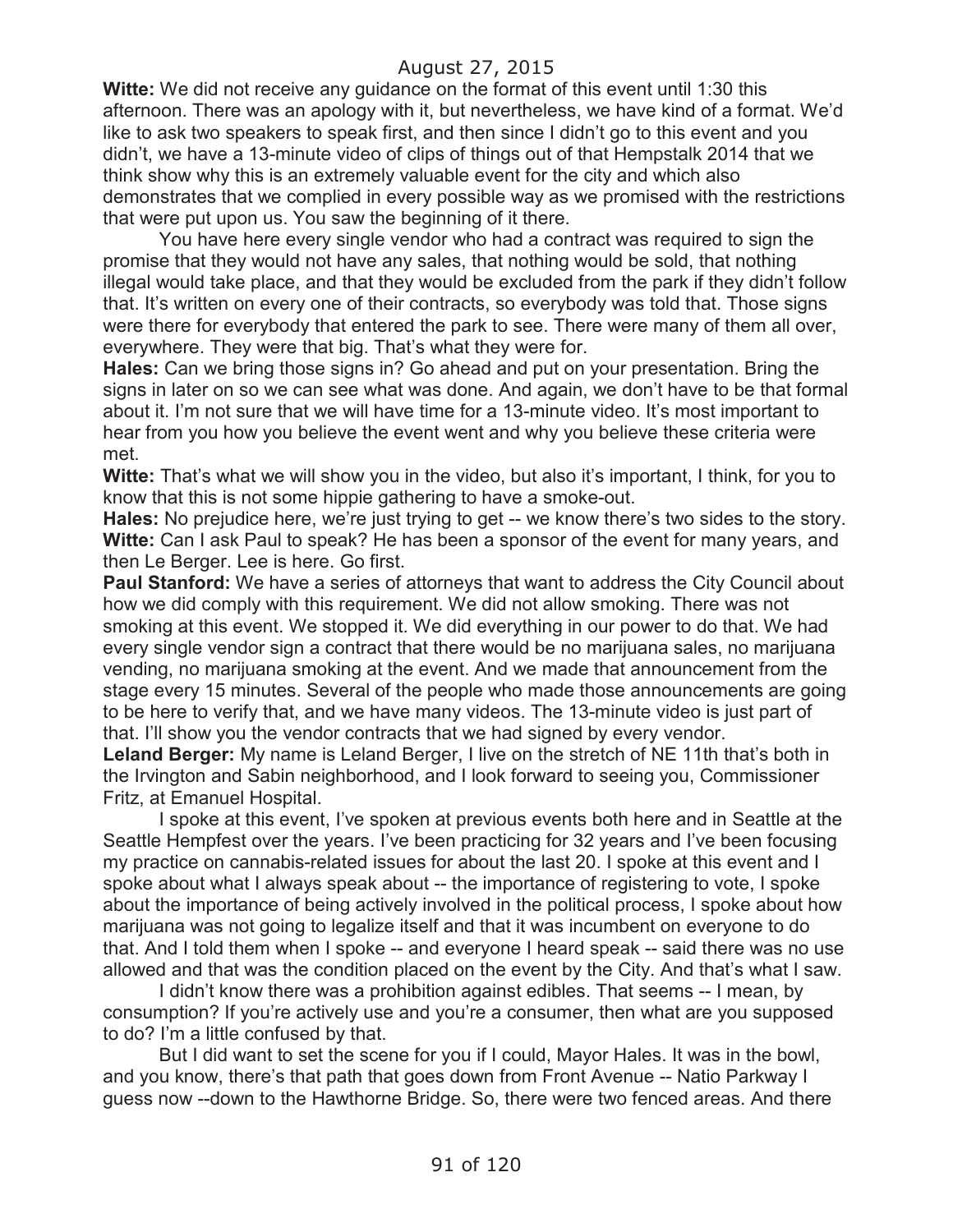were two narrow gates where admission was allowed and that caused a lot of clogging and a lot of inability to control what would be happening because the City required that kind of fencing.

And I guess just the last thing I wanted to say is, you know, I don't know that you're going to able to reach a definitive resolution about what happened or didn't happen, but I can tell you that I saw Mr. Stanford during the event. I know that he was trying his hardest to comply with all of the conditions. I know that people complied with it.

But I have to disagree with you, Commissioner Fritz, that the status of the law now doesn't affect whether a permit should be issued or not. Last November, the people of the state of Oregon decided that the public use of marijuana would be a Class B violation. As best I can tell, the City's police department views enforcement of that law as a low priority and not a public safety matter. Even if it were true, these allegations. I'm not sure that the City wants to not license this event and I'll tell you why.

Vivian McPeak is here. He's with the Seattle Hempfest. I've been blessed to be asked as a speaker there over the last decade. And I asked him what the financial impact was for the City of Seattle. Because every time I go up -- you know, a \$250 hotel room, I eat out at restaurants. He said for 2014, in Seattle, the financial impact was over \$7 million. It's something to think about, I think in terms of whether to continue the denial of the permit for this event.

I guess the last thing I really want to tell you, I hope you received Ms. McCullough's letter from the ACLU. This really is more than anything else -- both here and Seattle, later next month in Boston at their freedom rally and elsewhere around the country -- an opportunity for cannabis advocates to gather and advocate peaceably as is allowed under the Constitution both of the United States under the first amendment, and article one, section eight of the Oregon Constitution.

And I have to tell you that within the cannabis community, it feels like -- even just the nature of the allegation in this, that the permittee has not or the licensee hasn't followed through with what he said that he would do -- that this is a personal thing concerning Mr. Stanford. And I don't know whether that is what the City's intent is or those who are enforcing this believe, but I do want the Council to know that that's the impression that is left in the cannabis community and that's an awful, awful thing.

And for these reasons, I urge the Council to reverse the decision and allow the permit for this year. Thank you very much.

**Hales:** Thank you.

**Stanford:** While Paul Lony is coming up, I'd like to say that we had people searching at the gate and 75% of the people coming to the gate turned back, maybe as many as 90%. We were held to standards never before given for a permit application. We've looked at the other permits for the Blues Festival. Ours is much more extensive. And the accusation that we don't have the managerial experience to handle this is false. You know, I run a \$4 million a year business helping tens of thousands of Oregonians with physician services, and at one point, the City said you have to hire a professional organizer for \$12,000, you have to have 40 security people there full-time for \$25 an hour each. And we met all of the requirements but we felt -- you know, we had no control over the event at that point. We were merely sponsors. They wouldn't talk to us, they would just talk to the event organizer. And they listed six event organizers we could hire, and once we talked to them, they told them not to work for us. "I talked to the City, I'm not going to work for you." They listed a half-dozen security companies. They were interested in the project. Once they talked to the City, they said, "no, we're not going to work for you because of what the City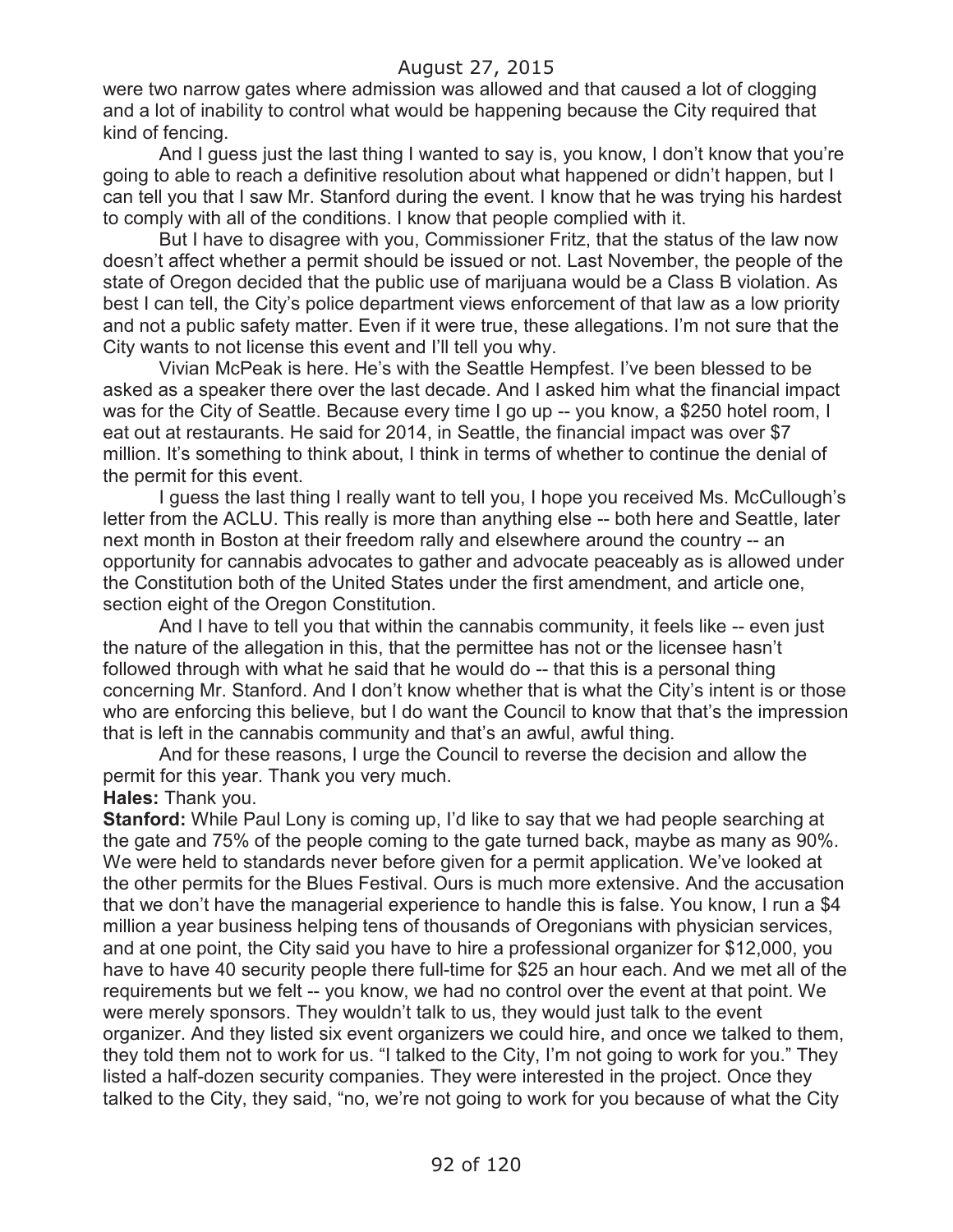says." That walkway through the middle of the park? No other event in that bowl has to fence in a walkway and restrict access from one side of the park to the other. We were held to standards never before held in this city. Go ahead, Paul.

**Paul Lony:** Good afternoon, Commissioners. My name is Paul Lony, I'm an attorney here in the state of Oregon. I live in South Tabor neighborhood. I recognize the Mayor from back in the days as a Southeast Uplift volunteer.

I'm here to ask you to issue a permit for this year. Overturn the Park Bureau's decision. I will reiterate what Mr. Berger just said. Every year, I go up on a stage and we talk about advocating, talk about change, this is our opportunity to change, we have to be the voice. I've been a sponsor of this for four years now. And running a business with my professional license at risk, I'm not going to be a sponsor of an event where there's open and notorious law-breaking, as the Parks Bureau wants you to believe. As a lawyer, it's kind of -- their examples are pretty sad. It's extremely vague, lots of hearsay. And I found this part kinds of laughable -- I would fire the police officer -- they said one day an undercover officer bought something and next day they went back and he was still there again. Why didn't they arrest the person? Why didn't they give him a ban or exclusion from the park, like they do everybody else? Again, they seemed to be looking for ways to paint this with a bad paint brush to say that this was not a good event. And as I think I heard the Mayor talking about -- asking the right questions.

Nobody else out there in the public in the city of Oregon -- very few people complained about this, if anybody. If you think the Parks Bureau had a long list of complaints, they would have brought it here today. They didn't. The only people who are opposed to this event ongoing are the Parks Bureau and some members of the Portland Police Bureau. Those are the only ones. It's time for them to realize that it is 2015, the voters voted last year, and we have legal marijuana in the state of Oregon and we should be able to come together and celebrate just like at the brew festival. That's a huge event every year. There's wine festivals, there's barbecue festivals, neighborhood festivals. All of these events happen. The police don't go to those events and sit there and scrutinize and look for minute little failings.

As Mr. Stanford just talked about with the fence, you could see it was a six-foot sidewalk -- it was very obnoxious the way they did it. You went from one area -- even though you're walking directly across and they saw you -- they still wanted to check your bag. I mean, nowhere else would they do that. And when they can see you coming from one area where you were checked in, walking across the sidewalk, checking your bag again, they were doing that to make people feel uncomfortable, to turn down the attendance, to make the vendors unhappy at the Hempstalk. They did everything in their power to make this a bad event. But they didn't succeed.

People were very happy there. It was a family-friendly event. Parents always feel comfortable bringing their children. They don't feel comfortable going to the brewers fest with their children many times, but they tell me they feel comfortable coming to this, there's nobody going to be obnoxious. Again, everybody I heard spoke from the stage - including myself -- we all talked about we have to follow the law. The old saying, "follow the law but change the law." That's what this was all about. And again, the Parks Bureau seemed to bring up events that took place outsides of the permitted area.

How far is that little area that they want the organizers to go? If I am getting on my bicycle in South Tabor and go to the event, am I all of the sudden part of the event because I'm getting on my bicycle at my house? That's kind of what the Parks Bureau is thinking here. This is just not, you know, 2015 to them. And again, you know, I think it is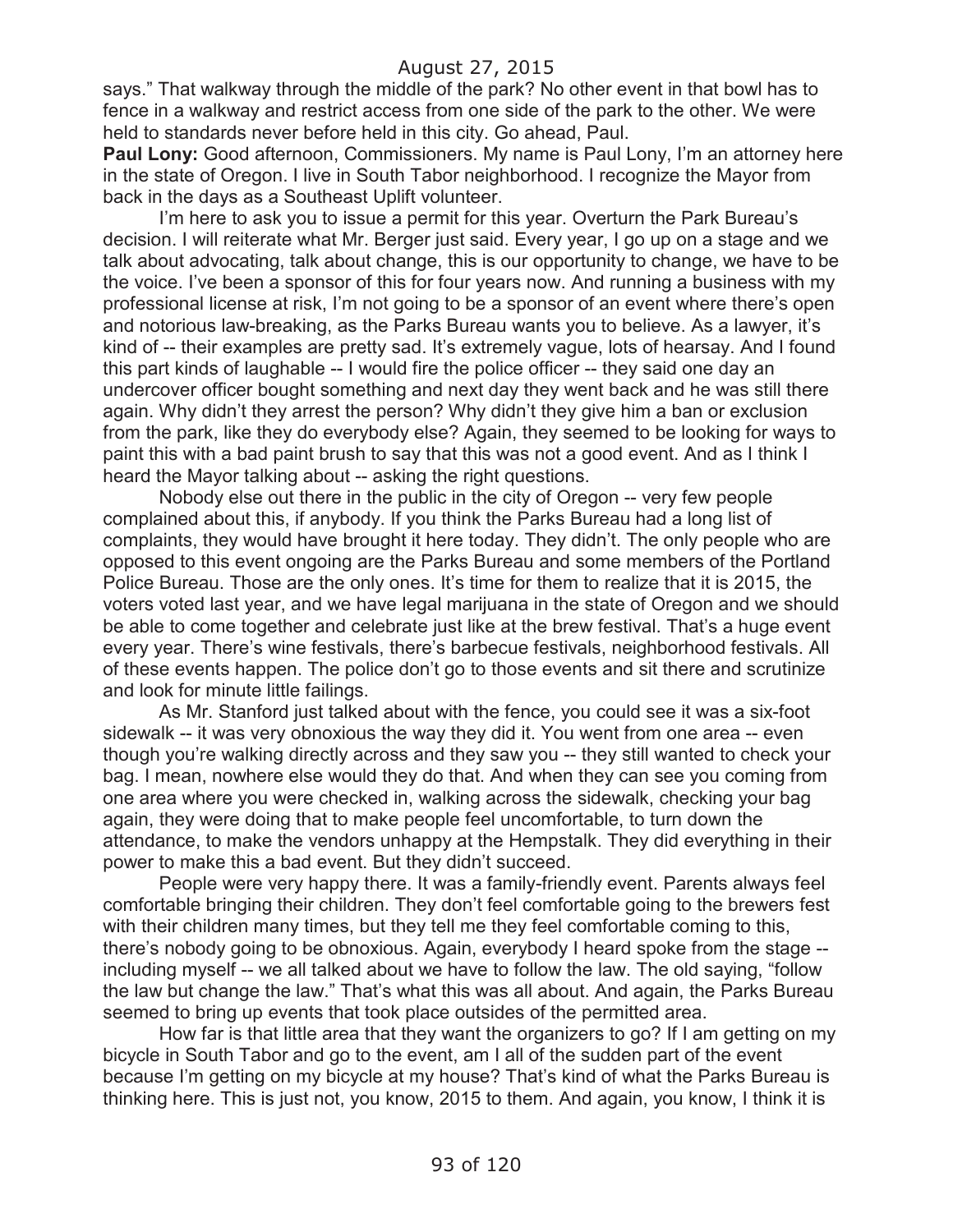possible, it is out there. I will reiterate again what Mr. Berger said -- this does seem to be a personal vendetta against Mr. Stanford by the Parks Bureau and certain members of the police force.

There's been events since July 1st here in the city of Portland with open and notorious smoking. Nobody said anything, and there's been no move to stop it or tell the organizers not to do it again. It's ongoing. And for some reason, this event -- which is a very popular event that brings people from all over the state of Oregon and Washington to it -- is being held to a different standard and that is not acceptable.

**Hales:** Let's ask -- you have used your main block of time, but I want to ask some questions that might help illuminate some things. I don't think we want to see a 13-minute video -- it might be useful to see a couple of minutes of that. The first question -- the total attendance both days?

**Stanford:** This year, the people who came into the event -- I think we never had more than 5000 people there at a maximum. Usually, it was more around 1000 to 2000. I would say between 75% and 95% of the people who came to the gate did not come in because of the level of security and the statements. And during the walkway, if someone was given a free lighter by one of the vendors or they purchased a pipe, when they were made to go outside of the event and back through security, security took the pipes or lighters that they had purchased or been given for free by vendors. So, they weren't allowed to carry a drink from one side of the event to the other side of the event.

No other event has to fence in that sidewalk, and they closed down the sidewalk halfway through the first day and said that no longer could they go from one side of the event to the other. They had to go outside of the event and back through the main gate again to go from one side of the event to the other.

**Hales:** Other questions?

**Stanford:** Can I give you these letters from our vendors?

**Hales:** Certainly. Just give them to Sue and she'll distribute them to us. Let's get other questions on the table.

**Stanford:** During the course of the weekend, like I said, 75% to 90% of the people turned away, and we had at most about 10,000.

**Saltzman:** I probably should have asked this at the beginning, but is Hempstalk a music festival?

**Stanford:** Yes.

**Hales:** Yeah, I'm at a disadvantage there too because I was out of town that weekend. I didn't see the event. I would have gone by if I was here.

Lony: It's music and activism. Every speaker said, "register to vote," especially with the election coming up last year, and educating people on other candidates. We had candidates for office come up on stage and speaking.

**Stanford:** We had Libertarian Party nominee and the Green Party nominee speak at our event in the past, Jill Stein and Gary Johnson, the nominees for those respective parties, have spoken at our event, along with vice presidential nominees.

**Hales:** Another dumb question since I wasn't there -- did you have a permit for serving beer or wine?

**Stanford:** No, we did not serve beer or wine.

**Hales:** OK. I just wasn't sure.

**Stanford:** Once through the years we had one permit. We didn't like it and we are not going to do it again.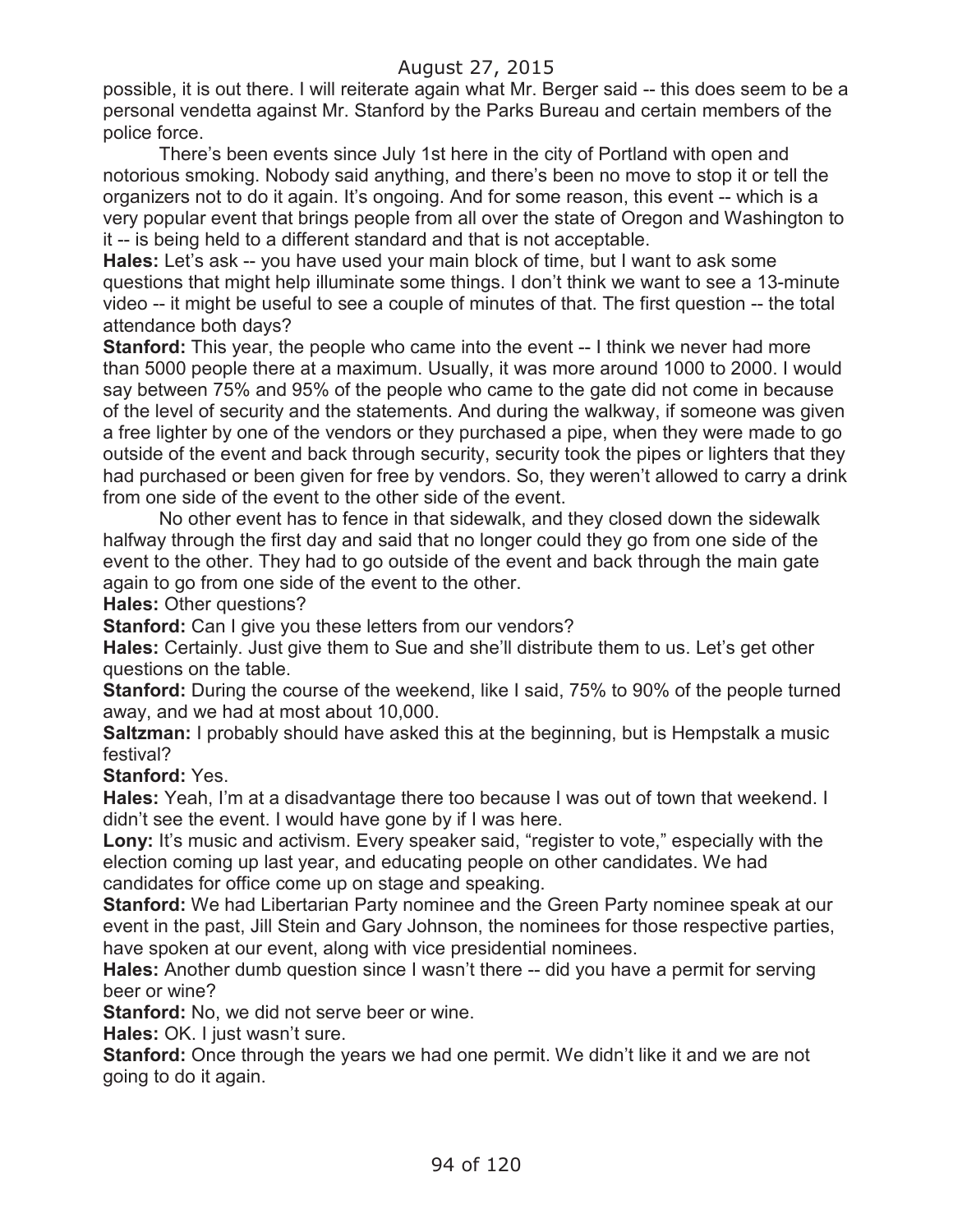**Hales:** OK. Other question? And I want to give you a chance to show us a couple minutes of the video rather than all 13. It could be good at least for me, since I didn't get a chance to see it --

**Stanford:** We'll give you an opportunity to see some of what was said from the stage. Should I go ahead with that?

**Hales:** Please.

**Stanford:** I want to say finally, again, that I am dismayed at the presentation from the City and it's just not true.

[video playing]

\*\*\*\*\*: This is a drug-free, family-friendly event. Remember, we are doing a non-smoking family-friendly event, so --

**\*\*\*\*\*:** Oh, by the way, this is a drug-free, smoke-free, family-friendly event. I remind you to not smoke marijuana on the Hempstalk grounds. Don't smoke marijuana on the grounds at all! Alright, thank you.

\*\*\*\*\*: Thank you. Remind you this is no smoking, no drugs, family-friendly --

**\*\*\*\*\*:** This is a smoke-free, drug-free, family-friendly environment --

\*\*\*\*\*: This event right here is a smoke free event, it's a family-friendly event. We appreciate that and we appreciate all of you guys respecting those rules.

**\*\*\*\*\*:** This is smoke-free, drug-free --

[speaking simultaneously]

**Hales:** Could you jump ahead and show us a portion of the video that gives us a few of the event?

[video playing]

\*\*\*\*\*: -- that marijuana is harmful because it is not. I look forward to the day that we can openly use cannabis in this park, just like we do in Seattle. [cheers]

[speaking simultaneously]

**Hales:** If you can, part of it that shows the crowd --

[video playing]

\*\*\*\*\*: In Ann Arbor, we used to have free concerts on Sunday -- used to pay off the police to not come on to the site. They had to stay in the parking lot --

**\*\*\*\*\*:** Today, this is a new low for me when the Hempstalk organization has to pay these guys to come in there and hassle us. I don't get it. I think once you legalize it, you get that over with. All due respect to these guys, I know they serve an important role as security guards in our society, but hey, I feel secure out here. I feel really unsafe with kind of environment.

[speaking simultaneously]

**Hales:** OK. That's good. That gives us a vignette, thank you.

[end of video]

**Hales:** Other questions or follow-up?

**Saltzman:** Mr. Stanford, given your excerpt on the film there, where you said unlike Seattle, we can't smoke here in the park -- so, if we were to grant you the festival permit -- I mean, it's going to be more impossible than ever to make sure that people don't smoke, isn't it, given legalization?

**Stanford:** I don't think so. I think we can just as easily ask people not to smoke at the event. You know, tobacco has been legal for a long time and we say there's no smoking. I didn't see smoking in the park. I did not smell smoke in the park. So, I'm just amazed that the City can come in here with a straight face and say what they said -- the people from the Parks department and the police.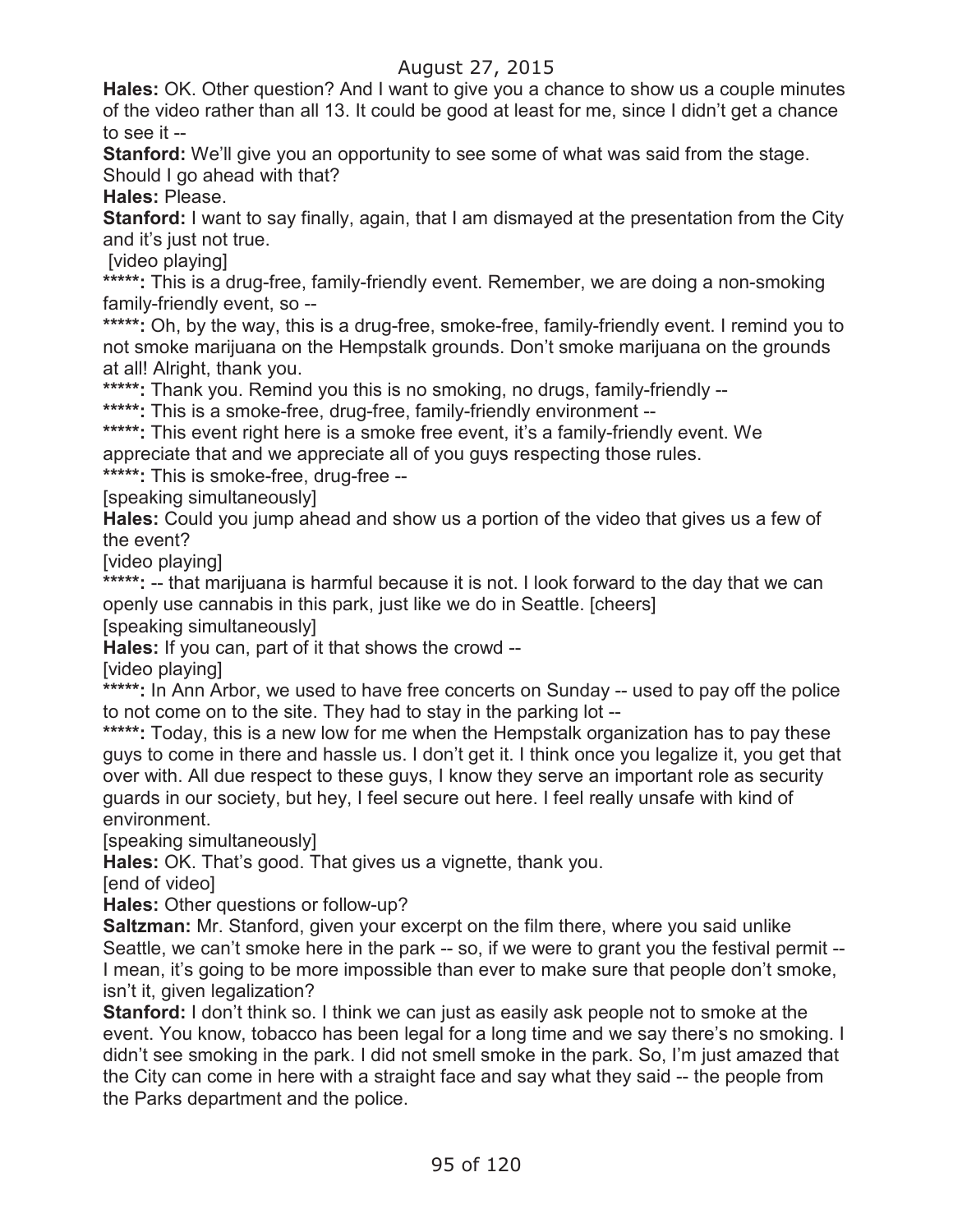**Saltzman:** So Seattle does allow smoking in the parks?

**Stanford:** They do. And in fact, the City of Seattle -- and the director of the Seattle Hempfest is here today and he will speak to this -- they waived the no smoking in the park rule during the Seattle Hempfest.

**Fritz:** Why were so many of the speakers reminding people not to smoke if people were not smoking?

**Stanford:** Because that is what we were told to do -- we would make announcements periodically -- and so we did. We wanted to make certain that we followed our rules and make certain that people didn't smoke in the park.

**Fritz:** Thank you.

**Hales:** Other questions? We may have more questions for you later when you come back up for rebuttal, but let's give individual folks a chance to speak.

**Stanford:** Thank you.

**Hales:** Thank you very much. Individual supporters of the appellant -- Sue, why don't you start down the list. If we have you mislabeled as a supporter of the appeal and you oppose it, just wait and we'll make sure we'll call you then.

**Fritz:** How many do we have signed up?

**Parsons:** We have about 30.

**Hales:** OK. Two minutes each. Commissioner Fritz, I will let you run this part of the agenda, please.

**Fritz:** Thank you.

**Hales:** Come on up.

**Luke Zimmerman:** Hello, my name is Luke Zimmerman. I'm an attorney. I've practicing in the area of cannabis law for the last two years. Last year was my first year attending Hempstalk, and I've been attending cannabis events from San Bernardino up to Seattle, and I'll say this was the most smoke-free event that I ever attended.

I was very impressed with how regulated and how controlled the event was. I think for the statements of saying that there was drug use surrounding the event outside in the park -- for having walked downtown on any weekend night, I've seen open drug use in the city of Portland that I don't think this was unique to this event, if that's what you are trying to target it as. I think that is a very unfair label. I found it to be a family-friendly event.

I think this is a unique opportunity for Portland to embrace the change in laws that have occurred for the state and I think this event, especially for this year, is really important for showing how Portland is embracing and accepting the paradigm shift that is going on in the state right now that I hope the City will issue this permit. Thank you. **Vivian McPeak:** My name is Vivian McPeak, I'm the Executive Director of Seattle Hempfest. I live in Seattle, Washington.

This is the 25th year of the Seattle Hempfest in Washington state. We get an excess of 100,000 people every day to our three-day annual special event. It is true that we worked with the city the last couple of years to develop some 21-and-over areas which were out of public view. People's IDs were checked, we had fire-retardant stuff on the fence that you couldn't see through, anticipating that in the future of large public events in states that have legalized recreational marijuana that -- just like there are beer gardens at many events that adults go to consume alcohol out of the hands of children -- that there would eventually be events with places set aside for adults to consume marijuana legally out of public view.

It just really feels to me -- I have been to Hempstalk many times, I have emceed the event many times -- it feels like issue-based discrimination to some degree. I couldn't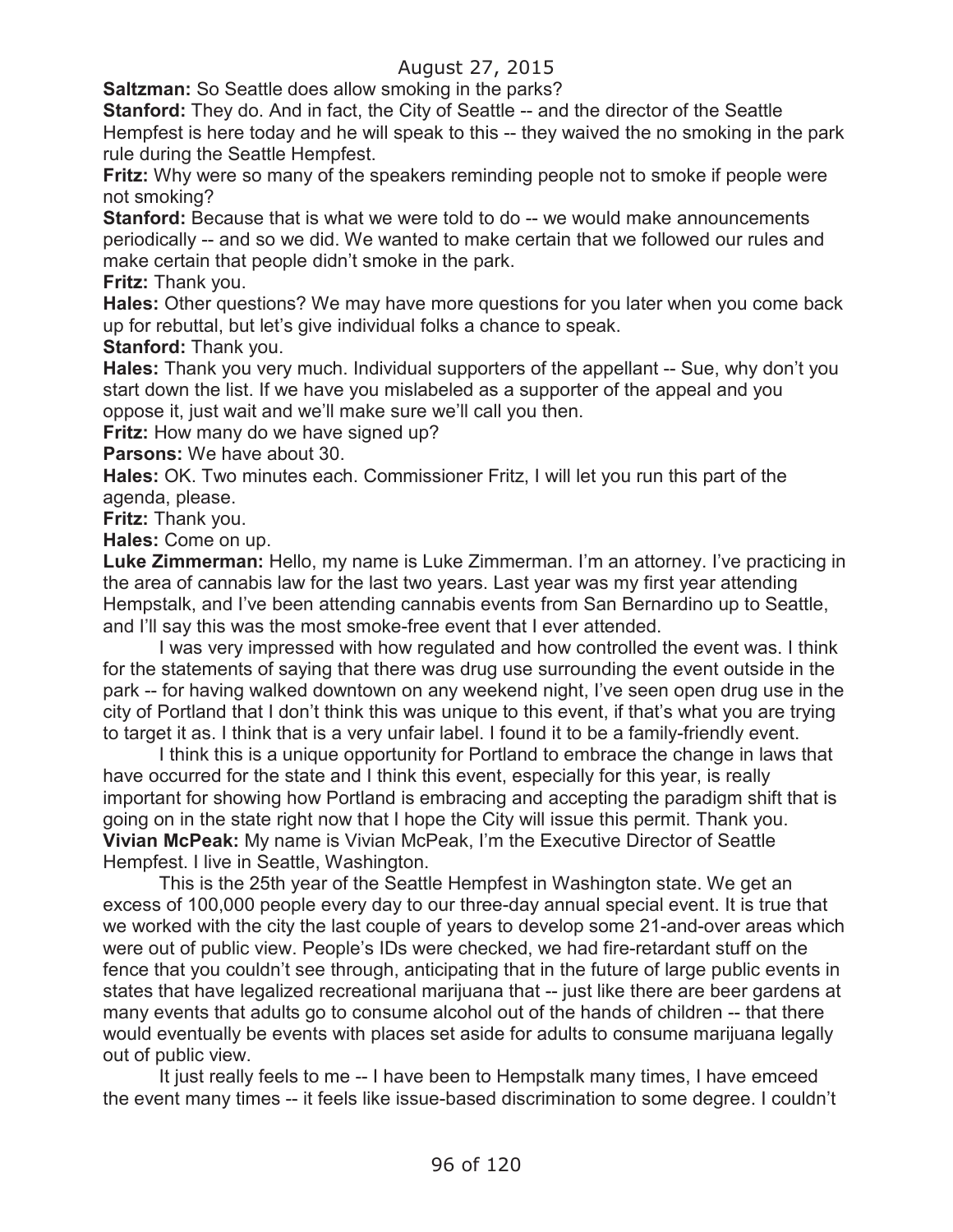imagine a football game being denied a permit because somebody might be in the parking lot drinking beer. It seems like the same kind of justification. If organizers are clearing using their free speech, time up on the stage, using the public land to get their political message out -- it seems to me you would need more the anticipated misconduct of a small percentage of the attendees to deny them that free speech. It seems like an overreach to me.

Seattle Hempfest did work with a professor at the University of Washington last year for the 2014 event. The economic impact study for the Hempfest all in all in the King County area generated \$7.1 million of economic impact in the area and was responsible for about 154 jobs in the area. So, there's a lot of potential -- especially with the change in political landscape -- a lot of potential for the large public events to give back to the community, while certainly putting a laser focus on community values, which is very important. We certainly don't want children exposed to cannabis smoke, secondhand smoke -- cigarette smoke, either. I think there's every reason to believe that Hempstalk can achieve that.

**Hales:** Question if I can before we move on. I haven't attended the Seattle Hempfest, either. Where is that event held? Is it in a park?

**McPeak:** Yeah, it's a great question. It's 1.5 miles long Seattle waterfront under the space needle on three City parks conjoined on City park property.

**Hales:** Thank you.

**Ngouo Bealum:** Good afternoon. My name is Ngouo, I live in southern California, but I'm up here in Portland all of the time six to 10 times a year as a performer and as host of the Hempstalk for the last nine or 10 years. I gotta say, I do a lot of events -- I've been to Hempfest, I've been to Hempstalk, I've been to Boise, to Madison, I've been a lot of places. The Portland Hempstalk is the one that goes out of their way to make sure that all of the rules are followed. I was surprised when I showed up and they're like, "you can't bring marijuana to a Hempstalk," it's like you can't bring beer to October Hempfest. I didn't really get it, but that's part of the permit and people go out of the way to do that and reminded us to make sure that everybody new -- new people coming in, you gotta let them know the rules. Everybody's coming in. I think it would be great if you guys could see fit to approve this permit and we can continue to come up and all of our friends can come up and we can spend money and eat your delicious food and have your nice micro brews and coffees. Thank you.

**Hales:** Thank you. Good afternoon.

**Michael Bachara:** Thank you, Council. My name is Michael Bachara.

Our Hempstalk 2015 application for the 11th annual event was denied on November 5th, 2014. I am asking for your decision to stand with us in our appeal. In solidarity with the ACLU of Oregon and in honor of the late great activist Jack Herer and Larry LK Kirk after whom the Hempstalk memorial stages are named, I'm asking for our freedom of speech rights to be honored and that the City issue the permit to peacefully assemble for the annual Portland Hempstalk festival.

Hempstalk worked diligently with the sustainable program at PSU to ensure a clean atmosphere. We had on map and on site over 70 garbage locations complete with recycling throughout the entire park. We left the entire park cleaner than we found it. We even cleaned hypodermic needles. Our festival takes safety seriously and worked hard to comply with everything that had been addressed. Again, Tac-One handled the crowd management. Per the contract, they did what they were hired to do. The Portland Police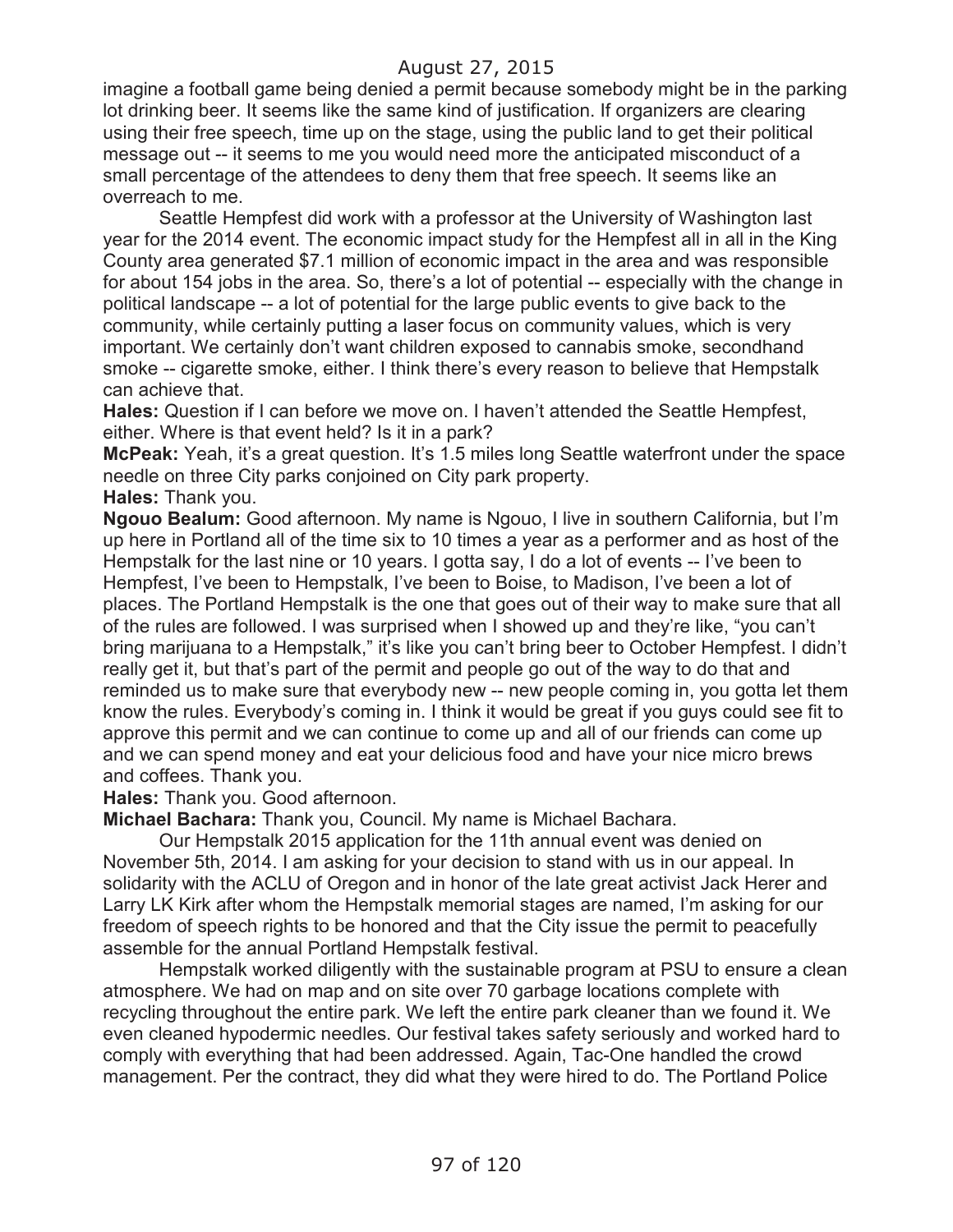were aware of the protocol in place to report any illegal activities. They did not do so to us. They were to be working with the security company. We were demoted.

As for safety, we hired [indistinguishable], an event medical services, the same team used for Blues fest. They were on site the entire event. They can verify and summarize there was not an abundance of issues and the event was in fact a success.

In 2015, during the Buddy Guy and Gregg Allman Blues fest performance, hundreds of people were observed smoking publicly. Some security members would ask people to stop. However, most did nothing. This was not protocol. My question is, how many photos would need to be submitted to have Blues fest, Musicfest, or beer fest shut down for the use of cannabis?

**Fritz:** Thank you for your testimony.

**Michael LaRiviere:** My name is Michael LaRiviere, and I'm an activist for the rights for Hempstalk as well as use of marijuana for recreational use, and I believe we should have Hempstalk this year because following the lead, learning from Seattle -- from the Hempfest in Seattle this month -- we can learn a lot from the Hempfest, according to Seattle. So, I believe we should have Hempstalk this year. I believe within city limits -- and another question is, or, sorry, my other advocate is it's safer than alcohol. Marijuana is absolutely safer than alcohol. I am a daily user, and I believe -- yeah, OK -- I'll pass it on. **Fritz:** Thank you.

**Steve Wessing:** Mr. Mayor, Commissioners, my name is Steve Wessing, I'm an OMMP patient. I have been a volunteer stage manager for Hempstalk since the inception in 2005. I provided you with a copy of my statement. If it goes a little long, you can read it later.

Let me begin by saying that I was once proud to live in Portland. I believed that the police and the City departments were honorable and working in the interest of the citizens. In recent years, I've lost that pride.

In past years, the City was helpful and worked in good faith to set reasonable limits and to assist us in providing a safe and enjoyable venue for our free speech event. When the current administration took office, that changed dramatically.

This is Portland. 72% of our neighbors approved legalization of cannabis. Yet as the public and the law have become more tolerant of cannabis, our police and Parks department policies have become less tolerant. This is no longer the city I used to love. You pretend to embrace equality, yet you treat us unequally. You allow commercial alcohol events by the dozens, where alcohol use is encouraged and celebrated, but you obstruct a free speech event with a 10-year history of successful growth and massive local support because you disagree with our message. It is my opinion that these actions are a violation of our rights under the United States constitution.

In 2014, we complied with your unreasonable restrictions in an attempt to convince you of our sincere intent to provide a safe event, even to the point of allowing you to influence the content of our speech. Our efforts toward cooperation were meant with continued confrontational behavior by Portland police who interfered repeatedly with our stage operations, and false accusations that we ignored your illegal restrictions of our speech and allowed public consumption of cannabis.

By these actions, you have abridged the rights of dozens of dedicated volunteers who have acted in good faith to navigate your impossible restrictions. Hundreds of performers and speakers--

**Fritz:** Thank you very much. We do have the rest of your testimony in writing. Thank you. **Hales:** Just a question, though, if I might. This is an interesting hearing already in that we're hearing disparate views of the same event. We will continue and we will learn more.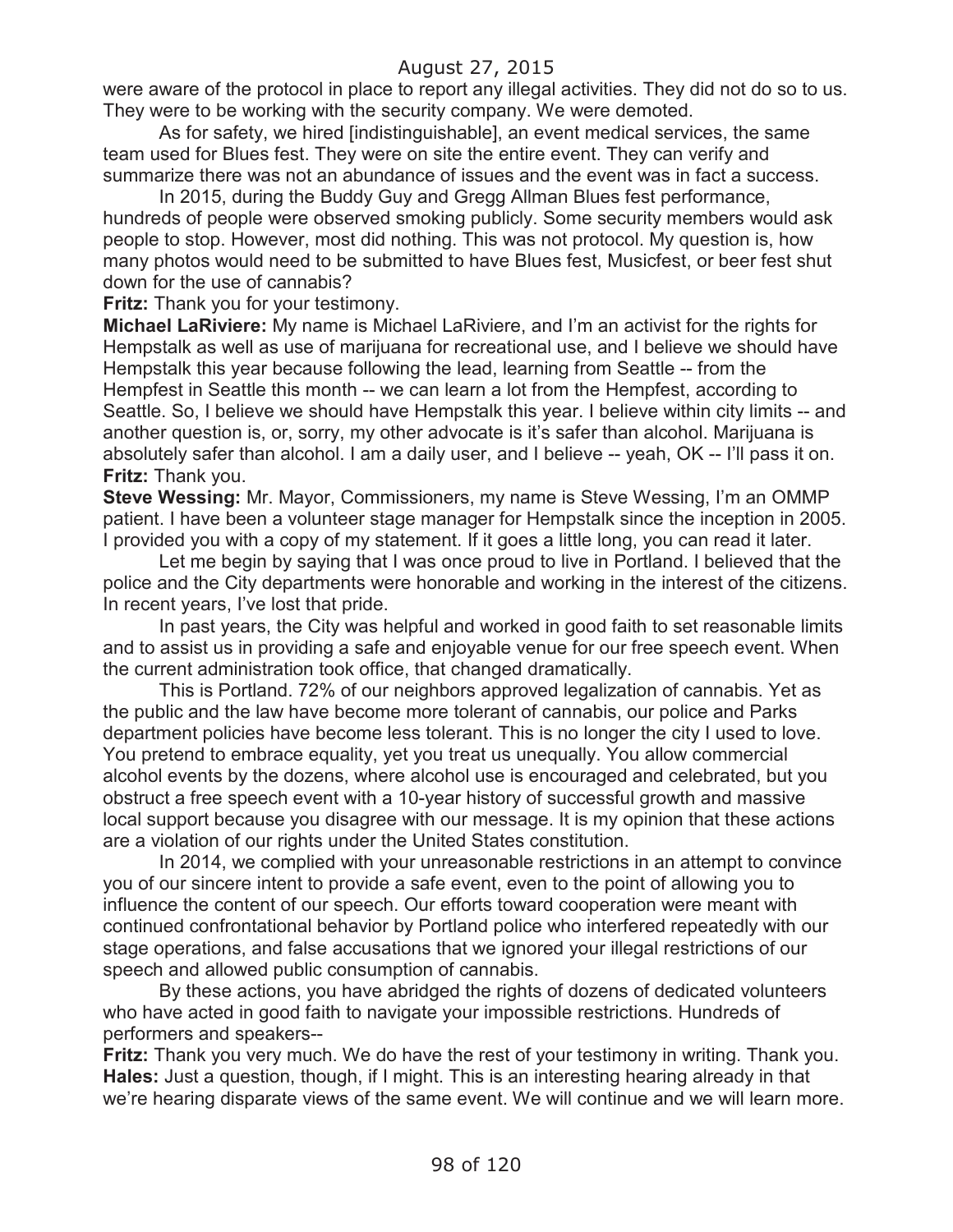I'm sorry that I wasn't in town. I would have liked to have seen this myself because it is always better to have your own eyes on a situation like this. In the future, I'll do that.

But tell me more about the Police Bureau. You talked about them interfering with stage operations. As the Police Commissioner, I'd like to hear about that.

**Wessing:** Yes. We had an agreement that the stage crew and volunteers -- who were wearing visible passes -- would be able to use the entrance adjacent to the stage to bring the bands in, to bring equipment in, to get speakers to and from the stage. We were told halfway through the event that we were no longer allowed to do that, that we had to send all of our equipment and people all of the way around through the main front entrance, that they would no longer be able to enter through the stage even if they were wearing our identification. And they sprung this on us halfway through the second day of the event. That to me is -- there's no purpose to it. There wasn't a large crowd to be controlled. There was no reason to do it except to be obstructionist and try and disrupt our event. **Hales:** OK. Thank you.

**Wessing:** Thank you.

**Victoria Hargwood:** Mayor Hales is gone.

**Saltzman:** He'll be back.

**Hargwood:** He'll be back? I wanted to speak to him. Anyway, committee members, my name is Victoria Hargwood, and I volunteered for over 10 years for Hempstalk, and I'm here to -- I was there last year too, I saw both days everything that went on. I'm here due to support of Hempstalk.

The City sets rules and regulations that must be met to obtain a permit. I'm here to testify that Paul Stanford has always done the best to comply with those requests. Therefore, I feel the City of Portland is being unfair to Hempstalk. That's all I have to say for now. Thank you for listening.

**Judy Cornett:** Lady, gentleman, I'm Judy Cornett, I live in Forest Grove. I'm one of the people in this room that looks a whole lot more like you, and I have a background much more like yours as a business woman. I did not come to cannabis easily late in life, but out of medical necessity. Last year, I worked part-time as a volunteer at Hempstalk.

The efforts that were made to comply with the outrageous rules that were set for this event were paramount. Everybody chipped in, nobody smoking, nobody using. Everybody talking about it, everywhere. I worked the northeast gate for the park entrance, for the main park entrance at the beginning of the event when people were trying to pour in when they normally would have when we had security taking everything away from people. Cigarette lighters? You are not allowed to have a cigarette lighter? This is illegal.

You know, I am not -- I'm not the person that puts on the event and I'm not an attorney. And so, I feel a little bit freer to say things that they might not -- not that I'm speaking for anyone. But as a business woman, as an entrepreneur for a number of years, I had a lot of occasion to learn something about business law and to have to look at the variety of people, variety of my employees in a different way. This is an informational event. This is about learning. This is also about freedom of speech. And what I saw, what I experienced was a gargantuan effort that prevented from what I saw any smoking or drug use. I did not see any. What I was a party to was -- I don't know, hundreds of people turning away from the event number one because it got held up so long at security trying to get into it, and number two, being so offended and in some cases having medical patients having their prescription drugs taken away from them. **Fritz:** Thank you for your testimony.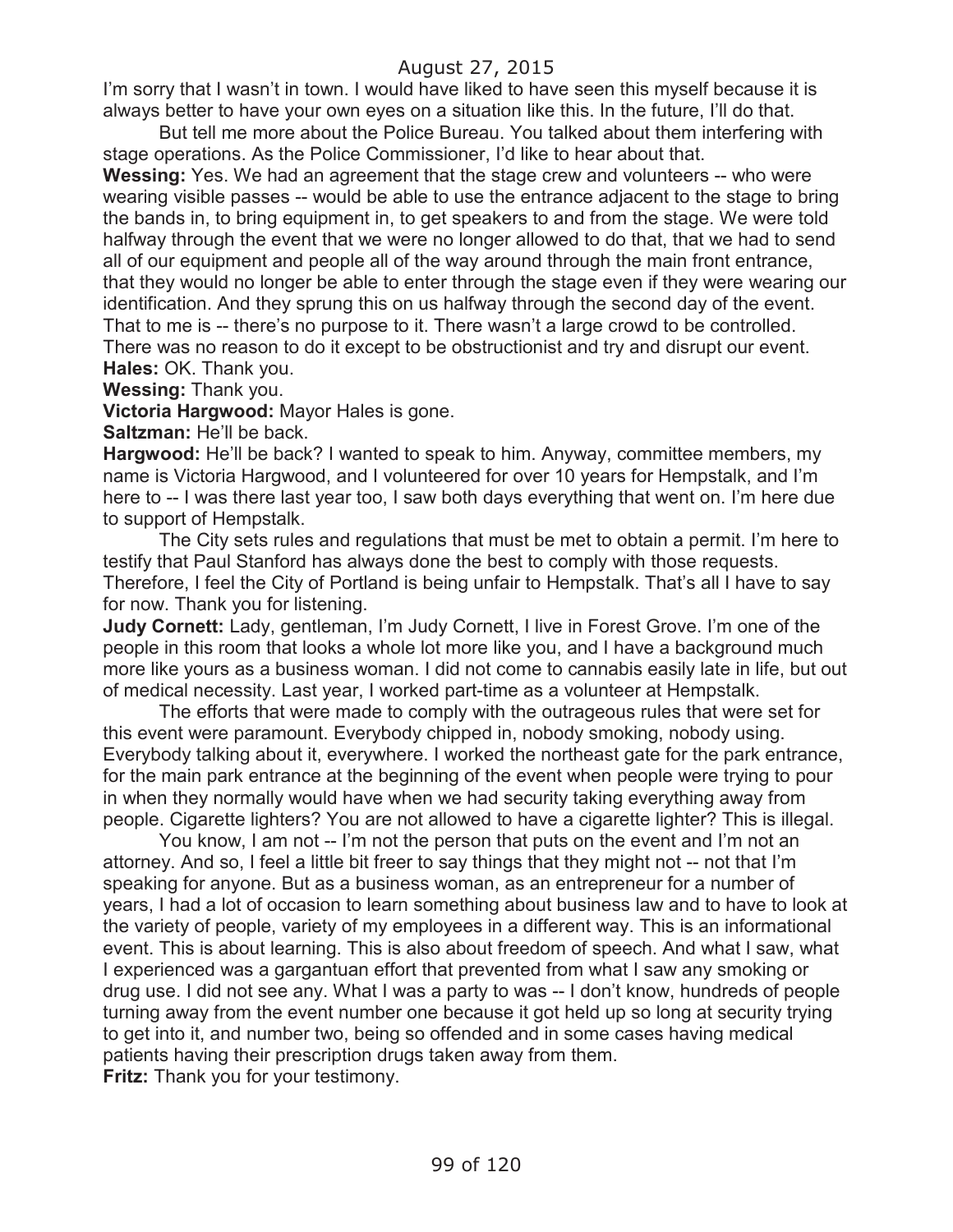**John Cornett:** Good afternoon honorable Commissioners. My name is John William Cornett and I'm a street-level activist and advocate. Did you know guys that cannabis heals cancer? [cheers] [applause]

**Hales:** Folks.

**Fritz:** That's cutting in to his time.

**Cornett:** Sorry, I think it is important for people to know. The reason I'm an activist -- I'm an USAF veteran, Vietnam-era veteran, I spent eight years in the United States air force honorably, and I know how to obey rules, I know how to follow policies and procedures, I know how to be a good citizen, and I know how to be an advocate to help people. I care about people. Every person in here is a real human being. We care about people. That's why we're putting so much of ourselves into this to let people know that there's healing here. This is not about getting high. Some people are stuck on stupid and they think it is about getting high. It's not about getting high, it's about getting well. We are trying to share that information with people so that they know that they don't have to go kill themselves with chemo and radiation. They can use cannabis -- 60 grams in 90 days heals most serious cancers. That's my message. I'm a musician, too. I like to tell people that. If you're going to take that opportunity away from me, that's going to hurt. I think somebody up above here that is going to think about that too, and he might want to ask you a question about what kind of heart you have that you would say that people, real human beings can't carry a message of healing to our fellow humans, please, just because some idiot down the road -- Hawthorne Bridge? Really, come on now. Why did they even say that? Waste my time. This is a beautiful place. People speaking and saying really positive things about what we need to survive and coexist. This is not right, it's not fair. I beg you please to consider approving this for us. We need it, please. Humanity needs it. Thank you very much. Oregon needs it.

#### **Fritz:** Thank you.

**Justin James Bridges:** My name is Justin James Bridges. I'm a professional musician and performer at Hempstalk, also an activist. I've also involved in the organizing and planning of the event. I was one of the personal musicians that was on stage telling people that they were not allowed to smoke at the event. I've walked around in this town on other days and seen that park full of people smoking. I've seen police in that park with people smoking. And they do nothing. If it's really a public safety issue, they would be doing things. When you have brew fest, you have fights that break out. There's been muggings. It's a violent -- violence comes from that event, violence from the alcohol events. Y'all do nothing to stop that. Y'all have no problems allowing those events to go on.

It's really disgusting to sit here and hear some of the things that they're saying. So, you're saying that we have a permitted area, and now we're in charge of securing outside of that area as well? No other event has to do that. You are not going to shut down Blues fest or brew fest for people smoking outside of their event.

There was nobody smoking in our event. You wanna talk about failures? Look about the failure of this police department. You were supposed to be securing the property. We were paying to have you all help secure the property and watch the property overnight, and yet they left their post. And what happened? A bunch of our vendors got robbed. It's absolutely disgusting to hear you all talk about public safety issues when your police force is so laughable. Honestly, you have someone trying to put Nazi memorabilia - - as a police force? I'm sorry.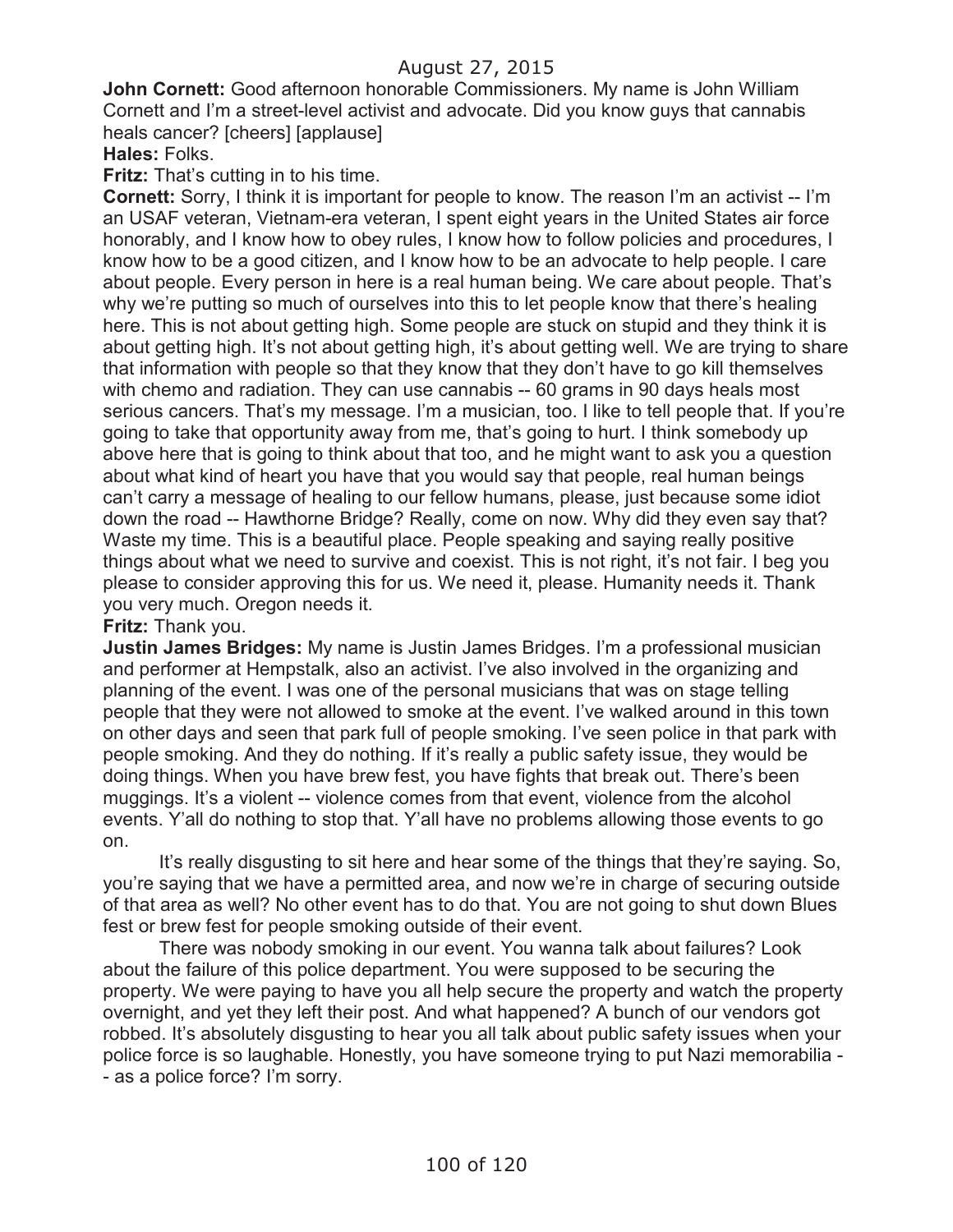**Fritz:** Thank you for your testimony. You need to stick to the topic. I think your time is up. Thank you very much.

**Bridges:** It's absolutely laughable.

**Nicki Gates:** Hello, Mayor Hales and the Council. This is my second year doing this with you folks. I'm Nicki, and I'm a hospitality manager for Hempstalk. I have been since 2009 - - they created the position for me. They couldn't figure out what I was, so I guess that's what I was so that's what they named me. I am also a patient here in this state for numerous reasons, and I'll keep those private to myself, thank you. I was born and raised here in Oregon by a mother and a step-father who was a judge. They raised me to be very respectful to mean what I say, say what I mean, and do what I mean, and do what I say.

So, as those things growing up here in Portland, I was very disheartened by showing up there after 27 days in the hospital because of diverticulitis and major surgeries to get me out for the last day of Hempstalk so that I could speak and at least be part of it. When I got there, I had to release my Gatorade six different times and get new ones. And for a person who just comes out of the hospital, that can be detrimental to you when you are being pushed around in a wheelchair all day long. You can't have dehydration. And so taking those from me with my badges that I've worn since 2009, it's not a very respectful thing to do to somebody in my state on that day. I thought that that was very inappropriate and I talked about it on stage.

I'm a mother and a grandmother, like I said last year. I take my children with me, I take my grandchildren with me. I do not take them to this event to smoke. I take them to this event so that they can be educated by freedom of speech. It's their right as humans in this world to be educated by other things and a wide array of things. We give our children goals and standards. I give my children high goals. They try to meet them the best they can. But I never give them standards like the ones that this City has given Mr. Stanford and all of us to meet. There's no possible way we can do that. And I thank you all so very, very much for your time.

#### **Fritz:** Thank you.

**Eric Lewallan:** How are you all doing today? My name is Eric Lewallan. I was a Hempstalk patron for four, five years and within the past two years, I started to volunteer my services and helping out and I am the volunteer coordinator for Hempstalk.

We coordinate about 200 staffing members to run gates, water distribution and everything for all of our staffing members that we have. There were no complications with any smoking on the facility grounds. We had everybody looking out with radios for if there were anybody caught, we would all be there to remove them from the grounds without any complications. Now, to say that we are reliable to take on the grounds around what we took on, that's like if somebody got drunk at brew fest and they go to another town and do something stupid, brew fest is responsible for that. We handled our rights inside the grounds where we were at. No complications. Any smoking -- if even cigarettes were lit - we would see the smoke, not necessarily a pack of wolves, we would go to the cigarette smokers and say, "this can't be happening either" because of the thought "what if there's marijuana?" Well, there's smoking period. That came up many times. I would like to say that I hope you guys change the process and allow us to do Hempstalk this year. Thank you.

## **Fritz:** Thank you.

**Don Skakie:** Thank you, Mayor and Commissioners. My name is Don Skakie, I'm a cannabis reform activist. I would like you to think about freedom, free speech, personal responsibility, and the ability of any individual to control the actions of another and how far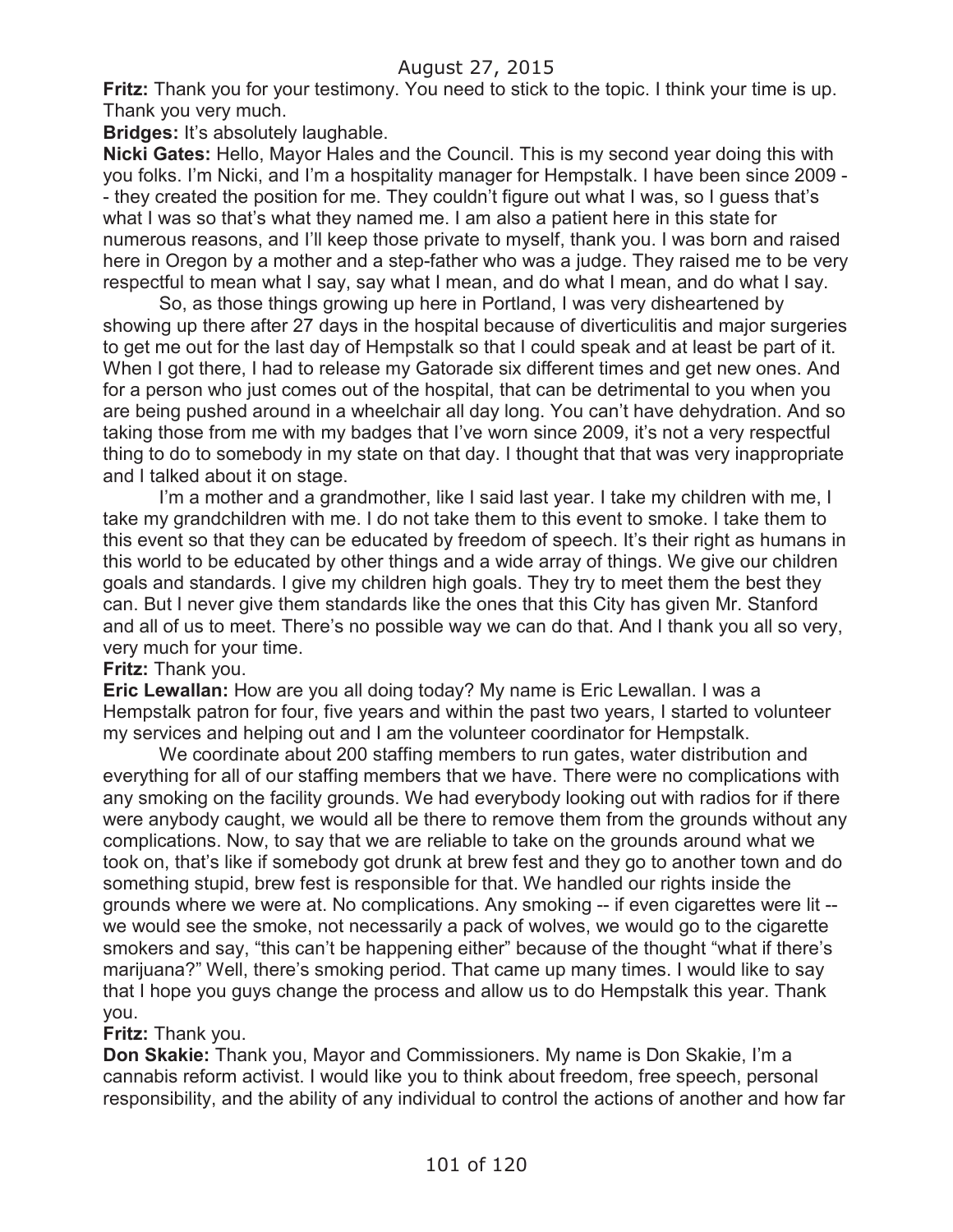that responsibility goes. In fact, that is why we have law enforcement and police department -- is to enforce the laws that we all pass as a society to live under.

At this event, I had a signature gathering for a petition in Washington state. We get quite a few people from the Vancouver area, southwestern Washington come down to this event. On previous years, we've done substantially higher numbers of signatures than at this event last year. The booth space was at the north end by the gate, adjacent to the gate, and I could not believe what I was seeing. It was -- they were taking people's lighters away, sealed bottles of water -- you couldn't bring anything into the park. And as has been previously said, this intense focus on each person and what they were possessing caused quite a back-up and was quite discouraging to other people.

I'm disappointed to hear that the law enforcement that was in place that day seemed to relegate their responsibilities either to the event staff. We heard about, "well, we saw this go on." Was any warning given? Did they go -- the Parks department, I believe, said they were there for positive presence. Did they engage these people and say, "hey, glad you're having a good time at the event, but this isn't allowed. Would you please not do that?" Did they have serious offenses there? And as you said, Mayor, did they have complaints from the citizens, neighboring businesses, passers-by? What were the complaints, specifically?

So, I would ask that you do give yourself the opportunity to attend Hempfest this year, Mayor, and see for yourself. I would ask whatever rules are put in place for this event, it should be a blanket policy for every event, whether it's a veg fest or beer fest or anything else.

**Fritz:** Thank you very much. Appreciate your testimony.

**Skakie:** Thank you.

**Jessie Sponberg:** My name's Jessie Sponberg. This feels kind of weird today, because usually I show up mad at you guys. But today, I show up full of hope.

We're in a brave new world right now where we are setting the groundwork for legislation and policy that will affect people for years after you guys are gone. This is an opportunity to really craft sensible legislation that other municipalities can adopt. You guys -- not you guys particularly, but the Parks department -- you guys are smart enough to see when somebody's testimony is as sincere and polite as these people's here, and you can see when some testimony is really flimsy and transparent and when people are shaking when they're talking about the evil weed, right? You guys know that these people are so sincere. I love you guys so much, and I'm sorry that you are all patients and that you rely on this medicine that needs to be advertised.

You're a nurse, you know cancer is horrible. What I want from you guys is not to make it hard. Not to make it so that the smallest offenses like sneaking candy into a theater will get something shut down. I want you guys to take ownership with us. Don't work against us. You should be running this, Mayor. You should be running this, Commissioner Fish. Why are we working like against the Parks department? We have wonderful, wonderful Park Rangers. Those guys do such a great job. And our only offense is smoking some pot? That's like shutting down a theater because somebody snuck in their own soda pop.

Please, I ask you guys. Take a leadership role. It's an election year. You know, the marijuana community is a big constituency. We see in other states like Washington and Colorado how much money is made. You don't want to turn away from that money. That's just simply bad business. Thank you guys so much for your time. **Fritz:** Thank you.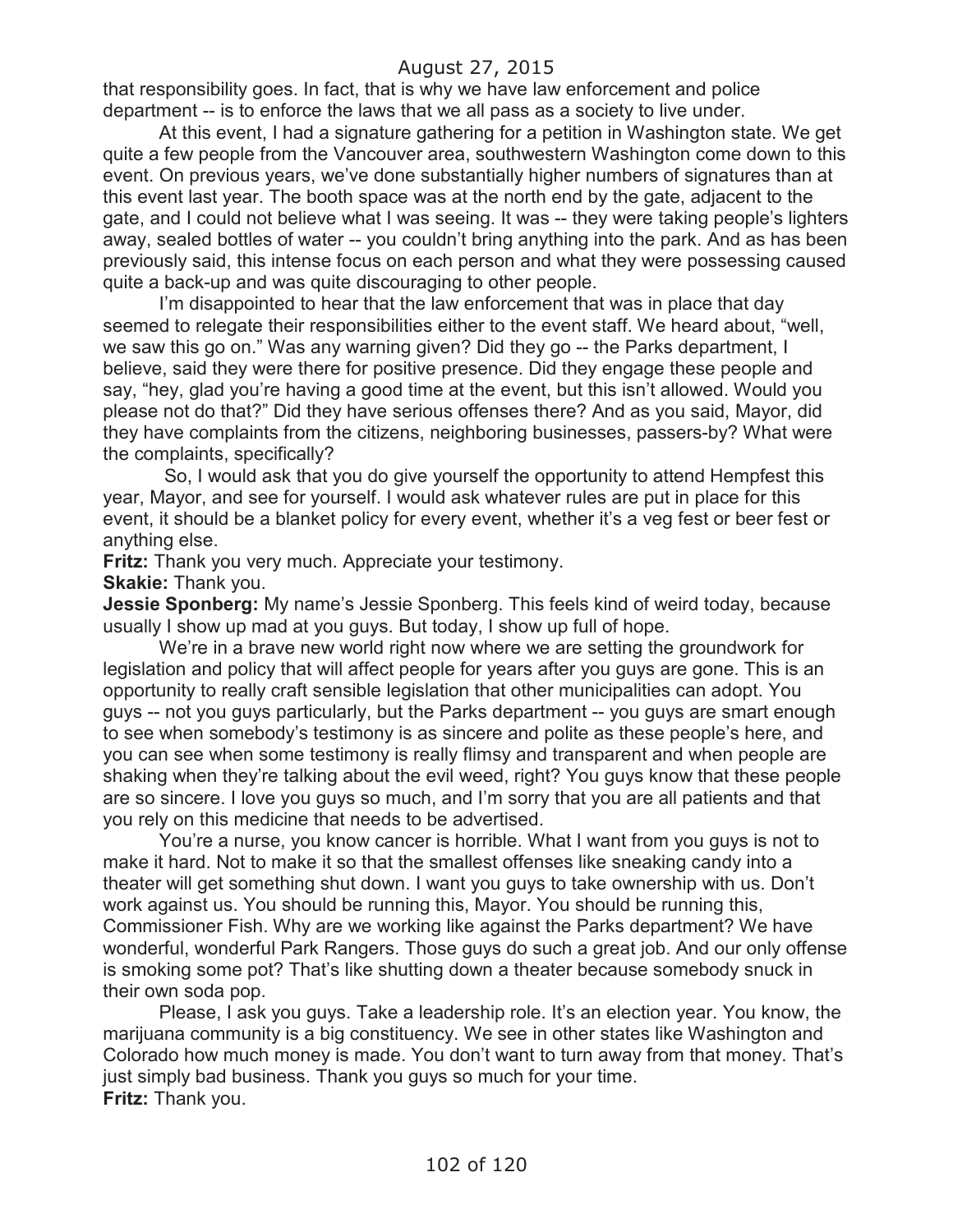**Skakie:** We are reasonable, rationale, and mainstream.

**Courtney Moran:** Hi, Mayor Hales and Commissioners. I'm Courtney Moran and I am a cannabis attorney. I have a Master of Laws in environmental natural resources law with an emphasis on industrial hemp law from Lewis and Clark, and I speak at cannabis conferences throughout the country, and Hempstalk is truly a unique community event. Not only does this event bring people from all over Oregon together and from the Pacific Northwest together, but it is not an event that focuses only on marijuana, but it focuses on the cannabis genus and industrial hemp as well.

I was one of the first speakers at the event last year, and I spoke about industrial hemp history and the current status of the laws and how they're changing throughout the country and on the federal level. I think it's very important for all of us to have a safe place and for the public to have a safe place to come to learn about cannabis.

I can honestly tell you that I did not see anyone smoking cannabis at the event last year. There was very strict security, as has already been mentioned. I got my bag checked twice when I went through each level of the gates when I was there. And I saw everyone that actually did come into the festival being very cooperative with security and it was a peaceful event. One booth even had a scavenger hunt encouraging the community to come together and meet one another.

This event is an excellent union between marijuana and industrial hemp. There were booths that had industrial hemp products for sale, including clothing and shoes and different bags -- purses and that kind of stuff. I urge you to approve the permit for this year's Hempstalk. This is a very important, peaceful, educational family event that we need to continue to have here in Portland. Thank you.

**Sean Vassar:** Hi, my name is Sean, I run a nonprofit called Pangea. I'm a number of EPAP, which I believe some of the Commissioners are also involved in. I have a real simple message. It's about community, and I believe this brings many different communities together and gives them an opportunity to cross-pollinate. And also the economy. I believe it's a strong move for the Portland economy and our summers benefit largely from big events, and this event is growing and will only add to it.

**Mary Haddock:** Hi, Commissioners. My name is Mary Haddock. I am a cannabis business owner. I am also the coordinator for the state of Oregon parents for pot chapter. I am a mother and also part of the core staff last year. As someone who ran from one ends of the park to the other end of the park, I would have saved possibly a thousand times over the event period last year. I was checked numerous times without even having a bag. It was the very first time that I had ever been to Hempstalk, so I couldn't compare it to anything else except for the stories that I have heard. It was confusing for the staff. It was extremely -- we weren't treated at all with any kind of care of our feelings, of anything. We were talked down to. We were talked at instead of with. Nobody was working with us.

As part of the medical team, it was extremely confusing for me. I would get called from one end of the park to the other end of the park and there would be nothing there and then I would be told by security that it was a mistake, that there was an error, that they didn't mean to call me. I can tell you that it was extremely hard for anybody who was core staff last year, anybody who was trying to make that and comply with everything that was put in front of us -- it was extremely hard for us to even appear to do our job and appear to work with the security that was there. And that's all that I have to say. **Hales:** Thank you.

**Clay Pierce:** Good afternoon. I can only echo the sentiments of all of the other people here that have come and said how --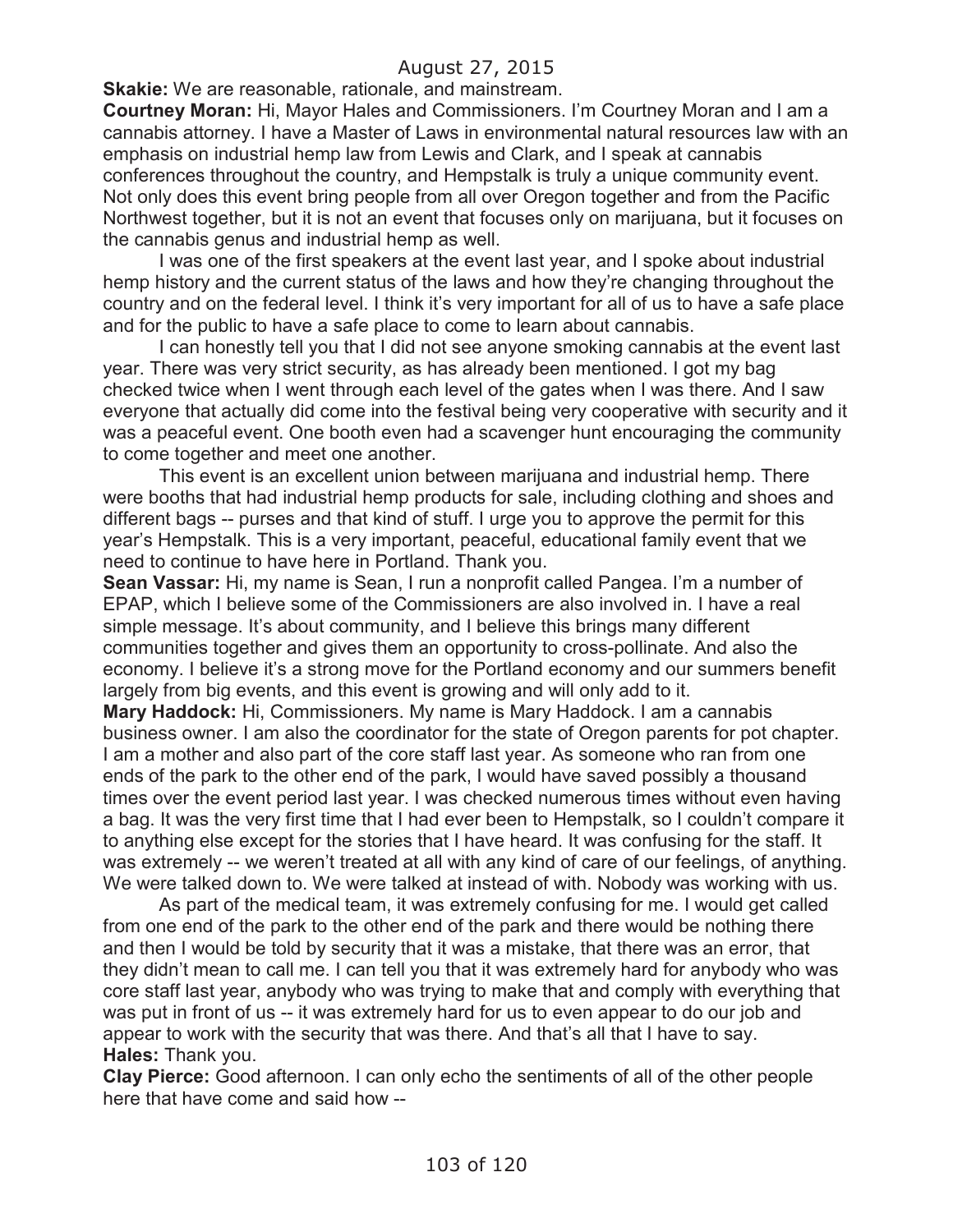**Hales:** Just give us your name first.

**Pierce:** I'm sorry, my name is Clay Pierce, I'm an activist for cannabis and hemp regulation and reintroduction into our society so that we can all profit from this.

I have been at every Hempstalk event since the first one we had in 2005, and this last year was absolutely the most trying and difficult one I have ever been to. I was only there for about 20 minutes. I was checked twice. On the way in I was checked twice, and I was checked at the halfway point between the two and I was -- I felt like I was in Germany at Checkpoint Charlie. It was insane. We were already inside the event and we're still being checked for contraband or whatever -- like Paul said, for cigarette lighters, pipes we had bought at other parts of the venue. It was ludicrous. It made no sense at all for people to go there because they were having items taken from them as they bought them. So, why would they go there? It was completely prejudicial of securities person to treat us that way. It was crazy. I could not stand it, I had to leave. I appreciate the time to talk. I'm too upset to even form my words properly here. It was a very trying event to try to enjoy it. **Fritz:** Thank you for your testimony.

**Erin Purchase:** Hi, my name is Erin Purchase. Thank you for having me here today. I am an internationally-known cannabis activist. I have spoken at several festivals throughout the United States and also Canada. I visited Toronto last year and was invited to speak there.

I love the Hempstalk because it's in my home state. I do a lot of work outside of even our country, but this is cool 'cause this is where I'm from. I'm speaking on behalf of myself and my 10-year-old daughter. This will be her third year speaking at Hempstalk. When she was seven years old, she was diagnosed with acute lymphoblastic leukemia here in Portland. Cannabis oil was able to allow her to go through two and a half years of chemo without a single Tylenol and minimal extra treatments from the doctors. Her oncologists at Legacy Emanuel refer to her as the star patient and they send kids to Paul Stanford's clinic to get their cards.

My daughter loves to speak at Hempstalk. When I told her I was here this afternoon to speak on behalf of begging City to allow it to come, she was confused and why. Why again is she being discriminated against based on the medicine that she uses? She's a child. She's who you are worried about it being out of the hands of. I educate parents on cannabis oil, taking medicine in capsules. I help them get their children on the legal Oregon Medical Marijuana Program. This is what I talk about at this festival. I got my lighter taken out of my purse from security. That's the only festival I've ever had that happen to. I didn't see many people smoking. I didn't even see many people there last year compared to every other year, and that's detrimental to the city of Portland because I used to travel here from eastern Oregon to visit the festival and spend my money here in your city, and I want other people to spend their money here too. Thank you for having me here today.

#### **Fritz:** Thank you.

**Astarte Rainbow:** Hi, my name's Astarte Rainbow and I'm here to speak on two things. Number one, next year I'm hoping to bring my great granddaughter to the festival, so you know, I'm no spring chicken. But I came off of opioids personally with Paul's help to get me through the loops to do it legally. I don't have to use them anymore. My health is improving dramatically, and also I'm a big hemp fan. I don't know if any of you have got any, but those hemp clothes last forever.

I would like to see this continue because people need to understand marijuana, cannabis -- whatever you want to call it -- is not an evil. It's going to be legal in another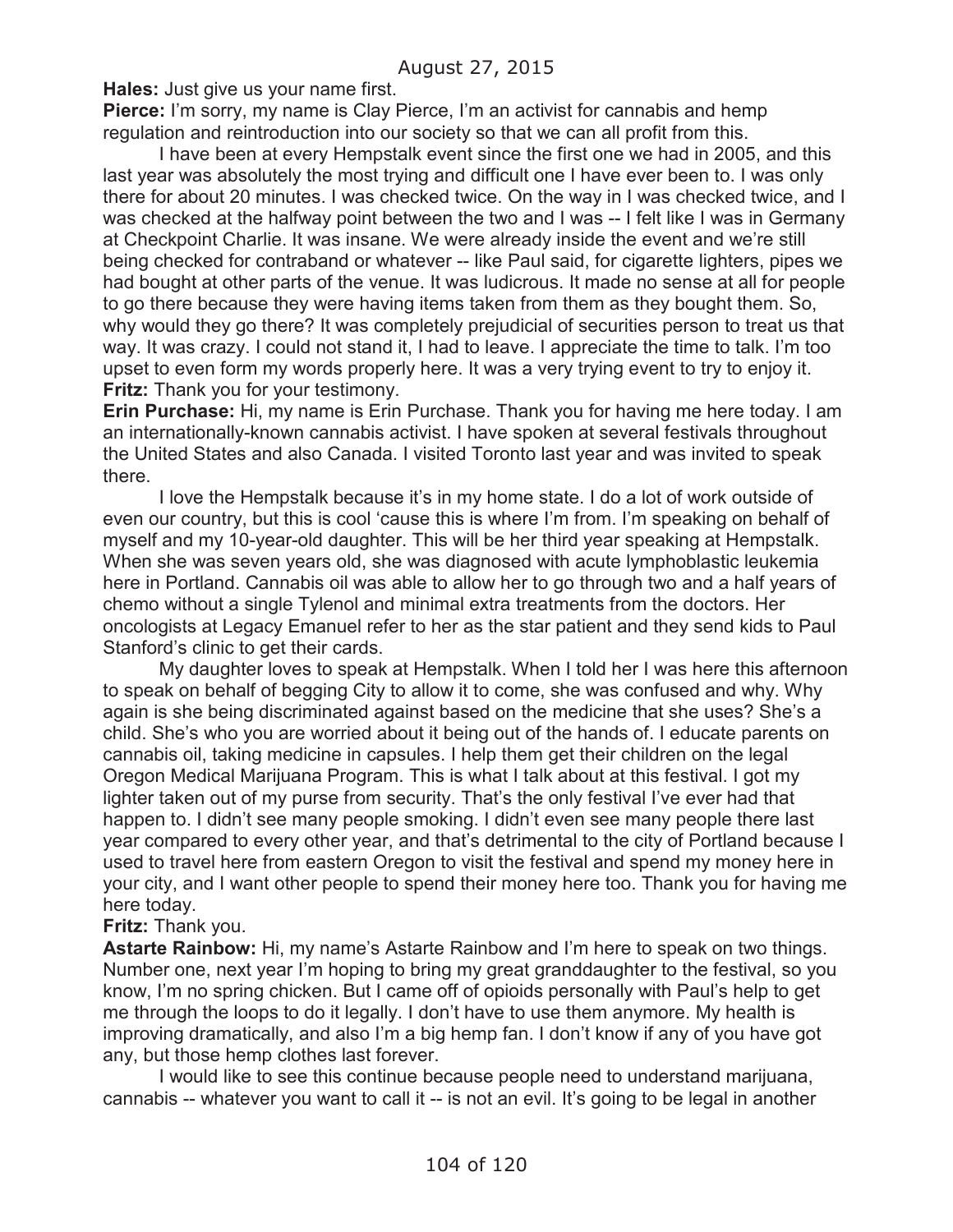month and a half. Hemp is such an important industry. Oregon has always been green. We can use hemp to replace so many wood products and things like that and to save lives. Hemp is of course a high-protein seed. It's wonderful. I don't understand why you're doing this.

I went to Waterfront Blues Festival. There were people right outside the fence shooting up drugs. There were people outside that fence getting drunk. You never talked about shutting them down. Why? This is prejudicial. I can only -- and I've never been to Hempfest. I'm going to go this year. I'm taking my great grandkid, god is willing and you let us have this. It seems that you are picking on him and he has done more good for medical patients in this state than any other individual human being. You guys need to be real. It's going to be legal. What are you going to do?

**Hales:** Thank you. Thanks very much.

**Fritz:** And if there's anybody else who wants to testify who didn't sign up, you are welcome to come and join.

**Bruch Knight:** I'm Bruce Alexander Knight. I live in Southeast Portland. Mr. Mayor, Commissioners, there is a reason why so many people call our city "Potland," Oregon. Along with quite a few other people, I moved here in part because of Oregon's more liberal marijuana laws. This was in the 1970s after six years in the U.S. Army. I've been here pretty much ever since and intend to stay here the rest of my life.

As I understand what this hearing is about, the park department has denied a permit for the next Hempstalk because they say that Mr. Stanford and his staff did not comply with their conditions and that would include "rampant use of marijuana" in quotes, and quote, "failure to prevent illegal drug use." I will tell you something -- the Pope could talk in Waterfront Park and there would be people in the crowd smoking reefers. You are never going to prevent all of it.

I went to Hempstalk this year for the first time and I was frankly surprised. I saw no one smoking anything -- well, except when I left the park to go up on the overpass to have a cigarette, and there were some other tobacco smokers up there, along with several Portland police who apparently had nothing better to do than to stare down at the crowd. I don't know what they were enforcing, they didn't do anything. Maybe they were taking pictures.

It seems to me these conditions are impossible to meet and it's unfair to hold anyone accountable to impossible conditions. Get real, folks. Give them the permit. Overturn the park department's ruling. Thanks.

**Hales:** Thank you.

**Denell Mulloy:** Hi, my name's Denell Mulloy, better known in the community as pixie pan. I'm a patient activist and a mom, and a member of Parents for Pot, Portland chapter. I take my son every single year. He will be four in November. This year, I only took him on the second day for the -- I think he was there an hour so that I could perform in my show and move on. It was too -- we use the word in the community "sketchy," -- it was too weird. All the checkpoints that he had to go through for a three-year-old is quite overwhelming, and I'm in and out of all of the gates behind stage -- I am everywhere all day long. With my son, it would have been crazy in and out. They checked the 12-yearold's lunch that he got from craft services. A 12-year-old's lunch for illegal drugs. He's 12. His parents were right there and they came from craft services, so he shouldn't have been checked again a second time through the gate the second time to get back to where his family was.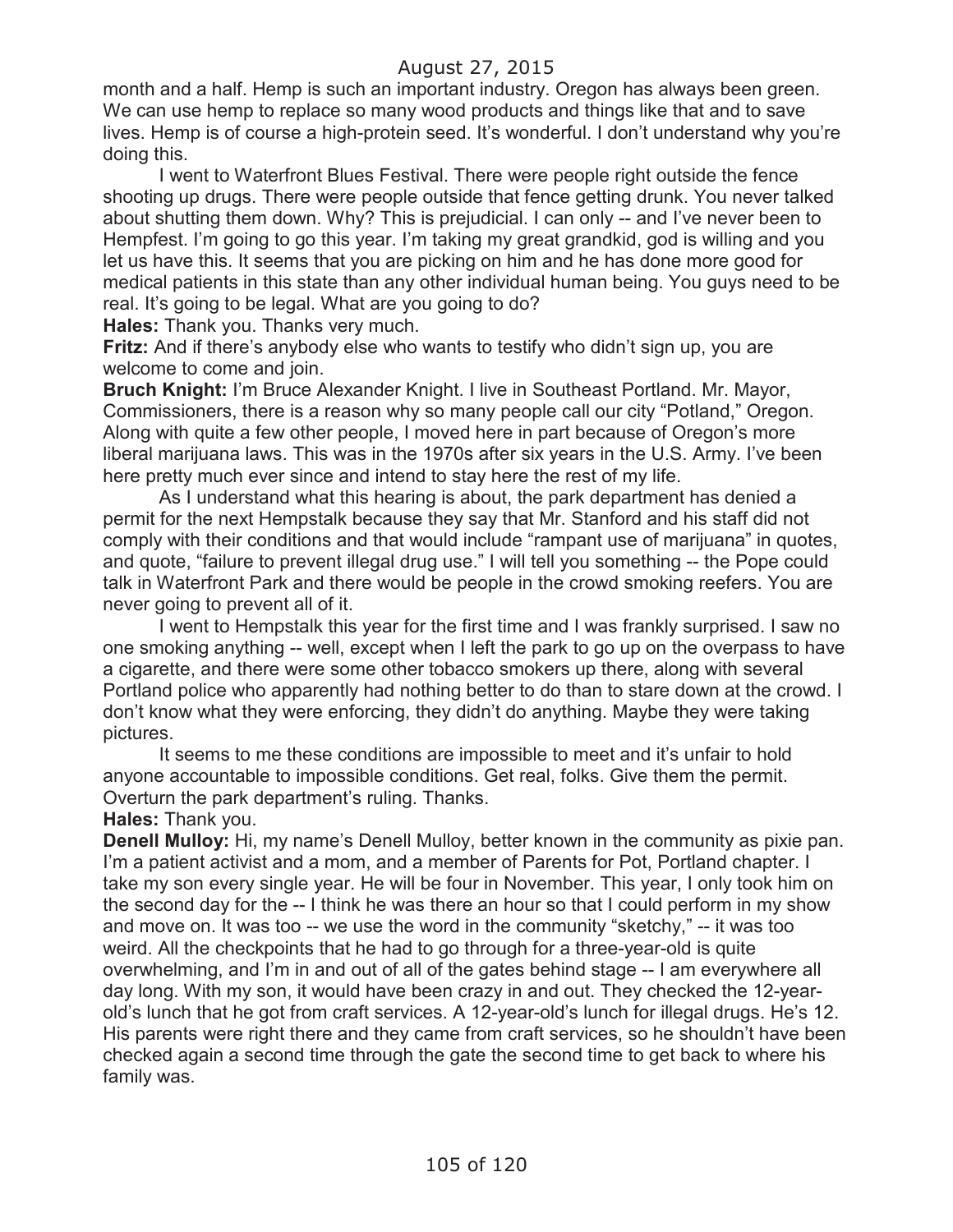I hope this year that you do grant us the permit and that it is a lot more familyfriendly on the part of the Portland Police and the security measures that were put out there this year. Thank you.

**Hales:** Thank you.

**Scott Hall:** Hi, my name is Scott Hall. I'm a very dedicated volunteer at both Hempstalk and Hempfest in Seattle. I just want to come and ask you please, grant us this. As dedicated volunteer, I promise to do my part to follow the rules and the regulations that it's going to take. I know that all of our volunteer staff is right with me. We need this. A lot of the volunteers that have come and help -- they don't have anything else going in their lives. They get this one week at Hempfest -- or three or four days here -- it changes them sometimes. The city needs it, it helps everybody involved. Thank you.

**Mitchell Goldman:** Hi, Mayor, members of the committee. My name's Mitchell Goldman. I just have a quick thing to say. You are talking about Waterfront Park and what goes on there.

If you go to Waterfront Park any day of the week, you're going to see everything that you're accusing us of. A couple of months ago, friend of mine and his girlfriend were in the park and sat down on a bench and were approached by drug dealers told them that that was their bench and they need to move, and repeatedly got attached by skateboards. His girlfriend got knocked out cold by a skateboard -- got hit in the back of the head by it. He was out there defending against four, five guys attacking them because that was their drug dealing bench. Where are your police taking care of that? I'd like to know that. I mean, that's an everyday occurrence. That is not something that a weekend thing like Hempstalk creates, that's an ongoing problem that you people need to address. And you can't blame us for that. That's an existing problem that existed way before Hempstalk and will probably exist way after Hempstalk. Thank you.

**Stacy Marie George:** Good afternoon, ladies and gentlemen. I have never done one of these, so bear with me. I'm on active chemotherapy also, and two grams of full wholeplant cannabis oil -- however anybody wants to pronounce it -- but I'm here today because of that.

**Fritz:** Name for the record, please.

**George:** I'm sorry -- Stacy Marie George. I moved here in February of this year from Melbourne, Florida -- 3700 miles for your wonderful medical program. I am alive today because of your cannabis medical program. I am a direct result. I have a nine-year-old daughter that lives in my home full-time. I make my own medication every morning to keep me alive with the chemo. My daughter is not affected by it. I bring her to cannabisinspired events around. She is not blown smoke in her face. She is not partaking of cannabis. I want her to be able to go to an event like Hempstalk because everything I believe in is represented at that event.

The education alone for hemp, industrial use -- medical alone. I not only juice cannabis, I eat a clean, pure organic diet as much as possible. I represent what I believe in: medical modern, and homeopathic. I believe the two can work together. Unfortunately, I could not rapidly cure my cancer with cannabis. I had to go on chemotherapy as well. But I am one of the prominent examples of the patients in this community who will get out and who will speak about the realistic implications of what we're asking: a family-friendly event that can be realistically monitored to allow people to come together for what they believe in and pass on the education to people who do not have it. I believe that's what everybody is here for today -- at least I am.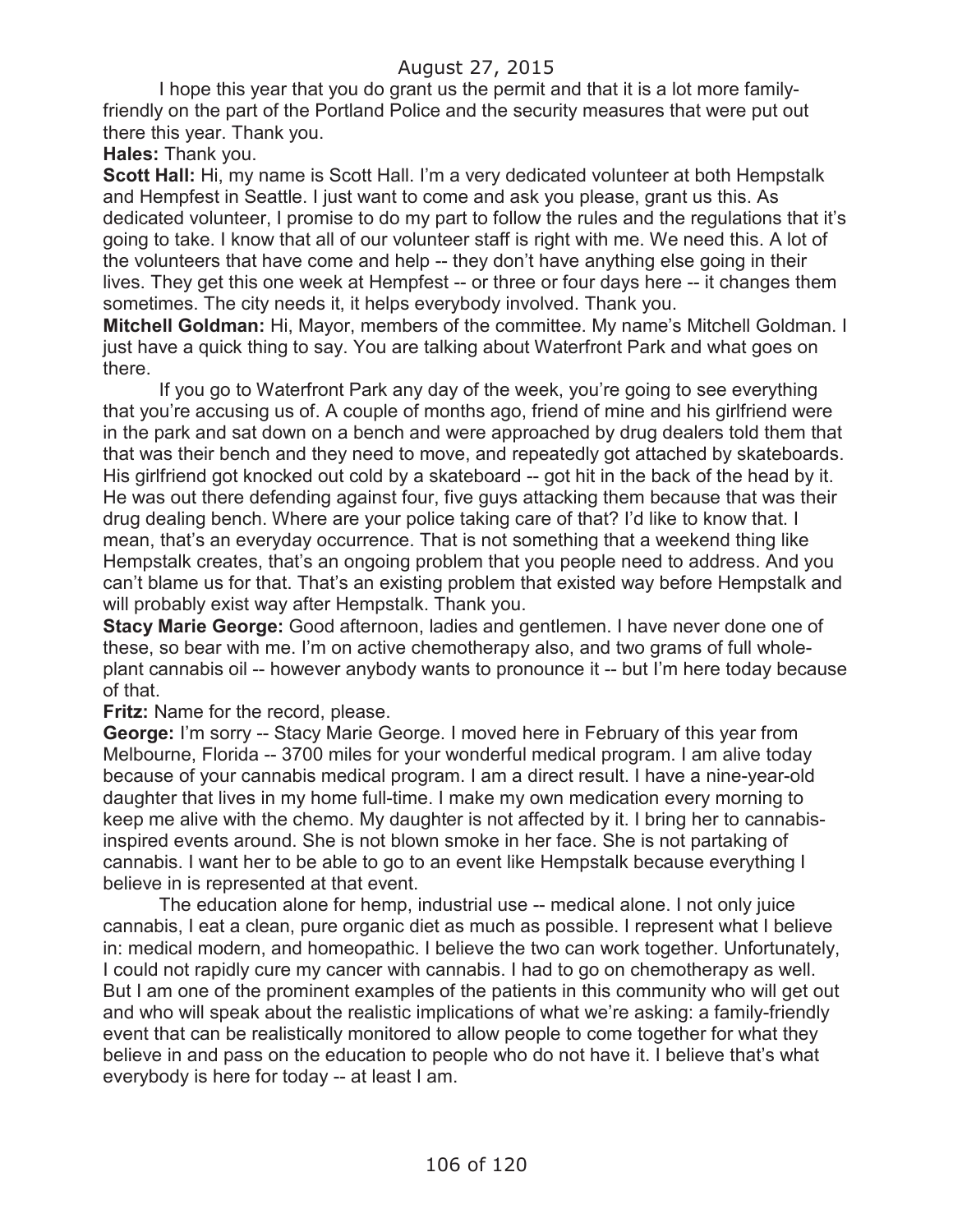I thank you so much, every single one of you that I have not had the pleasure of meeting, all of the work you have done in the great state of Oregon. Thank you for allowing me a place to come and live with my children. Thank you so much.

**Fritz:** Thank you. We're glad you're here. [applause]

**Hales:** Come on up. And then we will call to see if anyone is here that wants to speak on the opposite side.

**Jennifer Valley:** My name is Jennifer Valley, I live in Happy Valley. I think what we want here really is just equal protection under the law. We want to peaceably assemble and exercise our right to free speech without unwarranted searches of our persons and papers and belongings.

I went to the Hempstalk last year as a member of a third-generation military family that's left their blood in the mud for our constitution for the last three generations. I was deeply offended at having my bag searched over and over. The level of security that we were -- it looked like Nazi Germany! It was out of control. And I cannot believe that this is where we are. Now that marijuana is legal, we're going to go back and be so far from, you know, what we practiced before marijuana became legal.

Let me tell you, marijuana was legal for 40 years and you didn't stop me from smoking any place I wanted to, any time I wanted to. And it's time for a change. We have had enough of this war on drugs, which has done nothing but destroyed our country, turned us into the number one incarceration nation in the country. It's a devastating racial inequality. 70% of the people arrested for marijuana in Oregon are young black men or young men of color, and the other 30% are poor white men. It's used as a tool of oppression, and it's time to remove that tool of oppression and allow us citizens of this country to have the same civil rights as every other citizen of this country without having someone yell "marijuana" and suddenly none of the rules apply. That's all I have to say. Thank you.

**Fritz:** Thank you very much.

**Hales:** Thank you. Let's move to -- is there anyone here who wants to speak in opposition to the appeal -- individual speakers? Alright. It now comes to the point where we need to bring the Parks Bureau back up for closing statements and further Council questions. I'd also like to call the Police Bureau back up in a minute, but let's hear from the Parks Bureau first.

**Rogers:** So, I wanted to specifically address two things. Specifically regarding the question of the perimeter and the event area -- I believe you've been handed maps of the actual event area that is in the permit. Within the security plan, which is officially a part of their permit -- and on page eight of the security plan at the bottom, we describe in detail the event perimeter and what must the event do to manage it. Would you like me to read that?

**Hales:** No, I see it. Page eight. So, is this boilerplate language that typically appears in event permits?

**Rogers:** This is very similar, yes. [laughter]

**Hales:** How similar?

**Rogers:** If I were to say it was boilerplate -- we have had similar, but this is not out of the norm of any event that we have. The only reason why I'm not saying it is not boilerplate because I have not spent any time staring at multiple others before this event. **Hales:** OK. I'm sorry, continue. I interrupted you.

**Rogers:** So, this specifically details how we want you to address where your event impacts within park property. It clearly defines roaming. It defines where the security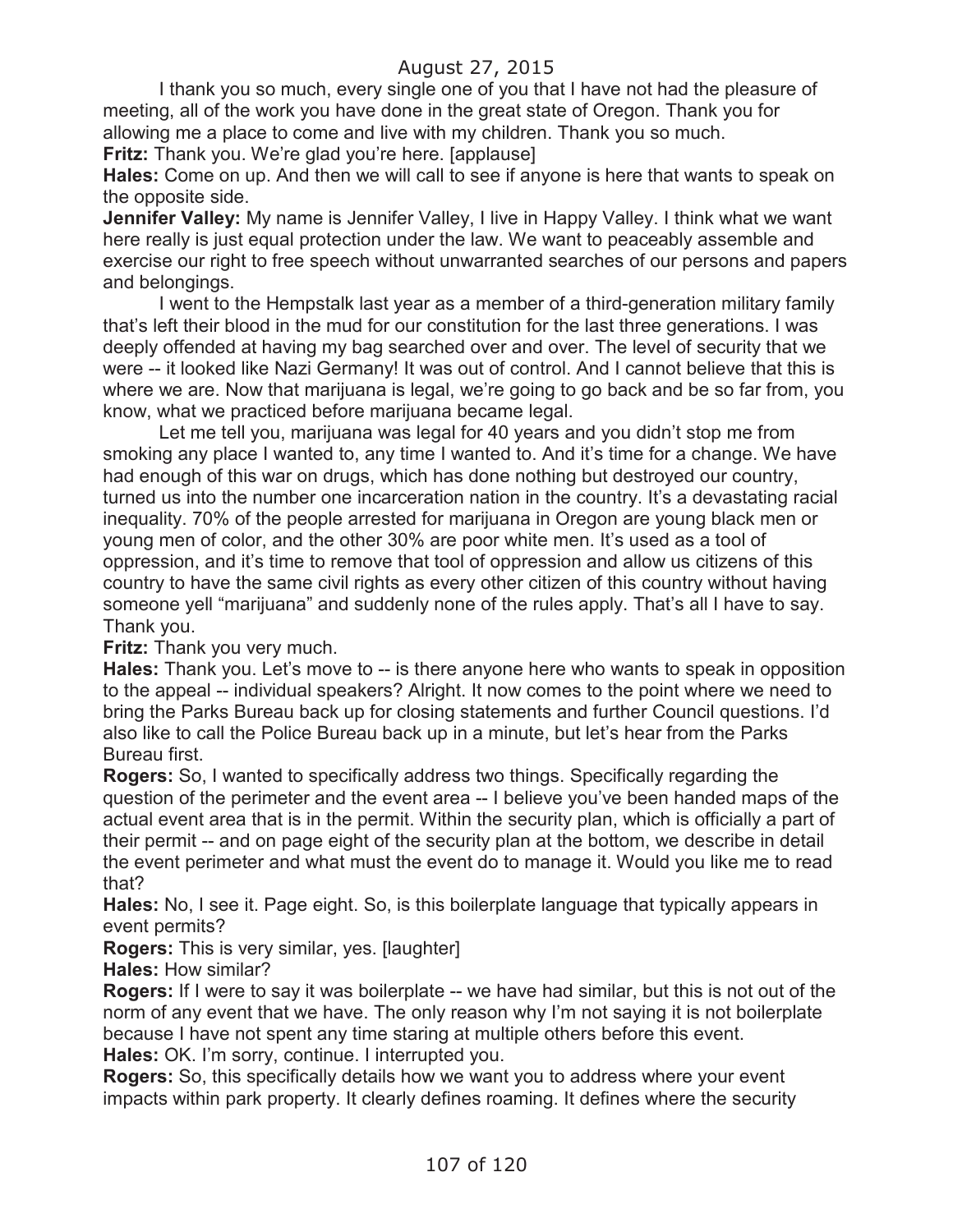guards for your event -- which you hire, which you contract with to maintain your event. It's clearly not within a restrictive fence. It is clearly the entirety of the parks space which is defined in that map quite clearly.

The other issue that I wanted to point to was that there were multiple individual sightings, visual observations of activity not only outside -- which we have defined -- but also within the event. And those are by the actual officers that were on site, and we have them here with us today and we have their documentation and their observations. I'd like to turn this over to them.

**Hales:** That would be helpful.

**\*\*\*\*\*:** Good afternoon. I'll have Officer [indistinguishable] testify, she was to be across the street also about her observations at the event.

**Hales:** OK. And do we have documentation? What I have in the record is from the 2013 event. For whatever reason, what appeared in my packet for this hearing is the police record from the 2013 event.

**Rogers:** There are two. There's one at the very beginning as well. We kept the entire history of both years so that you could have some continuity of the observations and the continuance and the consistency of the issues that we had both in 2013 as well as in '14. **Hales:** OK. Why don't you detail a little more for us the number and types of incidents or problems you encountered? There's typically about 5000 people there at the peak of the event. How many incidents were you dealing with at the peak of attendance?

\*\*\*\*\*: Mayor and City Council members. I apologize, I have grand jury here in about 20 minutes, so I'm going to try to make this quick.

**Hales:** We won't need you for 20 minutes.

\*\*\*\*\*: I apologize. I was assigned to work plainclothes during the hemp festival. While walking into the interior -- and I also work downtown, patrol officer -- while driving by I would often have to roll my windows up during the hemp festival because it smelled of marijuana, and I don't want to smell that in my car.

Assigned as plainclothes, before I even walked into the interior, I could smell burning marijuana right away. And several times walking throughout for about an hour and a half, I could also pass by booths and smell a very strong smell of marijuana, not just your typical burning marijuana, but as if it were sitting there for some time. I smell that on a daily basis in parks and around downtown, too.

Also, I was able to approach a group of people selling baked goods, a loaf of bread and cookies, and I was able to buy a loaf of bread and was offered cookies. For buying a loaf of bread -- it was about \$5 in my report -- and it specifically stated that it had marijuana in the baked goods. I also watched a drug deal go down at one of the vendors. The vendor -- one of the vendors of two vendors -- was handing a baggy of marijuana to another person who was giving him cash. I approached that vendor and asked if I could also buy some marijuana, and he specifically said, "well, technically, we're not supposed to do that." And I said, "well, I have some cash." And he exchanged cash and gave me a baggy of marijuana for the cash.

**\*\*\*\*\*:** Did you arrest him --

**Hales:** OK, folk, folks. Any further information about the scale of the problem? **David McCormick, Portland Police Bureau:** Yes, good afternoon, Mr. Mayor and Councilmembers. My name is David McCormick, police officer with the City of Portland, been so for about 18 years. Been around the block once or twice.

I was assigned to Hempstalk as a uniform patrol officer with my partner officer, Mike Bledsoe, and our job essentially was to just maintain a presence within the event. As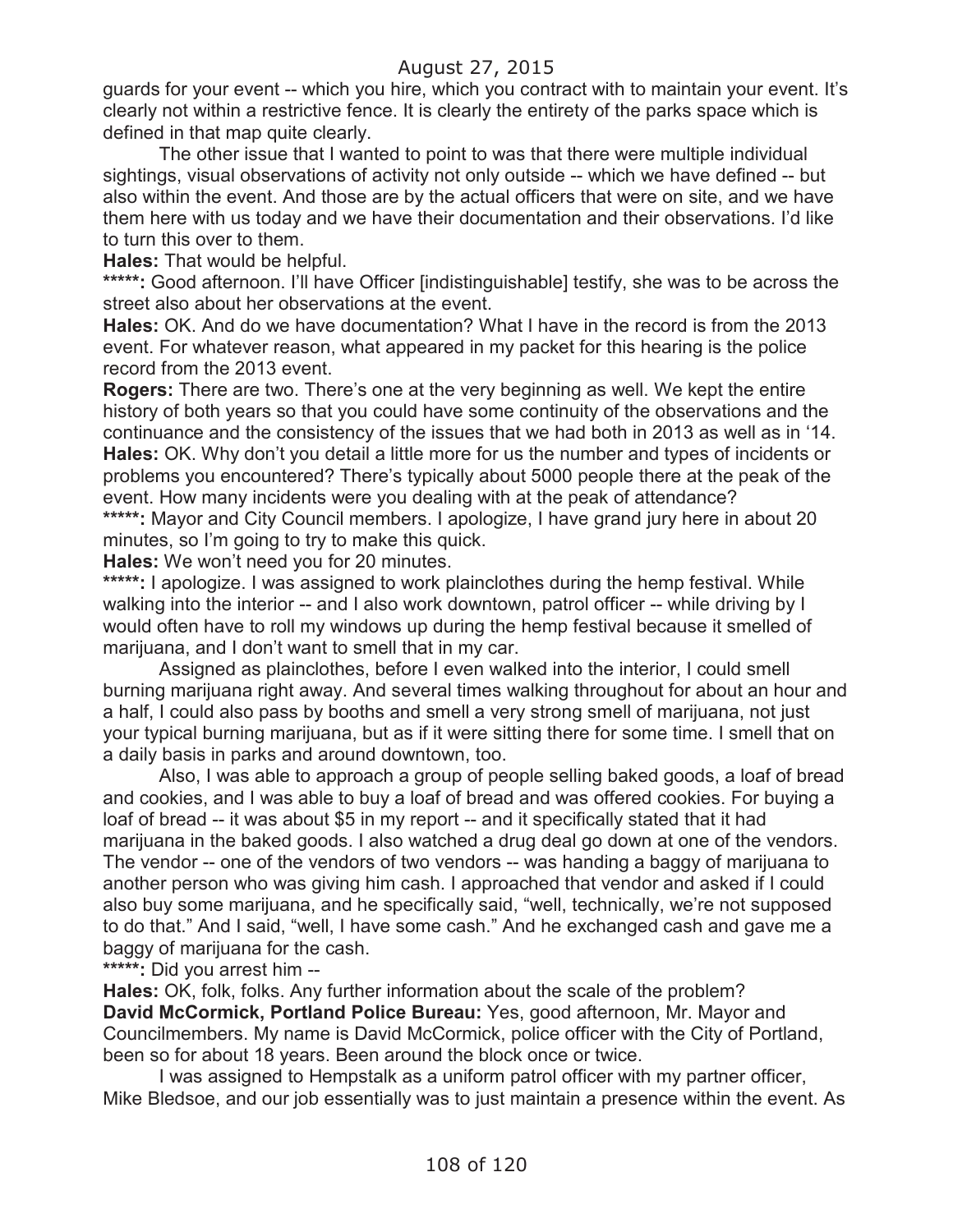we were patrolling on foot inside the perimeter of the event, I began -- we began to notice the constant whiff or odor or passing odor of marijuana. I contacted Sergeant Dobson, the person who couldn't be here today, and informed him of that. He said, "let's begin to document those on a more formal basis." So, I actually took the event map and I began to note -- we did -- any time we smelled the strong odor -- not a passing, or a whiff -- but a strong odor of burning marijuana. And so, over a period of about three hours, I documented 16 individual events, unique events within the perimeter and I documented those on the map I have before me here. And those were, as I said, again, strong odors.

We track it, we try to see if we could follow up. Of those 16 events, one particular individual was found lighting a marijuana cigarette, under a ball cap, isolated by himself. Easier to find than most because of crowd was moderately dense. We asked him what's up and he surrendered the cigarette and we asked him to leave the event.

**Hales:** Thank you. Back to my earlier question. Do we have any record of either 911 calls or non-emergency number calls from citizens or adjacent property owners during the event?

**Brockmann**: I did make a call to the Bureau of Emergency Communications to research that information. That usually takes a little bit more time. She is researching it now, she'll email me that --

**Hales:** Do you remember any calls coming in from dispatch based on 911 calls? **McCormick:** As for myself, I was focused on the event, so I wasn't listening to dispatch with regular 911 calls.

**Hales:** Do you remember --

**\*\*\*\*\*:** I worked patrol during that time period and we did receive calls. They were not 911 calls, most were non-emergency calls. I don't remember how many, that was too long ago. I apologize.

**Fish:** Mayor, I have a few questions, if I could. And I apologize if you've already put this in the record. I want to focus you on the most recent event. Were there any arrests during the event?

**\*\*\*\*\*:** I did not make an arrest. I was plainclothes. We don't make arrests.

**Fish:** Folks in the back -- please. If you were testifying and hissing and making noise, the Mayor would stop the proceeding and ask that you be treated with respect. So please, let these folks do their job. It does not help us make an informed decision to have all the background commentary. Please, let's be respectful to everybody who has a voice in this. I'm asking generally, were there any arrests during the last Hempstalk?

**McCormick:** I made no arrests --

**Fish:** Not specifically -- so, it's more helpful for me to know, did the police bureau document any arrests during the festival?

**Hales:** Folks, folks, please. Alright, you can get back to us. You don't know of any offhand, obviously.

**Fish:** While we're checking that fact, were there any calls for medical service during the festival? Someone that had a medical emergency, excessive use of drugs, something to do with the weather, heat, or anything else? Were there any medical calls for service that we're aware of?

**\*\*\*\*\*:** Not that I'm aware of.

**McCormick:** I don't know either.

**Fish:** Were there any citations for impaired driving in the immediate vicinity of the festival?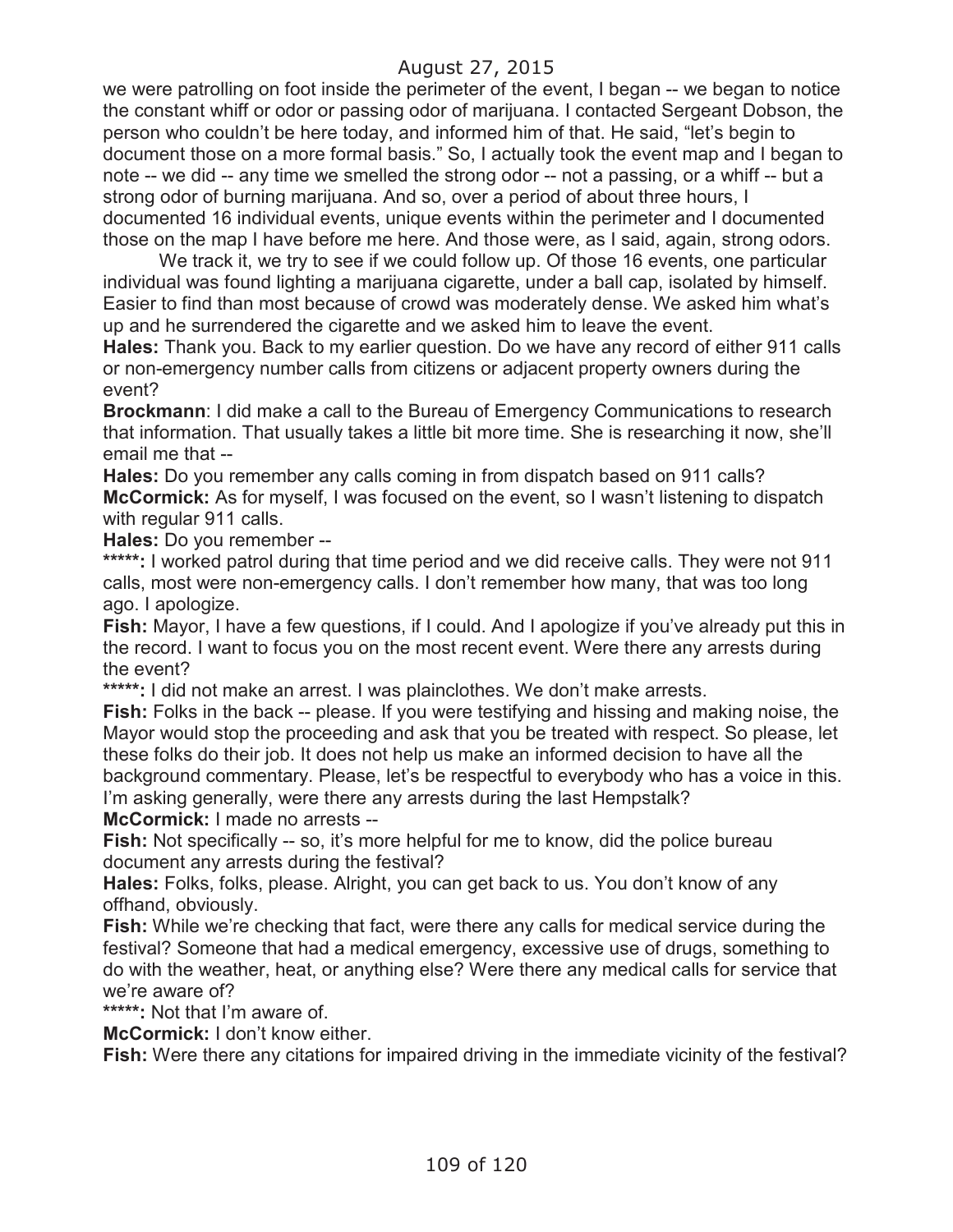**Brockmann:** Again, that would have to be something that I would have to research through the traffic division and bureau to find that out. I don't have specific information regarding that.

**Fish:** Well, the reason I'm asking these questions is that I'm looking at the code. And to me, there's two parts of the code that we're going to get some instruction from counsel on and we have to make a judgment on, I think. This is my first hearing of this kind so we're all learning as we go along.

**Hales:** This is our second, actually. We did this last year. [laughter]

**Fish:** I said it's my first. I wasn't here for that one. I'm trying to figure out where the goal posts are and what the rules are and what evidence we're supposed to weigh.

So, the conditions that are listed in the materials that we have is that one of them is "proposed activity does not pose an unreasonable risk to public health or safety." That's a very specific standard. It doesn't say does not pose a risk to public health or safety, it says an "unreasonable risk" to health and safety. In fairness, I want to ask you: what did you document at the event that you believe could constitute an unreasonable risk to public health or safety that we should consider as part of this appeal?

**Brockmann:** Well, I believe based on what we have discussed earlier about the amount of marijuana just simply being consumed as walking through the park itself. If you're there as a consumer to be exercising or enjoying the park that that could be -- have an effect on you as well. As well as like I said, the documentation that we don't have as far as what happens after the event -- leaving the event, driving, and so forth -- the effect on your ability to drive.

**Fish:** And in fairness, I think one of the things I'm learning about marijuana and distracted driving, is we -- technology hasn't really caught up. We don't have great tools to measure that the same way we do for alcohol. I have a zero tolerance for impaired driving, but apparently with marijuana, we don't have the same tools to evaluate it.

**Brockmann:** It's not the same type of tool, you're correct. There isn't a machine that you can blow into, but there is a separate process.

**Fish:** The other question I was going to ask you is, in light of what you have observed and the recommendation you're making, is there anything that you would recommend -- if the Council's inclination was to grant the appeal and allow this to go forward, are there any additional conditions which you think we should consider which would address any of the concerns that you have about the behavior that you documented?

**Brockmann:** Other than what was stated before about it just being very difficult to be able to maintain the conditions of the safety and security plan that they had agreed to before as far as non-consumption or distribution or sales of at the event. It's not preventing anything about the message itself, it's just the concerns about all of the other stuff that surrounds it. **Fish:** I may have some more questions. It looks like Dan wants to jump in on something here.

**Saltzman:** Well, I was -- I mean, you just said that you didn't really have any evidence at your fingertips about any off-site impaired driving or impaired behavior. I guess I felt the proponents bring up a good point about the Blues festival or Musicfest Northwest, where you could make the same conclusion that people are leaving those events impaired. So, why -- I guess I feel like there is somewhat of a double standard -- maybe it's not a double standard -- [applause]

**Hales:** Folks -- please -- whether you agree or disagree -- please.

**Saltzman:** I don't think it's a double standard, but somewhere along the line, the proponents of this event and the City folks have gotten off on the wrong foot, and it seems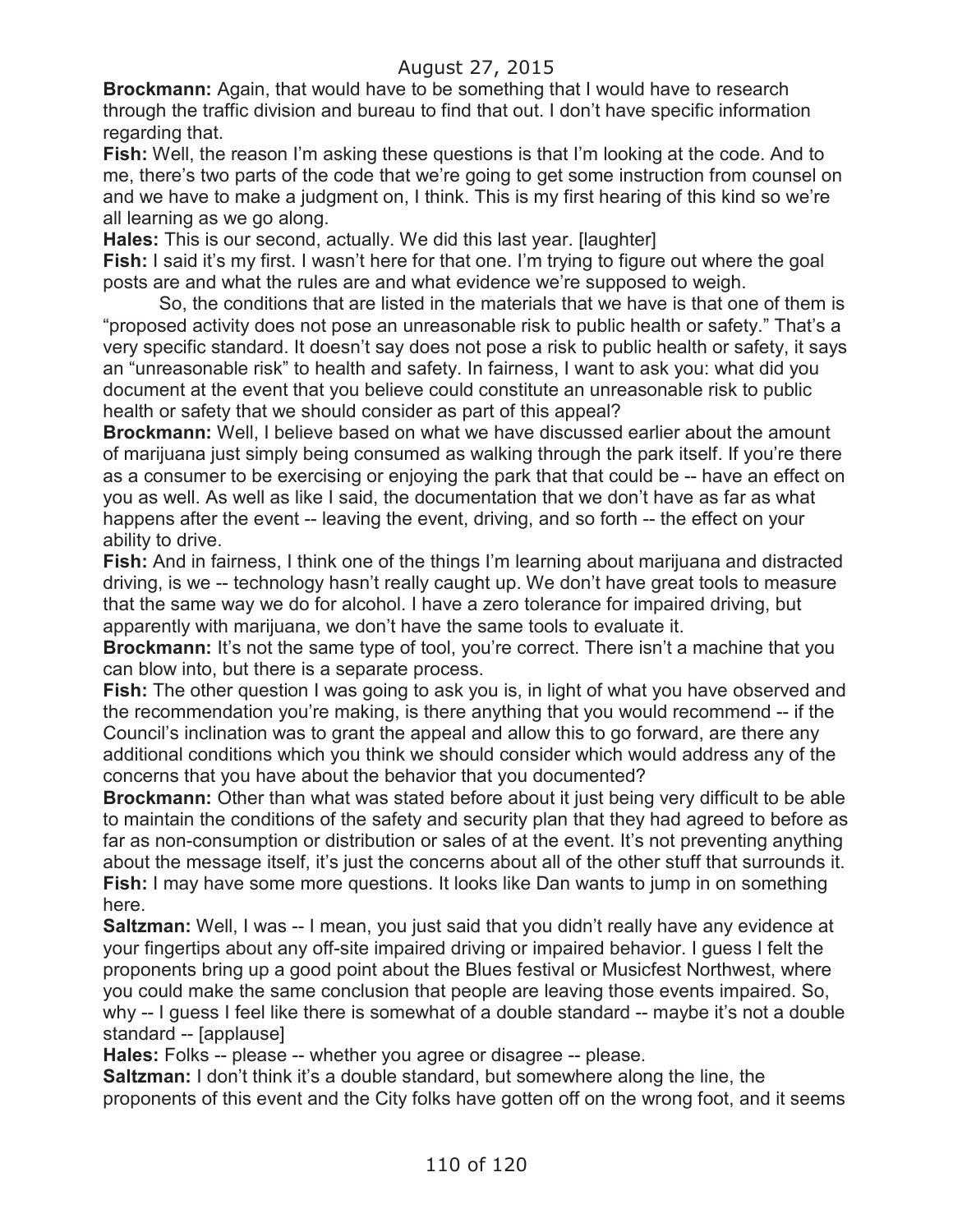like it is time to sort of -- especially in light of the action of the voters in November -- to start off on the right foot on this event and reduce some of the animosity that seems to exist between this event and Parks and law enforcement and security and Parks Rangers. I guess that's what I am looking for -- how do we sort of move on? I feel there is somewhat of a double-standard being held here to the types of conditions we're imposing on this event versus the types of conditions we impose on the Blues festival or Musicfest Northwest -- not just conditions, I guess, it's the enforcement of the conditions.

**Brockmann:** The one comment that I have about that was brought up earlier is that I have worked with these other vendors -- Rose Festival, brewers fest and so forth and Blues Festival -- and something that is different in regards to those events is specifically about alcohol. There are alcohol monitors there specifically for that -- to be verifying and checking for that. Security does address those issues when they come up immediately, and they bring it to our attention. When we notice something also that is taking a wrong turn as part of the conditions of their permit, we bring it to their attention and they address it immediately, which was not seen at this event.

**Rogers:** The challenge that I think we have – Parks -- is that we, as managers of the public trust, the property that is our parks system -- we have very strict guidelines that we are instructed to follow. Unfortunately, one of those in this case is that we follow and we make sure all of our events follow state and federal, City law. In the permit, that's the main thing which we point out is that that's the guide, that's the standard that we apply to every event. Not just this event, every event. We may push harder on this event because we have 10 years of experience of trying very hard, working very hard. We have met with this group more than any -- I think I can safely say this -- more than any other event attempting to solve the issues that reoccur. And the main issue is that you are not legally allowed to smoke and consume marijuana in a public facility, a public park. **Fish:** And I have to say, since this is my first hearing on this, I appreciate that we give you the direction to enforce the law, so I'm not here to quibble about that. I guess what I'm trying to figure out is, what's the threshold above which there's enough violation of the conditions that I feel comfortable sustaining the decision that you made?

Let me give you an analogy. We know that in some events in Tom McCall Waterfront Park in the past, there's been significant gang violence. One we we've addressed that is by putting more uniformed officers and a lot more security people. But there's still a chance there will be some gang-related activity. It's just -- it's inevitable. We've never had a conversation about cancelling the event or denying a permit because an illegal activity occurs during the event. That would certainly -- if there was gang violence -- and the question would be, was it encouraged or condoned by the applicant or was it something that happened during the event?

The two questions that I'm struggling with is, what's a critical mass of activity that constitutes an unreasonable risk to public health and safety? Because that's what is in the code. And the second is, do we have sufficient evidence that this behavior that has been documented by our officers was encouraged and promoted by the organizers, or is there just -- do we have to accept the fact that these kinds of events, certain kinds of things are going to happen which we can't regulate? I know, for example, I've been to events where we discourage people from having alcohol. We don't check every picnic basket and we don't check every flask and people sometimes sneak in a cigarette or a drink, and it's not technically allowed. So, that's what I'm struggling with.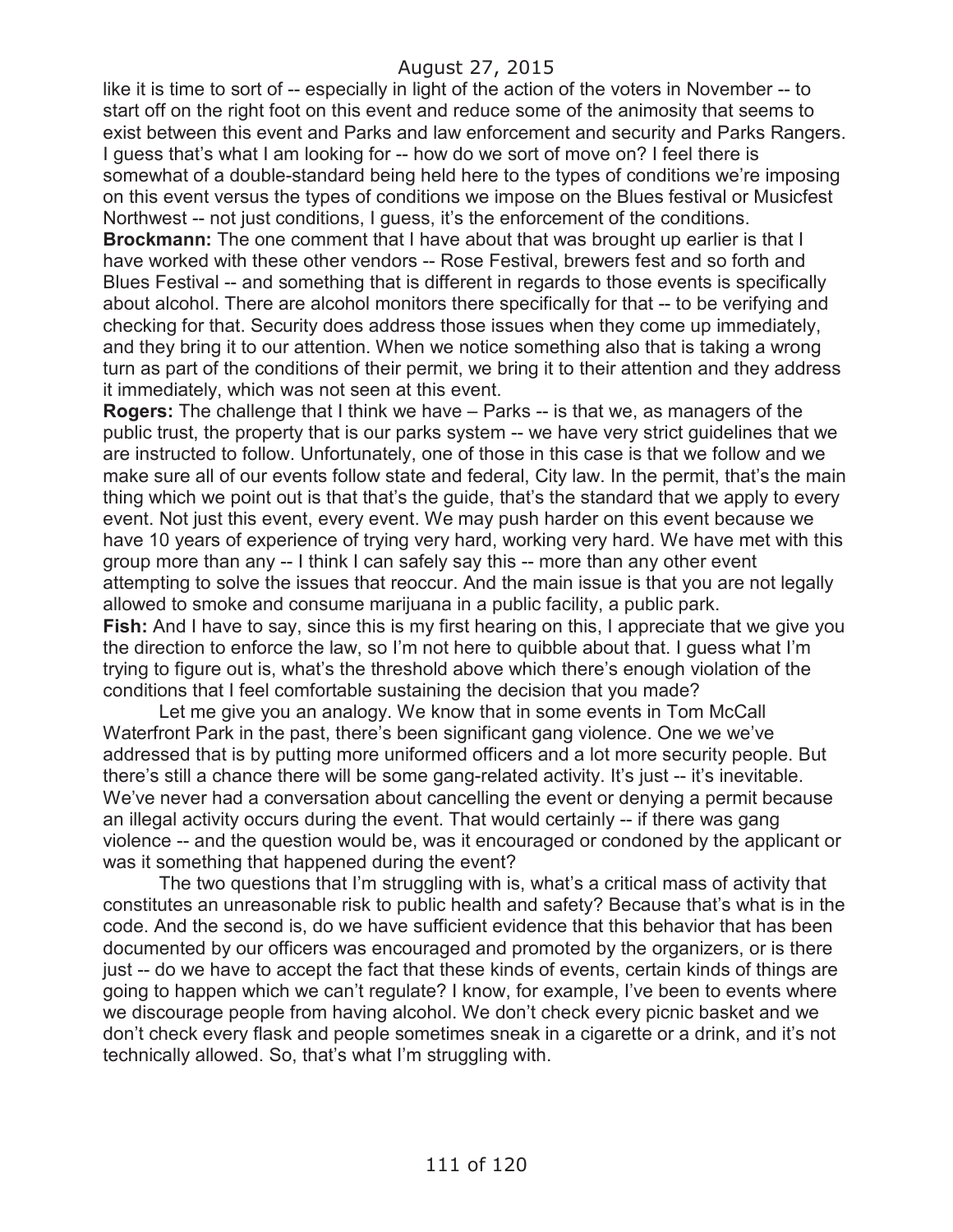I understand that you have a difficult job and I appreciate that your job is to enforce the rules and appreciate that the police's job to document what they believe are violations of the law. I think we have a different sort of test to apply here.

**Saltzman:** I would like to ask -- given the fact the law has changed, would you expect, you know, given days after the event in late September of this year, people can walk into any liquor store and as long as they're 21, purchase marijuana legally? Do you think there would be any need for anybody to sell to you under the table, over the table, to sell edibles to you, things that are now within days would be available legally? Do you think you'd see the same sort of illegal behavior that you witnessed?

**Fritz:** Actually that's not what's going to happen, but eventually that will be the case that --I think the difference is the use of the substance is in the park.

**Saltzman:** No, I understand. But there was mention of a sale -- you executed a sale, somebody bought an edible. I'm just saying, would there be any motivation by anybody to need to go to Hempstalk to get their supplies when they can get it legally within days? **Hales:** Right, lots of other locations.

#### **Saltzman:** Yeah.

Hales: OK. Well, that's speculation. We'll let him off the hook but I appreciate the point. Other questions for our staff resources here? Anything else you want to add before we bring the appellant up for rebuttal?

### **Rogers:** Nope.

**Hales:** OK. Stand by in case we have any other questions for you. Let's give the appellant a chance to come up and take five minutes for any rebuttal or closing points you would like to make before the Council discusses this. Come on up, please.

**Stanford:** Thank you, sir. I think it's clear that there was an active attempt on our part to curtail the use of cannabis in this park. And we did everything in our power, as Mr. Lewallan said, to identify marijuana smoking and to stop it. And I was at one time on Sunday afternoon -- the second day of the event -- told there was a vendor who was selling marijuana at his booth. I had no evidence of that but I was told that, and based on that report, I immediately said, "eject that person from the park" and the security people went immediately to do that.

`But I also want to point out we weren't in charge here. We were forced to hire a \$12,000 manager of this. And Shawn Rogers says he's not talking to us anymore. We don't know why. He said we can't talk to him anymore, we have to hire this guy for \$12,000 -- we are all volunteers, by the way, who are paying to play -- and that he was in charge and he was the one that the security people were responsible to, the hired security people. We were not. We were cut out of that loop. It was very clear that we could not manage this event. We were told that we couldn't, and so we had to hire these other people to do that.

Even given that, our volunteers went out of the way to make certain that every person there knew they were not allowed to smoke marijuana or anything else. And the vendors, as you can see, the police said that we did nothing. The Parks department, Mr. Rogers -- not the friendly one with the sweater that taught my kids -- but Mr. Rogers said that there was nothing that we did to inform people not to smoke in the park. You can see these signs right here in front of you. They said we didn't tell vendors not to sell marijuana. We gave you a pack of over 100 papers -- every single vendor signed an agreement that they would not sell or smoke marijuana in or around the park. We did patrol along the sidewalks outside.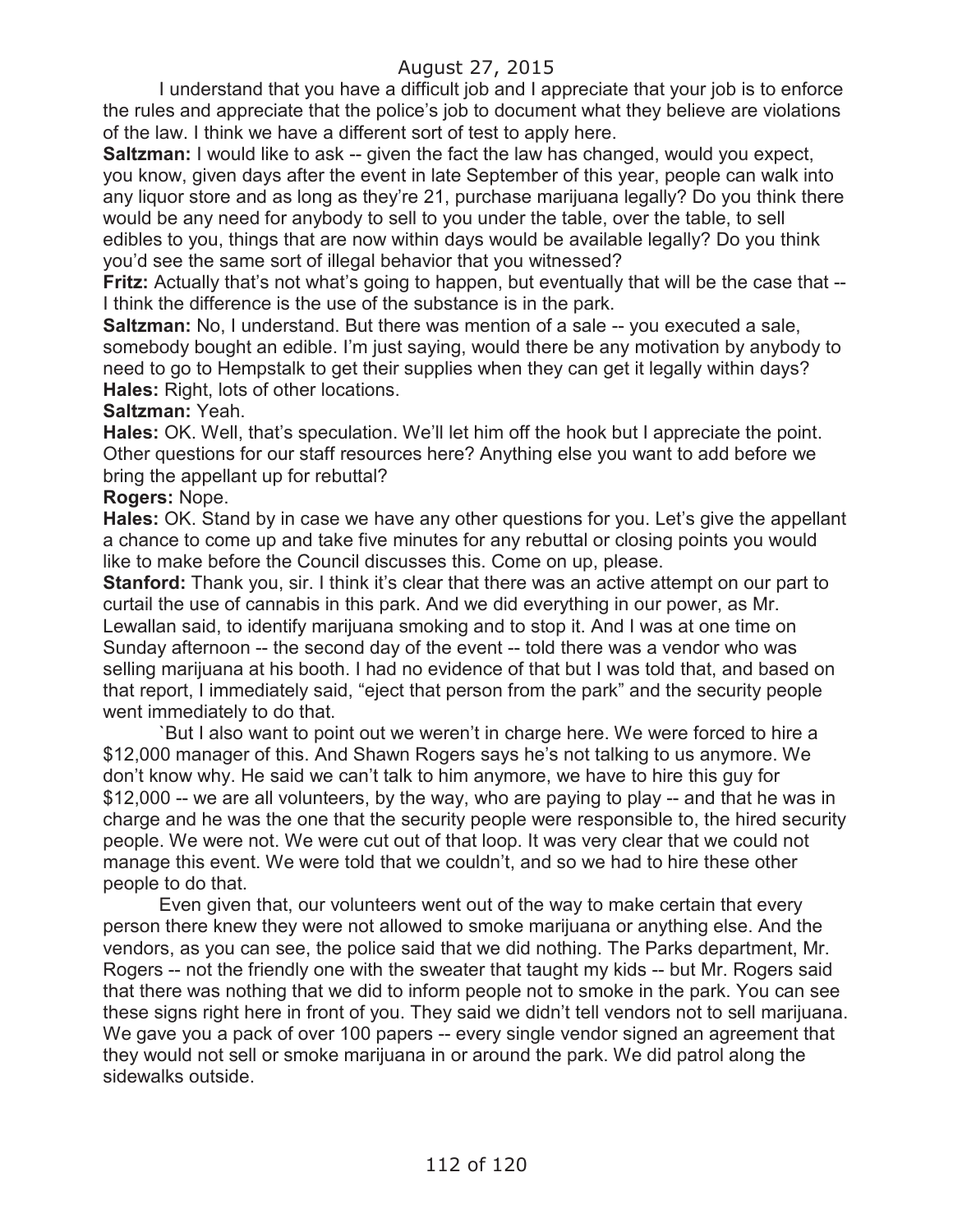We were held to a standard that had never been held before. Mr. Rogers said that he did not look over other permits. Well, we did. And no other permit that's ever safety planned standard operating procedures that's ever been submitted to this City that was more stringent or more detailed than the one we submitted. Also, events within that bowl had never before been required to fence off that fence area and stop people from going from one section of the park to the other section of the park. So, we have two separate areas within our event that were completely separate and required separate security clearances and searches each time that people pass from one part of the park to the other.

You know, we didn't really want to go into the bowl anyway. It's not good for sick people to be in that bowl. It hurts my knees. I'm a disabled U.S. veteran based on knee injuries, and we would rather be in the flat area of the park a little bit farther down. That's our preference. And where there aren't sidewalks between there. But we made every effort to comply. We did comply. I'm still dismayed at the statements that we did not comply, and I'd be happy to answer any of your questions.

**Fish:** I have a couple of questions, sir. Appreciate your testimony. I'm just looking through the record we have. Did you or the event organizers encourage or allow people to use controlled substances.

**Stanford:** No, sir. We discouraged and stopped people.

**Fish:** There is a police report that documents -- according to the report -- rampant drug use, including use by minors. As an organizer of the event, what is your position about that allegation?

**Hales:** Actually, Nick, be careful, because there is a 2013 report in here that I read that had that in it, and I'm not sure if I saw a 2014 report --

**Fish:** You're right, I'm referring to the 2013. But I wanna get -- as an organizer, I want to understand his philosophy and commitment to the event.

**Hales:** Fair enough.

**Stanford:** Certainly. We attempted to stop all smoking -- whether tobacco, cannabis, or anything else within the park -- and that's what our volunteers did. We approached people, we announced it from the stage numerous times. You know, people come in and they leave -- you don't always have people there, so we made statements four times an hour.

**Fish:** OK. And if there are people that still aren't the message and are putting you at risk of losing your permit, what is a reasonable step that we should be taking to address that? **Stanford:** We ejected them from the park. We asked them to leave.

**Fish:** Do you draw a distinction between smoking cannabis or consuming an edible? **Stanford:** We don't allow the sale of edibles. Edibles aren't produced in a secure environment, we have no idea the cleanliness. So, we discouraged the sale of edibles even more strongly than we do the sale of cannabis because of the health risks concerning the production of food products.

**Hales:** Other questions?

**Fritz:** In this police report on page four, it says in the second paragraph, "I also told them the announcements from the stage were encouraging people not to smoke marijuana inside the fences of the event, but to go just outside the fence."

**Stanford:** That's not true. We never said to go outside the fence. In fact, one of our volunteers told me that the security people that we had no control over had directed them to go outside the fence to smoke marijuana. So, this volunteer of ours was told that he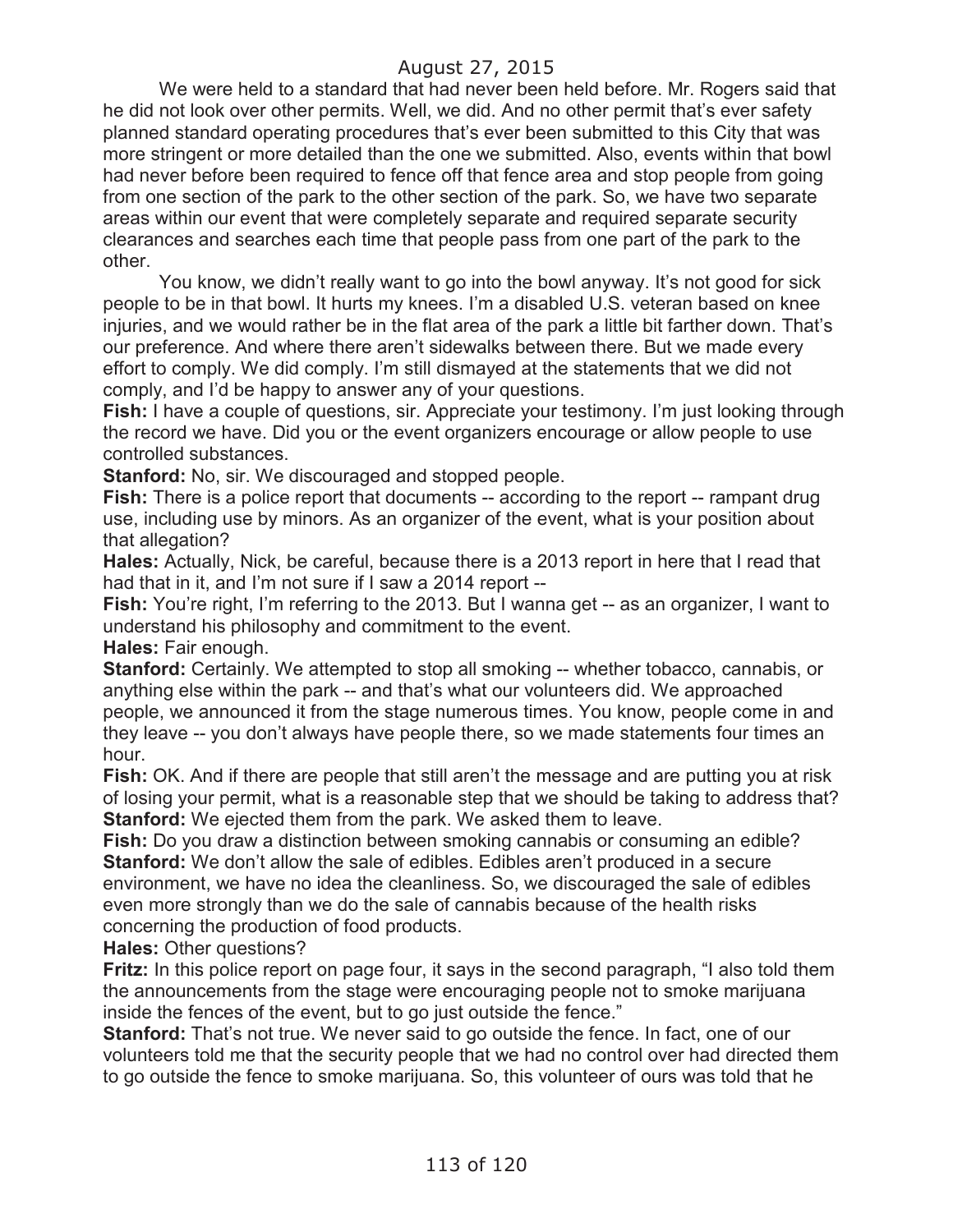should go outside by the security people that we hired but could not supervise -- that he should go outside the fence to smoke marijuana. But he didn't do that.

**Fritz:** So the police officer is lying in the report?

**Stanford:** Yes. And I think there are a lot of untruths spoken here today by the City representatives. I think all of our volunteers here are well aware of that.

**Fritz:** Further down on the page, it says officers assigned to the detail kicked out 14 separate groups of individuals in the back between Salmon and Morrison Bridge for smoking marijuana. Those are all just happened to be there?

**Stanford:** You know, I did not see that and I can't speak to the veracity of that. But if we had seen it, we would have ejected them, and we did not see it. You know, we will follow any rules you give us. We're good citizens. Our intent is to put on a peaceful public protest to teach people about hemp for fuel. I really believe that's the reason the whole marijuana myth was created was because when we can grow hemp without regard to its THC level and we can grow it with regard to its most productive seed and fiber productive capacities -- and high THC produces 20 times more seed and more than twice as much fiber as low THC hemp does. When we can grow hemp without regard to its THC content, we will replace petroleum and change the economic and environmental paradigm that our whole world lives under. And that's our goal here, is to replace petroleum.

**Fritz:** I appreciate that. What we're talking about is whether or not you complied with the permit. And last year when we had this discussion, after that, the Parks Bureau tried very hard and we appreciate that you have also tried very hard to comply with the permit. And it's documented in several places that the permit was not complied with. So, that's the question before us today -- whether or not you have the capability to comply with the permit.

I understand that it's very difficult to get people to, for instance, stop smoking in the park. We have a blanket prohibition of smoking anything in parks now. We also have a state law that says no marijuana consumption in public is allowed. So if we were to grant this permit, how would you envision those two rules being enforced at your next event? **Stanford:** We do exactly what we did last year, which was make frequent announcements with signs like this, we'd have our vendors guarantee -- as we did in writing -- that they would not sell marijuana. If we found them in violation we would evict them, as I did the one time it was brought to my attention. We looked for smoking. If we saw it, we approached them and told them to stop. If they wouldn't, we told them to leave. We'd do that again if so mandated.

**Fritz:** So we would expect them to have sales of edibles and --

**Stanford:** No, we would not allow that.

**Fritz:** Well you did this year --

**\*\*\*\*\*:** No --

**Fritz:** So the officer testifying here was lying?

**Stanford:** She said she was -- I don't think that's true. If they did, they should have arrested that person -- [applause] I would have been 100% in favor of arresting the person --

**Fritz:** I will take that into consideration because we are setting up the marijuana rules that you are advocating for us to arrest people for marijuana offenses.

**Stanford:** If they are violating our right to have this event and endangering our attempt to educate people about hemp and cannabis, then we would ask the police to enforce the law that's being violated, certainly.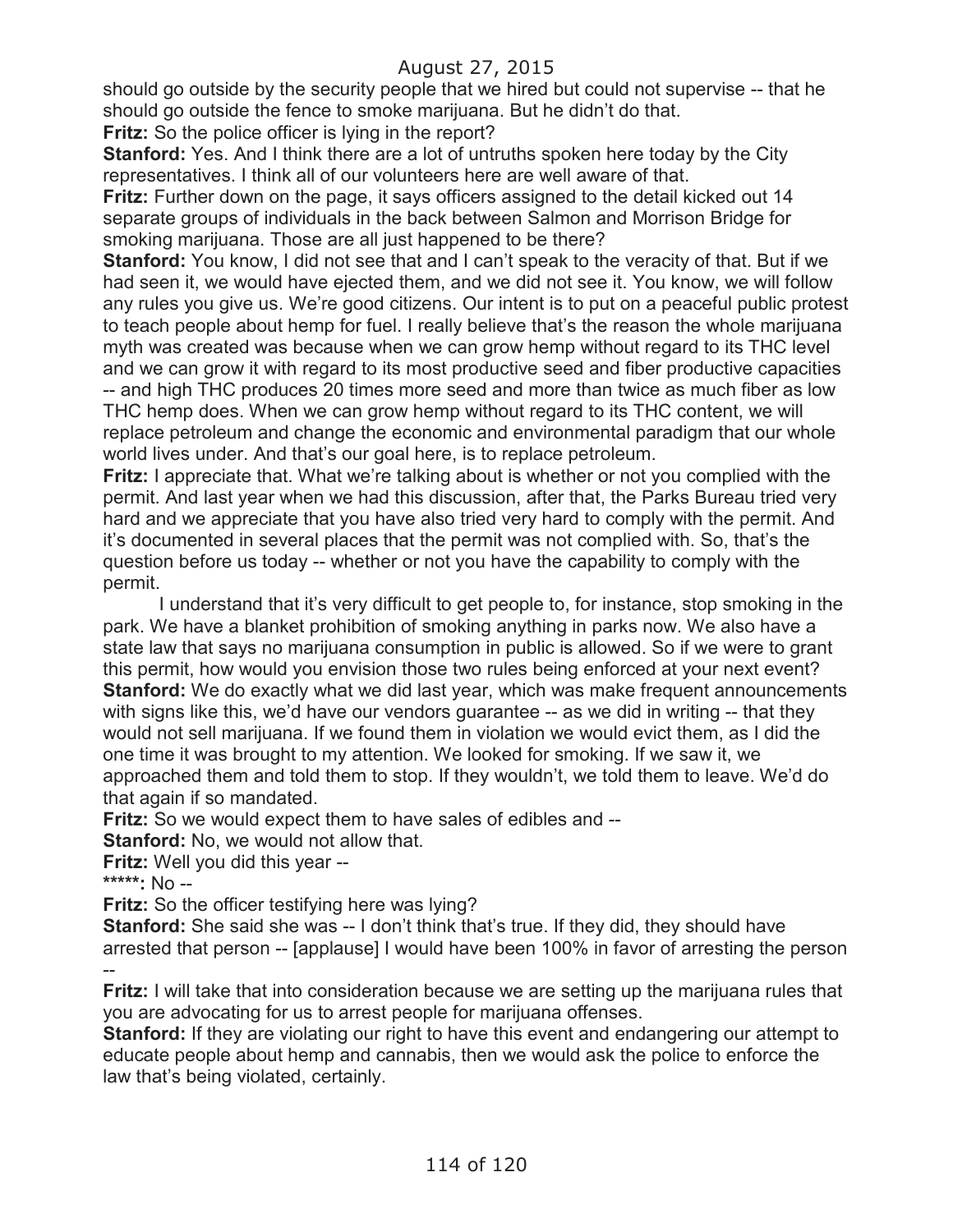**Hales:** Other questions for Mr. Stanford. Let's move to discussion. Thank you very much. Commissioner Fish?

**Fish:** As I said, this is the first time I've participated I believe in a hearing on this issue. One of the concerns I have, Mayor, generally about this is just -- and something I'd like to take up with the Council at a future date -- is whether this is the appropriate body to hear these appeals and whether there's a different process for hearing these appeals because I have some concerns about the whole proceeding. But let's go to this specific issue in front of us.

I have the highest respect and regard for the City professionals who are involved in this process and who have been before us today. And I've had -- as the former Commissioner-in-Charge of the Parks Bureau -- I have worked with the permitting people. They are hardworking, they get usually very good grades from the community, and I have no reason to doubt the veracity of any police officer coming forward with documentation and testifying to what he or she observed.

The concern I have in this proceeding, Mayor is, number one, I don't think the record before us is where it should be. You pointed out that it has stale information from a prior year, but I think a number of the questions that we asked of the folks before us - they're not unreasonable questions to get information about. I'm concerned that the record before us is frankly a little spotty and a little thin, and in some instances not clear to me. So that's a concern. We are bound by the record. Again, I don't think we asked unreasonable questions about activities and documentation.

I think the context for me in evaluating this starts with the fact that at an event like this, we're talking about a gathering where the primary purpose is protected under the First Amendment. And in order to make sure that we never apply our rules in a way that infringes on First Amendment rights, I think we have to be rigorous in terms of the application of our rules. I take very seriously our duty to go through the test and make sure that we're clear that there is a factual basis to support the action taken by the bureau.

I am also -- along with Dan -- frankly a little concerned that there might be some inconsistencies in how we enforce these rules. And I'm not saying that's intentional, it may also be just catching up with new realities, the new legal climate. There's been a significant change in the law. So for me, personally, it comes down to a question of is there an unreasonable risk -- has there been documented before us an unreasonable risk to public health and safety? And I can't honestly say this record convinces me we're at that point.

And then the second question we have to ask is, have they failed to comply with the conditions? Now, in addressing a failure to comply with the conditions, I think it's important to evaluate whether someone took reasonable efforts and precautions and there were still violations of the conditions, or whether someone actively participated in undermining the reasonable conditions that were set. I am conflicted on that point because we've had compelling testimony on both sides. I don't have a history with Mr. Stanford or the other folks involved here. I take people at their word when they testify. I think people are in good faith setting forth what they observed or what they believe happened.

So, at some point today we're going to have to make a decision. And I will tell you, again, while I have the utmost respect for the team that brought this matter before us, I am not persuaded that we have met the very specific conditions to deny this appeal. What I'm more inclined to do as one Commissioner -- and I'm only one vote -- what I'm more inclined to do is to grant the appeal but have an agreement that -- have a discussion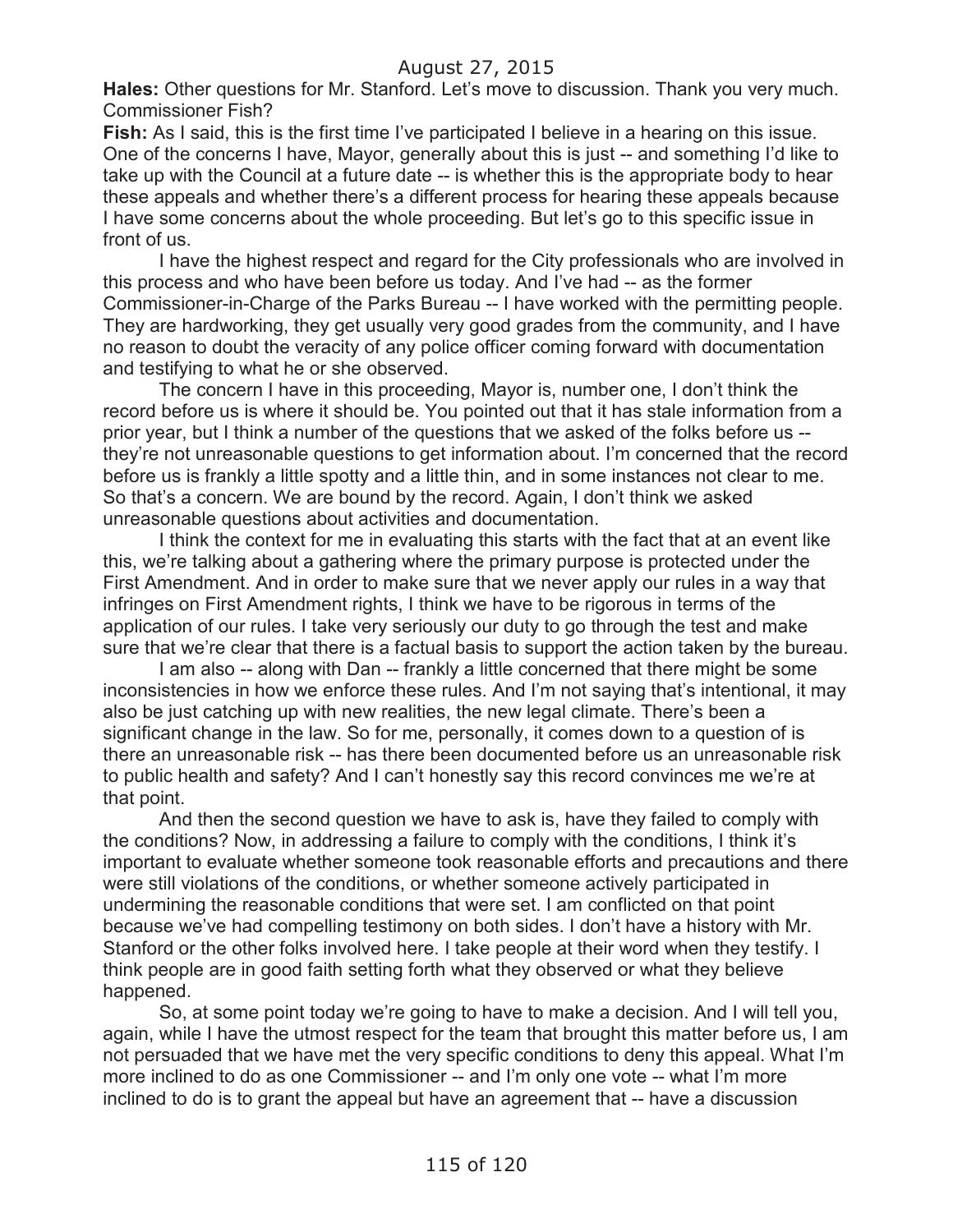about putting in place additional protocols to document any violations that occur -- and I would like to have those documented in a way that's more rigorous than the record before us -- with the clear understanding from organizers that we're sort of on a last chance agreement. We want you to be successful. The goal is for you and any other applicant to have a safe and peaceful event and to be successful in your event. But we have to have an understanding if this is allowed to go forward, we want to see some progress towards complying with the rules that we've established. And I believe the rules that we have established are in fact the law of the land and we're duty-bound to enforce them, particularly if there are minors at the event.

**Hales:** Let me expand a little bit and maybe confirm a couple of things that you've said. You've raised the question of who should hear this appeal, and I think we've talked about that because we don't do too many appeals of park permits, thank god. [laughter] We don't, we get to hear contested case appeals. Some of you haven't been through this process, but we went through this fairly choreographed process of appellant statements and rebuttal and all that, and that's because that's how the City Council does contested case hearings, and we do them all the time for land use cases and used to do them all the time for liquor licenses -- another blessing that we don't do those anymore.

But there's a difference here, and I think we should hear these appeals. The reason we should is in this case it's not the same kind of burden of proof as you have in a land use case. In a land use case, you have to prove you've met the City's regulations. Obviously, we have permit conditions and those matter and we want to make sure they are complied with. But there are also big picture principles at work here in our decision and I think frankly we need to make sure our Parks Bureau is clear about those big-picture principles.

One of them is that the parks system in Portland I believe should always have big shoulders. It should always try to accommodate lots of different kinds of recreational choices and community gatherings. Mike Abbaté and I talk about this all the time -- it is the public space. We hold all kinds of events and activities, some of which I like and some of which I'm really happy to participate in, others I don't care about very much or don't even like. I don't particularly like carnival rides, but we have a bunch of them in Waterfront Park during Rose Festival. A bunch of people apparently love carnival rides, and they come and enjoy those. But it's a big principle for us that the park system through have big shoulders -- everything from bocce ball to soccer -- you know, all those recreational things. And the same thing with community events. In fact, when I was Parks Commissioner, we spent a bunch of money with the help of the Rose Festival association to put a foot-deep sand base under Waterfront Park so we could beat it up again and again to have the turf be able to recover quickly once it was receded and re-watered. And again, that's a principle we've tried to carry on.

Well, that means there really should be a bias towards approval to the most reasonable extent possible. That if it's a legitimate community activity and it can work, we should try to make it work rather than take that more strict regulatory approach. Let me say it a little differently. We also have a value of community over strict compliance in lots of things that we do, when you think about it. I was Transportation Commissioner and got into some trouble because I went on a ride-along with a group called Critical Mass, who were trying to make a case that it should be legal to ride a bike on the street. It wasn't quite as legal then as it is now. And so, we valued community over strict compliance in that case, and didn't arrest people because they were participating in Critical Mass. Maybe a more familiar example in recent days -- it's actually not legal to ride your bike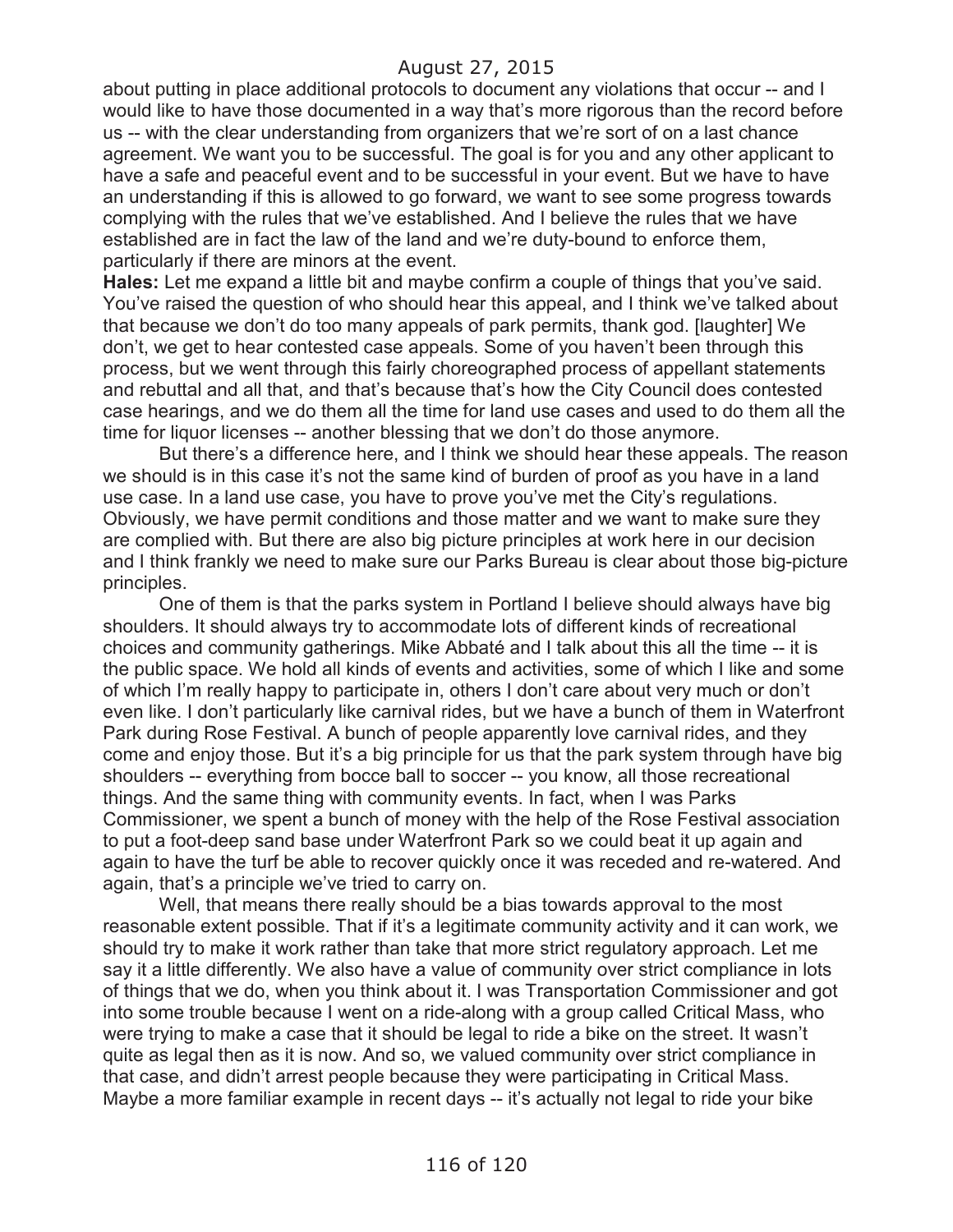down the street naked. But we allow about 10,000 people to do it every year in the World Naked Bike Ride and the Police Bureau facilities that even though it's technically not legal to do that.

Now, that doesn't mean -- again, don't misunderstand me, I'm not saying we should take a laissez faire approach to permit conditions, including now allowing smoking, not allowing smoking marijuana in parks where neither is allowed. But again, I think given the poor record that we have here documenting the scale of noncompliance by people attending this event and the fact that we don't have any specific evidence that the organizers aided and abetted that noncompliance -- it happened as it happens at other big community events -- I don't think we have a good reason to deny this.

**Fish:** Charlie, if I could just comment --

**Fritz:** Could I just --

**Fish:** -- on the one point.

**Fritz:** Apparently not.

**Hales:** Hang on, hang on --

**Fish:** If I could comment on one point. When I expressed earlier to you and during this hearing a question about whether this should come to us, it's in part because it wasn't entirely clear what is coming to us. As you said, we have very proscriptive land use proceedings where the materials before us say, here is the legal standard, this is what it means, here's the evidence in the record, and it's very rigorous. I have found it much harder in this proceeding to understand what's before us, what's the standard, how that standard's been interpreted, what some of these words mean, and then what's the evidence -- what's the firm evidence in the record to support it? So I'm happy to hear these things, I think this is a fascinating hearing. I think setting some clear expectations on what we want to come to Council could be helpful for all the parties. **Hales:** Commissioner Fritz?

**Fritz:** I think it would be helpful to get the information that the Mayor asked for and you asked for, Commissioner Fish. You asked for the 9-1-1 records and the calls for nonemergency. You asked for the incident reports from around the park. It would seem prudent before we get the go-ahead to an event which is being requested to happen in three weeks that we find out what happened last year and get that determination.

I would further point out that the Council has not yet had a discussion of how we're going to manage use of marijuana in our city once it becomes legal. We have a big question about whether the police are going to enforce anything ever anywhere. Last year, we had the -- maybe we're gonna decide we haven't, we're not going to -- but to have an event like this in three weeks without having that discussion seems a little imprudent to me.

Last year, the documentation is that four police were there on overtime. If it's a larger event this year, there may be more public expectation that indeed this is a play to come and use and buy. I think that gives significant challenges in terms of both park oversight and police oversight. I don't know if the organizers have already contracted with their \$12,000 security manager this year. It seems like that would be challenging to bring an event like this together in that amount of time.

**Fish:** Commissioner Fritz, I appreciate what you just said. And I guess -- again, it goes back to the question I have about this proceeding and our role. The questions that may remain open are answers to were there arrests, was there documented impaired driving, were there drug overdoses? These kinds of things. If the issue before us in this hearing is whether there's an unreasonable risk to public safety, I believe it's incumbent on the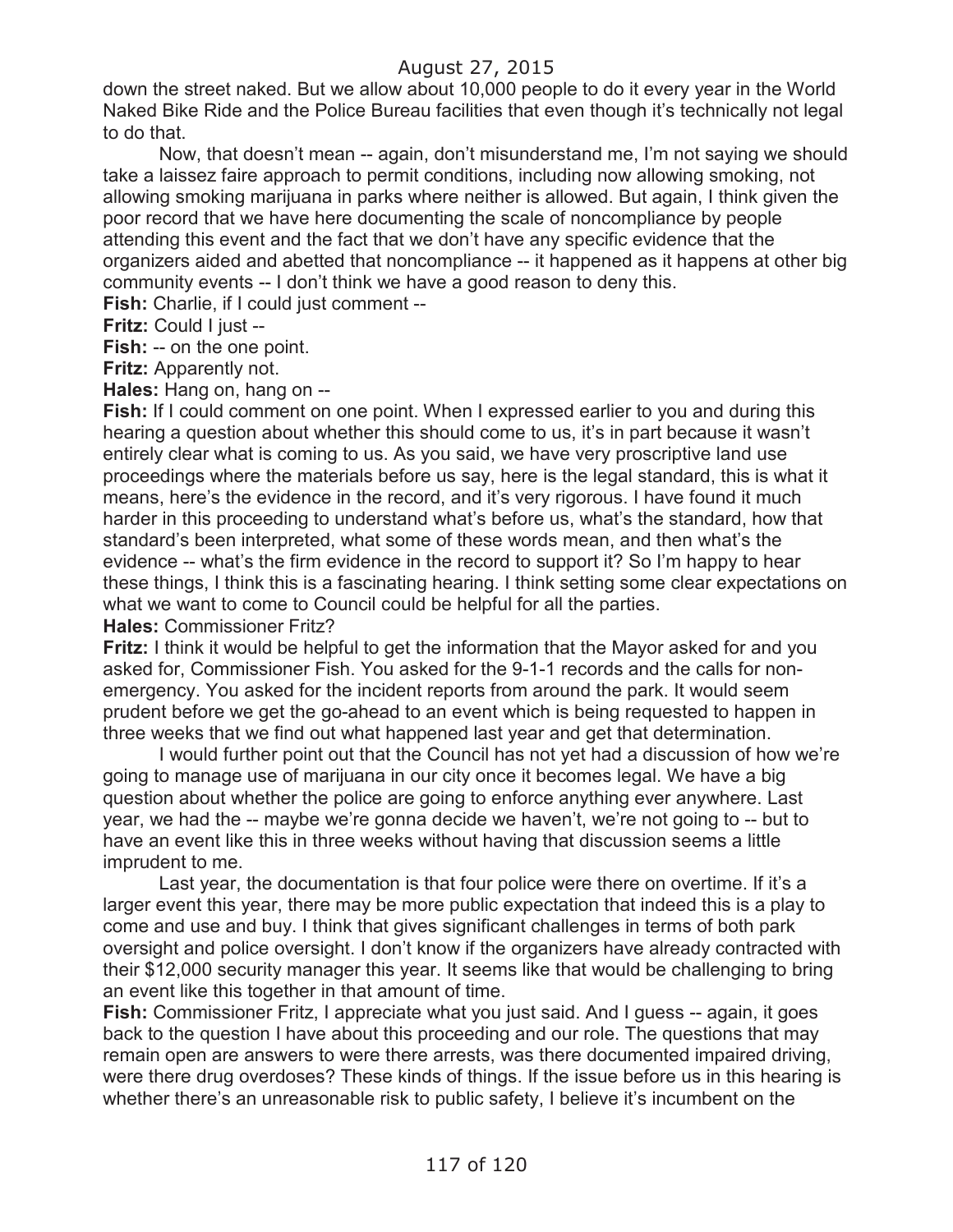bureau to present that evidence today. Those are not -- but those are central to us understanding whether there's an unreasonable risk. If the bureau needs a few days to assemble that and we still have an opportunity to rule on this yea or nay at a time when the organizers still have a go/no-go, I'm happy to receive that information. But I don't think that information was irrelevant to this proceeding.

**Fritz:** The question is whether or not the permit was complied with. Last year, the discussion was whether or not Hempstalk could provide a festival at which there would be no marijuana use. It's very clear that didn't happen. And Parks staff did hear from the stage the admonition to not smoke within the festival and to go outside.

**Hales:** Commissioner Saltzman, any other comments you'd like to make before we see if we want to take a motion on this?

**Saltzman:** I'm ready to make a motion to grant the appeal.

**Hales:** OK. Is there a second?

**Fish:** I'll second it.

**Hales:** Further discussion? Then we'll take a roll-call vote on the motion to accept the appeal -- I'm sorry, to grant the appeal and therefore overturn the Parks Bureau's denial of the permit.

### **Roll to grant appeal.**

**Saltzman:** Well, in granting the appeal, I fully expect that the conditions that applied to the 2014 permit would be in effect for the 2015 event, that security and all that would be in place. I do think that with respect to any impetus to buy marijuana at this event is soon to be history. There is no incentive or reason for people to buy illegally when they can by it legally in a few days after the event. I do think smoking is smoking. And you can go to the Blues Festival, you can go to Musicfest, you can go to beer fest, whatever -- you'll find smoking going on there. I think these sponsor -- I think everybody's active in good will. I accept what the Parks feel and the police have to say. I believe these people, too, though. They did take all efforts to try to eliminate smoking of marijuana. It's just not going to happen. And to set up a high bar and penalize only this event for it not happening is an inconsistent -- as I said earlier, sort of a double standard to me. While you could probably say maybe the conditions of the 2014 event may have been violated, I think it's time to sort of let bygones be bygones, try to bring some goodwill between Parks and Hempstalk, and let's make this event work and work as well as it can for the public. That's why I say, let's give it another shot. [applause]

**Hales:** Everybody, please. Go ahead.

**Fritz:** This is really making public policy on the fly. It is clear to me that the permit was not -- the permit conditions were not complied with. That was the one chance to see if it could be done without the use of marijuana at the festival. That didn't happen. And I am really sorry for my Parks staff who are now going to put together an event at the same weekend as dragonboat racing and at the same time we have rampant problems throughout our park system, the North park blocks, Colonel Summers park, in East Portland parks where people are killing each other or certainly doing very dangerous behaviors that to then be asked to dedicate resources to this event -- we'll have interesting discussions over the next three weeks, Mayor, as to what the police are going to do to take care of the illegal behavior because obviously, our Parks staff -- we don't have the capacity nor the authority to do that. No.

**Fish:** Well, I appreciate this hearing and I appreciate the effort we're all putting into trying to find the right path forward. This is a very close call for me because I think there is evidence of the kind of conduct at this event which is inconsistent with the permit. And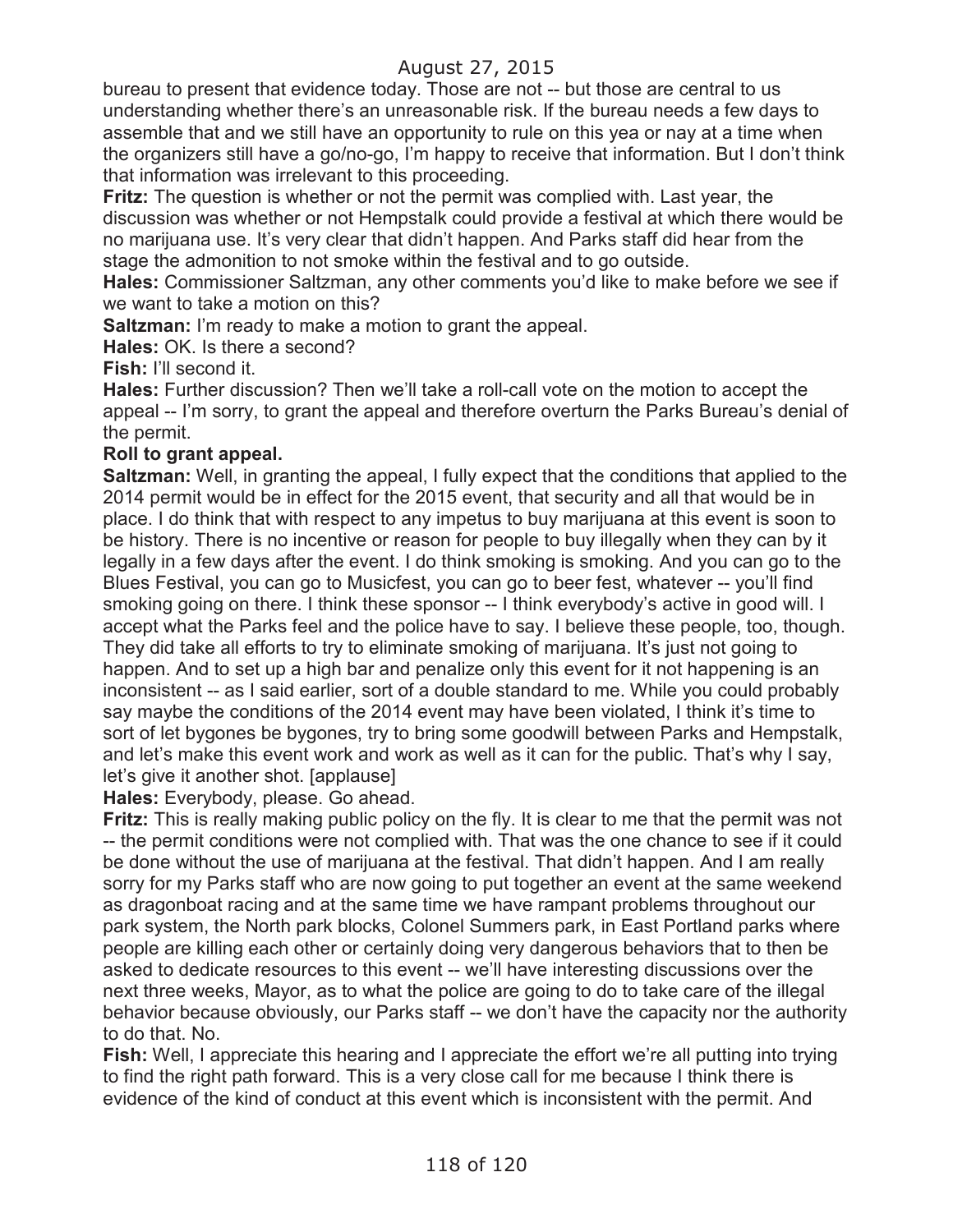particularly if there are minors -- we've heard from a number of people that there are young people at this event -- I think we'd have to bend over backwards to provide for the public health and safety. That said, I don't believe on the record before us I have a basis to sustain the action of the bureau. I'm going to vote to overturn the appeal -- excuse me, to grant the appeal, so I'm going to vote to grant the appeal. I'm going to support the motion to grant the appeal.

But here's my plea to the organizers. This is not the first public hearing we've had on this, there's a lot of attention now on this event, and a number of organizers in the community have come forward and said, "we are committed to running the event consistent with the City's rules and laws." And if the Council decides to extend the privilege to you to hold this event, we expect you to honor the commitment that you have made in this hearing. And if following this event there is substantial evidence that is documented that the organizers for whatever reason have been unable to comply with the permit, it's going to be I think highly unlikely that this Council acts favorably next time there's an appeal before us.

I urge you to go the extra mile to earn the trust that you have said that we can trust and to make sure this event is consistent with the rules that we've established and the expectations of the public in Portland. And I hope you take that very seriously, because you're asking the Council in this instance to take a little bit of a leap of faith. You have made some very clear representations about your commitment to honoring the rules that the Parks Bureau has established. And I will grant this appeal with the clear understanding that we've established here today that you will do your utmost to comply with the conditions established by the City. Aye.

**Hales:** Thank you all and thanks, Parks Bureau, for all the good work that you do in the community. Commissioner Fritz, under you the bureau is doing great things. I'm going to support this decision because, again, the park system ought to have big shoulders, it ought to accommodate lots of different activities and then hold people to reasonable standards for how those events are managed. And I think it's very important that our standards be consistent from one kind of event to another for what we expect for public safety and the convenience of public who may not be attending the event and other common sense criteria like that. And it sounds to me -- and again, I didn't get a chance to go by this event myself last year. This year, I will because it always helps to see it yourself. Sounds like this event was imperfect. It sounds like there were some people smoking marijuana there even though the organizers were obviously consistently telling people not to do that. It sounds like there may have been some sales of marijuana or marijuana products at this event and that's not OK, and the organizers endeavored not to have that happen. That is imperfect, some of it happened.

I'm the Police Commissioner, I have not heard from the Police Bureau there was a significant public safety risk posed by this event. I've heard no reports of 9-1-1 calls, no reports of medical emergencies of somebody overconsuming edibles for example, which is a concern the Police Bureau is very worried about because people could do that and drive a motor vehicle and hurt somebody, and I'm afraid that's going to become commonplace. But I'm not hearing that. I'm not seeing adjacent property owners in the room saying, "for god's sake, don't let this event come back because it was a terrible burden for the neighborhood." They are not here. I have to assume from their absence that this was not a big problem for the neighboring property owners because, believe me, people show up when they have a complaint around here. [laughter]